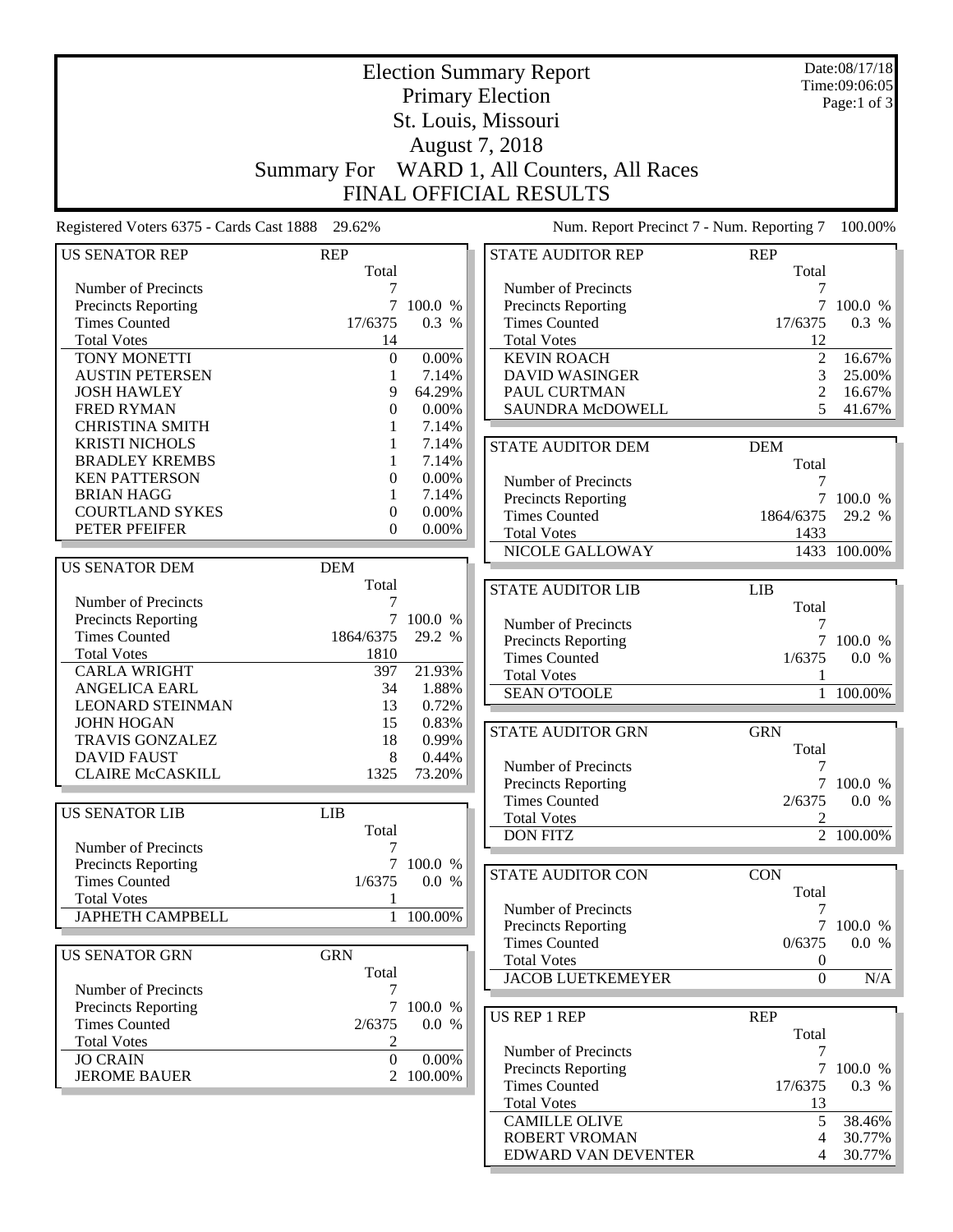|                                                 |                    |           | <b>Election Summary Report</b>  |                                           | Date:08/17/18<br>Time:09:06:05 |
|-------------------------------------------------|--------------------|-----------|---------------------------------|-------------------------------------------|--------------------------------|
|                                                 |                    |           | <b>Primary Election</b>         |                                           | Page:2 of 3                    |
|                                                 |                    |           | St. Louis, Missouri             |                                           |                                |
|                                                 |                    |           | August 7, 2018                  |                                           |                                |
|                                                 | <b>Summary For</b> |           | WARD 1, All Counters, All Races |                                           |                                |
|                                                 |                    |           | FINAL OFFICIAL RESULTS          |                                           |                                |
|                                                 |                    |           |                                 |                                           |                                |
| Registered Voters 6375 - Cards Cast 1888 29.62% |                    |           |                                 | Num. Report Precinct 7 - Num. Reporting 7 | 100.00%                        |
| <b>US REP 1 DEM</b>                             | <b>DEM</b>         |           | STATE REP 84 DEM                | <b>DEM</b>                                |                                |
| Number of Precincts                             | Total              |           | Number of Precincts             | Total                                     |                                |
| Precincts Reporting                             | 7                  | 100.0 %   | <b>Precincts Reporting</b>      | 1                                         | 100.0 %                        |
| <b>Times Counted</b>                            | 1864/6375          | 29.2 %    | <b>Times Counted</b>            | 378/1276                                  | 29.6 %                         |
| <b>Total Votes</b>                              | 1837               |           | <b>Total Votes</b>              | 355                                       |                                |
| <b>CORI BUSH</b>                                | 360                | 19.60%    | <b>WILEY PRICE</b>              | 272                                       | 76.62%                         |
| <b>DeMARCO DAVIDSON</b>                         | 62                 | 3.38%     | <b>BRAD BAKKER</b>              | 83                                        | 23.38%                         |
| <b>JOSHUA SHIPP</b>                             | 35                 | 1.91%     |                                 |                                           |                                |
| <b>LACY CLAY</b>                                | 1380               | 75.12%    | <b>COLL OF REV DEM</b>          | <b>DEM</b>                                |                                |
|                                                 |                    |           |                                 | Total                                     |                                |
| US REP 1 LIB                                    | <b>LIB</b>         |           | Number of Precincts             | 7                                         |                                |
|                                                 | Total              |           | Precincts Reporting             |                                           | 100.0 %                        |
| Number of Precincts                             | 7                  |           | <b>Times Counted</b>            | 1864/6375                                 | 29.2 %                         |
| Precincts Reporting                             | 7                  | 100.0 %   | <b>Total Votes</b>              | 1561                                      |                                |
| <b>Times Counted</b>                            | 1/6375             | 0.0 %     | <b>GREGORY DALY</b>             |                                           | 1561 100.00%                   |
| <b>Total Votes</b>                              |                    |           |                                 |                                           |                                |
| <b>ROBB CUNNINGHAM</b>                          |                    | 1 100.00% | LICENSE COLL REP                | <b>REP</b>                                |                                |
|                                                 |                    |           |                                 | Total                                     |                                |
| <b>STATE SEN 4 REP</b>                          | <b>REP</b>         |           | Number of Precincts             | 7                                         |                                |
|                                                 | Total              |           | Precincts Reporting             |                                           | 7 100.0 %                      |
| Number of Precincts                             | 4                  |           | <b>Times Counted</b>            | 17/6375                                   | 0.3 %                          |
| Precincts Reporting                             |                    | 4 100.0 % | <b>Total Votes</b>              | 11                                        |                                |
| <b>Times Counted</b>                            | 14/4246            | 0.3 %     | <b>ZACHARY SYBERG</b>           |                                           | 11 100.00%                     |
| <b>Total Votes</b>                              | 7                  |           |                                 |                                           |                                |
| <b>ROBERT CRUMP</b>                             | $\tau$             | 100.00%   | LICENSE COLL DEM                | <b>DEM</b>                                |                                |
|                                                 |                    |           |                                 | Total                                     |                                |
| <b>STATE SEN 4 DEM</b>                          | <b>DEM</b>         |           | Number of Precincts             | 7                                         |                                |
|                                                 | Total              |           | <b>Precincts Reporting</b>      |                                           | 7 100.0 %                      |
| Number of Precincts                             | $\overline{4}$     |           | <b>Times Counted</b>            | 1864/6375                                 | 29.2 %                         |
| Precincts Reporting                             | $\overline{4}$     | 100.0 %   | <b>Total Votes</b>              | 1774                                      |                                |
| <b>Times Counted</b><br><b>Total Votes</b>      | 1277/4246<br>1227  | 30.1 %    | <b>MAVIS THOMPSON</b>           | 1297                                      | 73.11%                         |
| <b>KARLA MAY</b>                                | 1044               | 85.09%    | DANA KELLY-FRANKS               | 477                                       | 26.89%                         |
| <b>JACOB HUMMEL</b>                             | 183                | 14.91%    |                                 |                                           |                                |
|                                                 |                    |           | <b>REC OF DEEDS DEM</b>         | <b>DEM</b>                                |                                |
| <b>STATE REP 76 DEM</b>                         | <b>DEM</b>         |           | Number of Precincts             | Total<br>7                                |                                |
|                                                 | Total              |           | Precincts Reporting             | 7                                         | 100.0 %                        |
| Number of Precincts                             | 6                  |           | <b>Times Counted</b>            | 1864/6375                                 | 29.2 %                         |
| Precincts Reporting                             |                    | 6 100.0 % | <b>Total Votes</b>              | 1782                                      |                                |
| <b>Times Counted</b>                            | 1486/5099          | 29.1 %    | MICHAEL BUTLER                  | 863                                       | 48.43%                         |
| <b>Total Votes</b>                              | 1444               |           | <b>SHARON CARPENTER</b>         | 756                                       | 42.42%                         |
| <b>CYDNEY JOHNSON</b>                           | 43                 | 2.98%     | <b>JIMMIE MATTHEWS</b>          | 163                                       | 9.15%                          |
| <b>DAMON HAYMER</b>                             | 49                 | 3.39%     |                                 |                                           |                                |
| <b>MARISSA BROWN</b>                            | 728                | 50.42%    | PROP A                          |                                           |                                |
| <b>CHRIS CARTER</b>                             | 624                | 43.21%    |                                 | Total                                     |                                |
|                                                 |                    |           | Number of Precincts             | 7                                         |                                |
|                                                 |                    |           | <b>Precincts Reporting</b>      | 7                                         | 100.0 %                        |
|                                                 |                    |           | <b>Times Counted</b>            | 1888/6375                                 | 29.6 %                         |
|                                                 |                    |           | <b>Total Votes</b>              | 1856                                      |                                |
|                                                 |                    |           | <b>YES</b>                      | 92                                        | 4.96%                          |
|                                                 |                    |           | NO                              | 1764                                      | 95.04%                         |
|                                                 |                    |           |                                 |                                           |                                |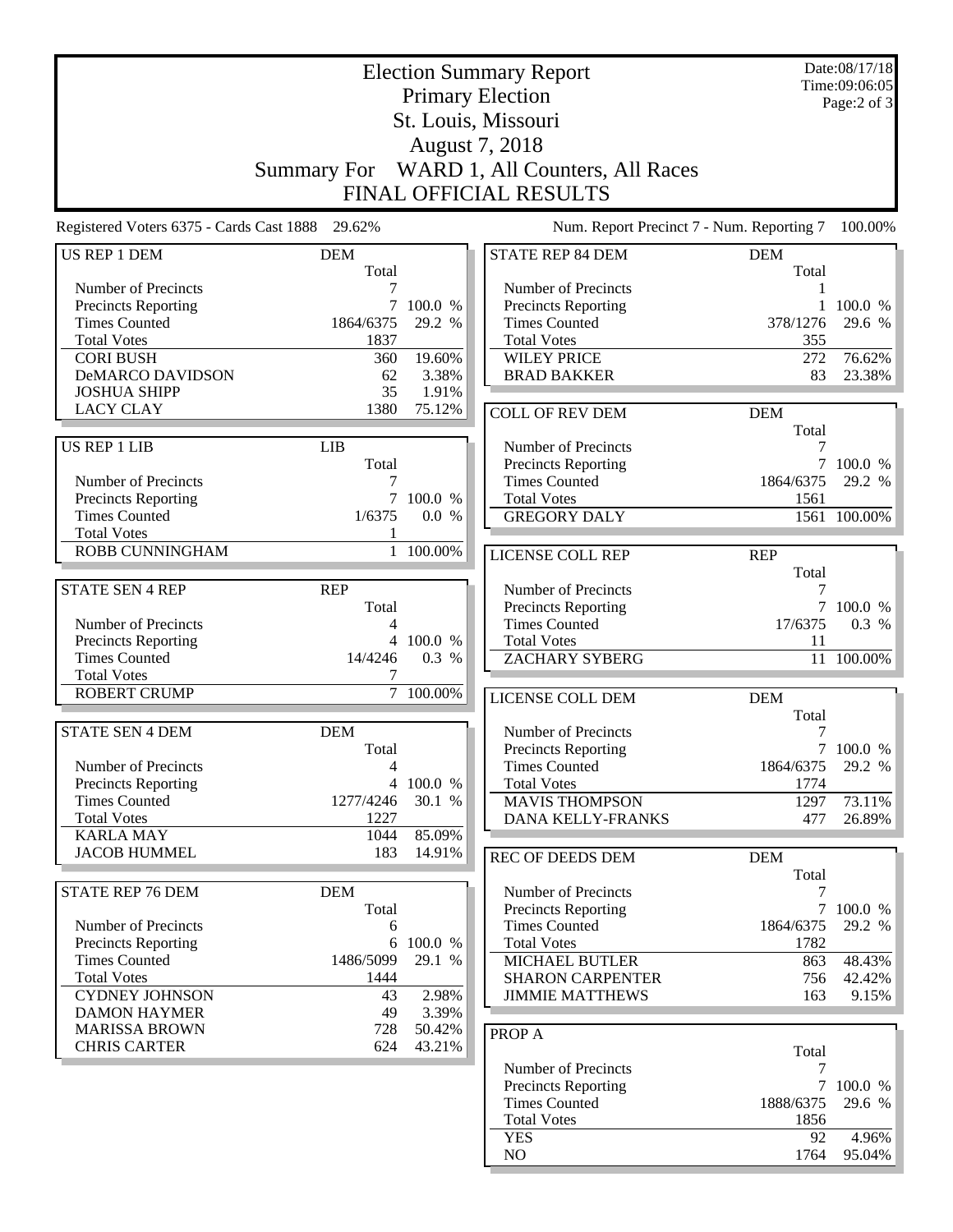Date:08/17/18 Time:09:06:05 Page:3 of 3

# Election Summary Report Primary Election St. Louis, Missouri August 7, 2018 Summary For WARD 1, All Counters, All Races FINAL OFFICIAL RESULTS

| PROP <sub>1</sub>          |                  |             |
|----------------------------|------------------|-------------|
|                            | Total            |             |
| Number of Precincts        |                  |             |
| <b>Precincts Reporting</b> |                  | 7 100.0 %   |
| <b>Times Counted</b>       | 1888/6375 29.6 % |             |
| <b>Total Votes</b>         | 1822             |             |
| YES                        |                  | 1235 67.78% |
| NΟ                         | 587              | 32.22%      |

Registered Voters 6375 - Cards Cast 1888 29.62% Num. Report Precinct 7 - Num. Reporting 7 100.00%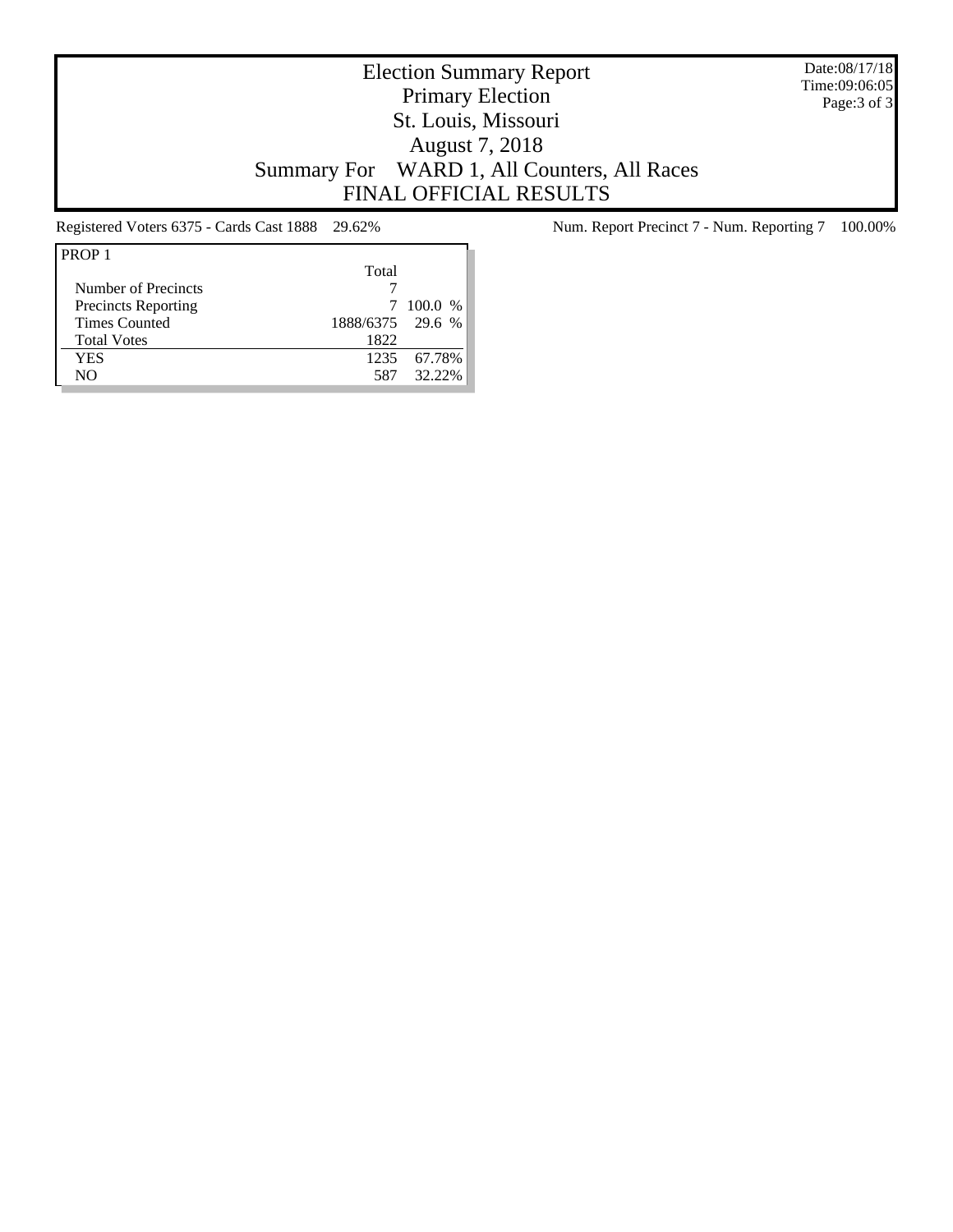|                                                 |                     |                 | <b>Election Summary Report</b>              |                     | Date:08/17/18<br>Time:09:06:10 |
|-------------------------------------------------|---------------------|-----------------|---------------------------------------------|---------------------|--------------------------------|
|                                                 |                     |                 | <b>Primary Election</b>                     |                     | Page:1 of 3                    |
|                                                 |                     |                 | St. Louis, Missouri                         |                     |                                |
|                                                 |                     |                 |                                             |                     |                                |
|                                                 |                     |                 | August 7, 2018                              |                     |                                |
|                                                 | <b>Summary For</b>  |                 | WARD 2, All Counters, All Races             |                     |                                |
|                                                 |                     |                 | <b>FINAL OFFICIAL RESULTS</b>               |                     |                                |
| Registered Voters 5575 - Cards Cast 1757 31.52% |                     |                 | Num. Report Precinct 8 - Num. Reporting 8   |                     | 100.00%                        |
| <b>US SENATOR REP</b>                           | <b>REP</b><br>Total |                 | <b>STATE AUDITOR REP</b>                    | <b>REP</b><br>Total |                                |
| Number of Precincts                             | 8                   |                 | Number of Precincts                         | 8                   |                                |
| Precincts Reporting                             | 8                   | 100.0 %         | Precincts Reporting                         | 8                   | 100.0 %                        |
| <b>Times Counted</b>                            | 31/5575             | 0.6 %           | <b>Times Counted</b>                        | 31/5575             | 0.6 %                          |
| <b>Total Votes</b>                              | 26                  |                 | <b>Total Votes</b>                          | 22                  |                                |
| TONY MONETTI                                    | $\boldsymbol{0}$    | 0.00%           | <b>KEVIN ROACH</b>                          | 5                   | 22.73%                         |
| <b>AUSTIN PETERSEN</b>                          | 3                   | 11.54%          | <b>DAVID WASINGER</b>                       | 5                   | 22.73%                         |
| <b>JOSH HAWLEY</b>                              | 13                  | 50.00%          | PAUL CURTMAN                                | 3                   | 13.64%                         |
| <b>FRED RYMAN</b>                               | 1                   | 3.85%<br>23.08% | <b>SAUNDRA McDOWELL</b>                     | 9                   | 40.91%                         |
| <b>CHRISTINA SMITH</b><br><b>KRISTI NICHOLS</b> | 6<br>0              | 0.00%           |                                             |                     |                                |
| <b>BRADLEY KREMBS</b>                           | 0                   | 0.00%           | <b>STATE AUDITOR DEM</b>                    | <b>DEM</b>          |                                |
| <b>KEN PATTERSON</b>                            | 0                   | 0.00%           | Number of Precincts                         | Total               |                                |
| <b>BRIAN HAGG</b>                               | 0                   | 0.00%           | Precincts Reporting                         | 8<br>8              | 100.0 %                        |
| <b>COURTLAND SYKES</b>                          | 0                   | 0.00%           | <b>Times Counted</b>                        | 1714/5575           | 30.7 %                         |
| PETER PFEIFER                                   | 3                   | 11.54%          | <b>Total Votes</b>                          | 1351                |                                |
|                                                 |                     |                 | NICOLE GALLOWAY                             |                     | 1351 100.00%                   |
| <b>US SENATOR DEM</b>                           | <b>DEM</b>          |                 |                                             |                     |                                |
|                                                 | Total               |                 | <b>STATE AUDITOR LIB</b>                    | <b>LIB</b>          |                                |
| Number of Precincts                             | 8                   |                 |                                             | Total               |                                |
| Precincts Reporting                             | 8                   | 100.0 %         | Number of Precincts                         | 8                   |                                |
| <b>Times Counted</b>                            | 1714/5575           | 30.7 %          | Precincts Reporting                         | 8                   | 100.0 %                        |
| <b>Total Votes</b>                              | 1686                |                 | <b>Times Counted</b>                        | 0/5575              | 0.0 %                          |
| <b>CARLA WRIGHT</b>                             | 275                 | 16.31%          | <b>Total Votes</b>                          | $\boldsymbol{0}$    |                                |
| <b>ANGELICA EARL</b>                            | 27                  | 1.60%           | <b>SEAN O'TOOLE</b>                         | $\boldsymbol{0}$    | N/A                            |
| <b>LEONARD STEINMAN</b>                         | 9                   | 0.53%           |                                             |                     |                                |
| <b>JOHN HOGAN</b>                               | 9                   | 0.53%           | <b>STATE AUDITOR GRN</b>                    | <b>GRN</b>          |                                |
| <b>TRAVIS GONZALEZ</b>                          | 17                  | 1.01%           |                                             | Total               |                                |
| <b>DAVID FAUST</b><br><b>CLAIRE McCASKILL</b>   | 16                  | 0.95%           | Number of Precincts                         | 8                   |                                |
|                                                 | 1333                | 79.06%          | <b>Precincts Reporting</b>                  | 8                   | 100.0 %                        |
|                                                 |                     |                 | <b>Times Counted</b>                        | 0/5575              | 0.0 %                          |
| <b>US SENATOR LIB</b>                           | <b>LIB</b>          |                 | <b>Total Votes</b>                          | $\boldsymbol{0}$    |                                |
| Number of Precincts                             | Total               |                 | <b>DON FITZ</b>                             | $\boldsymbol{0}$    | N/A                            |
| <b>Precincts Reporting</b>                      | 8<br>8              | 100.0 %         |                                             |                     |                                |
| <b>Times Counted</b>                            | 0/5575              | 0.0 %           | <b>STATE AUDITOR CON</b>                    | <b>CON</b>          |                                |
| <b>Total Votes</b>                              | $\boldsymbol{0}$    |                 |                                             | Total               |                                |
| <b>JAPHETH CAMPBELL</b>                         | $\boldsymbol{0}$    | N/A             | Number of Precincts                         | 8                   |                                |
|                                                 |                     |                 | Precincts Reporting                         | 8                   | 100.0 %                        |
| <b>US SENATOR GRN</b>                           | <b>GRN</b>          |                 | <b>Times Counted</b>                        | 0/5575              | 0.0 %                          |
|                                                 | Total               |                 | <b>Total Votes</b>                          | $\boldsymbol{0}$    |                                |
| Number of Precincts                             | 8                   |                 | <b>JACOB LUETKEMEYER</b>                    | $\boldsymbol{0}$    | N/A                            |
| <b>Precincts Reporting</b>                      | 8                   | 100.0 %         |                                             |                     |                                |
| <b>Times Counted</b>                            | 0/5575              | 0.0 %           | <b>US REP 1 REP</b>                         | <b>REP</b>          |                                |
| <b>Total Votes</b>                              | 0                   |                 |                                             | Total               |                                |
| <b>JO CRAIN</b>                                 | $\overline{0}$      | N/A             | Number of Precincts                         | 8                   |                                |
| <b>JEROME BAUER</b>                             | $\boldsymbol{0}$    | N/A             | Precincts Reporting<br><b>Times Counted</b> | 8<br>31/5575        | 100.0 %<br>0.6 %               |
|                                                 |                     |                 | <b>Total Votes</b>                          | 22                  |                                |
|                                                 |                     |                 | <b>CAMILLE OLIVE</b>                        | 7                   | 31.82%                         |
|                                                 |                     |                 | ROBERT VROMAN                               | 7                   | 31.82%                         |
|                                                 |                     |                 | EDWARD VAN DEVENTER                         | 8                   | 36.36%                         |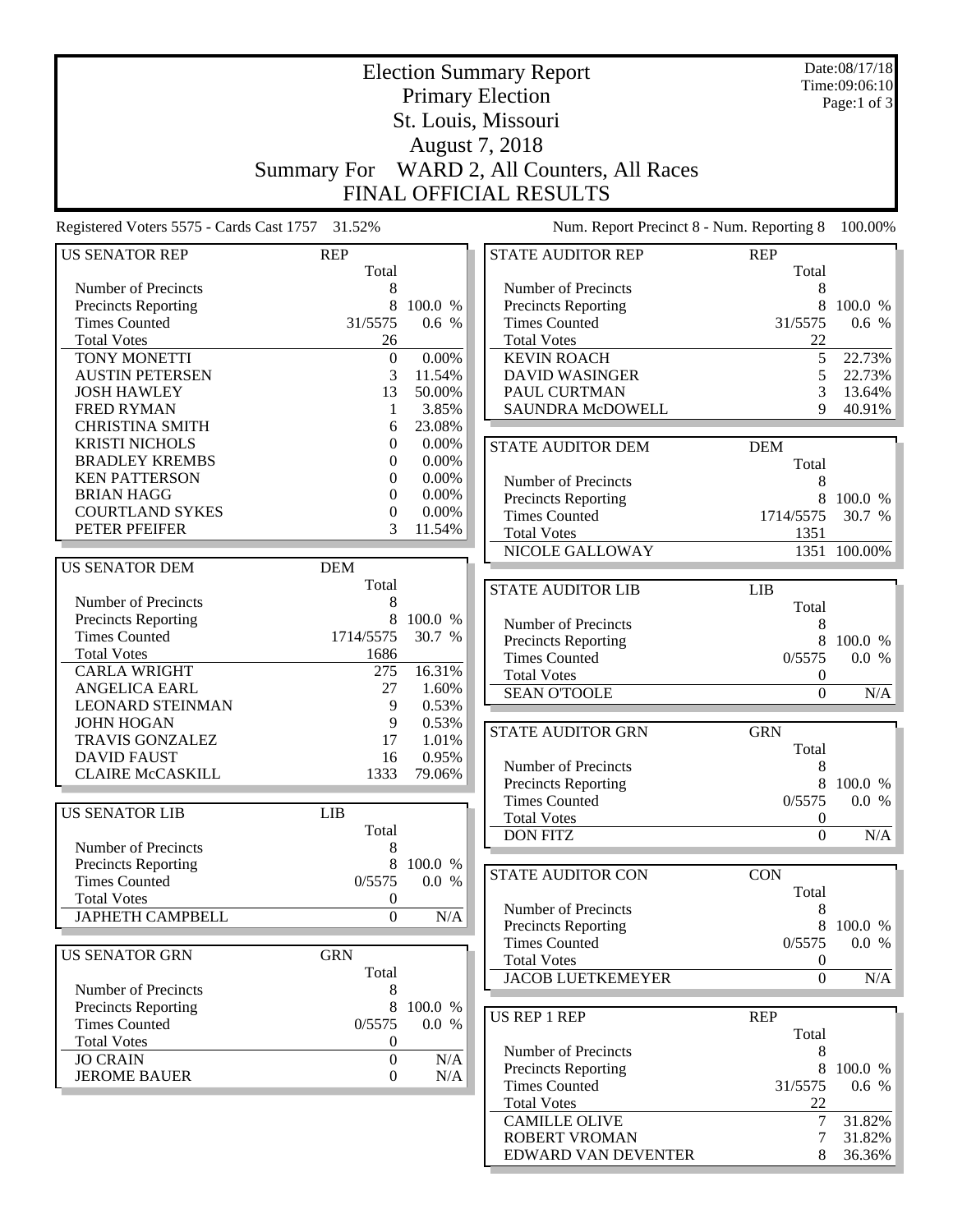|                                                 |                    |                 | <b>Election Summary Report</b>                  |                     | Date:08/17/18<br>Time:09:06:11 |
|-------------------------------------------------|--------------------|-----------------|-------------------------------------------------|---------------------|--------------------------------|
|                                                 |                    |                 | <b>Primary Election</b>                         |                     | Page:2 of 3                    |
|                                                 |                    |                 | St. Louis, Missouri                             |                     |                                |
|                                                 |                    |                 | August 7, 2018                                  |                     |                                |
|                                                 | <b>Summary For</b> |                 | WARD 2, All Counters, All Races                 |                     |                                |
|                                                 |                    |                 | <b>FINAL OFFICIAL RESULTS</b>                   |                     |                                |
| Registered Voters 5575 - Cards Cast 1757 31.52% |                    |                 | Num. Report Precinct 8 - Num. Reporting 8       |                     | 100.00%                        |
| US REP 1 DEM                                    | <b>DEM</b>         |                 | <b>STATE REP 76 DEM</b>                         | <b>DEM</b>          |                                |
|                                                 | Total              |                 |                                                 | Total               |                                |
| Number of Precincts                             | 8                  |                 | Number of Precincts                             | 4                   |                                |
| <b>Precincts Reporting</b>                      | 8                  | 100.0 %         | <b>Precincts Reporting</b>                      |                     | 4 100.0 %                      |
| <b>Times Counted</b>                            | 1714/5575          | 30.7 %          | <b>Times Counted</b>                            | 1027/2949           | 34.8 %                         |
| <b>Total Votes</b>                              | 1682               |                 | <b>Total Votes</b>                              | 1002                |                                |
| <b>CORI BUSH</b>                                | 311                | 18.49%          | <b>CYDNEY JOHNSON</b>                           | 26                  | 2.59%                          |
| DeMARCO DAVIDSON                                | 52                 | 3.09%           | <b>DAMON HAYMER</b>                             | 39                  | 3.89%                          |
| <b>JOSHUA SHIPP</b><br><b>LACY CLAY</b>         | 35<br>1284         | 2.08%<br>76.34% | <b>MARISSA BROWN</b><br><b>CHRIS CARTER</b>     | 363<br>574          | 36.23%<br>57.29%               |
|                                                 |                    |                 |                                                 |                     |                                |
| <b>US REP 1 LIB</b>                             | LIB                |                 | <b>STATE REP 77 DEM</b>                         | <b>DEM</b>          |                                |
|                                                 | Total              |                 |                                                 | Total               |                                |
| Number of Precincts                             | 8                  |                 | Number of Precincts                             | 1                   |                                |
| <b>Precincts Reporting</b>                      | 8                  | 100.0 %         | Precincts Reporting                             | 1                   | 100.0 %                        |
| <b>Times Counted</b>                            | 0/5575             | 0.0 %           | <b>Times Counted</b>                            | 54/280              | 19.3 %                         |
| <b>Total Votes</b>                              | $\boldsymbol{0}$   |                 | <b>Total Votes</b>                              | 48                  |                                |
| ROBB CUNNINGHAM                                 | $\boldsymbol{0}$   | $\rm N/A$       | <b>STEVE ROBERTS</b><br><b>KIMBERLY COLLINS</b> | 24<br>24            | 50.00%<br>50.00%               |
| <b>STATE SEN 4 REP</b>                          | <b>REP</b>         |                 |                                                 |                     |                                |
|                                                 | Total              |                 | <b>STATE REP 78 DEM</b>                         | <b>DEM</b>          |                                |
| Number of Precincts                             | 4                  |                 |                                                 | Total               |                                |
| Precincts Reporting                             | $\overline{4}$     | 100.0 %         | Number of Precincts                             | 1                   |                                |
| <b>Times Counted</b>                            | 23/4410            | 0.5 %           | <b>Precincts Reporting</b>                      | $\mathbf{1}$        | 100.0 %                        |
| <b>Total Votes</b>                              | 15                 |                 | <b>Times Counted</b>                            | 1/18                | 5.6 %                          |
| <b>ROBERT CRUMP</b>                             |                    | 15 100.00%      | <b>Total Votes</b>                              |                     |                                |
|                                                 |                    |                 | <b>BRUCE FRANKS</b>                             | $\mathbf{1}$        | 100.00%                        |
| <b>STATE SEN 4 DEM</b>                          | <b>DEM</b>         |                 |                                                 |                     |                                |
| Number of Precincts                             | Total<br>4         |                 | <b>COLL OF REV DEM</b>                          | <b>DEM</b><br>Total |                                |
| <b>Precincts Reporting</b>                      |                    | 4 100.0 %       | Number of Precincts                             | 8                   |                                |
| <b>Times Counted</b>                            | 1462/4410          | 33.2 %          | <b>Precincts Reporting</b>                      | 8                   | 100.0 %                        |
| <b>Total Votes</b>                              | 1398               |                 | <b>Times Counted</b>                            | 1714/5575           | 30.7 %                         |
| <b>KARLA MAY</b>                                | 1134               | 81.12%          | <b>Total Votes</b>                              | 1487                |                                |
| <b>JACOB HUMMEL</b>                             | 264                | 18.88%          | <b>GREGORY DALY</b>                             |                     | 1487 100.00%                   |
|                                                 |                    |                 |                                                 |                     |                                |
| <b>STATE REP 66 DEM</b>                         | <b>DEM</b>         |                 | LICENSE COLL REP                                | <b>REP</b>          |                                |
| Number of Precincts                             | Total              |                 | Number of Precincts                             | Total               |                                |
| <b>Precincts Reporting</b>                      | 2<br>2             | 100.0 %         | Precincts Reporting                             | 8<br>8              | 100.0 %                        |
| <b>Times Counted</b>                            | 632/2328           | 27.1 %          | <b>Times Counted</b>                            | 31/5575             | 0.6 %                          |
| <b>Total Votes</b>                              | 595                |                 | <b>Total Votes</b>                              | 20                  |                                |
| <b>KHALIL MUMIN</b>                             | 173                | 29.08%          | ZACHARY SYBERG                                  |                     | 20 100.00%                     |
| <b>TOMMIE PIERSON</b>                           | 422                | 70.92%          |                                                 |                     |                                |
|                                                 |                    |                 | LICENSE COLL DEM                                | <b>DEM</b>          |                                |
|                                                 |                    |                 |                                                 | Total               |                                |
|                                                 |                    |                 | Number of Precincts                             | 8                   |                                |
|                                                 |                    |                 | Precincts Reporting                             | 8                   | 100.0 %                        |
|                                                 |                    |                 | <b>Times Counted</b>                            | 1714/5575           | 30.7 %                         |
|                                                 |                    |                 | <b>Total Votes</b>                              | 1643                |                                |
|                                                 |                    |                 | <b>MAVIS THOMPSON</b>                           | 1241                | 75.53%                         |
|                                                 |                    |                 | DANA KELLY-FRANKS                               | 402                 | 24.47%                         |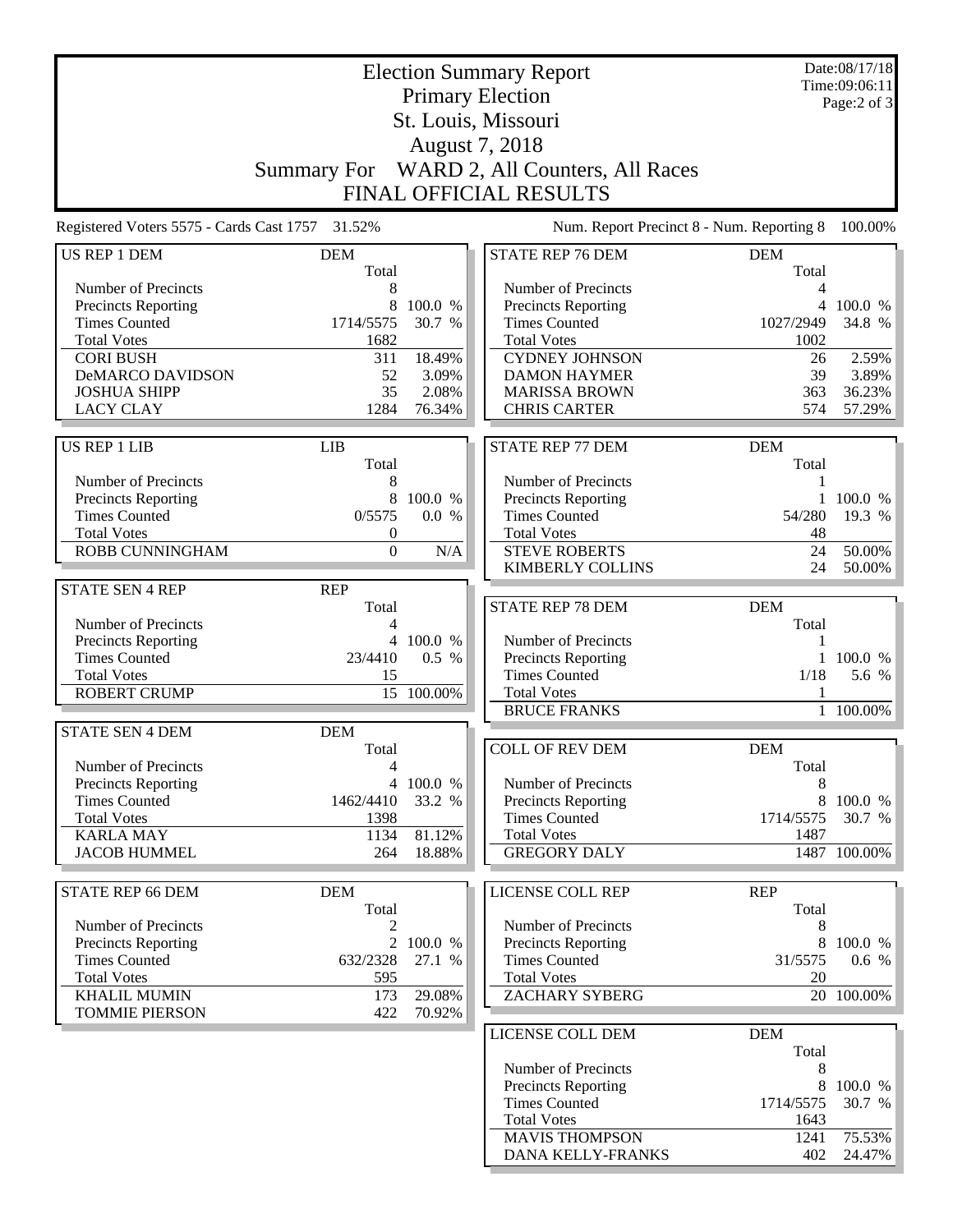Date:08/17/18 Time:09:06:11 Page:3 of 3

# Election Summary Report Primary Election St. Louis, Missouri August 7, 2018 Summary For WARD 2, All Counters, All Races FINAL OFFICIAL RESULTS

| <b>REC OF DEEDS DEM</b>    | <b>DEM</b> |               |
|----------------------------|------------|---------------|
|                            | Total      |               |
| Number of Precincts        | 8          |               |
| <b>Precincts Reporting</b> | 8          | 100.0<br>$\%$ |
| <b>Times Counted</b>       | 1714/5575  | 30.7<br>$\%$  |
| <b>Total Votes</b>         | 1650       |               |
| <b>MICHAEL BUTLER</b>      | 930        | 56.36%        |
| <b>SHARON CARPENTER</b>    | 514        | 31.15%        |
| <b>JIMMIE MATTHEWS</b>     | 206        | 12.48%        |
|                            |            |               |
| PROP A                     |            |               |
|                            | Total      |               |
| Number of Precincts        | 8          |               |
| <b>Precincts Reporting</b> | 8          | 100.0 %       |
| <b>Times Counted</b>       | 1757/5575  | 31.5 %        |
| <b>Total Votes</b>         | 1730       |               |
| YES                        | 81         | 4.68%         |
| N <sub>O</sub>             | 1649       | 95.32%        |
|                            |            |               |
| PROP <sub>1</sub>          |            |               |
|                            | Total      |               |
| Number of Precincts        | 8          |               |
| <b>Precincts Reporting</b> | 8          | 100.0<br>$\%$ |
| <b>Times Counted</b>       | 1757/5575  | 31.5 %        |
| <b>Total Votes</b>         | 1706       |               |
| <b>YES</b>                 | 1012       | 59.32%        |
| N <sub>O</sub>             | 694        | 40.68%        |

Registered Voters 5575 - Cards Cast 1757 31.52% Num. Report Precinct 8 - Num. Reporting 8 100.00%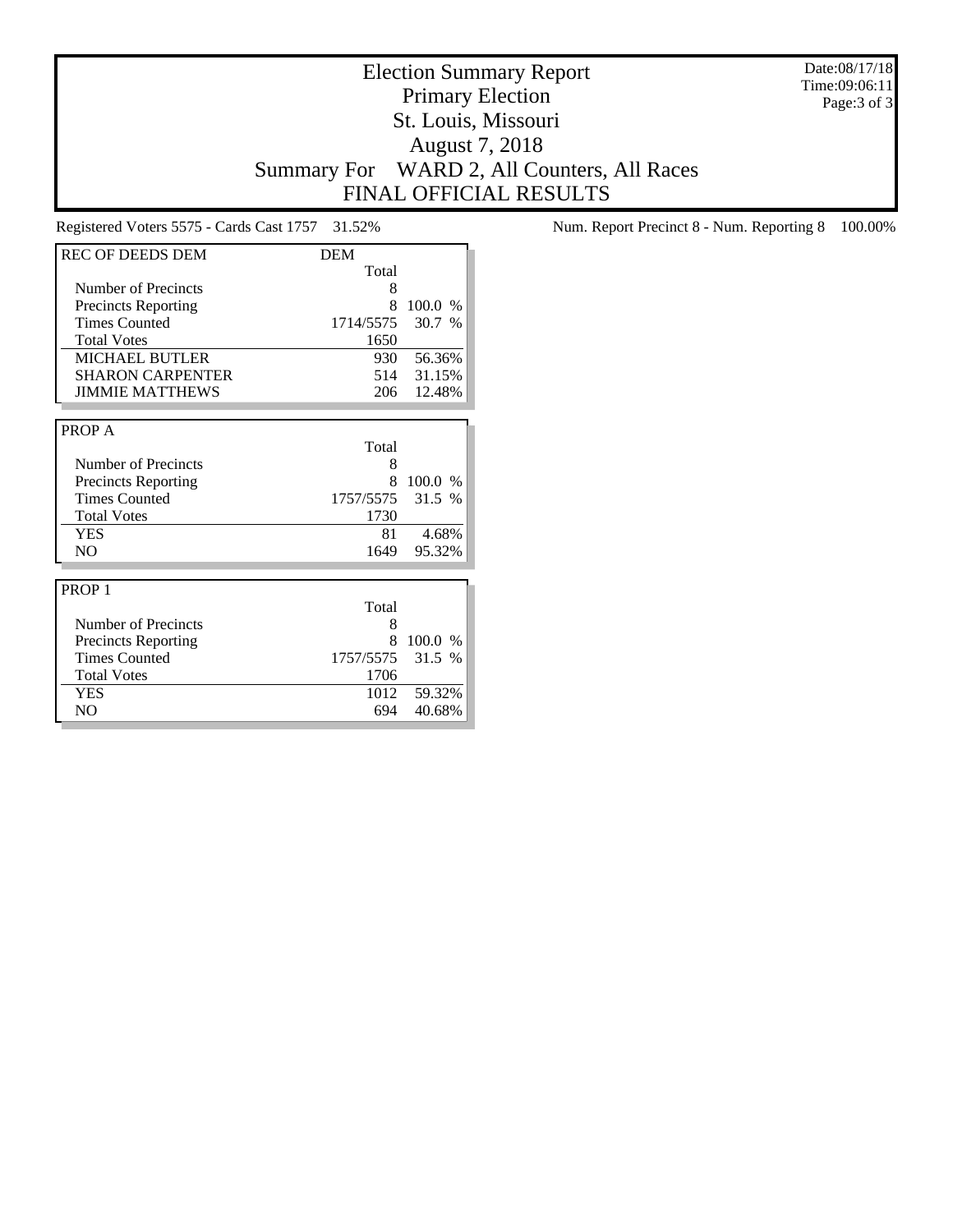|                                                 |                     |           | <b>Election Summary Report</b>              |                     | Date:08/17/18<br>Time:09:06:16 |
|-------------------------------------------------|---------------------|-----------|---------------------------------------------|---------------------|--------------------------------|
|                                                 |                     |           | <b>Primary Election</b>                     |                     | Page:1 of 3                    |
|                                                 |                     |           | St. Louis, Missouri                         |                     |                                |
|                                                 |                     |           | August 7, 2018                              |                     |                                |
|                                                 |                     |           |                                             |                     |                                |
|                                                 | <b>Summary For</b>  |           | WARD 3, All Counters, All Races             |                     |                                |
|                                                 |                     |           | FINAL OFFICIAL RESULTS                      |                     |                                |
| Registered Voters 5757 - Cards Cast 1598 27.76% |                     |           | Num. Report Precinct 9 - Num. Reporting 9   |                     | 100.00%                        |
| <b>US SENATOR REP</b>                           | <b>REP</b><br>Total |           | <b>STATE AUDITOR REP</b>                    | <b>REP</b><br>Total |                                |
| Number of Precincts                             | 9                   |           | Number of Precincts                         | 9                   |                                |
| Precincts Reporting                             | 9                   | 100.0 %   | Precincts Reporting                         | 9                   | 100.0 %                        |
| <b>Times Counted</b>                            | 51/5757             | 0.9%      | <b>Times Counted</b>                        | 51/5757             | 0.9 %                          |
| <b>Total Votes</b>                              | 36                  |           | <b>Total Votes</b>                          | 37                  |                                |
| TONY MONETTI                                    | 5                   | 13.89%    | <b>KEVIN ROACH</b>                          | 14                  | 37.84%                         |
| <b>AUSTIN PETERSEN</b>                          | $\overline{4}$      | 11.11%    | <b>DAVID WASINGER</b>                       | 5                   | 13.51%                         |
| <b>JOSH HAWLEY</b>                              | 14                  | 38.89%    | PAUL CURTMAN                                | 5                   | 13.51%                         |
| <b>FRED RYMAN</b>                               | 1                   | 2.78%     | <b>SAUNDRA McDOWELL</b>                     | 13                  | 35.14%                         |
| <b>CHRISTINA SMITH</b>                          | 3                   | 8.33%     |                                             |                     |                                |
| <b>KRISTI NICHOLS</b>                           | 1                   | 2.78%     | <b>STATE AUDITOR DEM</b>                    | <b>DEM</b>          |                                |
| <b>BRADLEY KREMBS</b>                           |                     | 2.78%     |                                             | Total               |                                |
| <b>KEN PATTERSON</b>                            | 1                   | 2.78%     | Number of Precincts                         | 9                   |                                |
| <b>BRIAN HAGG</b>                               | 3                   | 8.33%     | Precincts Reporting                         | 9                   | 100.0 %                        |
| <b>COURTLAND SYKES</b>                          | $\boldsymbol{0}$    | 0.00%     | <b>Times Counted</b>                        | 1534/5757           | 26.6 %                         |
| PETER PFEIFER                                   | 3                   | 8.33%     | <b>Total Votes</b>                          | 1235                |                                |
|                                                 |                     |           | NICOLE GALLOWAY                             |                     | 1235 100.00%                   |
| <b>US SENATOR DEM</b>                           | <b>DEM</b>          |           |                                             |                     |                                |
|                                                 | Total               |           | <b>STATE AUDITOR LIB</b>                    | <b>LIB</b>          |                                |
| Number of Precincts                             | 9                   |           |                                             | Total               |                                |
| Precincts Reporting                             | 9                   | 100.0 %   | Number of Precincts                         | 9                   |                                |
| <b>Times Counted</b>                            | 1534/5757           | 26.6 %    | Precincts Reporting                         | 9                   | 100.0 %                        |
| <b>Total Votes</b>                              | 1508                |           | <b>Times Counted</b>                        | 1/5757              | 0.0 %                          |
| <b>CARLA WRIGHT</b>                             | 241                 | 15.98%    | <b>Total Votes</b>                          | 1                   |                                |
| <b>ANGELICA EARL</b>                            | 34                  | 2.25%     | <b>SEAN O'TOOLE</b>                         | $\mathbf{1}$        | 100.00%                        |
| <b>LEONARD STEINMAN</b>                         | 12                  | 0.80%     |                                             |                     |                                |
| <b>JOHN HOGAN</b>                               | 19                  | 1.26%     | <b>STATE AUDITOR GRN</b>                    | <b>GRN</b>          |                                |
| TRAVIS GONZALEZ                                 | 15                  | 0.99%     |                                             | Total               |                                |
| <b>DAVID FAUST</b>                              | 9                   | 0.60%     | Number of Precincts                         | 9                   |                                |
| <b>CLAIRE McCASKILL</b>                         | 1178                | 78.12%    | Precincts Reporting                         | 9                   | 100.0 %                        |
|                                                 |                     |           | <b>Times Counted</b>                        | 3/5757              | 0.1 %                          |
| <b>US SENATOR LIB</b>                           | <b>LIB</b>          |           | <b>Total Votes</b>                          | 3                   |                                |
|                                                 | Total               |           | <b>DON FITZ</b>                             |                     | $\overline{3}$ 100.00%         |
| Number of Precincts                             | 9                   |           |                                             |                     |                                |
| <b>Precincts Reporting</b>                      |                     | 9 100.0 % | <b>STATE AUDITOR CON</b>                    | <b>CON</b>          |                                |
| <b>Times Counted</b>                            | 1/5757              | 0.0 %     |                                             | Total               |                                |
| <b>Total Votes</b>                              |                     |           | Number of Precincts                         | 9                   |                                |
| <b>JAPHETH CAMPBELL</b>                         |                     | 1 100.00% | Precincts Reporting                         |                     | 9 100.0 %                      |
|                                                 |                     |           | <b>Times Counted</b>                        | 1/5757              | 0.0 %                          |
| <b>US SENATOR GRN</b>                           | <b>GRN</b>          |           | <b>Total Votes</b>                          | $\boldsymbol{0}$    |                                |
|                                                 | Total               |           | <b>JACOB LUETKEMEYER</b>                    | $\boldsymbol{0}$    | N/A                            |
| Number of Precincts                             | 9                   |           |                                             |                     |                                |
| <b>Precincts Reporting</b>                      | 9                   | 100.0 %   | <b>US REP 1 REP</b>                         | <b>REP</b>          |                                |
| <b>Times Counted</b>                            | 3/5757              | 0.1 %     |                                             |                     |                                |
| <b>Total Votes</b>                              | 3                   |           |                                             | Total               |                                |
| <b>JO CRAIN</b>                                 | $\overline{2}$      | 66.67%    | Number of Precincts                         | 9<br>9              |                                |
| <b>JEROME BAUER</b>                             | 1                   | 33.33%    | Precincts Reporting<br><b>Times Counted</b> | 51/5757             | 100.0 %<br>0.9 %               |
|                                                 |                     |           | <b>Total Votes</b>                          | 34                  |                                |
|                                                 |                     |           | <b>CAMILLE OLIVE</b>                        | 8                   | 23.53%                         |
|                                                 |                     |           | <b>ROBERT VROMAN</b>                        | 16                  | 47.06%                         |
|                                                 |                     |           | EDWARD VAN DEVENTER                         | 10                  | 29.41%                         |
|                                                 |                     |           |                                             |                     |                                |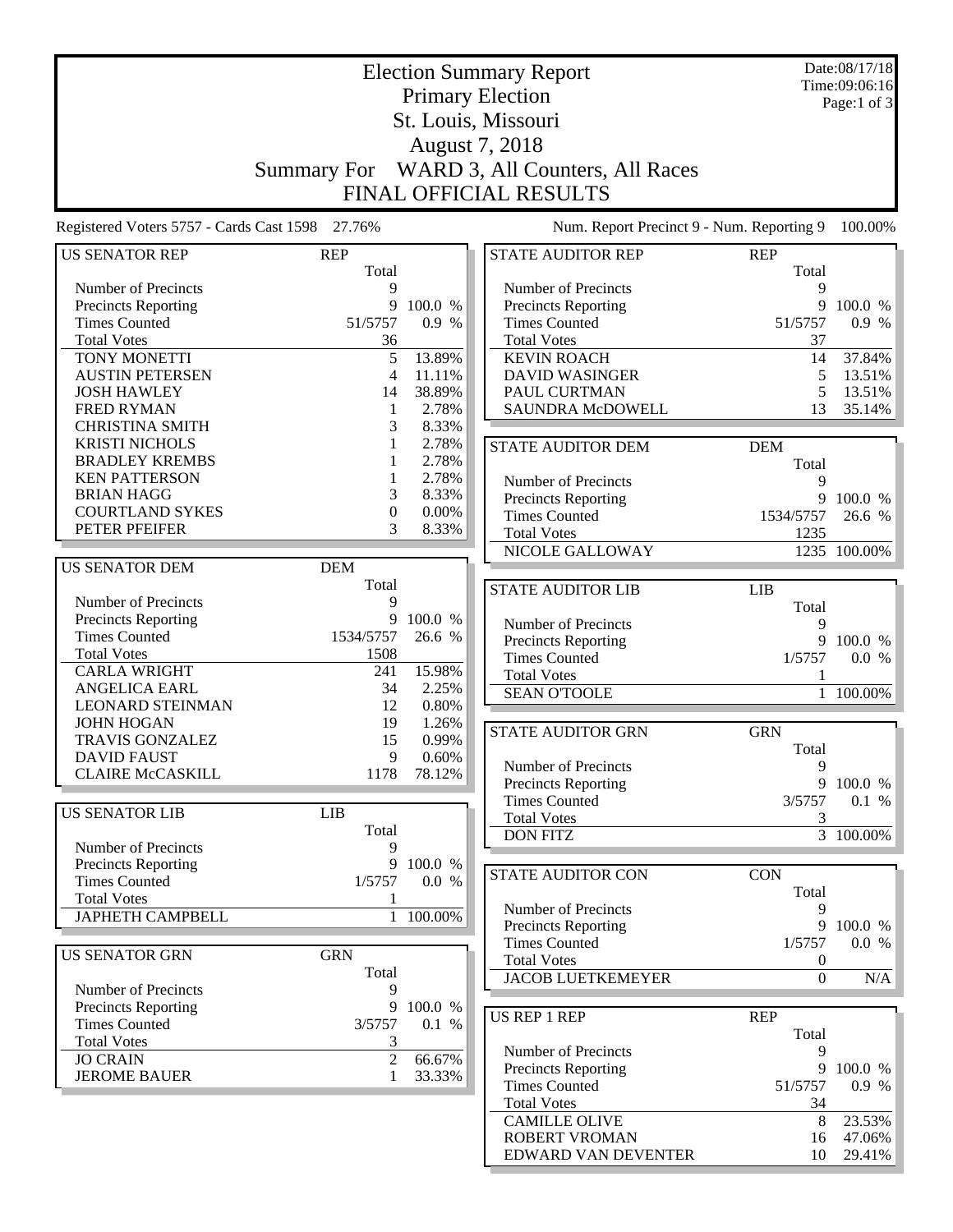|                                                                                                                                         |                                          |                                      | <b>Election Summary Report</b><br><b>Primary Election</b><br>St. Louis, Missouri<br>August 7, 2018                       |                                                  | Date:08/17/18<br>Time:09:06:16<br>Page:2 of 3 |
|-----------------------------------------------------------------------------------------------------------------------------------------|------------------------------------------|--------------------------------------|--------------------------------------------------------------------------------------------------------------------------|--------------------------------------------------|-----------------------------------------------|
|                                                                                                                                         | <b>Summary For</b>                       |                                      | WARD 3, All Counters, All Races<br>FINAL OFFICIAL RESULTS                                                                |                                                  |                                               |
| Registered Voters 5757 - Cards Cast 1598 27.76%                                                                                         |                                          |                                      | Num. Report Precinct 9 - Num. Reporting 9                                                                                |                                                  | 100.00%                                       |
| US REP 1 DEM                                                                                                                            | <b>DEM</b><br>Total                      |                                      | <b>STATE REP 79 LIB</b>                                                                                                  | <b>LIB</b><br>Total                              |                                               |
| Number of Precincts<br>Precincts Reporting<br><b>Times Counted</b><br><b>Total Votes</b><br><b>CORI BUSH</b><br><b>DeMARCO DAVIDSON</b> | 9<br>9<br>1534/5757<br>1495<br>317<br>57 | 100.0 %<br>26.6 %<br>21.20%<br>3.81% | Number of Precincts<br><b>Precincts Reporting</b><br><b>Times Counted</b><br><b>Total Votes</b><br><b>DAN ELDER</b>      | 5<br>5<br>0/3841<br>$\boldsymbol{0}$<br>$\Omega$ | 100.0 %<br>0.0 %<br>N/A                       |
| <b>JOSHUA SHIPP</b><br><b>LACY CLAY</b>                                                                                                 | 29<br>1092                               | 1.94%<br>73.04%                      | <b>COLL OF REV DEM</b>                                                                                                   | <b>DEM</b><br>Total                              |                                               |
| <b>US REP 1 LIB</b><br>Number of Precincts<br>Precincts Reporting                                                                       | <b>LIB</b><br>Total<br>9<br>9            | 100.0 %                              | Number of Precincts<br><b>Precincts Reporting</b><br><b>Times Counted</b><br><b>Total Votes</b><br><b>GREGORY DALY</b>   | 9<br>9<br>1534/5757<br>1317                      | 100.0 %<br>26.6 %<br>1317 100.00%             |
| <b>Times Counted</b><br><b>Total Votes</b><br><b>ROBB CUNNINGHAM</b>                                                                    | 1/5757                                   | 0.0 %<br>1 100.00%                   | LICENSE COLL REP                                                                                                         | <b>REP</b><br>Total                              |                                               |
| <b>STATE REP 77 DEM</b><br>Number of Precincts                                                                                          | <b>DEM</b><br>Total                      |                                      | Number of Precincts<br>Precincts Reporting<br><b>Times Counted</b><br><b>Total Votes</b>                                 | 9<br>9<br>51/5757<br>29                          | 100.0%<br>0.9%                                |
| Precincts Reporting<br><b>Times Counted</b><br><b>Total Votes</b>                                                                       | $\overline{2}$<br>229/1156<br>219        | 100.0 %<br>19.8 %                    | ZACHARY SYBERG                                                                                                           |                                                  | 29 100.00%                                    |
| <b>STEVE ROBERTS</b><br><b>KIMBERLY COLLINS</b>                                                                                         | 151<br>68                                | 68.95%<br>31.05%                     | LICENSE COLL DEM<br>Number of Precincts                                                                                  | <b>DEM</b><br>Total<br>9                         |                                               |
| <b>STATE REP 78 DEM</b>                                                                                                                 | <b>DEM</b><br>Total                      |                                      | <b>Precincts Reporting</b><br><b>Times Counted</b><br><b>Total Votes</b>                                                 | 1534/5757<br>1447                                | 9 100.0 %<br>26.6 %                           |
| Number of Precincts<br><b>Precincts Reporting</b><br><b>Times Counted</b><br><b>Total Votes</b>                                         | $\overline{2}$<br>232/760<br>209         | 100.0 %<br>30.5 %                    | <b>MAVIS THOMPSON</b><br><b>DANA KELLY-FRANKS</b><br><b>REC OF DEEDS DEM</b>                                             | 1017<br>430<br><b>DEM</b>                        | 70.28%<br>29.72%                              |
| <b>BRUCE FRANKS</b><br><b>STATE REP 79 DEM</b>                                                                                          | 209<br><b>DEM</b>                        | 100.00%                              | Number of Precincts<br>Precincts Reporting                                                                               | Total<br>9<br>9                                  | 100.0 %                                       |
| Number of Precincts<br><b>Precincts Reporting</b><br><b>Times Counted</b><br><b>Total Votes</b>                                         | Total<br>5<br>5<br>1073/3841<br>1048     | 100.0 %<br>27.9 %                    | <b>Times Counted</b><br><b>Total Votes</b><br><b>MICHAEL BUTLER</b><br><b>SHARON CARPENTER</b><br><b>JIMMIE MATTHEWS</b> | 1534/5757<br>1463<br>923<br>423<br>117           | 26.6 %<br>63.09%<br>28.91%<br>8.00%           |
| <b>LAKEYSHA BOSLEY</b><br><b>JP JOHNSON</b><br><b>REIGN HARRIS</b><br><b>MAXINE JOHNSON</b>                                             | 586<br>208<br>67<br>187                  | 55.92%<br>19.85%<br>6.39%<br>17.84%  | PROP A<br>Number of Precincts<br>Precincts Reporting<br><b>Times Counted</b><br><b>Total Votes</b>                       | Total<br>9<br>9<br>1598/5757<br>1578             | 100.0 %<br>27.8 %                             |

YES 120 7.60% NO 1458 92.40%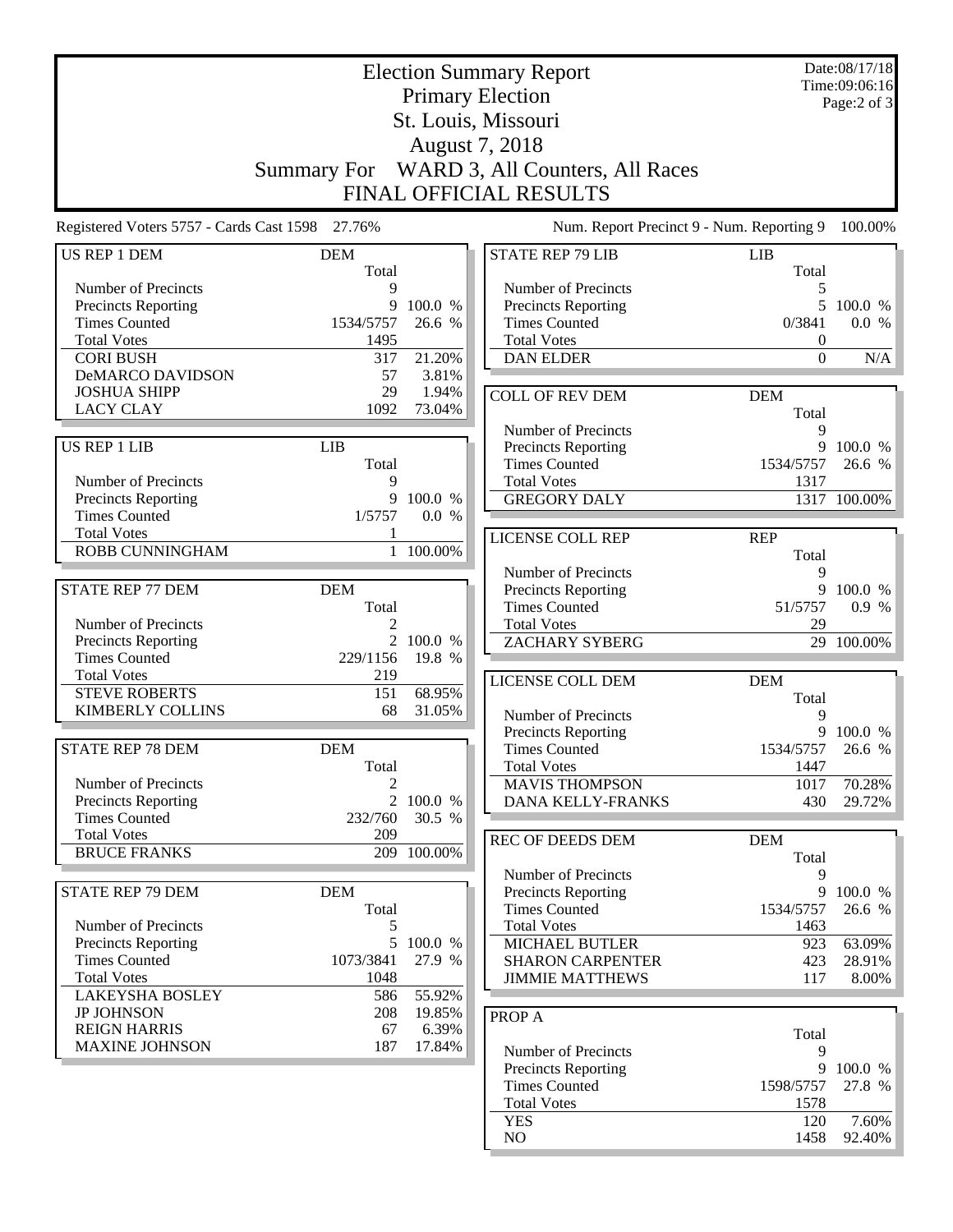Date:08/17/18 Time:09:06:16 Page:3 of 3

# Election Summary Report Primary Election St. Louis, Missouri August 7, 2018 Summary For WARD 3, All Counters, All Races FINAL OFFICIAL RESULTS

| PROP <sub>1</sub>          |                  |           |
|----------------------------|------------------|-----------|
|                            | Total            |           |
| Number of Precincts        | Ч                |           |
| <b>Precincts Reporting</b> | 9                | $100.0\%$ |
| <b>Times Counted</b>       | 1598/5757 27.8 % |           |
| <b>Total Votes</b>         | 1496             |           |
| YES                        | 1058             | 70.72%    |
| NΟ                         | 438              | 29.28%    |

Registered Voters 5757 - Cards Cast 1598 27.76% Num. Report Precinct 9 - Num. Reporting 9 100.00%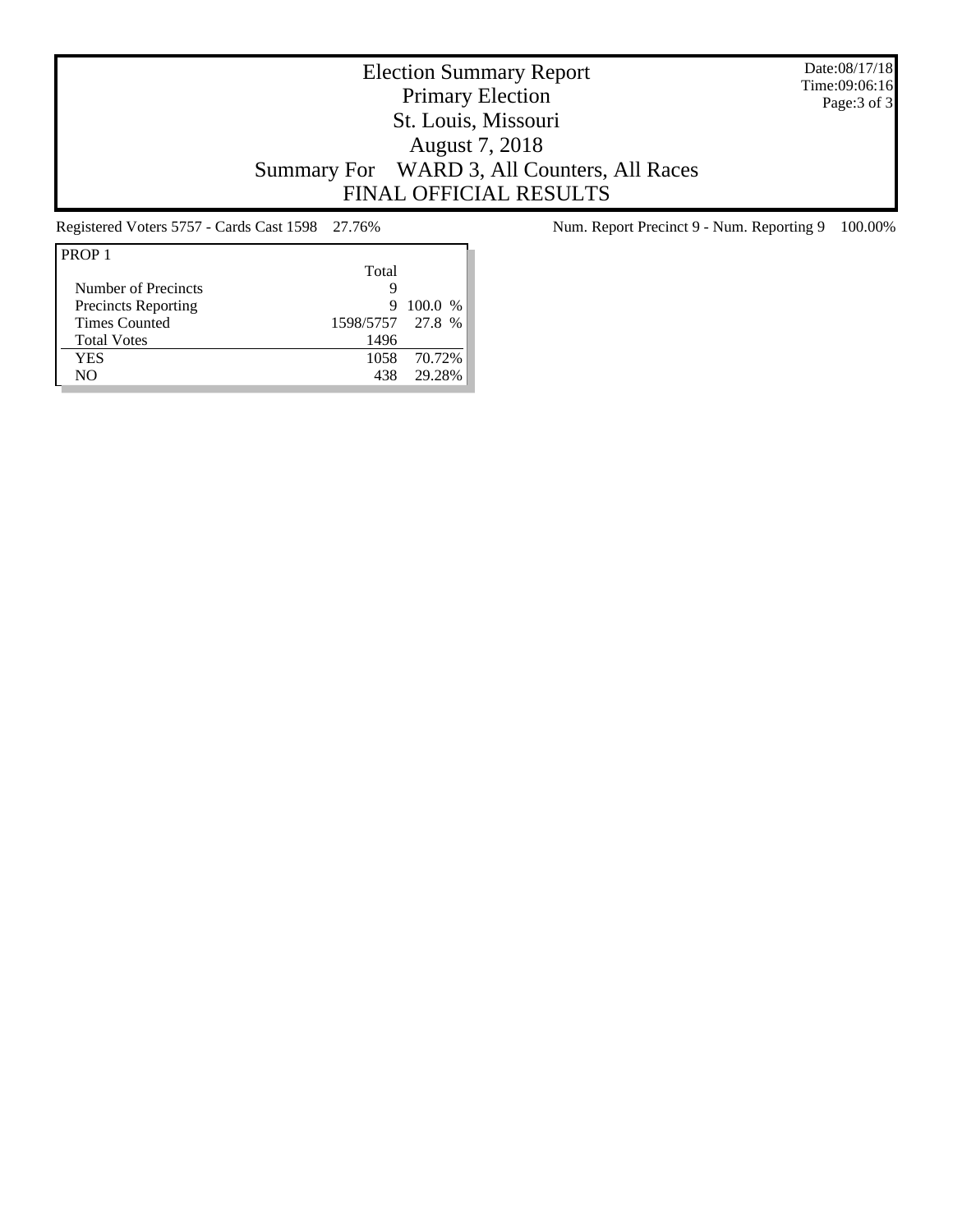|                                                 |                                    |                 | <b>Election Summary Report</b>              |                   | Date:08/17/18<br>Time:09:06:22 |
|-------------------------------------------------|------------------------------------|-----------------|---------------------------------------------|-------------------|--------------------------------|
|                                                 |                                    |                 | <b>Primary Election</b>                     |                   | Page:1 of 3                    |
|                                                 |                                    |                 | St. Louis, Missouri                         |                   |                                |
|                                                 |                                    |                 | August 7, 2018                              |                   |                                |
|                                                 | <b>Summary For</b>                 |                 | WARD 4, All Counters, All Races             |                   |                                |
|                                                 |                                    |                 | <b>FINAL OFFICIAL RESULTS</b>               |                   |                                |
| Registered Voters 6167 - Cards Cast 1658 26.89% |                                    |                 | Num. Report Precinct 10 - Num. Reporting 10 |                   | 100.00%                        |
| <b>US SENATOR REP</b>                           | <b>REP</b>                         |                 | <b>STATE AUDITOR REP</b>                    | <b>REP</b>        |                                |
|                                                 | Total                              |                 |                                             | Total             |                                |
| Number of Precincts                             | 10                                 |                 | Number of Precincts                         | 10                |                                |
| <b>Precincts Reporting</b>                      |                                    | 10 100.0 %      | <b>Precincts Reporting</b>                  | 10                | 100.0 %                        |
| <b>Times Counted</b>                            | 23/6167                            | 0.4 %           | <b>Times Counted</b>                        | 23/6167           | 0.4 %                          |
| <b>Total Votes</b>                              | 19                                 |                 | <b>Total Votes</b>                          | 18                |                                |
| TONY MONETTI                                    | $\overline{c}$                     | 10.53%          | <b>KEVIN ROACH</b>                          | $\overline{4}$    | 22.22%                         |
| <b>AUSTIN PETERSEN</b>                          | 1                                  | 5.26%           | <b>DAVID WASINGER</b>                       | 3                 | 16.67%                         |
| <b>JOSH HAWLEY</b>                              | 6                                  | 31.58%          | PAUL CURTMAN                                | 4                 | 22.22%                         |
| <b>FRED RYMAN</b>                               | 1                                  | 5.26%           | <b>SAUNDRA McDOWELL</b>                     | 7                 | 38.89%                         |
| <b>CHRISTINA SMITH</b>                          | 4                                  | 21.05%          |                                             |                   |                                |
| <b>KRISTI NICHOLS</b>                           | $\overline{2}$<br>1                | 10.53%<br>5.26% | <b>STATE AUDITOR DEM</b>                    | <b>DEM</b>        |                                |
| <b>BRADLEY KREMBS</b><br><b>KEN PATTERSON</b>   | 1                                  | 5.26%           |                                             | Total             |                                |
| <b>BRIAN HAGG</b>                               | 1                                  | 5.26%           | Number of Precincts                         | 10                |                                |
| <b>COURTLAND SYKES</b>                          | 0                                  | 0.00%           | Precincts Reporting                         | 10                | 100.0 %<br>26.3 %              |
| PETER PFEIFER                                   | $\theta$                           | 0.00%           | <b>Times Counted</b><br><b>Total Votes</b>  | 1625/6167<br>1245 |                                |
|                                                 |                                    |                 | NICOLE GALLOWAY                             |                   | 1245 100.00%                   |
| <b>US SENATOR DEM</b>                           | <b>DEM</b>                         |                 |                                             |                   |                                |
|                                                 | Total                              |                 | <b>STATE AUDITOR LIB</b>                    | LIB               |                                |
| Number of Precincts                             | 10                                 |                 |                                             | Total             |                                |
| <b>Precincts Reporting</b>                      |                                    | 10 100.0 %      | Number of Precincts                         | 10                |                                |
| <b>Times Counted</b>                            | 1625/6167                          | 26.3 %          | <b>Precincts Reporting</b>                  | 10                | 100.0 %                        |
| <b>Total Votes</b>                              | 1589                               |                 | <b>Times Counted</b>                        | 3/6167            | 0.0 %                          |
| <b>CARLA WRIGHT</b>                             | 278                                | 17.50%          | <b>Total Votes</b>                          | 3                 |                                |
| <b>ANGELICA EARL</b>                            | 22                                 | 1.38%           | <b>SEAN O'TOOLE</b>                         |                   | $\overline{3}$ 100.00%         |
| <b>LEONARD STEINMAN</b>                         | 15                                 | 0.94%           |                                             |                   |                                |
| <b>JOHN HOGAN</b>                               | 7                                  | 0.44%           | <b>STATE AUDITOR GRN</b>                    | <b>GRN</b>        |                                |
| <b>TRAVIS GONZALEZ</b>                          | 7                                  | 0.44%           |                                             | Total             |                                |
| DAVID FAUST<br><b>CLAIRE McCASKILL</b>          | 10<br>1250                         | 0.63%<br>78.67% | Number of Precincts                         | 10                |                                |
|                                                 |                                    |                 | Precincts Reporting                         |                   | 10 100.0 %                     |
| <b>US SENATOR LIB</b>                           | <b>LIB</b>                         |                 | <b>Times Counted</b>                        | 0/6167            | 0.0 %                          |
|                                                 | Total                              |                 | <b>Total Votes</b>                          | $\boldsymbol{0}$  |                                |
| Number of Precincts                             | 10                                 |                 | <b>DON FITZ</b>                             | $\boldsymbol{0}$  | $\rm N/A$                      |
| <b>Precincts Reporting</b>                      |                                    | 10 100.0 %      |                                             |                   |                                |
| <b>Times Counted</b>                            | 3/6167                             | 0.0 %           | <b>STATE AUDITOR CON</b>                    | <b>CON</b>        |                                |
| <b>Total Votes</b>                              | 3                                  |                 |                                             | Total             |                                |
| <b>JAPHETH CAMPBELL</b>                         | $\mathfrak{Z}$                     | $100.00\%$      | Number of Precincts<br>Precincts Reporting  | 10<br>10          | 100.0 %                        |
|                                                 |                                    |                 | <b>Times Counted</b>                        | 1/6167            | 0.0 %                          |
| <b>US SENATOR GRN</b>                           | <b>GRN</b>                         |                 | <b>Total Votes</b>                          | $\boldsymbol{0}$  |                                |
|                                                 | Total                              |                 | <b>JACOB LUETKEMEYER</b>                    | $\boldsymbol{0}$  | N/A                            |
| Number of Precincts                             | 10                                 |                 |                                             |                   |                                |
| Precincts Reporting                             |                                    | 10 100.0 %      | US REP 1 REP                                | <b>REP</b>        |                                |
| <b>Times Counted</b>                            | 0/6167                             | 0.0 %           |                                             | Total             |                                |
| <b>Total Votes</b>                              | 0                                  |                 | Number of Precincts                         | 10                |                                |
| <b>JO CRAIN</b><br><b>JEROME BAUER</b>          | $\overline{0}$<br>$\boldsymbol{0}$ | N/A<br>N/A      | Precincts Reporting                         | 10                | 100.0 %                        |
|                                                 |                                    |                 | <b>Times Counted</b>                        | 23/6167           | 0.4 %                          |
|                                                 |                                    |                 | <b>Total Votes</b>                          | 18                |                                |
|                                                 |                                    |                 | <b>CAMILLE OLIVE</b>                        | $\tau$            | 38.89%                         |
|                                                 |                                    |                 | ROBERT VROMAN                               | $\sqrt{5}$        | 27.78%                         |
|                                                 |                                    |                 | EDWARD VAN DEVENTER                         | 6                 | 33.33%                         |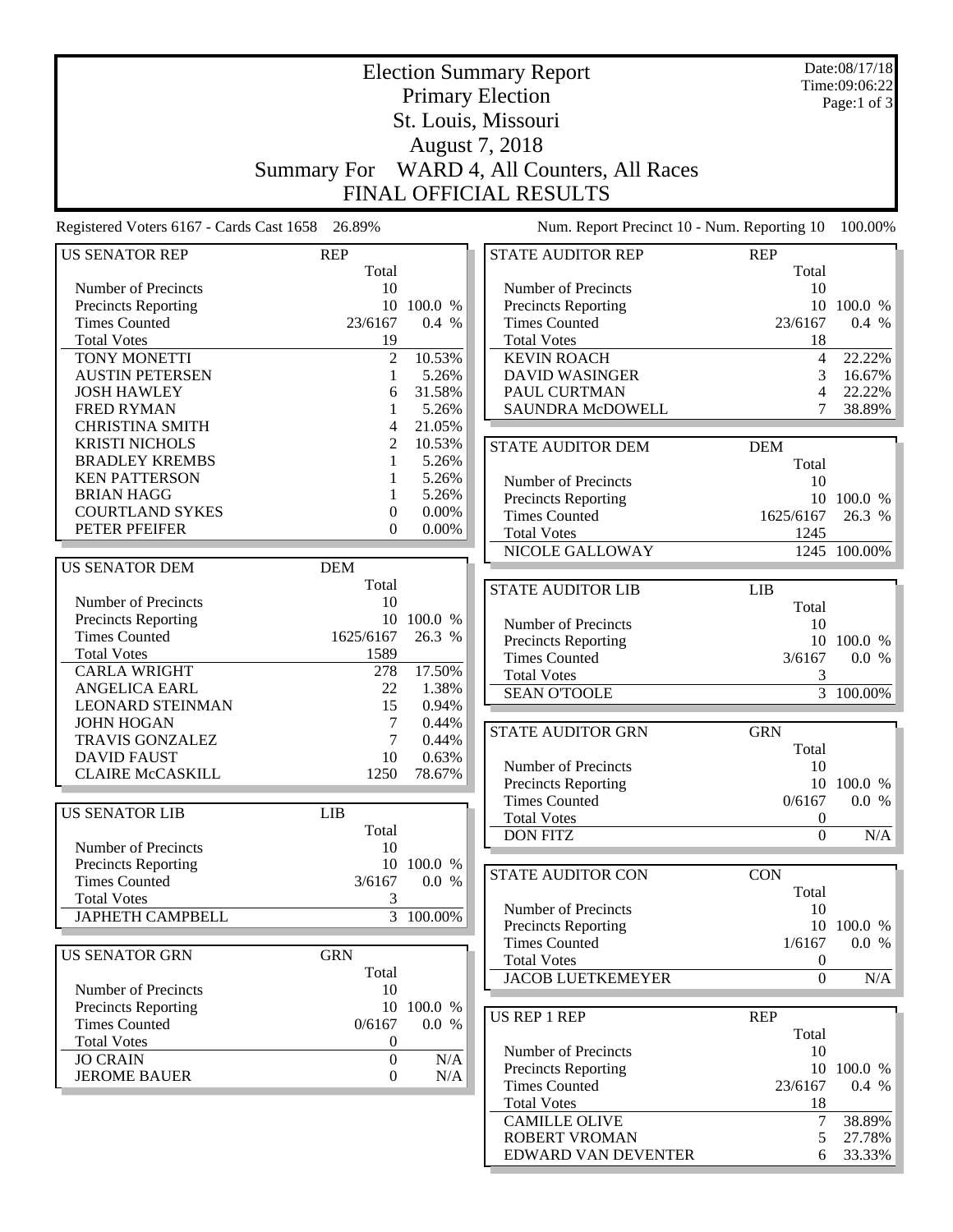|                                                    |                    |                       | <b>Election Summary Report</b><br><b>Primary Election</b><br>St. Louis, Missouri |                  | Date:08/17/18<br>Time:09:06:22<br>Page:2 of 3 |
|----------------------------------------------------|--------------------|-----------------------|----------------------------------------------------------------------------------|------------------|-----------------------------------------------|
|                                                    |                    |                       | August 7, 2018                                                                   |                  |                                               |
|                                                    | <b>Summary For</b> |                       | WARD 4, All Counters, All Races                                                  |                  |                                               |
|                                                    |                    |                       | <b>FINAL OFFICIAL RESULTS</b>                                                    |                  |                                               |
| Registered Voters 6167 - Cards Cast 1658 26.89%    |                    |                       | Num. Report Precinct 10 - Num. Reporting 10                                      |                  | 100.00%                                       |
| <b>US REP 1 DEM</b>                                | <b>DEM</b>         |                       | <b>STATE REP 77 DEM</b>                                                          | <b>DEM</b>       |                                               |
|                                                    | Total              |                       |                                                                                  | Total            |                                               |
| Number of Precincts                                | 10                 |                       | Number of Precincts                                                              | 5                |                                               |
| Precincts Reporting                                | 10                 | 100.0 %               | Precincts Reporting                                                              | 5                | 100.0 %                                       |
| <b>Times Counted</b><br><b>Total Votes</b>         | 1625/6167<br>1584  | 26.3 %                | <b>Times Counted</b><br><b>Total Votes</b>                                       | 986/3575<br>967  | 27.6 %                                        |
| <b>CORI BUSH</b>                                   | 337                | 21.28%                | <b>STEVE ROBERTS</b>                                                             | 489              | 50.57%                                        |
| <b>DeMARCO DAVIDSON</b>                            | 37                 | 2.34%                 | <b>KIMBERLY COLLINS</b>                                                          | 478              | 49.43%                                        |
| <b>JOSHUA SHIPP</b>                                | 23                 | 1.45%                 |                                                                                  |                  |                                               |
| <b>LACY CLAY</b>                                   | 1187               | 74.94%                | <b>STATE REP 79 DEM</b>                                                          | <b>DEM</b>       |                                               |
|                                                    |                    |                       |                                                                                  | Total            |                                               |
| <b>US REP 1 LIB</b>                                | LIB                |                       | Number of Precincts                                                              | 1                |                                               |
|                                                    | Total              |                       | <b>Precincts Reporting</b>                                                       |                  | 1 100.0 %                                     |
| Number of Precincts                                | 10                 |                       | <b>Times Counted</b>                                                             | 44/237           | 18.6 %                                        |
| Precincts Reporting                                |                    | 10 100.0 %            | <b>Total Votes</b>                                                               | 37               |                                               |
| <b>Times Counted</b>                               | 3/6167             | 0.0 %                 | <b>LAKEYSHA BOSLEY</b>                                                           | 23               | 62.16%                                        |
| <b>Total Votes</b>                                 | 3                  |                       | <b>JP JOHNSON</b>                                                                | 4                | 10.81%                                        |
| <b>ROBB CUNNINGHAM</b>                             |                    | $\frac{1}{3}$ 100.00% | <b>REIGN HARRIS</b>                                                              | $\overline{2}$   | 5.41%                                         |
|                                                    |                    |                       | <b>MAXINE JOHNSON</b>                                                            | 8                | 21.62%                                        |
| <b>STATE SEN 4 REP</b>                             | <b>REP</b>         |                       |                                                                                  |                  |                                               |
|                                                    | Total              |                       | <b>STATE REP 79 LIB</b>                                                          | <b>LIB</b>       |                                               |
| Number of Precincts                                | 3                  |                       |                                                                                  | Total            |                                               |
| <b>Precincts Reporting</b><br><b>Times Counted</b> | 3<br>3/1221        | 100.0 %<br>0.2 %      | Number of Precincts                                                              | 1                | 1 100.0 %                                     |
| <b>Total Votes</b>                                 | 3                  |                       | Precincts Reporting<br><b>Times Counted</b>                                      | 0/237            | 0.0 %                                         |
| <b>ROBERT CRUMP</b>                                | $\overline{3}$     | 100.00%               | <b>Total Votes</b>                                                               | $\boldsymbol{0}$ |                                               |
|                                                    |                    |                       | <b>DAN ELDER</b>                                                                 | $\boldsymbol{0}$ | N/A                                           |
| <b>STATE SEN 4 DEM</b>                             | <b>DEM</b>         |                       |                                                                                  |                  |                                               |
|                                                    | Total              |                       | <b>STATE REP 84 DEM</b>                                                          | <b>DEM</b>       |                                               |
| Number of Precincts                                | $\mathfrak{Z}$     |                       |                                                                                  | Total            |                                               |
| <b>Precincts Reporting</b>                         | 3                  | 100.0 %               | Number of Precincts                                                              | 1                |                                               |
| <b>Times Counted</b>                               | 312/1221           | 25.6 %                | Precincts Reporting                                                              | $\mathbf{1}$     | 100.0 %                                       |
| <b>Total Votes</b>                                 | 294                |                       | <b>Times Counted</b>                                                             | 30/161           | 18.6 %                                        |
| <b>KARLA MAY</b>                                   | 275                | 93.54%                | <b>Total Votes</b>                                                               | 28               |                                               |
| <b>JACOB HUMMEL</b>                                | 19                 | 6.46%                 | <b>WILEY PRICE</b>                                                               | 19               | 67.86%                                        |
|                                                    |                    |                       | <b>BRAD BAKKER</b>                                                               | 9                | 32.14%                                        |
| <b>STATE REP 76 DEM</b>                            | <b>DEM</b>         |                       |                                                                                  |                  |                                               |
|                                                    | Total              |                       | <b>COLL OF REV DEM</b>                                                           | <b>DEM</b>       |                                               |
| Number of Precincts                                | 3                  |                       |                                                                                  | Total            |                                               |
| Precincts Reporting                                | 3                  | 100.0 %               | Number of Precincts                                                              | 10               |                                               |
| <b>Times Counted</b><br><b>Total Votes</b>         | 565/2194           | 25.8 %                | <b>Precincts Reporting</b><br><b>Times Counted</b>                               | 1625/6167        | 10 100.0 %<br>26.3 %                          |
| <b>CYDNEY JOHNSON</b>                              | 543<br>17          | 3.13%                 | <b>Total Votes</b>                                                               | 1382             |                                               |
| <b>DAMON HAYMER</b>                                | 9                  | 1.66%                 | <b>GREGORY DALY</b>                                                              |                  | 1382 100.00%                                  |
| <b>MARISSA BROWN</b>                               | 227                | 41.80%                |                                                                                  |                  |                                               |
| <b>CHRIS CARTER</b>                                | 290                | 53.41%                | LICENSE COLL REP                                                                 | <b>REP</b>       |                                               |
|                                                    |                    |                       |                                                                                  | Total            |                                               |
|                                                    |                    |                       | Number of Precincts                                                              | 10               |                                               |
|                                                    |                    |                       | <b>Precincts Reporting</b>                                                       |                  | 10 100.0 %                                    |
|                                                    |                    |                       | <b>Times Counted</b>                                                             | 23/6167          | 0.4 %                                         |
|                                                    |                    |                       | <b>Total Votes</b>                                                               | 16               |                                               |
|                                                    |                    |                       | <b>ZACHARY SYBERG</b>                                                            |                  | 16 100.00%                                    |
|                                                    |                    |                       |                                                                                  |                  |                                               |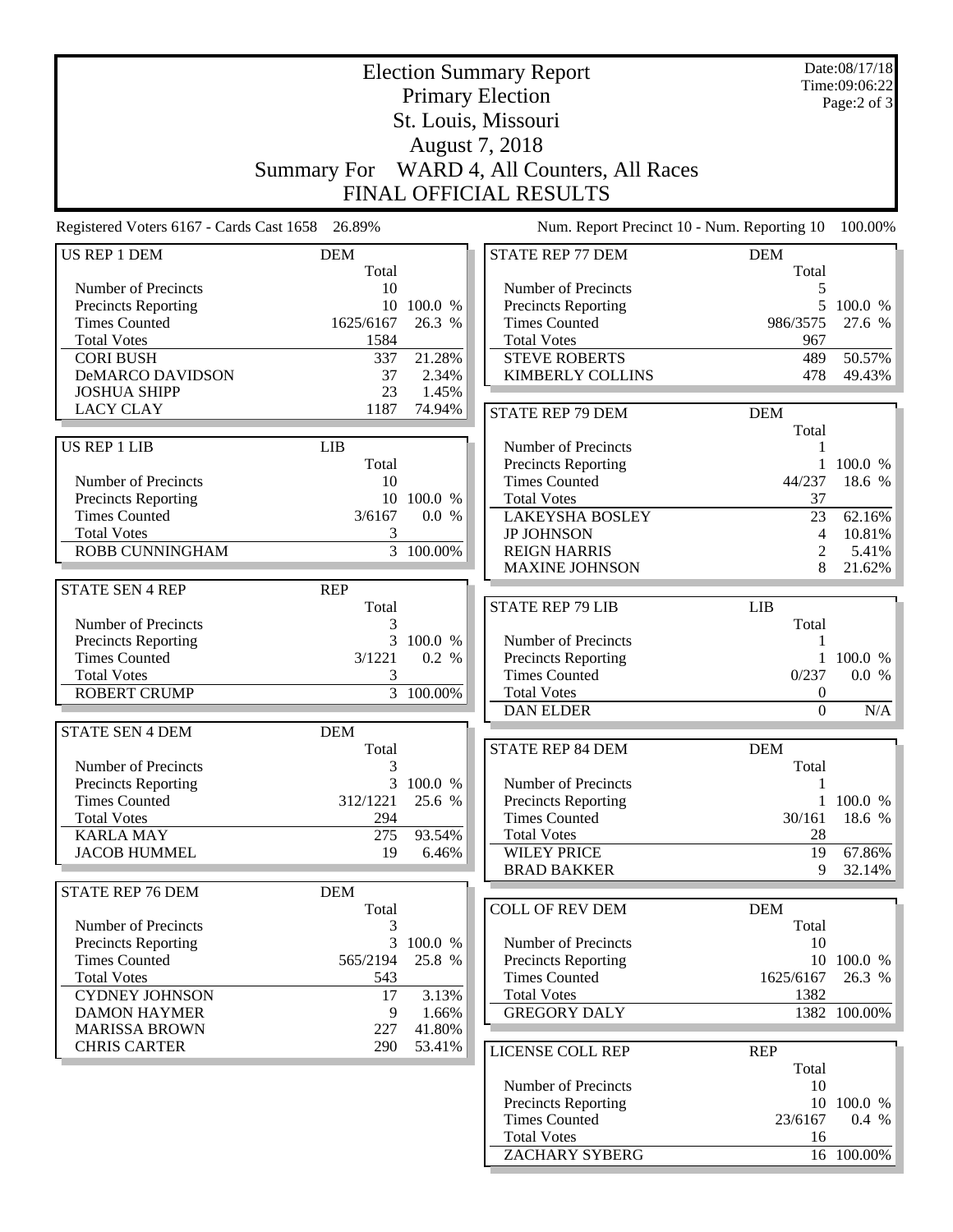Date:08/17/18 Time:09:06:22 Page:3 of 3

# Election Summary Report Primary Election St. Louis, Missouri August 7, 2018 Summary For WARD 4, All Counters, All Races FINAL OFFICIAL RESULTS

| LICENSE COLL DEM             | <b>DEM</b>       |                  |
|------------------------------|------------------|------------------|
|                              | Total            |                  |
| Number of Precincts          | 10               |                  |
| <b>Precincts Reporting</b>   | 10               | 100.0 %          |
| <b>Times Counted</b>         | 1625/6167 26.3 % |                  |
| <b>Total Votes</b>           | 1543             |                  |
| <b>MAVIS THOMPSON</b>        |                  | 1145 74.21%      |
| <b>DANA KELLY-FRANKS</b>     | 398              | 25.79%           |
|                              |                  |                  |
| <b>REC OF DEEDS DEM</b>      | <b>DEM</b>       |                  |
|                              | Total            |                  |
| Number of Precincts          | 10               |                  |
| <b>Precincts Reporting</b>   | 10               | 100.0 %          |
| <b>Times Counted</b>         | 1625/6167 26.3 % |                  |
| <b>Total Votes</b>           | 1540             |                  |
| <b>MICHAEL BUTLER</b>        | 812              | 52.73%           |
| <b>SHARON CARPENTER</b>      | 579              | 37.60%           |
| <b>JIMMIE MATTHEWS</b>       | 149              | 9.68%            |
|                              |                  |                  |
|                              |                  |                  |
| <b>PROPA</b>                 |                  |                  |
|                              | Total            |                  |
| Number of Precincts          | 10               |                  |
| <b>Precincts Reporting</b>   | 10               | 100.0 %          |
| <b>Times Counted</b>         | 1658/6167        | 26.9 %           |
| <b>Total Votes</b>           | 1636             |                  |
| <b>YES</b>                   | 77               | 4.71%            |
| N <sub>O</sub>               | 1559             | 95.29%           |
|                              |                  |                  |
| PROP <sub>1</sub>            |                  |                  |
|                              | Total            |                  |
| Number of Precincts          | 10               |                  |
| <b>Precincts Reporting</b>   | 10               | 100.0 %          |
| <b>Times Counted</b>         | 1658/6167        | 26.9 %           |
| <b>Total Votes</b>           | 1575             |                  |
| <b>YES</b><br>N <sub>O</sub> | 1076<br>499      | 68.32%<br>31.68% |

Registered Voters 6167 - Cards Cast 1658 26.89% Num. Report Precinct 10 - Num. Reporting 10 100.00%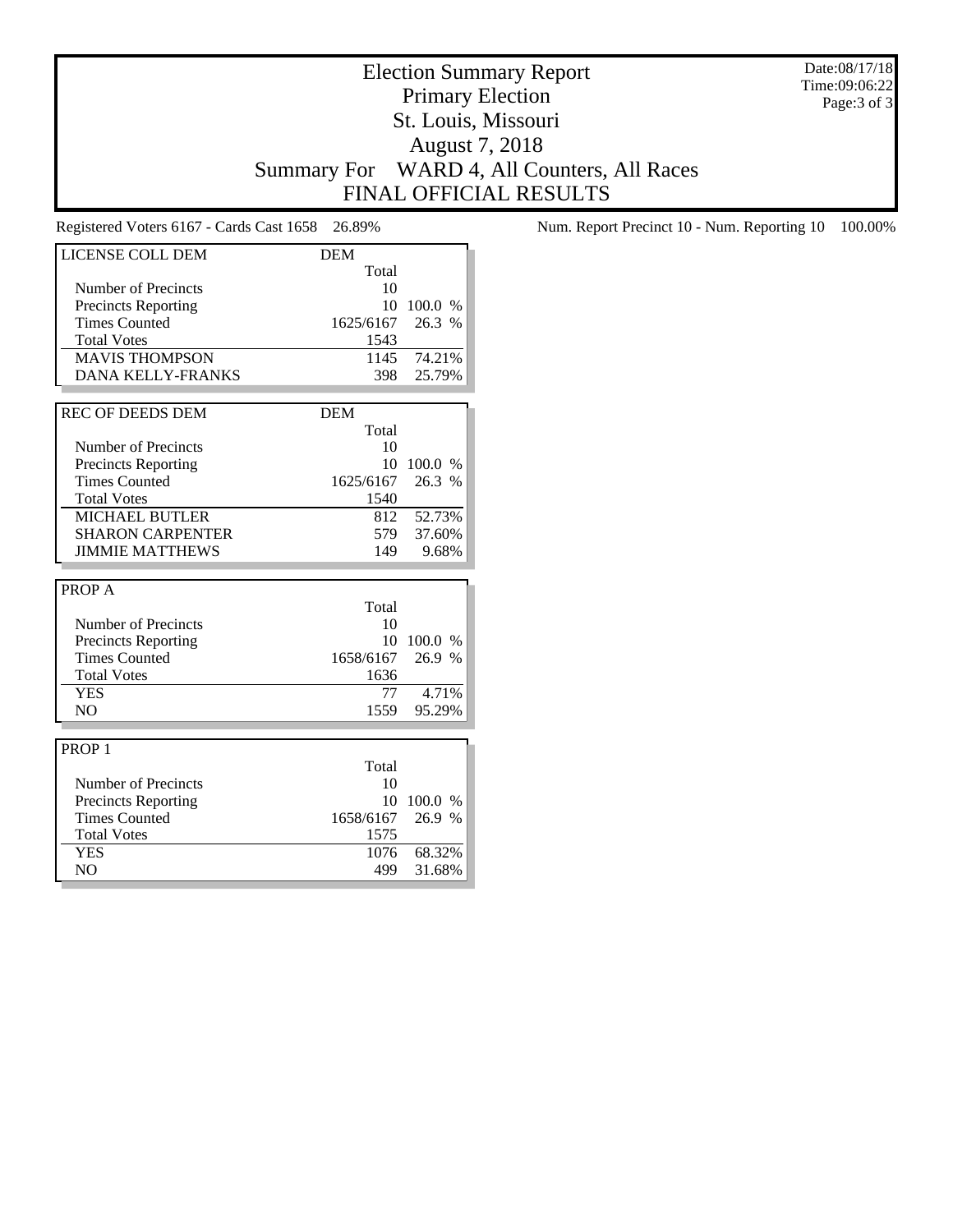|                                                 |                      |                 | <b>Election Summary Report</b>              |                | Date:08/17/18<br>Time:09:06:29 |
|-------------------------------------------------|----------------------|-----------------|---------------------------------------------|----------------|--------------------------------|
|                                                 |                      |                 | <b>Primary Election</b>                     |                | Page:1 of 2                    |
|                                                 |                      |                 | St. Louis, Missouri                         |                |                                |
|                                                 |                      |                 |                                             |                |                                |
|                                                 |                      |                 | August 7, 2018                              |                |                                |
|                                                 | <b>Summary For</b>   |                 | WARD 5, All Counters, All Races             |                |                                |
|                                                 |                      |                 | FINAL OFFICIAL RESULTS                      |                |                                |
| Registered Voters 5727 - Cards Cast 1500 26.19% |                      |                 | Num. Report Precinct 8 - Num. Reporting 8   |                | 100.00%                        |
| <b>US SENATOR REP</b>                           | <b>REP</b>           |                 | <b>STATE AUDITOR REP</b>                    | <b>REP</b>     |                                |
|                                                 | Total                |                 |                                             | Total          |                                |
| Number of Precincts                             | 8                    |                 | Number of Precincts                         | 8              |                                |
| Precincts Reporting                             | 8                    | 100.0 %         | Precincts Reporting                         | 8              | 100.0 %                        |
| <b>Times Counted</b>                            | 59/5727              | 1.0 %           | <b>Times Counted</b>                        | 59/5727        | 1.0 %                          |
| <b>Total Votes</b>                              | 54                   |                 | <b>Total Votes</b>                          | 52             |                                |
| TONY MONETTI                                    | 3                    | 5.56%           | <b>KEVIN ROACH</b>                          | 9              | 17.31%                         |
| <b>AUSTIN PETERSEN</b>                          | $\overline{4}$<br>32 | 7.41%<br>59.26% | DAVID WASINGER                              | 18             | 34.62%<br>25.00%               |
| <b>JOSH HAWLEY</b><br><b>FRED RYMAN</b>         | $\mathbf{0}$         | 0.00%           | PAUL CURTMAN<br>SAUNDRA McDOWELL            | 13<br>12       | 23.08%                         |
| <b>CHRISTINA SMITH</b>                          | 3                    | 5.56%           |                                             |                |                                |
| <b>KRISTI NICHOLS</b>                           | 3                    | 5.56%           |                                             |                |                                |
| <b>BRADLEY KREMBS</b>                           | $\mathbf{0}$         | 0.00%           | <b>STATE AUDITOR DEM</b>                    | <b>DEM</b>     |                                |
| <b>KEN PATTERSON</b>                            | 2                    | 3.70%           |                                             | Total          |                                |
| <b>BRIAN HAGG</b>                               | $\mathbf{1}$         | 1.85%           | Number of Precincts                         | 8              |                                |
| <b>COURTLAND SYKES</b>                          | 3                    | 5.56%           | Precincts Reporting<br><b>Times Counted</b> | 8<br>1414/5727 | 100.0 %                        |
| PETER PFEIFER                                   | 3                    | 5.56%           | <b>Total Votes</b>                          | 1163           | 24.7 %                         |
|                                                 |                      |                 | NICOLE GALLOWAY                             |                | 1163 100.00%                   |
| <b>US SENATOR DEM</b>                           | <b>DEM</b>           |                 |                                             |                |                                |
|                                                 | Total                |                 |                                             |                |                                |
| Number of Precincts                             | 8                    |                 | <b>STATE AUDITOR LIB</b>                    | <b>LIB</b>     |                                |
| Precincts Reporting                             | 8                    | 100.0 %         | Number of Precincts                         | Total<br>8     |                                |
| <b>Times Counted</b>                            | 1414/5727            | 24.7 %          | <b>Precincts Reporting</b>                  | 8              | 100.0 %                        |
| <b>Total Votes</b>                              | 1373                 |                 | <b>Times Counted</b>                        | 2/5727         | 0.0 %                          |
| <b>CARLA WRIGHT</b>                             | 208                  | 15.15%          | <b>Total Votes</b>                          | 2              |                                |
| <b>ANGELICA EARL</b>                            | 38                   | 2.77%           | <b>SEAN O'TOOLE</b>                         | $\overline{2}$ | 100.00%                        |
| <b>LEONARD STEINMAN</b>                         | 7                    | 0.51%           |                                             |                |                                |
| <b>JOHN HOGAN</b>                               | 9                    | 0.66%           | <b>STATE AUDITOR GRN</b>                    | <b>GRN</b>     |                                |
| TRAVIS GONZALEZ                                 | 17                   | 1.24%           |                                             |                |                                |
| <b>DAVID FAUST</b>                              | 14                   | 1.02%           | Number of Precincts                         | Total<br>$\,8$ |                                |
| <b>CLAIRE McCASKILL</b>                         | 1080                 | 78.66%          | Precincts Reporting                         | 8              | 100.0 %                        |
|                                                 |                      |                 | <b>Times Counted</b>                        | 1/5727         | 0.0 %                          |
| <b>US SENATOR LIB</b>                           | LIB                  |                 | <b>Total Votes</b>                          | 1              |                                |
|                                                 | Total                |                 | <b>DON FITZ</b>                             |                | 1 100.00%                      |
| Number of Precincts                             | 8                    |                 |                                             |                |                                |
| <b>Precincts Reporting</b>                      | 8                    | 100.0 %         | <b>STATE AUDITOR CON</b>                    | <b>CON</b>     |                                |
| <b>Times Counted</b>                            | 2/5727               | 0.0 %           |                                             | Total          |                                |
| <b>Total Votes</b>                              | 2                    |                 | Number of Precincts                         | 8              |                                |
| JAPHETH CAMPBELL                                |                      | 2 100.00%       | Precincts Reporting                         | 8              | 100.0 %                        |
|                                                 |                      |                 | <b>Times Counted</b>                        | 1/5727         | 0.0 %                          |
| <b>US SENATOR GRN</b>                           | <b>GRN</b>           |                 | <b>Total Votes</b>                          | 1              |                                |
|                                                 | Total                |                 | <b>JACOB LUETKEMEYER</b>                    |                | 1 100.00%                      |
| Number of Precincts                             | 8                    |                 |                                             |                |                                |
| <b>Precincts Reporting</b>                      | 8                    | 100.0 %         | US REP 1 REP                                | <b>REP</b>     |                                |
| <b>Times Counted</b>                            | 1/5727               | 0.0 %           |                                             | Total          |                                |
| <b>Total Votes</b>                              |                      |                 | Number of Precincts                         | 8              |                                |
| <b>JO CRAIN</b>                                 | 1                    | 100.00%         | <b>Precincts Reporting</b>                  | 8              | 100.0 %                        |
| <b>JEROME BAUER</b>                             | $\mathbf{0}$         | 0.00%           | <b>Times Counted</b>                        | 59/5727        | 1.0%                           |
|                                                 |                      |                 | <b>Total Votes</b>                          | 51             |                                |
|                                                 |                      |                 | <b>CAMILLE OLIVE</b>                        | 18             | 35.29%                         |
|                                                 |                      |                 | <b>ROBERT VROMAN</b>                        | 17             | 33.33%                         |
|                                                 |                      |                 | EDWARD VAN DEVENTER                         | 16             | 31.37%                         |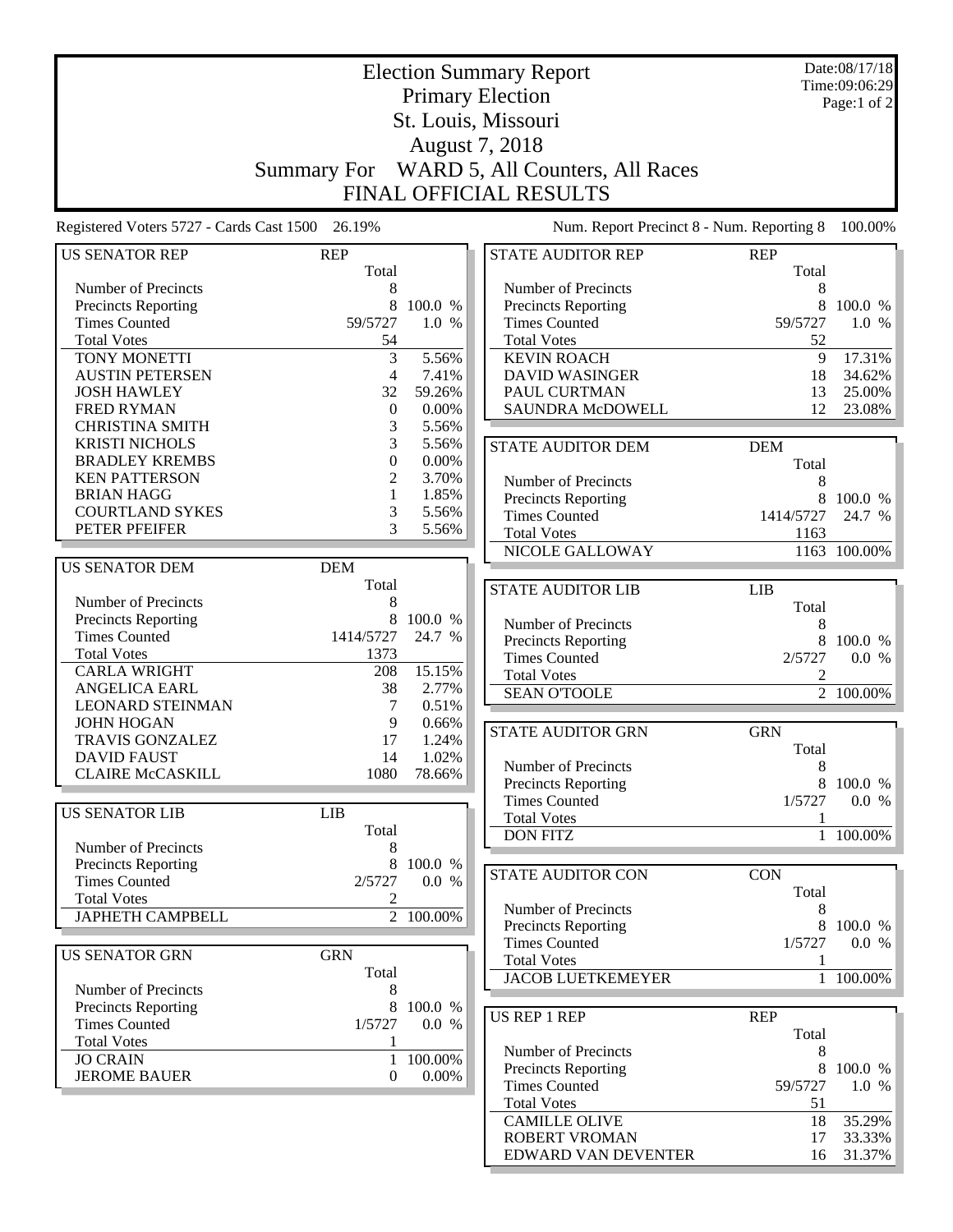|                                                 |                     |                  | <b>Election Summary Report</b>              |                                           | Date:08/17/18<br>Time:09:06:29 |
|-------------------------------------------------|---------------------|------------------|---------------------------------------------|-------------------------------------------|--------------------------------|
|                                                 |                     |                  | <b>Primary Election</b>                     |                                           | Page:2 of 2                    |
|                                                 |                     |                  | St. Louis, Missouri                         |                                           |                                |
|                                                 |                     |                  | August 7, 2018                              |                                           |                                |
|                                                 |                     |                  |                                             |                                           |                                |
|                                                 |                     |                  | Summary For WARD 5, All Counters, All Races |                                           |                                |
|                                                 |                     |                  | FINAL OFFICIAL RESULTS                      |                                           |                                |
| Registered Voters 5727 - Cards Cast 1500 26.19% |                     |                  |                                             | Num. Report Precinct 8 - Num. Reporting 8 | 100.00%                        |
| <b>US REP 1 DEM</b>                             | <b>DEM</b><br>Total |                  | <b>COLL OF REV DEM</b>                      | <b>DEM</b><br>Total                       |                                |
| Number of Precincts                             | 8                   |                  | Number of Precincts                         | 8                                         |                                |
| Precincts Reporting                             | 8                   | 100.0 %          | Precincts Reporting                         | 8                                         | 100.0 %                        |
| <b>Times Counted</b>                            | 1414/5727           | 24.7 %           | <b>Times Counted</b>                        | 1414/5727                                 | 24.7 %                         |
| <b>Total Votes</b>                              | 1380                |                  | <b>Total Votes</b>                          | 1196                                      |                                |
| <b>CORI BUSH</b>                                | 531                 | 38.48%           | <b>GREGORY DALY</b>                         |                                           | 1196 100.00%                   |
| DeMARCO DAVIDSON                                | 47                  | 3.41%            |                                             |                                           |                                |
| <b>JOSHUA SHIPP</b>                             | 15                  | 1.09%            | LICENSE COLL REP                            | <b>REP</b>                                |                                |
| <b>LACY CLAY</b>                                | 787                 | 57.03%           |                                             | Total                                     |                                |
|                                                 |                     |                  | Number of Precincts                         | 8                                         |                                |
| US REP 1 LIB                                    | <b>LIB</b>          |                  | Precincts Reporting                         |                                           | 8 100.0 %                      |
|                                                 | Total               |                  | <b>Times Counted</b>                        | 59/5727                                   | 1.0%                           |
| Number of Precincts                             | 8                   |                  | <b>Total Votes</b>                          | 45                                        |                                |
| Precincts Reporting<br><b>Times Counted</b>     | 8<br>2/5727         | 100.0 %<br>0.0 % | <b>ZACHARY SYBERG</b>                       |                                           | 45 100.00%                     |
| <b>Total Votes</b>                              |                     |                  |                                             |                                           |                                |
| ROBB CUNNINGHAM                                 |                     | 2 100.00%        | LICENSE COLL DEM                            | <b>DEM</b>                                |                                |
|                                                 |                     |                  |                                             | Total                                     |                                |
|                                                 |                     |                  | Number of Precincts                         | 8                                         |                                |
| <b>STATE REP 78 DEM</b>                         | <b>DEM</b><br>Total |                  | Precincts Reporting<br><b>Times Counted</b> | 8<br>1414/5727                            | 100.0 %                        |
| Number of Precincts                             | 6                   |                  | <b>Total Votes</b>                          | 1322                                      | 24.7 %                         |
| Precincts Reporting                             | 6                   | 100.0 %          | <b>MAVIS THOMPSON</b>                       | 851                                       | 64.37%                         |
| <b>Times Counted</b>                            | 1027/4290           | 23.9 %           | <b>DANA KELLY-FRANKS</b>                    | 471                                       | 35.63%                         |
| <b>Total Votes</b>                              | 867                 |                  |                                             |                                           |                                |
| <b>BRUCE FRANKS</b>                             | 867                 | 100.00%          | <b>REC OF DEEDS DEM</b>                     | <b>DEM</b>                                |                                |
|                                                 |                     |                  |                                             | Total                                     |                                |
| <b>STATE REP 79 DEM</b>                         | <b>DEM</b>          |                  | Number of Precincts                         | 8                                         |                                |
|                                                 | Total               |                  | <b>Precincts Reporting</b>                  | 8                                         | 100.0 %                        |
| Number of Precincts                             | $\overline{c}$      |                  | <b>Times Counted</b>                        | 1414/5727                                 | 24.7 %                         |
| Precincts Reporting                             |                     | 2 100.0 %        | <b>Total Votes</b>                          | 1302                                      |                                |
| <b>Times Counted</b>                            | 387/1437            | 26.9 %           | <b>MICHAEL BUTLER</b>                       | 632                                       | 48.54%                         |
| <b>Total Votes</b>                              | 354                 |                  | <b>SHARON CARPENTER</b>                     | 583                                       | 44.78%                         |
| <b>LAKEYSHA BOSLEY</b>                          | 148                 | 41.81%           | <b>JIMMIE MATTHEWS</b>                      | 87                                        | 6.68%                          |
| <b>JP JOHNSON</b>                               | 119                 | 33.62%           |                                             |                                           |                                |
| <b>REIGN HARRIS</b>                             | 47                  | 13.28%           | PROP A                                      |                                           |                                |
| <b>MAXINE JOHNSON</b>                           | 40                  | 11.30%           |                                             | Total                                     |                                |
|                                                 |                     |                  | Number of Precincts                         | 8                                         |                                |
| <b>STATE REP 79 LIB</b>                         | <b>LIB</b>          |                  | Precincts Reporting                         | 8                                         | 100.0 %                        |
|                                                 | Total               |                  | <b>Times Counted</b>                        | 1500/5727                                 | 26.2 %                         |
| Number of Precincts<br>Precincts Reporting      | 2<br>$\overline{2}$ | 100.0 %          | <b>Total Votes</b><br><b>YES</b>            | 1488<br>151                               | 10.15%                         |
| <b>Times Counted</b>                            | 1/1437              | 0.1 %            | NO                                          | 1337                                      | 89.85%                         |
| <b>Total Votes</b>                              | 1                   |                  |                                             |                                           |                                |
| <b>DAN ELDER</b>                                |                     | 1 100.00%        |                                             |                                           |                                |
|                                                 |                     |                  | PROP <sub>1</sub>                           | Total                                     |                                |
|                                                 |                     |                  | Number of Precincts                         | 8                                         |                                |
|                                                 |                     |                  | Precincts Reporting                         | 8                                         | 100.0 %                        |
|                                                 |                     |                  | <b>Times Counted</b>                        | 1500/5727                                 | 26.2 %                         |
|                                                 |                     |                  | <b>Total Votes</b>                          | 1439                                      |                                |

YES 1086 75.47% NO 353 24.53%

24.53%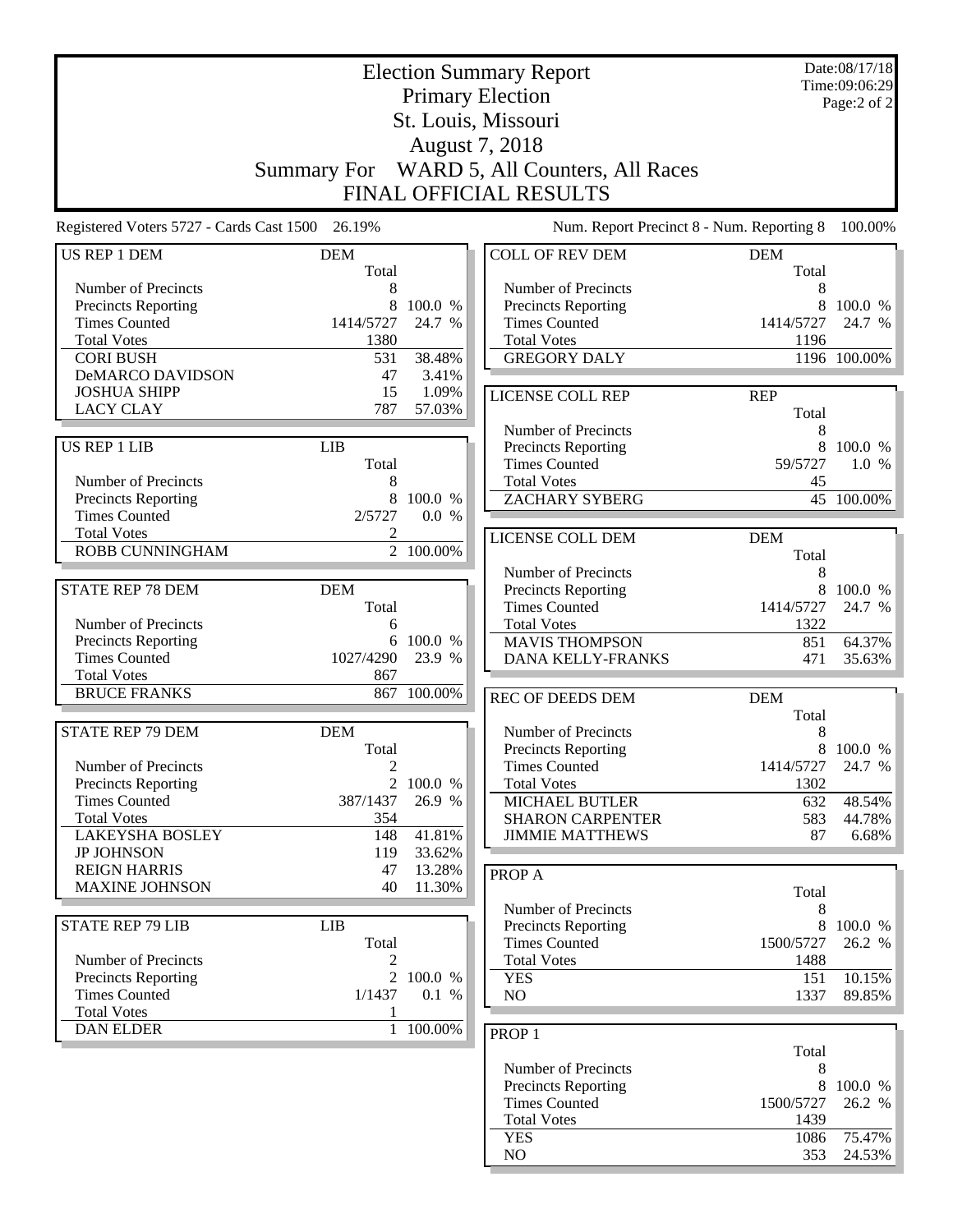|                                                 |                  |           | <b>Election Summary Report</b>              |                | Date:08/17/18<br>Time:09:06:33 |
|-------------------------------------------------|------------------|-----------|---------------------------------------------|----------------|--------------------------------|
|                                                 |                  |           | <b>Primary Election</b>                     |                | Page:1 of 2                    |
|                                                 |                  |           | St. Louis, Missouri                         |                |                                |
|                                                 |                  |           | August 7, 2018                              |                |                                |
|                                                 |                  |           | Summary For WARD 6, All Counters, All Races |                |                                |
|                                                 |                  |           |                                             |                |                                |
|                                                 |                  |           | <b>FINAL OFFICIAL RESULTS</b>               |                |                                |
| Registered Voters 7589 - Cards Cast 3095 40.78% |                  |           | Num. Report Precinct 9 - Num. Reporting 9   |                | 100.00%                        |
| <b>US SENATOR REP</b>                           | <b>REP</b>       |           | <b>STATE AUDITOR REP</b>                    | <b>REP</b>     |                                |
|                                                 | Total            |           |                                             | Total          |                                |
| Number of Precincts                             | 9                |           | Number of Precincts                         | 9              |                                |
| Precincts Reporting                             | 9                | 100.0 %   | Precincts Reporting                         | 9              | 100.0 %                        |
| <b>Times Counted</b>                            | 166/7589         | 2.2 %     | <b>Times Counted</b>                        | 166/7589       | 2.2 %                          |
| <b>Total Votes</b><br>TONY MONETTI              | 151              | 5.30%     | <b>Total Votes</b><br><b>KEVIN ROACH</b>    | 138            |                                |
| <b>AUSTIN PETERSEN</b>                          | 8<br>12          | 7.95%     | <b>DAVID WASINGER</b>                       | 31<br>58       | 22.46%<br>42.03%               |
| <b>JOSH HAWLEY</b>                              | 100              | 66.23%    | PAUL CURTMAN                                | 14             | 10.14%                         |
| <b>FRED RYMAN</b>                               | $\mathfrak{2}$   | 1.32%     | SAUNDRA McDOWELL                            | 35             | 25.36%                         |
| <b>CHRISTINA SMITH</b>                          | 7                | 4.64%     |                                             |                |                                |
| <b>KRISTI NICHOLS</b>                           | 11               | 7.28%     |                                             |                |                                |
| <b>BRADLEY KREMBS</b>                           | $\mathbf{1}$     | 0.66%     | STATE AUDITOR DEM                           | <b>DEM</b>     |                                |
| <b>KEN PATTERSON</b>                            | 2                | 1.32%     | Number of Precincts                         | Total<br>9     |                                |
| <b>BRIAN HAGG</b>                               | $\boldsymbol{0}$ | 0.00%     | <b>Precincts Reporting</b>                  | 9              | 100.0 %                        |
| <b>COURTLAND SYKES</b>                          | 6                | 3.97%     | <b>Times Counted</b>                        | 2857/7589      | 37.6 %                         |
| PETER PFEIFER                                   | 2                | 1.32%     | <b>Total Votes</b>                          | 2314           |                                |
|                                                 |                  |           | NICOLE GALLOWAY                             |                | 2314 100.00%                   |
| <b>US SENATOR DEM</b>                           | <b>DEM</b>       |           |                                             |                |                                |
|                                                 | Total            |           |                                             |                |                                |
| Number of Precincts                             | 9                |           | <b>STATE AUDITOR LIB</b>                    | <b>LIB</b>     |                                |
| Precincts Reporting                             | 9                | 100.0 %   |                                             | Total          |                                |
| <b>Times Counted</b>                            | 2857/7589        | 37.6 %    | Number of Precincts<br>Precincts Reporting  | 9<br>9         | 100.0 %                        |
| <b>Total Votes</b>                              | 2796             |           | <b>Times Counted</b>                        | 8/7589         | 0.1 %                          |
| <b>CARLA WRIGHT</b>                             | 271              | 9.69%     | <b>Total Votes</b>                          | 6              |                                |
| <b>ANGELICA EARL</b>                            | 59               | 2.11%     | <b>SEAN O'TOOLE</b>                         |                | 6 100.00%                      |
| <b>LEONARD STEINMAN</b>                         | 18               | 0.64%     |                                             |                |                                |
| <b>JOHN HOGAN</b>                               | 20               | 0.72%     | <b>STATE AUDITOR GRN</b>                    | <b>GRN</b>     |                                |
| TRAVIS GONZALEZ                                 | 17               | 0.61%     |                                             |                |                                |
| <b>DAVID FAUST</b>                              | 28               | 1.00%     | Number of Precincts                         | Total<br>9     |                                |
| <b>CLAIRE McCASKILL</b>                         | 2383             | 85.23%    | Precincts Reporting                         |                | 9 100.0 %                      |
|                                                 |                  |           | <b>Times Counted</b>                        | 7/7589         | 0.1 %                          |
| <b>US SENATOR LIB</b>                           | LIB              |           | <b>Total Votes</b>                          | 5              |                                |
|                                                 | Total            |           | <b>DON FITZ</b>                             |                | $\overline{5}$ 100.00%         |
| Number of Precincts                             | 9                |           |                                             |                |                                |
| <b>Precincts Reporting</b>                      | 9                | 100.0 %   | STATE AUDITOR CON                           | <b>CON</b>     |                                |
| <b>Times Counted</b>                            | 8/7589           | 0.1 %     |                                             | Total          |                                |
| <b>Total Votes</b>                              | 5                |           | Number of Precincts                         | 9              |                                |
| <b>JAPHETH CAMPBELL</b>                         |                  | 5 100.00% | Precincts Reporting                         | 9              | 100.0 %                        |
|                                                 |                  |           | <b>Times Counted</b>                        | 0/7589         | 0.0 %                          |
| <b>US SENATOR GRN</b>                           | <b>GRN</b>       |           | <b>Total Votes</b>                          | 0              |                                |
|                                                 | Total            |           | <b>JACOB LUETKEMEYER</b>                    | $\overline{0}$ | N/A                            |
| Number of Precincts                             | 9                |           |                                             |                |                                |
| <b>Precincts Reporting</b>                      | 9                | 100.0 %   | US REP 1 REP                                | <b>REP</b>     |                                |
| <b>Times Counted</b>                            | 7/7589           | 0.1 %     |                                             | Total          |                                |
| <b>Total Votes</b>                              | 6                |           | Number of Precincts                         | 9              |                                |
| <b>JO CRAIN</b>                                 | 4                | 66.67%    | Precincts Reporting                         | 9              | 100.0 %                        |
| <b>JEROME BAUER</b>                             | 2                | 33.33%    | <b>Times Counted</b>                        | 166/7589       | 2.2 %                          |
|                                                 |                  |           | <b>Total Votes</b>                          | 135            |                                |
|                                                 |                  |           | <b>CAMILLE OLIVE</b>                        | 53             | 39.26%                         |
|                                                 |                  |           | ROBERT VROMAN                               | 49             | 36.30%                         |
|                                                 |                  |           | EDWARD VAN DEVENTER                         | 33             | 24.44%                         |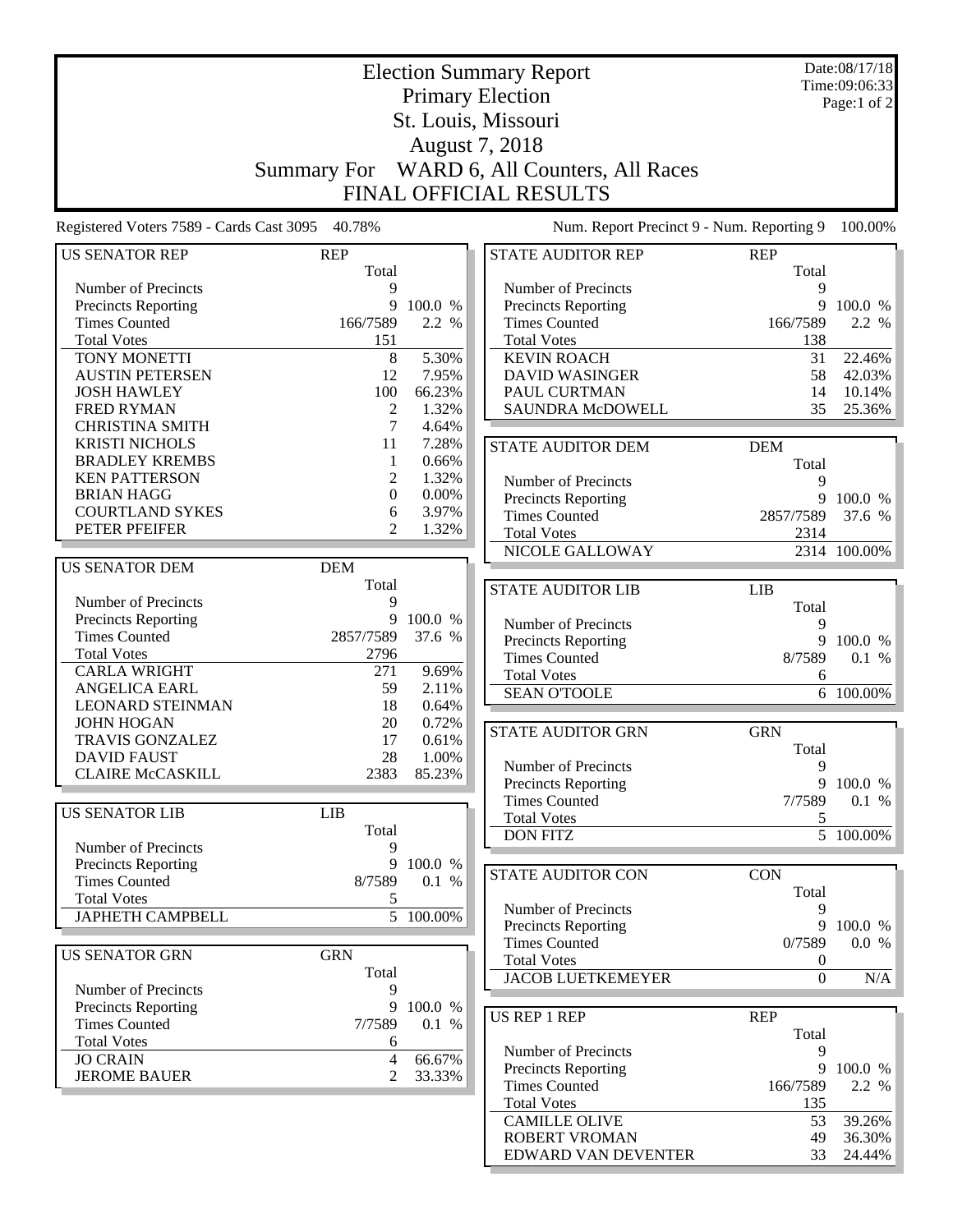|                                                 |                    |           | <b>Election Summary Report</b>              |              | Date:08/17/18<br>Time:09:06:33 |
|-------------------------------------------------|--------------------|-----------|---------------------------------------------|--------------|--------------------------------|
|                                                 |                    |           | <b>Primary Election</b>                     |              | Page:2 of 2                    |
|                                                 |                    |           | St. Louis, Missouri                         |              |                                |
|                                                 |                    |           | August 7, 2018                              |              |                                |
|                                                 |                    |           |                                             |              |                                |
|                                                 | <b>Summary For</b> |           | WARD 6, All Counters, All Races             |              |                                |
|                                                 |                    |           | <b>FINAL OFFICIAL RESULTS</b>               |              |                                |
| Registered Voters 7589 - Cards Cast 3095 40.78% |                    |           | Num. Report Precinct 9 - Num. Reporting 9   |              | 100.00%                        |
| US REP 1 DEM                                    | <b>DEM</b>         |           | <b>COLL OF REV DEM</b>                      | <b>DEM</b>   |                                |
|                                                 | Total              |           |                                             | Total        |                                |
| Number of Precincts                             | 9<br>9             | 100.0 %   | Number of Precincts                         | 9            | 9 100.0 %                      |
| Precincts Reporting<br><b>Times Counted</b>     | 2857/7589          | 37.6 %    | Precincts Reporting<br><b>Times Counted</b> | 2857/7589    | 37.6 %                         |
| <b>Total Votes</b>                              | 2781               |           | <b>Total Votes</b>                          | 2374         |                                |
| <b>CORI BUSH</b>                                | 1339               | 48.15%    | <b>GREGORY DALY</b>                         |              | 2374 100.00%                   |
| DeMARCO DAVIDSON                                | 62                 | 2.23%     |                                             |              |                                |
| <b>JOSHUA SHIPP</b>                             | 52                 | 1.87%     | <b>LICENSE COLL REP</b>                     | <b>REP</b>   |                                |
| <b>LACY CLAY</b>                                | 1328               | 47.75%    |                                             | Total        |                                |
|                                                 |                    |           | Number of Precincts                         | 9            |                                |
| <b>US REP 1 LIB</b>                             | <b>LIB</b>         |           | Precincts Reporting                         |              | 9 100.0 %                      |
|                                                 | Total              |           | <b>Times Counted</b>                        | 166/7589     | 2.2 %                          |
| Number of Precincts                             | 9                  |           | <b>Total Votes</b>                          | 113          |                                |
| <b>Precincts Reporting</b>                      | 9                  | 100.0 %   | <b>ZACHARY SYBERG</b>                       |              | 113 100.00%                    |
| <b>Times Counted</b>                            | 8/7589             | 0.1%      |                                             |              |                                |
| <b>Total Votes</b>                              | 6                  |           | LICENSE COLL DEM                            | <b>DEM</b>   |                                |
| <b>ROBB CUNNINGHAM</b>                          |                    | 6 100.00% |                                             | Total        |                                |
|                                                 |                    |           | Number of Precincts                         | 9            |                                |
| <b>STATE REP 78 DEM</b>                         | <b>DEM</b>         |           | Precincts Reporting                         | 9            | 100.0 %                        |
|                                                 | Total              |           | <b>Times Counted</b>                        | 2857/7589    | 37.6 %                         |
| Number of Precincts                             | 2                  | 2 100.0 % | <b>Total Votes</b>                          | 2532         |                                |
| Precincts Reporting<br><b>Times Counted</b>     | 277/1108           | 25.0 %    | <b>MAVIS THOMPSON</b><br>DANA KELLY-FRANKS  | 1332<br>1200 | 52.61%<br>47.39%               |
| <b>Total Votes</b>                              | 241                |           |                                             |              |                                |
| <b>BRUCE FRANKS</b>                             | 241                | 100.00%   | REC OF DEEDS DEM                            | <b>DEM</b>   |                                |
|                                                 |                    |           |                                             | Total        |                                |
| <b>STATE REP 79 DEM</b>                         | <b>DEM</b>         |           | Number of Precincts                         | 9            |                                |
|                                                 | Total              |           | <b>Precincts Reporting</b>                  |              | 9 100.0 %                      |
| Number of Precincts                             | 7                  |           | <b>Times Counted</b>                        | 2857/7589    | 37.6 %                         |
| Precincts Reporting                             |                    | 7 100.0 % | <b>Total Votes</b>                          | 2619         |                                |
| <b>Times Counted</b>                            | 2580/6481          | 39.8 %    | MICHAEL BUTLER                              | 1869         | 71.36%                         |
| <b>Total Votes</b>                              | 2397               |           | <b>SHARON CARPENTER</b>                     | 630          | 24.05%                         |
| <b>LAKEYSHA BOSLEY</b>                          | 1116               | 46.56%    | <b>JIMMIE MATTHEWS</b>                      | 120          | 4.58%                          |
| <b>JP JOHNSON</b>                               | 880                | 36.71%    |                                             |              |                                |
| <b>REIGN HARRIS</b>                             | 153                | 6.38%     | PROP A                                      |              |                                |
| <b>MAXINE JOHNSON</b>                           | 248                | 10.35%    |                                             | Total        |                                |
|                                                 |                    |           | Number of Precincts                         | 9            |                                |
| <b>STATE REP 79 LIB</b>                         | <b>LIB</b>         |           | Precincts Reporting                         | 9            | 100.0 %                        |
|                                                 | Total              |           | <b>Times Counted</b>                        | 3095/7589    | 40.8 %                         |
| Number of Precincts                             | 7                  | 7 100.0 % | <b>Total Votes</b>                          | 3078         |                                |
| Precincts Reporting<br><b>Times Counted</b>     | 7/6481             | 0.1 %     | <b>YES</b><br>NO                            | 333<br>2745  | 10.82%<br>89.18%               |
| <b>Total Votes</b>                              | 6                  |           |                                             |              |                                |
| <b>DAN ELDER</b>                                |                    | 6 100.00% |                                             |              |                                |
|                                                 |                    |           | PROP <sub>1</sub>                           |              |                                |
|                                                 |                    |           | Number of Precincts                         | Total<br>9   |                                |
|                                                 |                    |           | <b>Precincts Reporting</b>                  | 9            | 100.0 %                        |
|                                                 |                    |           | <b>Times Counted</b>                        | 3095/7589    | 40.8 %                         |
|                                                 |                    |           | <b>Total Votes</b>                          | 2989         |                                |
|                                                 |                    |           | <b>YES</b>                                  | 2337         | 78.19%                         |
|                                                 |                    |           | $\rm NO$                                    | 652          | 21.81%                         |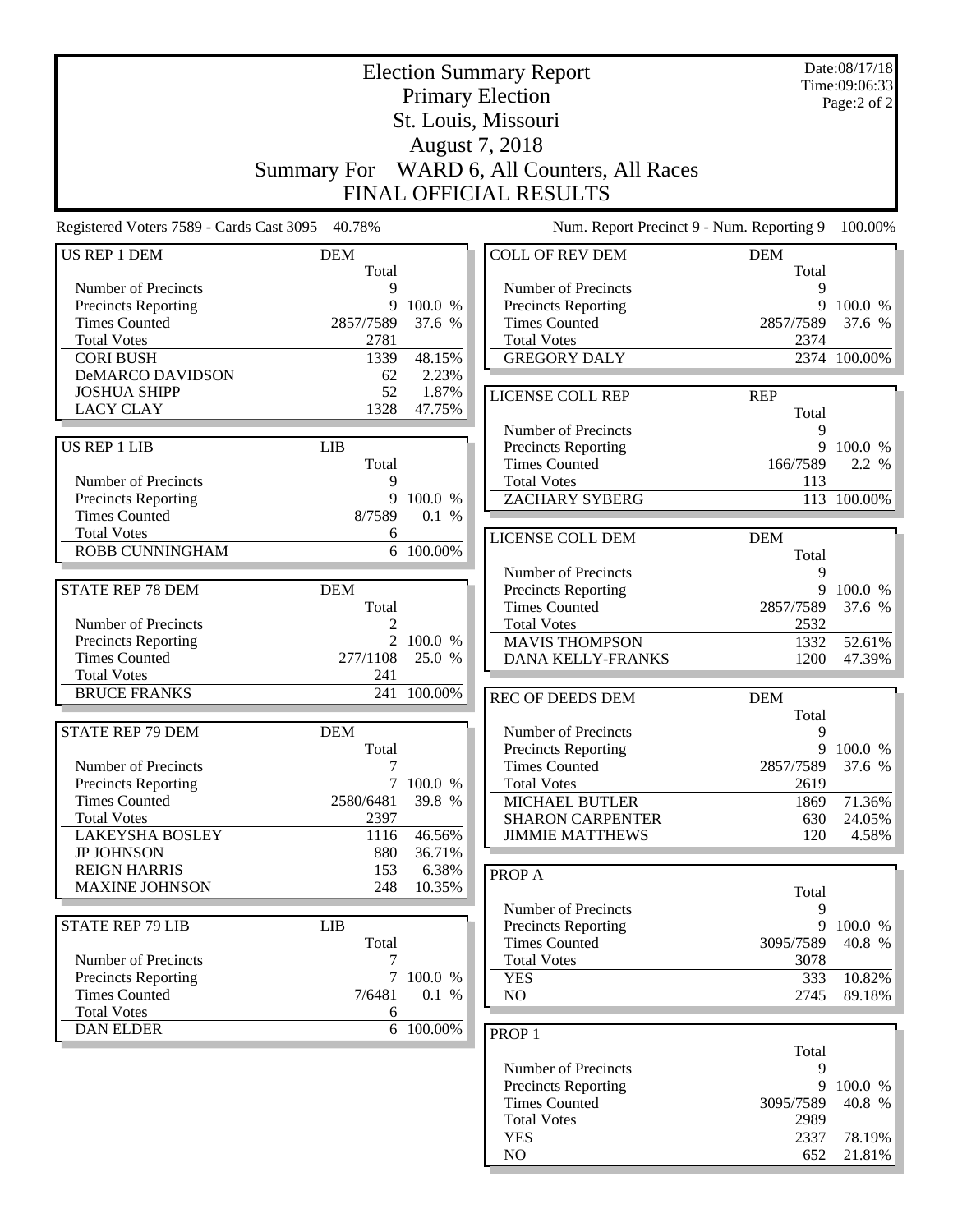|                                                 |                    |           | <b>Election Summary Report</b>                    |                  | Date:08/17/18<br>Time:09:07:14 |
|-------------------------------------------------|--------------------|-----------|---------------------------------------------------|------------------|--------------------------------|
|                                                 |                    |           | <b>Primary Election</b>                           |                  | Page:1 of 2                    |
|                                                 |                    |           | St. Louis, Missouri                               |                  |                                |
|                                                 |                    |           |                                                   |                  |                                |
|                                                 |                    |           | August 7, 2018                                    |                  |                                |
|                                                 | <b>Summary For</b> |           | WARD 7, All Counters, All Races                   |                  |                                |
|                                                 |                    |           | <b>FINAL OFFICIAL RESULTS</b>                     |                  |                                |
| Registered Voters 6960 - Cards Cast 2658 38.19% |                    |           | Num. Report Precinct 6 - Num. Reporting 6         |                  | 100.00%                        |
| US SENATOR REP                                  | <b>REP</b>         |           | <b>STATE AUDITOR REP</b>                          | <b>REP</b>       |                                |
|                                                 | Total              |           |                                                   | Total            |                                |
| Number of Precincts<br>Precincts Reporting      | 6<br>6             | 100.0 %   | Number of Precincts<br><b>Precincts Reporting</b> | 6                | 6 100.0 %                      |
| <b>Times Counted</b>                            | 218/6960           | 3.1 %     | <b>Times Counted</b>                              | 218/6960         | 3.1 %                          |
| <b>Total Votes</b>                              | 208                |           | <b>Total Votes</b>                                | 176              |                                |
| TONY MONETTI                                    | 17                 | 8.17%     | <b>KEVIN ROACH</b>                                | 35               | 19.89%                         |
| <b>AUSTIN PETERSEN</b>                          | 31                 | 14.90%    | <b>DAVID WASINGER</b>                             | 64               | 36.36%                         |
| <b>JOSH HAWLEY</b>                              | 125                | 60.10%    | PAUL CURTMAN                                      | 29               | 16.48%                         |
| <b>FRED RYMAN</b>                               | $\boldsymbol{0}$   | 0.00%     | <b>SAUNDRA McDOWELL</b>                           | 48               | 27.27%                         |
| <b>CHRISTINA SMITH</b>                          | 11                 | 5.29%     |                                                   |                  |                                |
| <b>KRISTI NICHOLS</b>                           | 9                  | 4.33%     |                                                   |                  |                                |
| <b>BRADLEY KREMBS</b>                           | $\boldsymbol{0}$   | $0.00\%$  | <b>STATE AUDITOR DEM</b>                          | <b>DEM</b>       |                                |
| <b>KEN PATTERSON</b>                            | $\overline{c}$     | 0.96%     |                                                   | Total            |                                |
| <b>BRIAN HAGG</b>                               | $\overline{c}$     | 0.96%     | Number of Precincts                               | 6                |                                |
| <b>COURTLAND SYKES</b>                          | 9                  | 4.33%     | <b>Precincts Reporting</b>                        | 6                | 100.0 %                        |
| PETER PFEIFER                                   | $\mathfrak{D}$     | 0.96%     | <b>Times Counted</b>                              | 2361/6960        | 33.9 %                         |
|                                                 |                    |           | <b>Total Votes</b><br>NICOLE GALLOWAY             | 1963             | $\overline{1963}$ 100.00%      |
| <b>US SENATOR DEM</b>                           | <b>DEM</b>         |           |                                                   |                  |                                |
|                                                 | Total              |           |                                                   |                  |                                |
| Number of Precincts                             | 6                  |           | <b>STATE AUDITOR LIB</b>                          | <b>LIB</b>       |                                |
| Precincts Reporting                             | 6                  | 100.0 %   |                                                   | Total            |                                |
| <b>Times Counted</b>                            | 2361/6960          | 33.9 %    | Number of Precincts                               | 6                |                                |
| <b>Total Votes</b>                              | 2306               |           | <b>Precincts Reporting</b>                        |                  | 6 100.0 %                      |
| <b>CARLA WRIGHT</b>                             | 216                | 9.37%     | <b>Times Counted</b>                              | 11/6960          | 0.2 %                          |
| <b>ANGELICA EARL</b>                            | 51                 | 2.21%     | <b>Total Votes</b>                                | 8                |                                |
| <b>LEONARD STEINMAN</b>                         | 11                 | 0.48%     | <b>SEAN O'TOOLE</b>                               |                  | $\overline{8}$ 100.00%         |
| <b>JOHN HOGAN</b>                               | 28                 | 1.21%     |                                                   |                  |                                |
| <b>TRAVIS GONZALEZ</b>                          | 28                 | 1.21%     | <b>STATE AUDITOR GRN</b>                          | <b>GRN</b>       |                                |
| DAVID FAUST                                     | 27                 | 1.17%     |                                                   | Total            |                                |
| <b>CLAIRE McCASKILL</b>                         | 1945               | 84.35%    | Number of Precincts                               | 6                |                                |
|                                                 |                    |           | <b>Precincts Reporting</b>                        | 6                | 100.0 %                        |
| <b>US SENATOR LIB</b>                           | <b>LIB</b>         |           | <b>Times Counted</b>                              | 1/6960           | 0.0 %                          |
|                                                 | Total              |           | <b>Total Votes</b>                                | $\boldsymbol{0}$ |                                |
| Number of Precincts                             | 6                  |           | <b>DON FITZ</b>                                   | $\overline{0}$   | $\rm N/A$                      |
| Precincts Reporting                             | 6                  | 100.0 %   |                                                   |                  |                                |
| <b>Times Counted</b>                            | 11/6960            | 0.2 %     | STATE AUDITOR CON                                 | <b>CON</b>       |                                |
| <b>Total Votes</b>                              | 8                  |           |                                                   | Total            |                                |
| <b>JAPHETH CAMPBELL</b>                         |                    | 8 100.00% | Number of Precincts                               | 6                |                                |
|                                                 |                    |           | Precincts Reporting                               | 6                | 100.0 %                        |
| <b>US SENATOR GRN</b>                           | <b>GRN</b>         |           | <b>Times Counted</b>                              | 1/6960           | 0.0 %                          |
|                                                 | Total              |           | <b>Total Votes</b>                                | $\boldsymbol{0}$ |                                |
| Number of Precincts                             | 6                  |           | <b>JACOB LUETKEMEYER</b>                          | $\boldsymbol{0}$ | N/A                            |
| Precincts Reporting                             | 6                  | 100.0 %   |                                                   |                  |                                |
| <b>Times Counted</b>                            | 1/6960             | 0.0 %     | <b>US REP 1 REP</b>                               | <b>REP</b>       |                                |
| <b>Total Votes</b>                              |                    |           |                                                   | Total            |                                |
| <b>JO CRAIN</b>                                 | $\boldsymbol{0}$   | 0.00%     | Number of Precincts                               | 6                |                                |
| <b>JEROME BAUER</b>                             |                    | 100.00%   | Precincts Reporting                               | 6                | 100.0 %                        |
|                                                 |                    |           | <b>Times Counted</b>                              | 218/6960         | 3.1 %                          |
|                                                 |                    |           | <b>Total Votes</b>                                | 177              |                                |
|                                                 |                    |           | <b>CAMILLE OLIVE</b>                              | 59               | 33.33%                         |
|                                                 |                    |           | ROBERT VROMAN                                     | 58               | 32.77%                         |
|                                                 |                    |           | EDWARD VAN DEVENTER                               | 60               | 33.90%                         |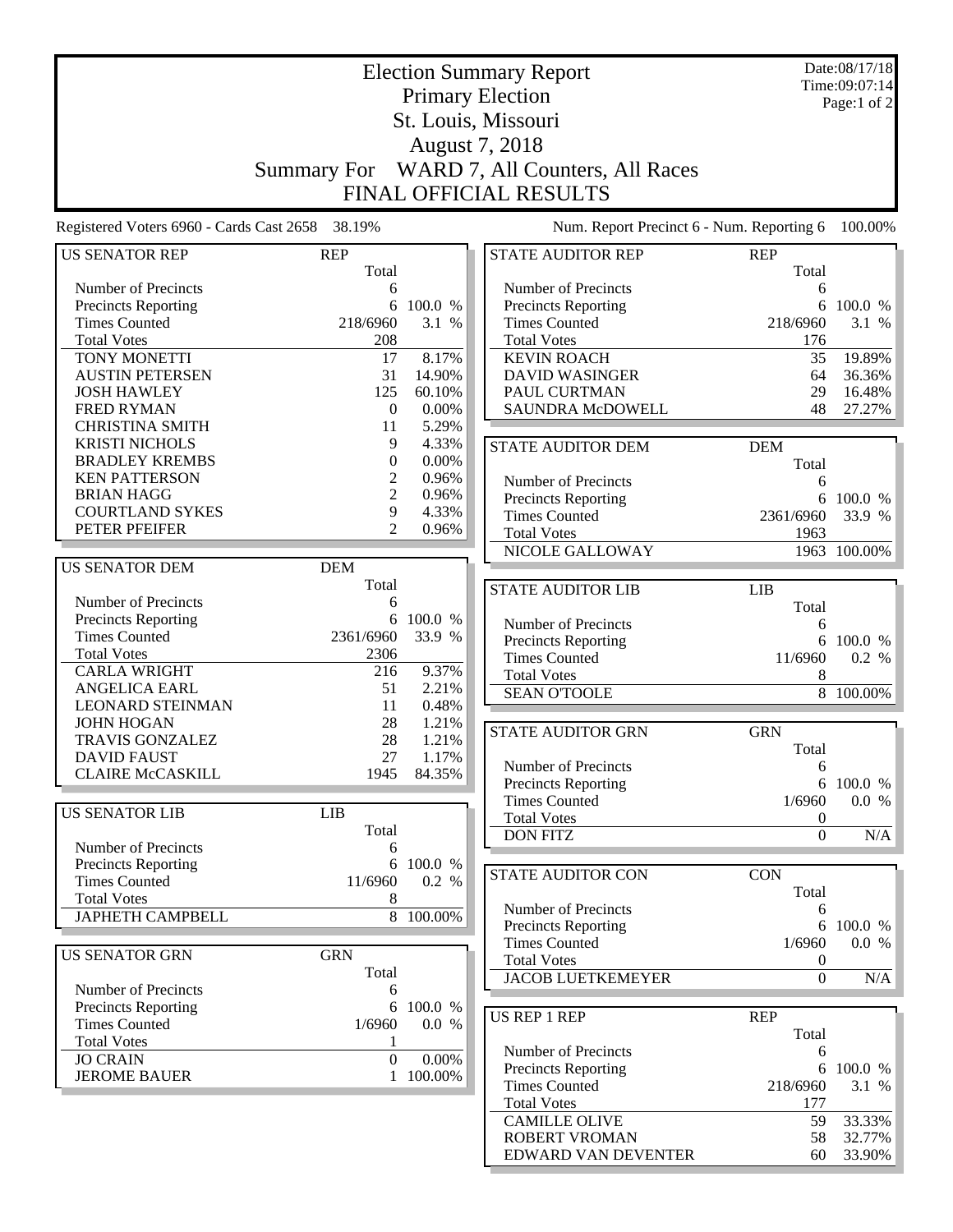|                                                 |                    |                | <b>Election Summary Report</b>              |                   | Date:08/17/18<br>Time:09:07:14 |
|-------------------------------------------------|--------------------|----------------|---------------------------------------------|-------------------|--------------------------------|
|                                                 |                    |                | <b>Primary Election</b>                     |                   | Page:2 of 2                    |
|                                                 |                    |                | St. Louis, Missouri                         |                   |                                |
|                                                 |                    |                | August 7, 2018                              |                   |                                |
|                                                 | <b>Summary For</b> |                | WARD 7, All Counters, All Races             |                   |                                |
|                                                 |                    |                |                                             |                   |                                |
|                                                 |                    |                | <b>FINAL OFFICIAL RESULTS</b>               |                   |                                |
| Registered Voters 6960 - Cards Cast 2658 38.19% |                    |                | Num. Report Precinct 6 - Num. Reporting 6   |                   | 100.00%                        |
| <b>US REP 1 DEM</b>                             | <b>DEM</b>         |                | <b>COLL OF REV DEM</b>                      | <b>DEM</b>        |                                |
| Number of Precincts                             | Total              |                | Number of Precincts                         | Total             |                                |
| Precincts Reporting                             | 6<br>6             | 100.0 %        | Precincts Reporting                         | 6                 | 6 100.0 %                      |
| <b>Times Counted</b>                            | 2361/6960          | 33.9 %         | <b>Times Counted</b>                        | 2361/6960         | 33.9 %                         |
| <b>Total Votes</b>                              | 2276               |                | <b>Total Votes</b>                          | 1984              |                                |
| <b>CORI BUSH</b>                                | 1286               | 56.50%         | <b>GREGORY DALY</b>                         |                   | 1984 100.00%                   |
| DeMARCO DAVIDSON                                | 53                 | 2.33%          |                                             |                   |                                |
| <b>JOSHUA SHIPP</b>                             | 73                 | 3.21%          | LICENSE COLL REP                            | <b>REP</b>        |                                |
| <b>LACY CLAY</b>                                | 864                | 37.96%         |                                             | Total             |                                |
|                                                 |                    |                | Number of Precincts                         | 6                 |                                |
| <b>US REP 1 LIB</b>                             | <b>LIB</b>         |                | <b>Precincts Reporting</b>                  |                   | 6 100.0 %                      |
|                                                 | Total              |                | <b>Times Counted</b>                        | 218/6960          | 3.1 %                          |
| Number of Precincts                             | 6                  |                | <b>Total Votes</b>                          | 150               |                                |
| Precincts Reporting                             | 6                  | 100.0 %        | <b>ZACHARY SYBERG</b>                       |                   | 150 100.00%                    |
| <b>Times Counted</b>                            | 11/6960            | 0.2 %          |                                             |                   |                                |
| <b>Total Votes</b><br>ROBB CUNNINGHAM           | 8                  | 8 100.00%      | LICENSE COLL DEM                            | <b>DEM</b>        |                                |
|                                                 |                    |                |                                             | Total             |                                |
|                                                 |                    |                | Number of Precincts                         | 6                 |                                |
| <b>STATE REP 78 DEM</b>                         | <b>DEM</b>         |                | Precincts Reporting                         | 6                 | 100.0 %                        |
| Number of Precincts                             | Total<br>3         |                | <b>Times Counted</b><br><b>Total Votes</b>  | 2361/6960<br>2080 | 33.9 %                         |
| <b>Precincts Reporting</b>                      | 3                  | 100.0 %        | <b>MAVIS THOMPSON</b>                       | 937               | 45.05%                         |
| <b>Times Counted</b>                            | 1619/5021          | 32.2 %         | DANA KELLY-FRANKS                           | 1143              | 54.95%                         |
| <b>Total Votes</b>                              | 1379               |                |                                             |                   |                                |
| <b>BRUCE FRANKS</b>                             |                    | 1379 100.00%   | REC OF DEEDS DEM                            | <b>DEM</b>        |                                |
|                                                 |                    |                |                                             | Total             |                                |
| <b>STATE REP 79 DEM</b>                         | <b>DEM</b>         |                | Number of Precincts                         | 6                 |                                |
|                                                 | Total              |                | <b>Precincts Reporting</b>                  |                   | 6 100.0 %                      |
| Number of Precincts                             | 3                  |                | <b>Times Counted</b>                        | 2361/6960         | 33.9 %                         |
| Precincts Reporting                             | $\overline{3}$     | 100.0 %        | <b>Total Votes</b>                          | 2091              |                                |
| <b>Times Counted</b>                            | 742/1939           | 38.3 %         | MICHAEL BUTLER                              | 1034              | 49.45%                         |
| <b>Total Votes</b>                              | 688                |                | <b>SHARON CARPENTER</b>                     | 926               | 44.29%                         |
| <b>LAKEYSHA BOSLEY</b>                          | 341                | 49.56%         | <b>JIMMIE MATTHEWS</b>                      | 131               | 6.26%                          |
| <b>JP JOHNSON</b>                               | 272                | 39.53%         |                                             |                   |                                |
| <b>REIGN HARRIS</b><br><b>MAXINE JOHNSON</b>    | 23<br>52           | 3.34%<br>7.56% | PROP A                                      |                   |                                |
|                                                 |                    |                |                                             | Total             |                                |
| <b>STATE REP 79 LIB</b>                         | <b>LIB</b>         |                | Number of Precincts                         | 6                 |                                |
|                                                 | Total              |                | Precincts Reporting<br><b>Times Counted</b> | 2658/6960         | 6 100.0 %<br>38.2 %            |
| Number of Precincts                             | 3                  |                | <b>Total Votes</b>                          | 2639              |                                |
| Precincts Reporting                             | 3                  | 100.0 %        | <b>YES</b>                                  | 414               | 15.69%                         |
| <b>Times Counted</b>                            | 2/1939             | 0.1 %          | NO                                          | 2225              | 84.31%                         |
| <b>Total Votes</b>                              | 2                  |                |                                             |                   |                                |
| <b>DAN ELDER</b>                                |                    | 2 100.00%      | PROP <sub>1</sub>                           |                   |                                |
|                                                 |                    |                |                                             | Total             |                                |
|                                                 |                    |                | Number of Precincts                         | 6                 |                                |
|                                                 |                    |                | Precincts Reporting                         | 6                 | 100.0 %                        |
|                                                 |                    |                | <b>Times Counted</b>                        | 2658/6960         | 38.2 %                         |
|                                                 |                    |                | <b>Total Votes</b>                          | 2570              |                                |
|                                                 |                    |                | <b>YES</b>                                  | 2097              | 81.60%                         |
|                                                 |                    |                | NO                                          | 473               | $18.40\%$                      |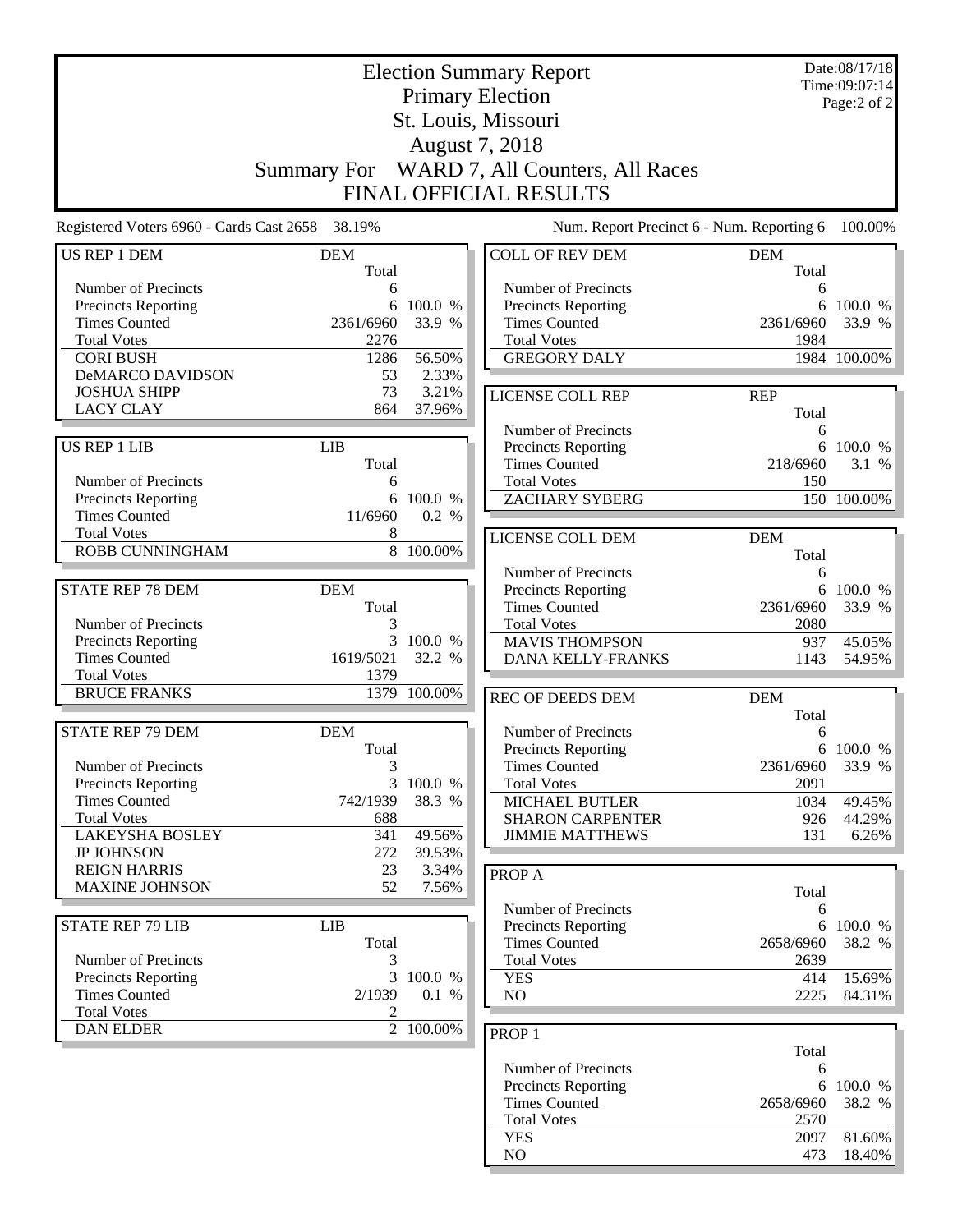|                                                 |                    |                 | <b>Election Summary Report</b>            |                  | Date:08/17/18<br>Time:09:07:20 |
|-------------------------------------------------|--------------------|-----------------|-------------------------------------------|------------------|--------------------------------|
|                                                 |                    |                 | <b>Primary Election</b>                   |                  | Page:1 of 3                    |
|                                                 |                    |                 | St. Louis, Missouri                       |                  |                                |
|                                                 |                    |                 | August 7, 2018                            |                  |                                |
|                                                 |                    |                 | WARD 8, All Counters, All Races           |                  |                                |
|                                                 | <b>Summary For</b> |                 |                                           |                  |                                |
|                                                 |                    |                 | <b>FINAL OFFICIAL RESULTS</b>             |                  |                                |
| Registered Voters 7710 - Cards Cast 3754 48.69% |                    |                 | Num. Report Precinct 9 - Num. Reporting 9 |                  | 100.00%                        |
| <b>US SENATOR REP</b>                           | <b>REP</b>         |                 | STATE AUDITOR REP                         | <b>REP</b>       |                                |
| Number of Precincts                             | Total<br>9         |                 | Number of Precincts                       | Total<br>9       |                                |
| Precincts Reporting                             | 9                  | 100.0 %         | Precincts Reporting                       | 9                | 100.0 %                        |
| <b>Times Counted</b>                            | 245/7710           | 3.2 %           | <b>Times Counted</b>                      | 245/7710         | 3.2 %                          |
| <b>Total Votes</b>                              | 230                |                 | <b>Total Votes</b>                        | 203              |                                |
| TONY MONETTI                                    | 23                 | 10.00%          | <b>KEVIN ROACH</b>                        | 66               | 32.51%                         |
| <b>AUSTIN PETERSEN</b>                          | 25                 | 10.87%          | <b>DAVID WASINGER</b>                     | 70               | 34.48%                         |
| <b>JOSH HAWLEY</b>                              | 143                | 62.17%          | PAUL CURTMAN                              | 27               | 13.30%                         |
| <b>FRED RYMAN</b>                               | 3                  | 1.30%           | SAUNDRA McDOWELL                          | 40               | 19.70%                         |
| <b>CHRISTINA SMITH</b>                          | 5                  | 2.17%           |                                           |                  |                                |
| <b>KRISTI NICHOLS</b>                           | 11                 | 4.78%           | <b>STATE AUDITOR DEM</b>                  | <b>DEM</b>       |                                |
| <b>BRADLEY KREMBS</b>                           | $\theta$           | 0.00%           |                                           | Total            |                                |
| <b>KEN PATTERSON</b>                            | 3                  | 1.30%           | Number of Precincts                       | 9                |                                |
| <b>BRIAN HAGG</b>                               | 3                  | 1.30%           | Precincts Reporting                       | 9                | 100.0 %                        |
| <b>COURTLAND SYKES</b>                          | 8                  | 3.48%           | <b>Times Counted</b>                      | 3424/7710        | 44.4 %                         |
| PETER PFEIFER                                   | 6                  | 2.61%           | <b>Total Votes</b>                        | 2903             |                                |
|                                                 |                    |                 | NICOLE GALLOWAY                           |                  | 2903 100.00%                   |
| <b>US SENATOR DEM</b>                           | <b>DEM</b>         |                 |                                           |                  |                                |
|                                                 | Total              |                 | <b>STATE AUDITOR LIB</b>                  | <b>LIB</b>       |                                |
| Number of Precincts                             | 9                  |                 |                                           | Total            |                                |
| <b>Precincts Reporting</b>                      | 9                  | 100.0 %         | Number of Precincts                       | 9                |                                |
| <b>Times Counted</b>                            | 3424/7710          | 44.4 %          | Precincts Reporting                       | 9                | 100.0 %                        |
| <b>Total Votes</b>                              | 3348               |                 | <b>Times Counted</b>                      | 10/7710          | 0.1 %                          |
| <b>CARLA WRIGHT</b>                             | 276                | 8.24%           | <b>Total Votes</b>                        | 9                |                                |
| <b>ANGELICA EARL</b>                            | 82                 | 2.45%           | <b>SEAN O'TOOLE</b>                       |                  | 9 100.00%                      |
| <b>LEONARD STEINMAN</b>                         | 15                 | 0.45%           |                                           |                  |                                |
| <b>JOHN HOGAN</b>                               | 27                 | 0.81%           | <b>STATE AUDITOR GRN</b>                  | <b>GRN</b>       |                                |
| <b>TRAVIS GONZALEZ</b>                          | 24                 | 0.72%           |                                           | Total            |                                |
| DAVID FAUST<br><b>CLAIRE McCASKILL</b>          | 39<br>2885         | 1.16%<br>86.17% | Number of Precincts                       | 9                |                                |
|                                                 |                    |                 | Precincts Reporting                       |                  | 9 100.0 %                      |
|                                                 |                    |                 | <b>Times Counted</b>                      | 5/7710           | $0.1 \%$                       |
| <b>US SENATOR LIB</b>                           | LIB                |                 | <b>Total Votes</b>                        | 4                |                                |
| Number of Precincts                             | Total<br>9         |                 | <b>DON FITZ</b>                           |                  | 4 100.00%                      |
| Precincts Reporting                             | 9                  | 100.0 %         |                                           |                  |                                |
| <b>Times Counted</b>                            | 10/7710            | 0.1 %           | <b>STATE AUDITOR CON</b>                  | <b>CON</b>       |                                |
| <b>Total Votes</b>                              | 9                  |                 |                                           | Total            |                                |
| <b>JAPHETH CAMPBELL</b>                         |                    | 9 100.00%       | Number of Precincts                       | 9                |                                |
|                                                 |                    |                 | <b>Precincts Reporting</b>                | 9                | 100.0 %                        |
|                                                 | <b>GRN</b>         |                 | <b>Times Counted</b>                      | 0/7710           | 0.0 %                          |
| <b>US SENATOR GRN</b>                           | Total              |                 | <b>Total Votes</b>                        | 0                |                                |
| Number of Precincts                             | 9                  |                 | <b>JACOB LUETKEMEYER</b>                  | $\boldsymbol{0}$ | N/A                            |
| Precincts Reporting                             | 9                  | 100.0 %         |                                           |                  |                                |
| <b>Times Counted</b>                            | 5/7710             | 0.1 %           | US REP 1 REP                              | <b>REP</b>       |                                |
| <b>Total Votes</b>                              | 4                  |                 |                                           | Total            |                                |
| <b>JO CRAIN</b>                                 | $\mathbf{1}$       | 25.00%          | Number of Precincts                       | 9                |                                |
| <b>JEROME BAUER</b>                             | 3                  | 75.00%          | Precincts Reporting                       | 9                | 100.0 %                        |
|                                                 |                    |                 | <b>Times Counted</b>                      | 245/7710         | 3.2 %                          |
|                                                 |                    |                 | <b>Total Votes</b>                        | 194              |                                |
|                                                 |                    |                 | <b>CAMILLE OLIVE</b>                      | 66               | 34.02%                         |
|                                                 |                    |                 | ROBERT VROMAN                             | 75               | 38.66%                         |
|                                                 |                    |                 | EDWARD VAN DEVENTER                       | 53               | 27.32%                         |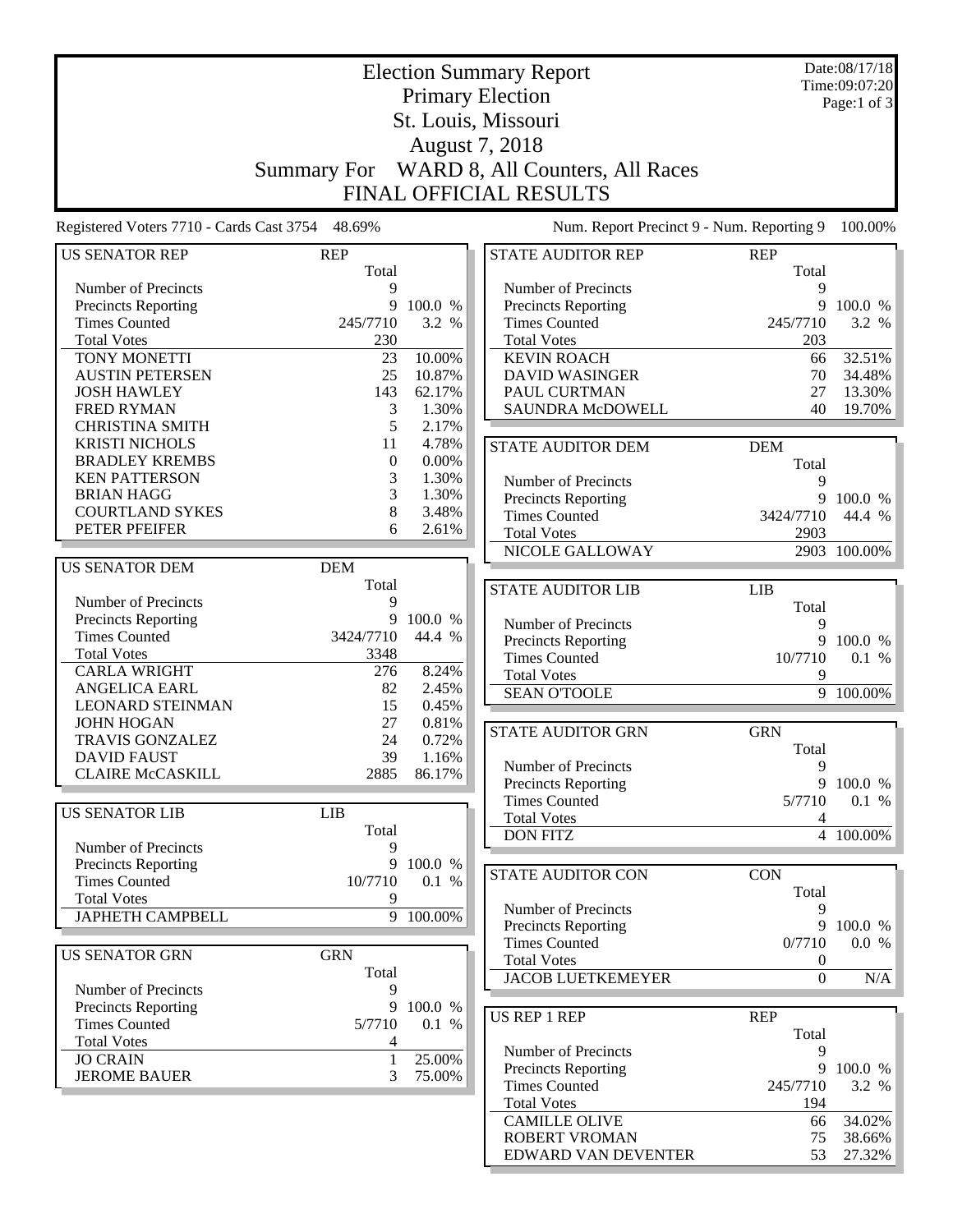|                                                 |                    |                  | <b>Election Summary Report</b>              |                   | Date:08/17/18<br>Time:09:07:20 |
|-------------------------------------------------|--------------------|------------------|---------------------------------------------|-------------------|--------------------------------|
|                                                 |                    |                  | <b>Primary Election</b>                     |                   | Page:2 of 3                    |
|                                                 |                    |                  | St. Louis, Missouri                         |                   |                                |
|                                                 |                    |                  | August 7, 2018                              |                   |                                |
|                                                 | <b>Summary For</b> |                  | WARD 8, All Counters, All Races             |                   |                                |
|                                                 |                    |                  | <b>FINAL OFFICIAL RESULTS</b>               |                   |                                |
| Registered Voters 7710 - Cards Cast 3754 48.69% |                    |                  | Num. Report Precinct 9 - Num. Reporting 9   |                   | 100.00%                        |
| <b>US REP 1 DEM</b>                             | <b>DEM</b>         |                  | <b>STATE REP 79 DEM</b>                     | <b>DEM</b>        |                                |
|                                                 | Total              |                  |                                             | Total             |                                |
| Number of Precincts                             | 9                  |                  | Number of Precincts                         | 2                 |                                |
| Precincts Reporting                             | 9                  | 100.0 %          | Precincts Reporting                         | $\overline{2}$    | 100.0 %                        |
| <b>Times Counted</b>                            | 3424/7710          | 44.4 %           | <b>Times Counted</b>                        | 481/1195          | 40.3 %                         |
| <b>Total Votes</b>                              | 3311               |                  | <b>Total Votes</b>                          | 426               |                                |
| <b>CORI BUSH</b><br><b>DeMARCO DAVIDSON</b>     | 2032<br>48         | 61.37%<br>1.45%  | <b>LAKEYSHA BOSLEY</b><br><b>JP JOHNSON</b> | 211               | 49.53%<br>32.39%               |
| <b>JOSHUA SHIPP</b>                             | 88                 | 2.66%            | <b>REIGN HARRIS</b>                         | 138<br>17         | 3.99%                          |
| <b>LACY CLAY</b>                                | 1143               | 34.52%           | <b>MAXINE JOHNSON</b>                       | 60                | 14.08%                         |
|                                                 |                    |                  |                                             |                   |                                |
| <b>US REP 1 LIB</b>                             | <b>LIB</b>         |                  | <b>STATE REP 79 LIB</b>                     | LIB               |                                |
|                                                 | Total              |                  |                                             | Total             |                                |
| Number of Precincts                             | 9                  |                  | Number of Precincts                         | $\overline{2}$    |                                |
| Precincts Reporting                             | 9                  | 100.0 %          | Precincts Reporting                         |                   | 2 100.0 %                      |
| <b>Times Counted</b>                            | 10/7710            | 0.1 %            | <b>Times Counted</b>                        | 0/1195            | 0.0 %                          |
| <b>Total Votes</b>                              | 8                  |                  | <b>Total Votes</b>                          | 0                 |                                |
| <b>ROBB CUNNINGHAM</b>                          |                    | 8 100.00%        | <b>DAN ELDER</b>                            | $\boldsymbol{0}$  | N/A                            |
| <b>STATE SEN 4 REP</b>                          | <b>REP</b>         |                  | STATE REP 80 DEM                            | <b>DEM</b>        |                                |
|                                                 | Total              |                  |                                             | Total             |                                |
| Number of Precincts                             | 1                  |                  | Number of Precincts                         | 6                 |                                |
| Precincts Reporting                             | 1                  | 100.0 %          | Precincts Reporting                         | 6                 | 100.0 %                        |
| <b>Times Counted</b>                            | 31/788             | 3.9 %            | <b>Times Counted</b>                        | 2916/6437         | 45.3 %                         |
| <b>Total Votes</b>                              | 25                 |                  | <b>Total Votes</b>                          | 2732              |                                |
| <b>ROBERT CRUMP</b>                             |                    | 25 100.00%       | PETER MERIDETH                              | 2245              | 82.17%                         |
|                                                 |                    |                  | <b>MARIAH VANDIVER</b>                      | 487               | 17.83%                         |
| <b>STATE SEN 4 DEM</b>                          | <b>DEM</b>         |                  |                                             |                   |                                |
|                                                 | Total              |                  | <b>COLL OF REV DEM</b>                      | <b>DEM</b>        |                                |
| Number of Precincts                             | 1                  |                  |                                             | Total             |                                |
| Precincts Reporting                             | 1                  | 100.0 %          | Number of Precincts                         | 9                 |                                |
| <b>Times Counted</b>                            | 294/788            | 37.3 %           | Precincts Reporting                         | 9                 | 100.0 %                        |
| <b>Total Votes</b>                              | 261                |                  | <b>Times Counted</b><br><b>Total Votes</b>  | 3424/7710<br>2890 | 44.4 %                         |
| <b>KARLA MAY</b><br><b>JACOB HUMMEL</b>         | 129<br>132         | 49.43%<br>50.57% | <b>GREGORY DALY</b>                         |                   | 2890 100.00%                   |
|                                                 |                    |                  |                                             |                   |                                |
| <b>STATE REP 78 DEM</b>                         | <b>DEM</b>         |                  | <b>LICENSE COLL REP</b>                     | <b>REP</b>        |                                |
|                                                 | Total              |                  |                                             | Total             |                                |
| Number of Precincts                             | 1                  |                  | Number of Precincts                         | 9                 |                                |
| Precincts Reporting                             | 1                  | 100.0 %          | <b>Precincts Reporting</b>                  | 9                 | 100.0 %                        |
| <b>Times Counted</b>                            | 27/78              | 34.6 %           | <b>Times Counted</b>                        | 245/7710          | 3.2 %                          |
| <b>Total Votes</b>                              | 23                 |                  | <b>Total Votes</b>                          | 174               |                                |
| <b>BRUCE FRANKS</b>                             |                    | 23 100.00%       | ZACHARY SYBERG                              |                   | 174 100.00%                    |
|                                                 |                    |                  |                                             |                   |                                |
|                                                 |                    |                  | LICENSE COLL DEM                            | <b>DEM</b>        |                                |
|                                                 |                    |                  | Number of Precincts                         | Total<br>9        |                                |
|                                                 |                    |                  | Precincts Reporting                         | 9                 | 100.0 %                        |
|                                                 |                    |                  | <b>Times Counted</b>                        | 3424/7710         | 44.4 %                         |
|                                                 |                    |                  | <b>Total Votes</b>                          | 3004              |                                |
|                                                 |                    |                  | <b>MAVIS THOMPSON</b>                       | 1355              | 45.11%                         |
|                                                 |                    |                  | DANA KELLY-FRANKS                           | 1649              | 54.89%                         |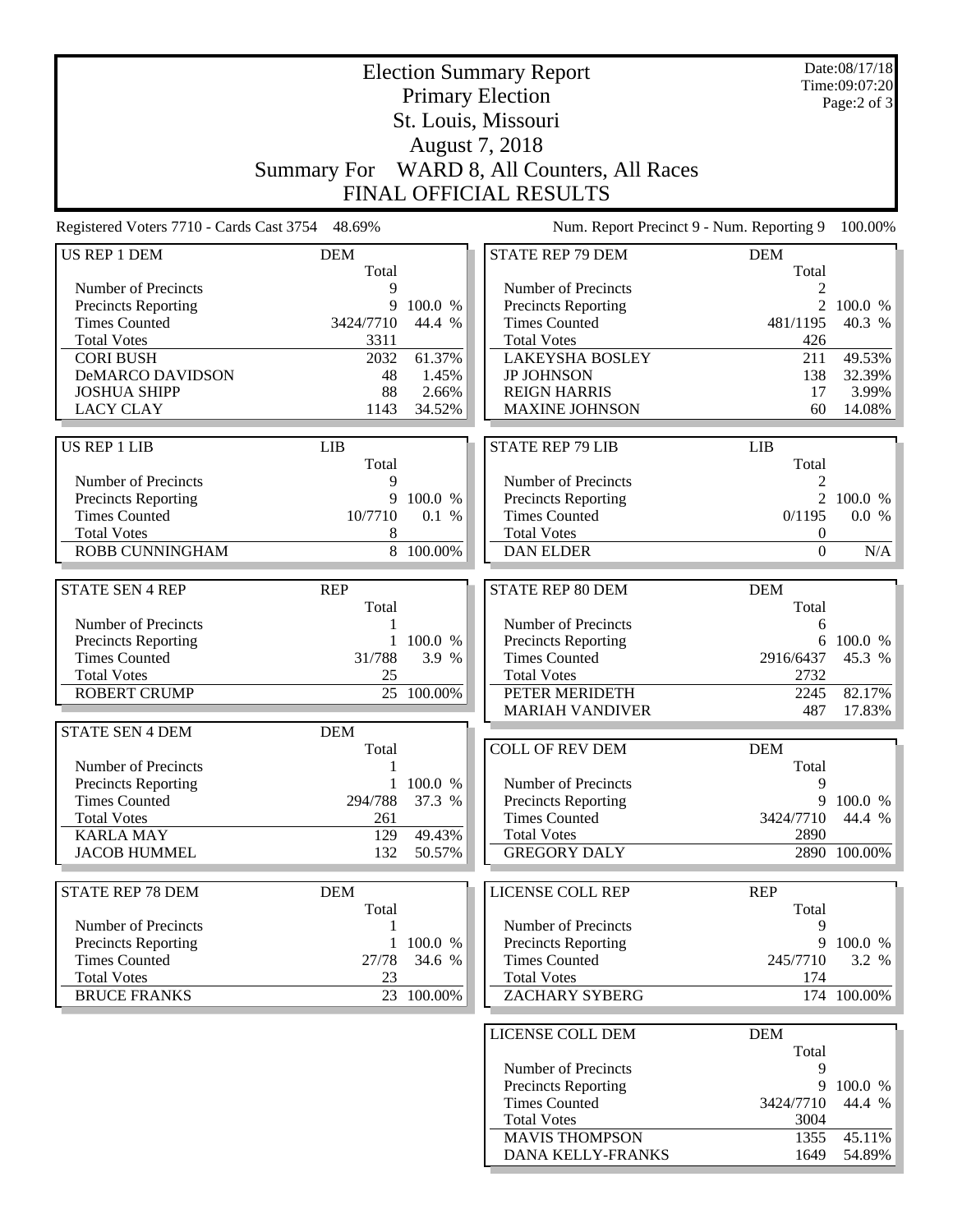Date:08/17/18 Time:09:07:20 Page:3 of 3

# Election Summary Report Primary Election St. Louis, Missouri August 7, 2018 Summary For WARD 8, All Counters, All Races FINAL OFFICIAL RESULTS

| <b>REC OF DEEDS DEM</b>    | <b>DEM</b> |               |
|----------------------------|------------|---------------|
|                            | Total      |               |
| Number of Precincts        | 9          |               |
| <b>Precincts Reporting</b> | 9          | 100.0 %       |
| <b>Times Counted</b>       | 3424/7710  | 44.4 %        |
| <b>Total Votes</b>         | 2987       |               |
| <b>MICHAEL BUTLER</b>      | 1653       | 55.34%        |
| <b>SHARON CARPENTER</b>    | 1154       | 38.63%        |
| <b>JIMMIE MATTHEWS</b>     | 180        | 6.03%         |
|                            |            |               |
| PROP A                     |            |               |
|                            | Total      |               |
| Number of Precincts        | 9          |               |
| <b>Precincts Reporting</b> | 9          | 100.0<br>$\%$ |
| <b>Times Counted</b>       | 3754/7710  | 48.7 %        |
| <b>Total Votes</b>         | 3723       |               |
| <b>YES</b>                 | 401        | 10.77%        |
| NO.                        | 3322       | 89.23%        |
|                            |            |               |
| PROP <sub>1</sub>          |            |               |
|                            | Total      |               |
| Number of Precincts        | 9          |               |
| <b>Precincts Reporting</b> | 9          | 100.0<br>$\%$ |
| <b>Times Counted</b>       | 3754/7710  | 48.7<br>$\%$  |
| <b>Total Votes</b>         | 3650       |               |
| <b>YES</b>                 | 2907       | 79.64%        |
| N <sub>O</sub>             | 743        | 20.36%        |

Registered Voters 7710 - Cards Cast 3754 48.69% Num. Report Precinct 9 - Num. Reporting 9 100.00%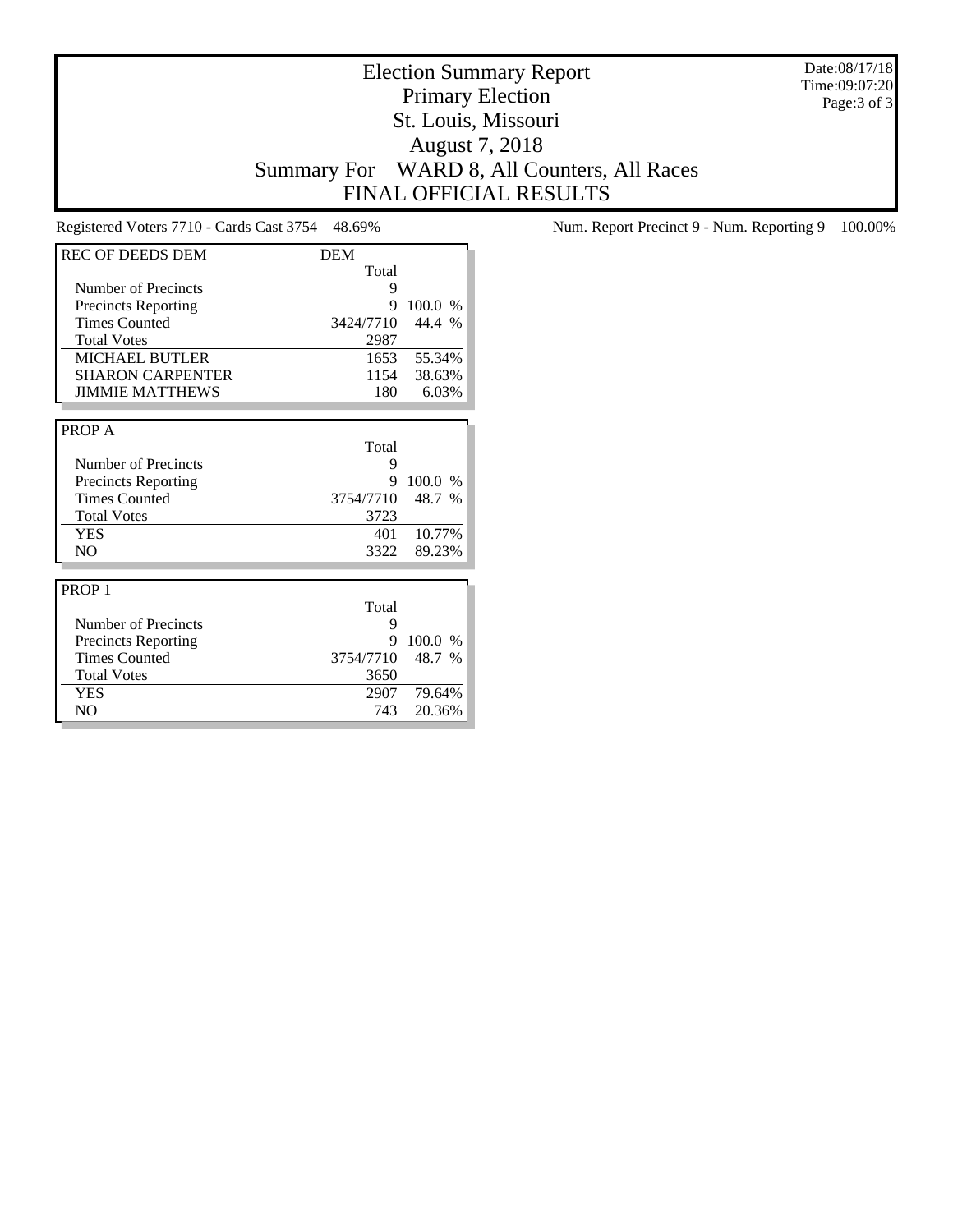|                                                   |                    |                  | <b>Election Summary Report</b>              |                  | Date:08/17/18          |
|---------------------------------------------------|--------------------|------------------|---------------------------------------------|------------------|------------------------|
|                                                   |                    |                  | <b>Primary Election</b>                     |                  | Time:09:07:27          |
|                                                   |                    |                  |                                             |                  | Page:1 of 3            |
|                                                   |                    |                  | St. Louis, Missouri                         |                  |                        |
|                                                   |                    |                  | August 7, 2018                              |                  |                        |
|                                                   | <b>Summary For</b> |                  | WARD 9, All Counters, All Races             |                  |                        |
|                                                   |                    |                  | <b>FINAL OFFICIAL RESULTS</b>               |                  |                        |
|                                                   |                    |                  |                                             |                  |                        |
| Registered Voters 6189 - Cards Cast 2251          | 36.37%             |                  | Num. Report Precinct 9 - Num. Reporting 9   |                  | 100.00%                |
| <b>US SENATOR REP</b>                             | <b>REP</b>         |                  | <b>STATE AUDITOR REP</b>                    | <b>REP</b>       |                        |
|                                                   | Total              |                  |                                             | Total            |                        |
| Number of Precincts                               | 9                  |                  | Number of Precincts                         | 9                |                        |
| Precincts Reporting<br><b>Times Counted</b>       | 9<br>162/6189      | 100.0 %<br>2.6 % | Precincts Reporting<br><b>Times Counted</b> | 9<br>162/6189    | 100.0 %<br>2.6 %       |
| <b>Total Votes</b>                                | 149                |                  | <b>Total Votes</b>                          | 132              |                        |
| TONY MONETTI                                      | 17                 | 11.41%           | <b>KEVIN ROACH</b>                          | 38               | 28.79%                 |
| <b>AUSTIN PETERSEN</b>                            | 17                 | 11.41%           | <b>DAVID WASINGER</b>                       | 39               | 29.55%                 |
| <b>JOSH HAWLEY</b>                                | 73                 | 48.99%           | PAUL CURTMAN                                | 22               | 16.67%                 |
| <b>FRED RYMAN</b>                                 | $\mathfrak{2}$     | 1.34%            | SAUNDRA McDOWELL                            | 33               | 25.00%                 |
| <b>CHRISTINA SMITH</b>                            | 11                 | 7.38%            |                                             |                  |                        |
| <b>KRISTI NICHOLS</b>                             | 8                  | 5.37%            | <b>STATE AUDITOR DEM</b>                    | <b>DEM</b>       |                        |
| <b>BRADLEY KREMBS</b>                             | 2                  | 1.34%            |                                             | Total            |                        |
| <b>KEN PATTERSON</b>                              | $\mathfrak{2}$     | 1.34%            | Number of Precincts                         | 9                |                        |
| <b>BRIAN HAGG</b>                                 | 3                  | 2.01%            | <b>Precincts Reporting</b>                  | 9                | 100.0 %                |
| <b>COURTLAND SYKES</b>                            | 8                  | 5.37%            | <b>Times Counted</b>                        | 2021/6189        | 32.7 %                 |
| PETER PFEIFER                                     | 6                  | 4.03%            | <b>Total Votes</b>                          | 1686             |                        |
|                                                   |                    |                  | NICOLE GALLOWAY                             |                  | 1686 100.00%           |
| <b>US SENATOR DEM</b>                             | <b>DEM</b>         |                  |                                             |                  |                        |
| Number of Precincts                               | Total<br>9         |                  | <b>STATE AUDITOR LIB</b>                    | LIB              |                        |
| Precincts Reporting                               | 9                  | 100.0 %          |                                             | Total            |                        |
| <b>Times Counted</b>                              | 2021/6189          | 32.7 %           | Number of Precincts                         | 9<br>9           |                        |
| <b>Total Votes</b>                                | 1977               |                  | Precincts Reporting<br><b>Times Counted</b> | 6/6189           | 100.0 %<br>0.1 %       |
| <b>CARLA WRIGHT</b>                               | 206                | 10.42%           | <b>Total Votes</b>                          | 6                |                        |
| <b>ANGELICA EARL</b>                              | 51                 | 2.58%            | <b>SEAN O'TOOLE</b>                         | 6                | 100.00%                |
| <b>LEONARD STEINMAN</b>                           | 19                 | 0.96%            |                                             |                  |                        |
| <b>JOHN HOGAN</b>                                 | 14                 | 0.71%            | <b>STATE AUDITOR GRN</b>                    | <b>GRN</b>       |                        |
| TRAVIS GONZALEZ                                   | 22                 | 1.11%            |                                             | Total            |                        |
| <b>DAVID FAUST</b>                                | 24                 | 1.21%            | Number of Precincts                         | 9                |                        |
| <b>CLAIRE McCASKILL</b>                           | 1641               | 83.00%           | Precincts Reporting                         | 9                | 100.0 %                |
|                                                   |                    |                  | <b>Times Counted</b>                        | 4/6189           | 0.1 %                  |
| <b>US SENATOR LIB</b>                             | <b>LIB</b>         |                  | <b>Total Votes</b>                          | 3                |                        |
|                                                   | Total              |                  | <b>DON FITZ</b>                             |                  | $\overline{3}$ 100.00% |
| Number of Precincts<br><b>Precincts Reporting</b> | 9                  | 9 100.0 %        |                                             |                  |                        |
| <b>Times Counted</b>                              | 6/6189             | 0.1 %            | <b>STATE AUDITOR CON</b>                    | <b>CON</b>       |                        |
| <b>Total Votes</b>                                | 6                  |                  |                                             | Total            |                        |
| <b>JAPHETH CAMPBELL</b>                           |                    | 6 100.00%        | Number of Precincts                         | 9                |                        |
|                                                   |                    |                  | Precincts Reporting                         | 9                | 100.0 %                |
| <b>US SENATOR GRN</b>                             | <b>GRN</b>         |                  | <b>Times Counted</b>                        | 0/6189           | 0.0 %                  |
|                                                   | Total              |                  | <b>Total Votes</b>                          | 0                |                        |
| Number of Precincts                               | 9                  |                  | <b>JACOB LUETKEMEYER</b>                    | $\boldsymbol{0}$ | N/A                    |
| <b>Precincts Reporting</b>                        | 9                  | 100.0 %          |                                             |                  |                        |
| <b>Times Counted</b>                              | 4/6189             | 0.1 %            | <b>US REP 1 REP</b>                         | <b>REP</b>       |                        |
| <b>Total Votes</b>                                | 4                  |                  |                                             | Total            |                        |
| <b>JO CRAIN</b>                                   | $\mathbf{1}$       | 25.00%           | Number of Precincts<br>Precincts Reporting  | 9                | 9 100.0 %              |
| <b>JEROME BAUER</b>                               | 3                  | 75.00%           | <b>Times Counted</b>                        | 162/6189         | 2.6 %                  |
|                                                   |                    |                  | <b>Total Votes</b>                          | 128              |                        |
|                                                   |                    |                  | <b>CAMILLE OLIVE</b>                        | 45               | 35.16%                 |
|                                                   |                    |                  | ROBERT VROMAN                               | 38               | 29.69%                 |
|                                                   |                    |                  | EDWARD VAN DEVENTER                         | 45               | 35.16%                 |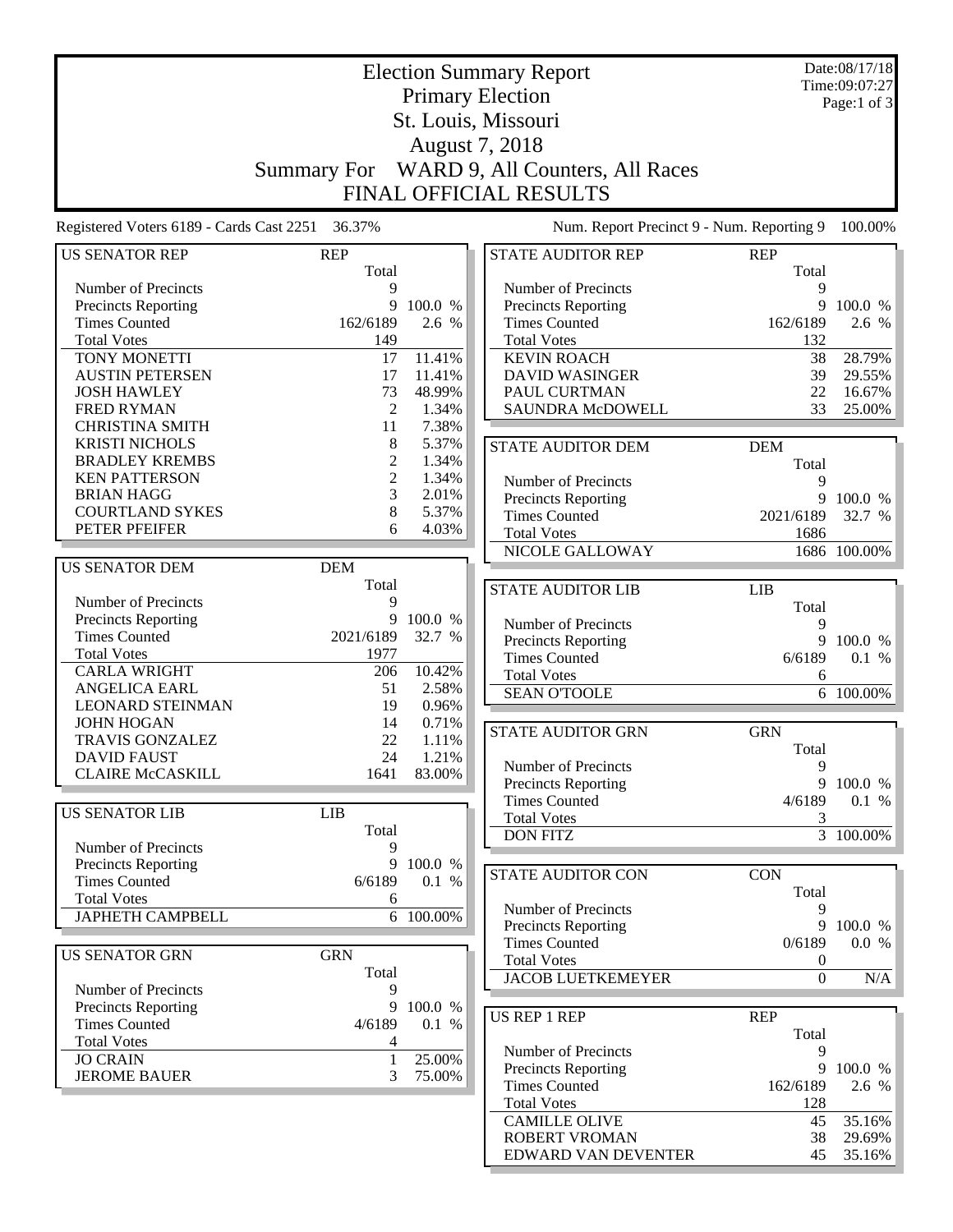|                                                 |                       |              | <b>Election Summary Report</b>                     |                | Date:08/17/18<br>Time:09:07:27 |
|-------------------------------------------------|-----------------------|--------------|----------------------------------------------------|----------------|--------------------------------|
|                                                 |                       |              | <b>Primary Election</b>                            |                | Page:2 of 3                    |
|                                                 |                       |              | St. Louis, Missouri                                |                |                                |
|                                                 |                       |              | August 7, 2018                                     |                |                                |
|                                                 | <b>Summary For</b>    |              | WARD 9, All Counters, All Races                    |                |                                |
|                                                 |                       |              | FINAL OFFICIAL RESULTS                             |                |                                |
| Registered Voters 6189 - Cards Cast 2251 36.37% |                       |              | Num. Report Precinct 9 - Num. Reporting 9          |                | 100.00%                        |
| <b>US REP 1 DEM</b>                             | <b>DEM</b>            |              | <b>STATE REP 80 DEM</b>                            | <b>DEM</b>     |                                |
|                                                 | Total                 |              |                                                    | Total          |                                |
| Number of Precincts                             | 9<br>9                | 100.0 %      | Number of Precincts                                | 1              |                                |
| Precincts Reporting<br><b>Times Counted</b>     | 2021/6189             | 32.7 %       | Precincts Reporting<br><b>Times Counted</b>        | 4/69           | $1\,100.0\%$<br>5.8 %          |
| <b>Total Votes</b>                              | 1961                  |              | <b>Total Votes</b>                                 | 4              |                                |
| <b>CORI BUSH</b>                                | 1240                  | 63.23%       | PETER MERIDETH                                     | $\overline{2}$ | 50.00%                         |
| <b>DeMARCO DAVIDSON</b>                         | 36                    | 1.84%        | <b>MARIAH VANDIVER</b>                             | $\overline{2}$ | 50.00%                         |
| <b>JOSHUA SHIPP</b>                             | 56                    | 2.86%        |                                                    |                |                                |
| <b>LACY CLAY</b>                                | 629                   | 32.08%       | STATE REP 81 DEM                                   | <b>DEM</b>     |                                |
|                                                 |                       |              |                                                    | Total          |                                |
| <b>US REP 1 LIB</b>                             | <b>LIB</b>            |              | Number of Precincts                                | 2              |                                |
|                                                 | Total                 |              | Precincts Reporting                                |                | 2 100.0 %                      |
| Number of Precincts                             | 9                     |              | <b>Times Counted</b>                               | 432/1684       | 25.7 %                         |
| Precincts Reporting                             | 9                     | 100.0 %      | <b>Total Votes</b>                                 | 407            |                                |
| <b>Times Counted</b><br><b>Total Votes</b>      | 6/6189                | 0.1 %        | <b>STEVE BUTZ</b>                                  | 123            | 30.22%                         |
| ROBB CUNNINGHAM                                 | 6                     | 6 100.00%    | <b>TRAVIS ESTES</b>                                | 284            | 69.78%                         |
|                                                 |                       |              |                                                    |                |                                |
|                                                 |                       |              | <b>COLL OF REV DEM</b>                             | <b>DEM</b>     |                                |
| <b>STATE REP 78 DEM</b>                         | <b>DEM</b><br>Total   |              | Number of Precincts                                | Total<br>9     |                                |
| Number of Precincts                             | 5                     |              | <b>Precincts Reporting</b>                         | 9              | 100.0 %                        |
| Precincts Reporting                             | 5                     | 100.0 %      | <b>Times Counted</b>                               | 2021/6189      | 32.7 %                         |
| <b>Times Counted</b>                            | 1456/4108             | 35.4 %       | <b>Total Votes</b>                                 | 1729           |                                |
| <b>Total Votes</b>                              | 1290                  |              | <b>GREGORY DALY</b>                                |                | 1729 100.00%                   |
| <b>BRUCE FRANKS</b>                             |                       | 1290 100.00% |                                                    |                |                                |
|                                                 |                       |              | LICENSE COLL REP                                   | <b>REP</b>     |                                |
| <b>STATE REP 79 DEM</b>                         | <b>DEM</b>            |              |                                                    | Total          |                                |
|                                                 | Total                 |              | Number of Precincts                                | 9              |                                |
| Number of Precincts                             | $\mathbf{1}$          |              | Precincts Reporting                                |                | 9 100.0 %                      |
| Precincts Reporting                             | $\mathbf{1}$          | 100.0 %      | <b>Times Counted</b>                               | 162/6189       | 2.6 %                          |
| <b>Times Counted</b>                            | 129/328               | 39.3 %       | <b>Total Votes</b>                                 | 108            |                                |
| <b>Total Votes</b>                              | 110                   |              | <b>ZACHARY SYBERG</b>                              |                | 108 100.00%                    |
| <b>LAKEYSHA BOSLEY</b>                          | 35                    | 31.82%       |                                                    |                |                                |
| <b>JP JOHNSON</b>                               | 59                    | 53.64%       | LICENSE COLL DEM                                   | <b>DEM</b>     |                                |
| <b>REIGN HARRIS</b>                             | 5                     | 4.55%        |                                                    | Total          |                                |
| <b>MAXINE JOHNSON</b>                           | 11                    | 10.00%       | Number of Precincts                                | 9              |                                |
|                                                 |                       |              | Precincts Reporting                                |                | 9 100.0 %                      |
| <b>STATE REP 79 LIB</b>                         | <b>LIB</b>            |              | <b>Times Counted</b>                               | 2021/6189      | 32.7 %                         |
|                                                 | Total                 |              | <b>Total Votes</b>                                 | 1875           |                                |
| Number of Precincts                             |                       |              | <b>MAVIS THOMPSON</b>                              | 659            | 35.15%                         |
| Precincts Reporting                             | 1                     | 100.0 %      | DANA KELLY-FRANKS                                  | 1216           | 64.85%                         |
| <b>Times Counted</b>                            | 0/328                 | 0.0 %        |                                                    |                |                                |
| <b>Total Votes</b><br><b>DAN ELDER</b>          | 0<br>$\boldsymbol{0}$ | $\rm N/A$    | REC OF DEEDS DEM                                   | <b>DEM</b>     |                                |
|                                                 |                       |              |                                                    | Total          |                                |
|                                                 |                       |              | Number of Precincts                                | 9              |                                |
|                                                 |                       |              | <b>Precincts Reporting</b><br><b>Times Counted</b> | 9<br>2021/6189 | 100.0 %<br>32.7 %              |
|                                                 |                       |              | <b>Total Votes</b>                                 | 1809           |                                |
|                                                 |                       |              | <b>MICHAEL BUTLER</b>                              | 1046           | 57.82%                         |
|                                                 |                       |              | <b>SHARON CARPENTER</b>                            | 646            | 35.71%                         |
|                                                 |                       |              | <b>JIMMIE MATTHEWS</b>                             | 117            | 6.47%                          |
|                                                 |                       |              |                                                    |                |                                |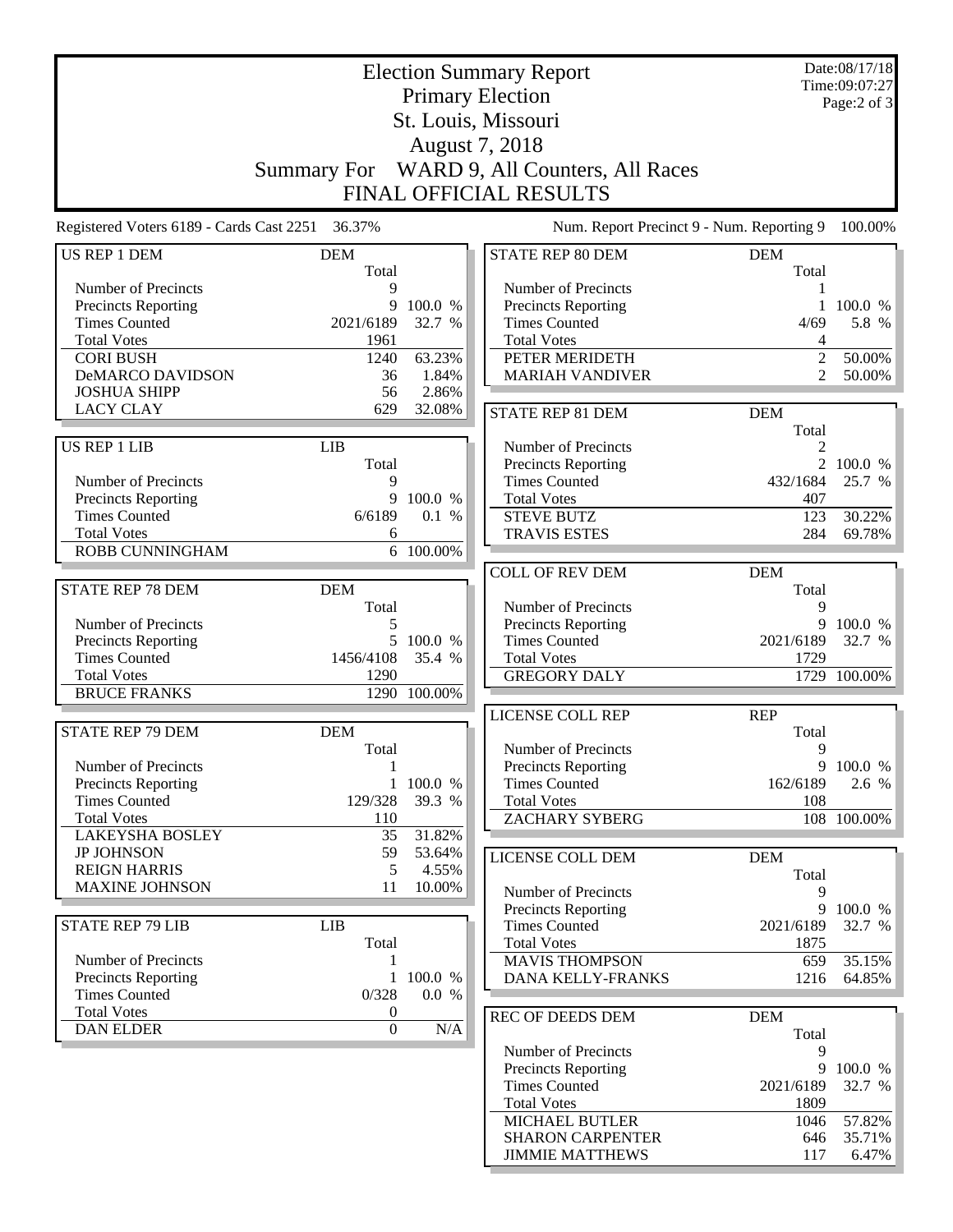Date:08/17/18 Time:09:07:27 Page:3 of 3

# Election Summary Report Primary Election St. Louis, Missouri August 7, 2018 Summary For WARD 9, All Counters, All Races FINAL OFFICIAL RESULTS

| PROP A                     |           |         |
|----------------------------|-----------|---------|
|                            | Total     |         |
| Number of Precincts        | 9         |         |
| <b>Precincts Reporting</b> | 9         | 100.0 % |
| <b>Times Counted</b>       | 2251/6189 | 36.4%   |
| <b>Total Votes</b>         | 2242      |         |
| <b>YES</b>                 | 229       | 10.21%  |
| N <sub>O</sub>             | 2013      | 89.79%  |
|                            |           |         |
|                            |           |         |
| PROP <sub>1</sub>          |           |         |
|                            | Total     |         |
| Number of Precincts        | 9         |         |
| Precincts Reporting        | 9         | 100.0 % |
| <b>Times Counted</b>       | 2251/6189 | 36.4%   |
| <b>Total Votes</b>         | 2190      |         |
| <b>YES</b>                 | 1688      | 77.08%  |

Registered Voters 6189 - Cards Cast 2251 36.37% Num. Report Precinct 9 - Num. Reporting 9 100.00%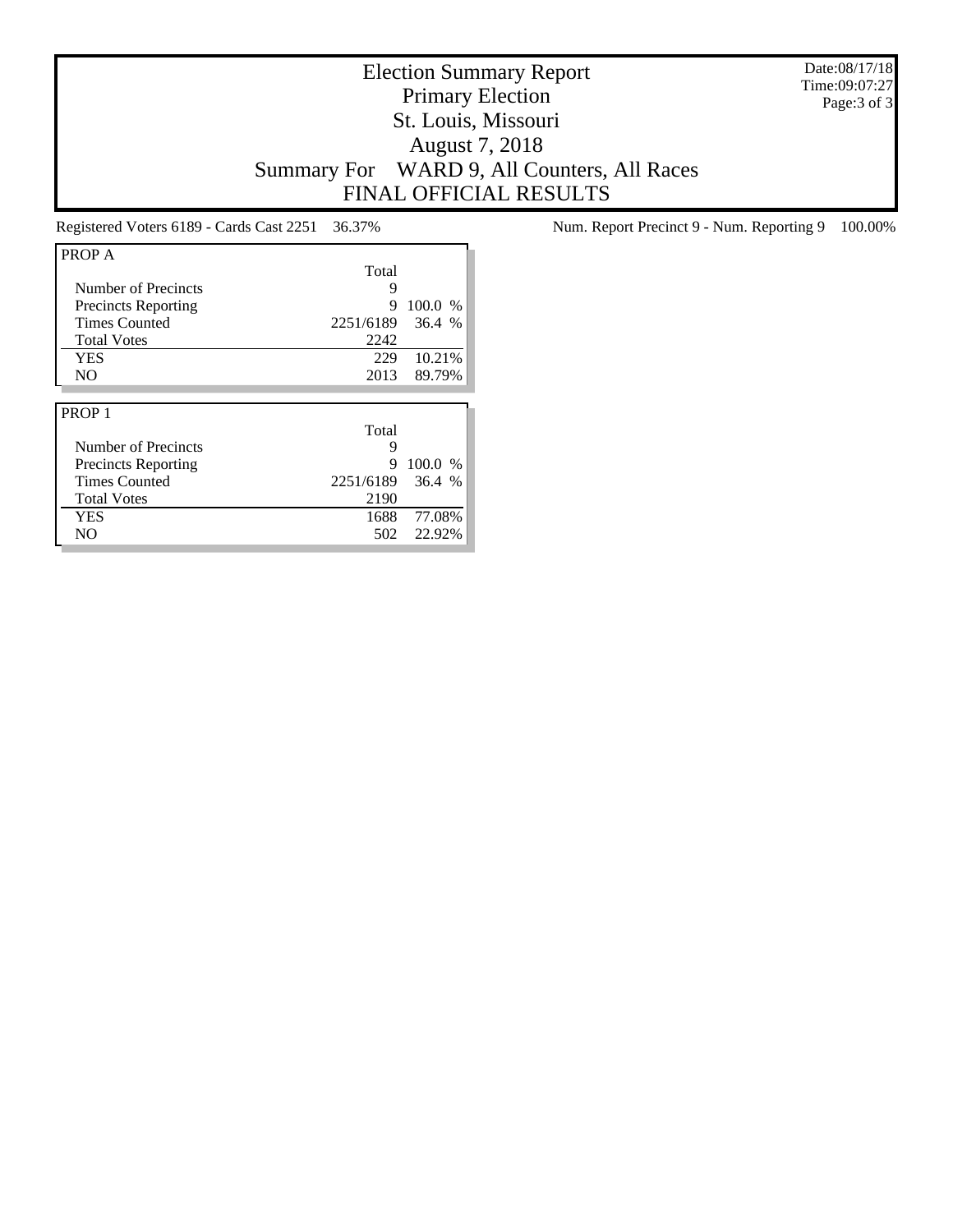|                                                 |                | Date:08/17/18 |                                              |                |               |
|-------------------------------------------------|----------------|---------------|----------------------------------------------|----------------|---------------|
| <b>Election Summary Report</b>                  |                |               |                                              |                | Time:09:07:32 |
| <b>Primary Election</b><br>St. Louis, Missouri  |                |               |                                              |                | Page:1 of 3   |
|                                                 |                |               |                                              |                |               |
|                                                 |                |               |                                              |                |               |
|                                                 |                |               | August 7, 2018                               |                |               |
|                                                 |                |               | Summary For WARD 10, All Counters, All Races |                |               |
|                                                 |                |               | <b>FINAL OFFICIAL RESULTS</b>                |                |               |
|                                                 |                |               |                                              |                |               |
| Registered Voters 6885 - Cards Cast 3003 43.62% |                |               | Num. Report Precinct 9 - Num. Reporting 9    |                | 100.00%       |
| <b>US SENATOR REP</b>                           | <b>REP</b>     |               | <b>STATE AUDITOR REP</b>                     | <b>REP</b>     |               |
|                                                 | Total          |               |                                              | Total          |               |
| Number of Precincts                             | 9              |               | Number of Precincts                          | 9              |               |
| Precincts Reporting                             | 9              | 100.0 %       | Precincts Reporting                          | 9              | 100.0 %       |
| <b>Times Counted</b>                            | 410/6885       | 6.0 %         | <b>Times Counted</b>                         | 410/6885       | 6.0 %         |
| <b>Total Votes</b>                              | 389            |               | <b>Total Votes</b>                           | 351            |               |
| TONY MONETTI                                    | 66             | 16.97%        | <b>KEVIN ROACH</b>                           | 99             | 28.21%        |
| <b>AUSTIN PETERSEN</b>                          | 34             | 8.74%         | <b>DAVID WASINGER</b>                        | 118            | 33.62%        |
| <b>JOSH HAWLEY</b>                              | 223            | 57.33%        | PAUL CURTMAN                                 | 45             | 12.82%        |
| <b>FRED RYMAN</b>                               | 1              | 0.26%         | <b>SAUNDRA McDOWELL</b>                      | 89             | 25.36%        |
| <b>CHRISTINA SMITH</b>                          | 14             | 3.60%         |                                              |                |               |
| <b>KRISTI NICHOLS</b>                           | 16             | 4.11%         | <b>STATE AUDITOR DEM</b>                     | <b>DEM</b>     |               |
| <b>BRADLEY KREMBS</b>                           | 3              | 0.77%         |                                              | Total          |               |
| <b>KEN PATTERSON</b>                            | 8              | 2.06%         | Number of Precincts                          | 9              |               |
| <b>BRIAN HAGG</b>                               | 2              | 0.51%         | <b>Precincts Reporting</b>                   | 9              | 100.0 %       |
| <b>COURTLAND SYKES</b>                          | 7              | 1.80%         | <b>Times Counted</b>                         | 2420/6885      | 35.1 %        |
| PETER PFEIFER                                   | 15             | 3.86%         | <b>Total Votes</b>                           | 2059           |               |
|                                                 |                |               | NICOLE GALLOWAY                              |                | 2059 100.00%  |
| <b>US SENATOR DEM</b>                           | <b>DEM</b>     |               |                                              |                |               |
|                                                 | Total          |               | <b>STATE AUDITOR LIB</b>                     | LIB            |               |
| Number of Precincts                             | 9              |               |                                              | Total          |               |
| Precincts Reporting                             | 9              | 100.0 %       | Number of Precincts                          | 9              |               |
| <b>Times Counted</b>                            | 2420/6885      | 35.1 %        | Precincts Reporting                          | 9              | 100.0 %       |
| <b>Total Votes</b>                              | 2354           |               | <b>Times Counted</b>                         | 8/6885         | 0.1 %         |
| <b>CARLA WRIGHT</b>                             | 179            | 7.60%         | <b>Total Votes</b>                           | 8              |               |
| <b>ANGELICA EARL</b>                            | 69             | 2.93%         | <b>SEAN O'TOOLE</b>                          | 8              | 100.00%       |
| <b>LEONARD STEINMAN</b>                         | 18             | 0.76%         |                                              |                |               |
| <b>JOHN HOGAN</b>                               | 46             | 1.95%         | <b>STATE AUDITOR GRN</b>                     | <b>GRN</b>     |               |
| <b>TRAVIS GONZALEZ</b>                          | 25             | 1.06%         |                                              | Total          |               |
| <b>DAVID FAUST</b>                              | 46             | 1.95%         | Number of Precincts                          | 9              |               |
| <b>CLAIRE McCASKILL</b>                         | 1971           | 83.73%        | <b>Precincts Reporting</b>                   | 9              | 100.0 %       |
|                                                 |                |               | <b>Times Counted</b>                         | 5/6885         | 0.1 %         |
| <b>US SENATOR LIB</b>                           | <b>LIB</b>     |               | <b>Total Votes</b>                           | $\overline{4}$ |               |
|                                                 | Total          |               | <b>DON FITZ</b>                              |                | 4 100.00%     |
| Number of Precincts                             | 9              |               |                                              |                |               |
| Precincts Reporting                             |                | 9 100.0 %     | <b>STATE AUDITOR CON</b>                     | <b>CON</b>     |               |
| <b>Times Counted</b>                            | 8/6885         | 0.1 %         |                                              | Total          |               |
| <b>Total Votes</b>                              | 8              |               | Number of Precincts                          | 9              |               |
| <b>JAPHETH CAMPBELL</b>                         |                | 8 100.00%     | Precincts Reporting                          | 9              | 100.0 %       |
|                                                 |                |               | <b>Times Counted</b>                         | 1/6885         | 0.0 %         |
| <b>US SENATOR GRN</b>                           | <b>GRN</b>     |               | <b>Total Votes</b>                           | 1              |               |
|                                                 | Total          |               | <b>JACOB LUETKEMEYER</b>                     | $\mathbf{1}$   | 100.00%       |
| Number of Precincts                             | 9              |               |                                              |                |               |
| <b>Precincts Reporting</b>                      | 9              | 100.0 %       | <b>US REP 1 REP</b>                          | <b>REP</b>     |               |
| <b>Times Counted</b>                            | 5/6885         | 0.1 %         |                                              | Total          |               |
| <b>Total Votes</b>                              | 5              |               | Number of Precincts                          | 9              |               |
| <b>JO CRAIN</b>                                 | $\overline{4}$ | 80.00%        | Precincts Reporting                          | 9              | 100.0 %       |
| <b>JEROME BAUER</b>                             | 1              | 20.00%        | <b>Times Counted</b>                         | 410/6885       | 6.0 %         |
|                                                 |                |               | <b>Total Votes</b>                           | 340            |               |
|                                                 |                |               | <b>CAMILLE OLIVE</b>                         | 148            | 43.53%        |
|                                                 |                |               | ROBERT VROMAN                                | 99             | 29.12%        |
|                                                 |                |               |                                              |                |               |

EDWARD VAN DEVENTER 93 27.35%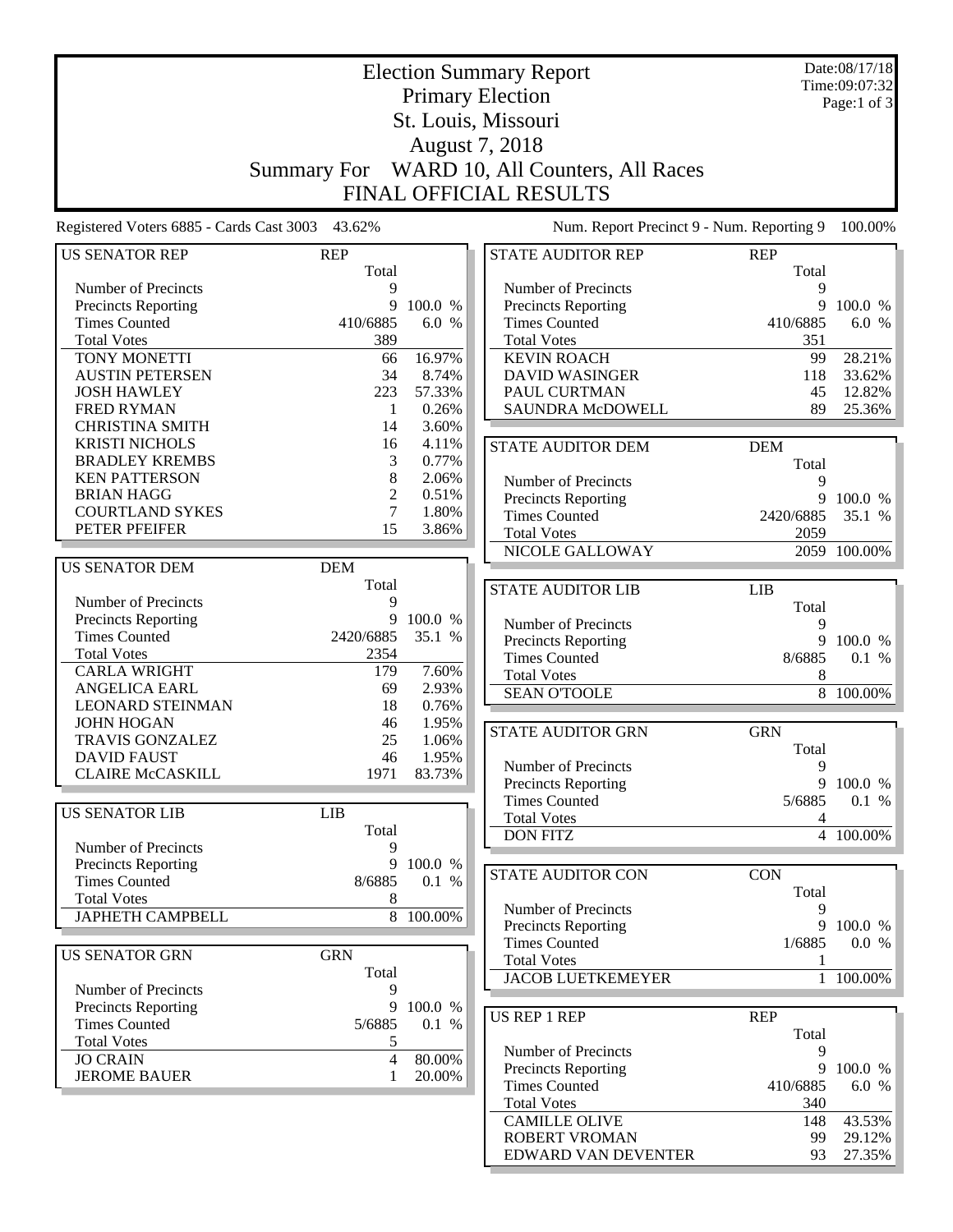| <b>Election Summary Report</b>                    |                     |             |                                                                |            | Date:08/17/18<br>Time:09:07:32 |
|---------------------------------------------------|---------------------|-------------|----------------------------------------------------------------|------------|--------------------------------|
| <b>Primary Election</b>                           |                     |             |                                                                |            | Page:2 of 3                    |
|                                                   |                     |             |                                                                |            |                                |
|                                                   |                     |             |                                                                |            |                                |
|                                                   |                     |             | August 7, 2018<br>Summary For WARD 10, All Counters, All Races |            |                                |
|                                                   |                     |             |                                                                |            |                                |
|                                                   |                     |             | <b>FINAL OFFICIAL RESULTS</b>                                  |            |                                |
| Registered Voters 6885 - Cards Cast 3003 43.62%   |                     |             | Num. Report Precinct 9 - Num. Reporting 9                      |            | 100.00%                        |
| US REP 1 DEM                                      | <b>DEM</b>          |             | <b>STATE REP 83 LIB</b>                                        | LIB        |                                |
| Number of Precincts                               | Total<br>9          |             | Number of Precincts                                            | Total      |                                |
| Precincts Reporting                               | 9                   | 100.0 %     | <b>Precincts Reporting</b>                                     |            | 2 100.0 %                      |
| <b>Times Counted</b>                              | 2420/6885           | 35.1 %      | <b>Times Counted</b>                                           | 3/1422     | 0.2 %                          |
| <b>Total Votes</b>                                | 2319                |             | <b>Total Votes</b>                                             | 3          |                                |
| <b>CORI BUSH</b>                                  | 1187                | 51.19%      | <b>ANDREW BOLIN</b>                                            |            | $\overline{3}$ 100.00%         |
| <b>DeMARCO DAVIDSON</b>                           | 53                  | 2.29%       |                                                                |            |                                |
| <b>JOSHUA SHIPP</b>                               | 108                 | 4.66%       | <b>COLL OF REV DEM</b>                                         | <b>DEM</b> |                                |
| <b>LACY CLAY</b>                                  | 971                 | 41.87%      |                                                                | Total      |                                |
|                                                   |                     |             | Number of Precincts                                            | 9          |                                |
| <b>US REP 1 LIB</b>                               | <b>LIB</b><br>Total |             | Precincts Reporting<br><b>Times Counted</b>                    | 2420/6885  | 9 100.0 %<br>35.1 %            |
| Number of Precincts                               | 9                   |             | <b>Total Votes</b>                                             | 2080       |                                |
| <b>Precincts Reporting</b>                        | 9                   | 100.0 %     | <b>GREGORY DALY</b>                                            |            | 2080 100.00%                   |
| <b>Times Counted</b>                              | 8/6885              | 0.1 %       |                                                                |            |                                |
| <b>Total Votes</b>                                | 8                   |             | <b>LICENSE COLL REP</b>                                        | <b>REP</b> |                                |
| <b>ROBB CUNNINGHAM</b>                            |                     | 8 100.00%   |                                                                | Total      |                                |
|                                                   |                     |             | Number of Precincts                                            | 9          |                                |
| <b>STATE SEN 4 REP</b>                            | <b>REP</b>          |             | <b>Precincts Reporting</b>                                     | 9          | 100.0 %                        |
|                                                   | Total               |             | <b>Times Counted</b>                                           | 410/6885   | 6.0 %                          |
| Number of Precincts<br><b>Precincts Reporting</b> | 8<br>8              | 100.0 %     | <b>Total Votes</b><br><b>ZACHARY SYBERG</b>                    | 321        | 321 100.00%                    |
| <b>Times Counted</b>                              | 370/5840            | 6.3 %       |                                                                |            |                                |
| <b>Total Votes</b>                                | 287                 |             | LICENSE COLL DEM                                               | <b>DEM</b> |                                |
| <b>ROBERT CRUMP</b>                               |                     | 287 100.00% |                                                                | Total      |                                |
|                                                   |                     |             | Number of Precincts                                            | 9          |                                |
| <b>STATE SEN 4 DEM</b>                            | <b>DEM</b>          |             | Precincts Reporting                                            |            | 9 100.0 %                      |
|                                                   | Total               |             | Times Counted                                                  | 2420/6885  | 35.1 %                         |
| Number of Precincts                               | 8                   |             | <b>Total Votes</b>                                             | 2138       |                                |
| <b>Precincts Reporting</b>                        | 8                   | 100.0 %     | <b>MAVIS THOMPSON</b>                                          | 1058       | 49.49%                         |
| <b>Times Counted</b><br><b>Total Votes</b>        | 2026/5840<br>1844   | 34.7 %      | <b>DANA KELLY-FRANKS</b>                                       | 1080       | 50.51%                         |
| <b>KARLA MAY</b>                                  | 802                 | 43.49%      | <b>REC OF DEEDS DEM</b>                                        | <b>DEM</b> |                                |
| <b>JACOB HUMMEL</b>                               | 1042                | 56.51%      |                                                                | Total      |                                |
|                                                   |                     |             | Number of Precincts                                            | 9          |                                |
| STATE REP 80 DEM                                  | <b>DEM</b>          |             | Precincts Reporting                                            | 9          | 100.0 %                        |
|                                                   | Total               |             | <b>Times Counted</b>                                           | 2420/6885  | 35.1 %                         |
| Number of Precincts                               | 7                   |             | <b>Total Votes</b>                                             | 2174       |                                |
| Precincts Reporting                               |                     | 7 100.0 %   | MICHAEL BUTLER                                                 | 878        | 40.39%                         |
| <b>Times Counted</b><br><b>Total Votes</b>        | 1891/5463<br>1714   | 34.6 %      | <b>SHARON CARPENTER</b>                                        | 1170       | 53.82%                         |
| PETER MERIDETH                                    | 1244                | 72.58%      | <b>JIMMIE MATTHEWS</b>                                         | 126        | 5.80%                          |
| <b>MARIAH VANDIVER</b>                            | 470                 | 27.42%      | PROP A                                                         |            |                                |
|                                                   |                     |             |                                                                | Total      |                                |
| STATE REP 83 DEM                                  | <b>DEM</b>          |             | Number of Precincts                                            | 9          |                                |
|                                                   | Total               |             | Precincts Reporting                                            | 9          | 100.0 %                        |
| Number of Precincts                               | 2                   |             | <b>Times Counted</b>                                           | 3003/6885  | 43.6 %                         |
| <b>Precincts Reporting</b>                        |                     | 2 100.0 %   | <b>Total Votes</b>                                             | 2973       |                                |
| <b>Times Counted</b>                              | 529/1422            | 37.2 %      | <b>YES</b>                                                     | 425        | 14.30%                         |
| <b>Total Votes</b>                                | 448                 |             | $\rm NO$                                                       | 2548       | 85.70%                         |
| <b>GINA MITTEN</b>                                |                     | 448 100.00% |                                                                |            |                                |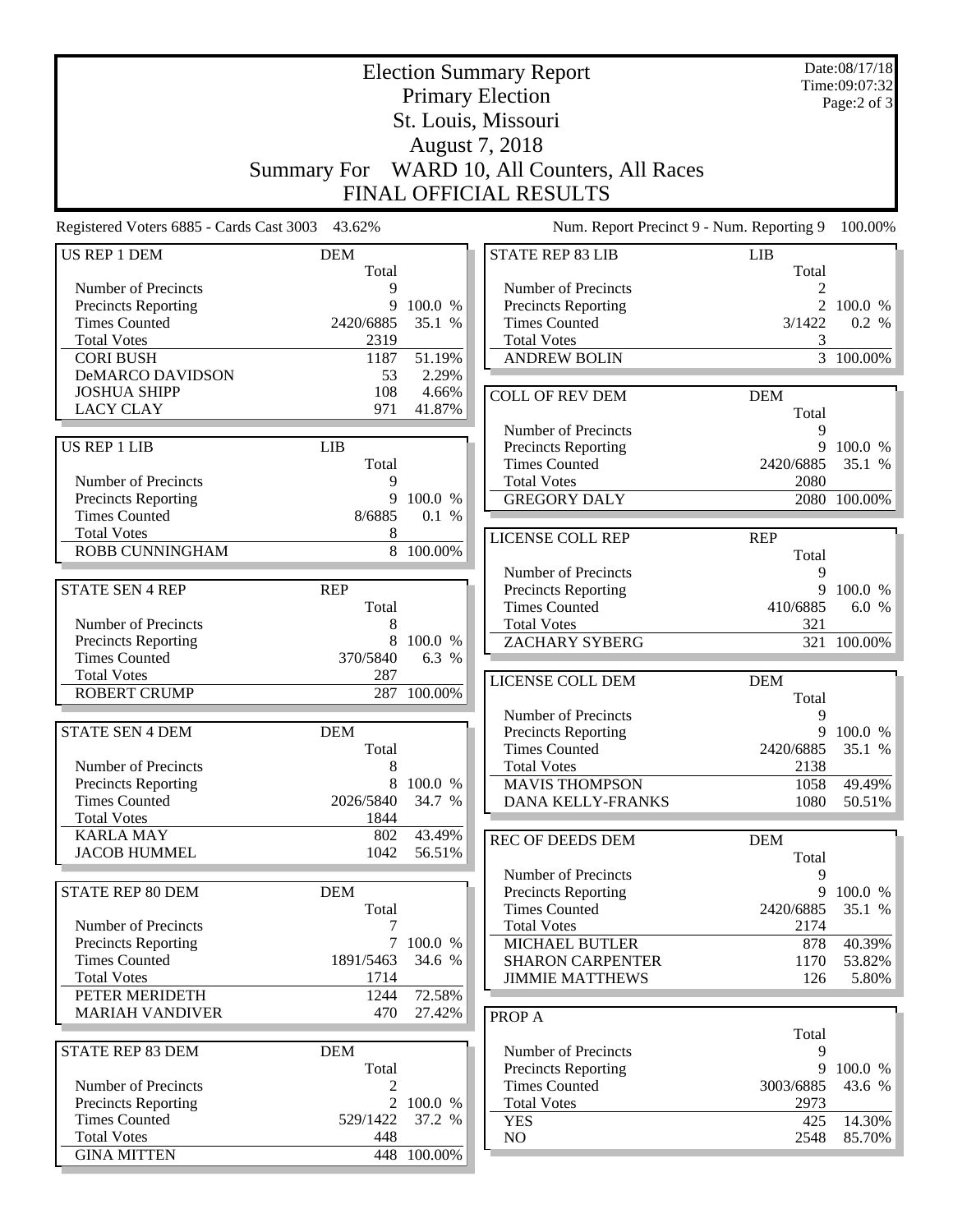Date:08/17/18 Time:09:07:32 Page:3 of 3

# Election Summary Report Primary Election St. Louis, Missouri August 7, 2018 Summary For WARD 10, All Counters, All Races FINAL OFFICIAL RESULTS

| PROP <sub>1</sub>          |                  |             |
|----------------------------|------------------|-------------|
|                            | Total            |             |
| Number of Precincts        | g                |             |
| <b>Precincts Reporting</b> | 9                | 100.0 %     |
| <b>Times Counted</b>       | 3003/6885 43.6 % |             |
| <b>Total Votes</b>         | 2933             |             |
| YES                        |                  | 2338 79.71% |
| NΟ                         | 595              | 20 29%      |
|                            |                  |             |

Registered Voters 6885 - Cards Cast 3003 43.62% Num. Report Precinct 9 - Num. Reporting 9 100.00%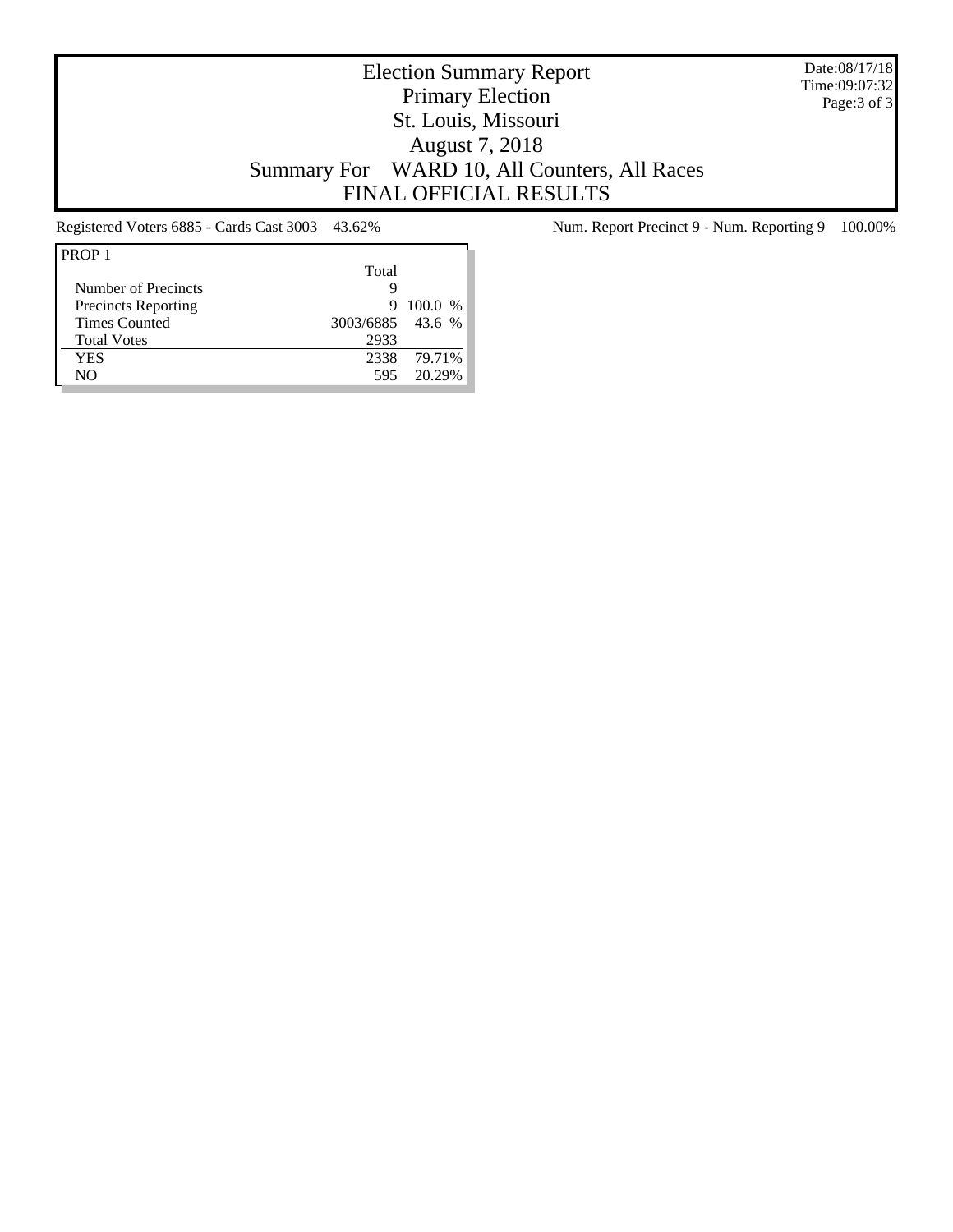|                                                    | <b>Election Summary Report</b> |                  |                                                                |                  |              |
|----------------------------------------------------|--------------------------------|------------------|----------------------------------------------------------------|------------------|--------------|
|                                                    | <b>Primary Election</b>        |                  |                                                                |                  |              |
|                                                    |                                |                  |                                                                |                  |              |
|                                                    |                                |                  |                                                                |                  |              |
|                                                    |                                |                  | August 7, 2018<br>Summary For WARD 11, All Counters, All Races |                  |              |
|                                                    |                                |                  |                                                                |                  |              |
|                                                    |                                |                  | <b>FINAL OFFICIAL RESULTS</b>                                  |                  |              |
| Registered Voters 5898 - Cards Cast 2092 35.47%    |                                |                  | Num. Report Precinct 6 - Num. Reporting 6                      |                  | 100.00%      |
| <b>US SENATOR REP</b>                              | <b>REP</b>                     |                  | <b>STATE AUDITOR REP</b>                                       | <b>REP</b>       |              |
| Number of Precincts                                | Total<br>6                     |                  | Number of Precincts                                            | Total<br>6       |              |
| Precincts Reporting                                | 6                              | 100.0 %          | <b>Precincts Reporting</b>                                     | 6                | 100.0 %      |
| <b>Times Counted</b>                               | 263/5898                       | 4.5 %            | <b>Times Counted</b>                                           | 263/5898         | 4.5 %        |
| <b>Total Votes</b>                                 | 254                            |                  | <b>Total Votes</b>                                             | 239              |              |
| TONY MONETTI                                       | 30                             | 11.81%           | <b>KEVIN ROACH</b>                                             | 69               | 28.87%       |
| <b>AUSTIN PETERSEN</b>                             | 37                             | 14.57%           | <b>DAVID WASINGER</b>                                          | 74               | 30.96%       |
| <b>JOSH HAWLEY</b>                                 | 136                            | 53.54%           | PAUL CURTMAN                                                   | 42               | 17.57%       |
| <b>FRED RYMAN</b>                                  | $\overline{4}$                 | 1.57%            | SAUNDRA McDOWELL                                               | 54               | 22.59%       |
| <b>CHRISTINA SMITH</b>                             | 11                             | 4.33%            |                                                                |                  |              |
| <b>KRISTI NICHOLS</b>                              | 10                             | 3.94%            | <b>STATE AUDITOR DEM</b>                                       | <b>DEM</b>       |              |
| <b>BRADLEY KREMBS</b>                              | $\overline{c}$                 | 0.79%            |                                                                | Total            |              |
| <b>KEN PATTERSON</b>                               | 6                              | 2.36%            | Number of Precincts                                            | 6                |              |
| <b>BRIAN HAGG</b>                                  | 2                              | 0.79%            | <b>Precincts Reporting</b>                                     | 6                | 100.0 %      |
| <b>COURTLAND SYKES</b>                             | 6                              | 2.36%            | <b>Times Counted</b>                                           | 1720/5898        | 29.2 %       |
| PETER PFEIFER                                      | 10                             | 3.94%            | <b>Total Votes</b>                                             | 1439             |              |
|                                                    |                                |                  | NICOLE GALLOWAY                                                |                  | 1439 100.00% |
| <b>US SENATOR DEM</b>                              | <b>DEM</b>                     |                  |                                                                |                  |              |
|                                                    | Total                          |                  | <b>STATE AUDITOR LIB</b>                                       | LIB              |              |
| Number of Precincts                                | 6                              | 100.0 %          |                                                                | Total            |              |
| Precincts Reporting<br><b>Times Counted</b>        | 6<br>1720/5898                 | 29.2 %           | Number of Precincts                                            | 6                |              |
| <b>Total Votes</b>                                 | 1665                           |                  | Precincts Reporting                                            |                  | 6 100.0 %    |
| <b>CARLA WRIGHT</b>                                | 158                            | 9.49%            | <b>Times Counted</b>                                           | 11/5898          | 0.2 %        |
| ANGELICA EARL                                      | 56                             | 3.36%            | <b>Total Votes</b>                                             | 10               |              |
| <b>LEONARD STEINMAN</b>                            | 24                             | 1.44%            | <b>SEAN O'TOOLE</b>                                            |                  | 10 100.00%   |
| <b>JOHN HOGAN</b>                                  | 46                             | 2.76%            |                                                                |                  |              |
| <b>TRAVIS GONZALEZ</b>                             | 49                             | 2.94%            | <b>STATE AUDITOR GRN</b>                                       | <b>GRN</b>       |              |
| <b>DAVID FAUST</b>                                 | 41                             | 2.46%            |                                                                | Total            |              |
| <b>CLAIRE McCASKILL</b>                            | 1291                           | 77.54%           | Number of Precincts<br><b>Precincts Reporting</b>              | 6<br>6           | 100.0 %      |
|                                                    |                                |                  | <b>Times Counted</b>                                           | 0/5898           | 0.0 %        |
| <b>US SENATOR LIB</b>                              | <b>LIB</b>                     |                  | <b>Total Votes</b>                                             | $\boldsymbol{0}$ |              |
|                                                    | Total                          |                  | <b>DON FITZ</b>                                                | $\boldsymbol{0}$ | N/A          |
| Number of Precincts                                | 6                              |                  |                                                                |                  |              |
| Precincts Reporting                                | 6                              | 100.0 %          | <b>STATE AUDITOR CON</b>                                       | <b>CON</b>       |              |
| <b>Times Counted</b>                               | 11/5898                        | 0.2 %            |                                                                | Total            |              |
| <b>Total Votes</b>                                 | 8                              |                  | Number of Precincts                                            | 6                |              |
| <b>JAPHETH CAMPBELL</b>                            |                                | 8 100.00%        | Precincts Reporting                                            |                  | 6 100.0 %    |
|                                                    |                                |                  | <b>Times Counted</b>                                           | 4/5898           | 0.1 %        |
| <b>US SENATOR GRN</b>                              | <b>GRN</b>                     |                  | <b>Total Votes</b>                                             | $\perp$          |              |
|                                                    | Total                          |                  | <b>JACOB LUETKEMEYER</b>                                       |                  | 1 100.00%    |
| Number of Precincts                                | 6                              |                  |                                                                |                  |              |
| <b>Precincts Reporting</b><br><b>Times Counted</b> | 6<br>0/5898                    | 100.0 %<br>0.0 % | <b>US REP 1 REP</b>                                            | <b>REP</b>       |              |
| <b>Total Votes</b>                                 | $\boldsymbol{0}$               |                  |                                                                | Total            |              |
| <b>JO CRAIN</b>                                    | $\overline{0}$                 | N/A              | Number of Precincts                                            | 6                |              |
| <b>JEROME BAUER</b>                                | $\boldsymbol{0}$               | N/A              | <b>Precincts Reporting</b>                                     | 6                | 100.0 %      |
|                                                    |                                |                  | <b>Times Counted</b>                                           | 263/5898         | 4.5 %        |
|                                                    |                                |                  | <b>Total Votes</b>                                             | 237              |              |
|                                                    |                                |                  | <b>CAMILLE OLIVE</b>                                           | 85               | 35.86%       |
|                                                    |                                |                  | <b>ROBERT VROMAN</b>                                           | 78               | 32.91%       |
|                                                    |                                |                  | EDWARD VAN DEVENTER                                            | 74               | 31.22%       |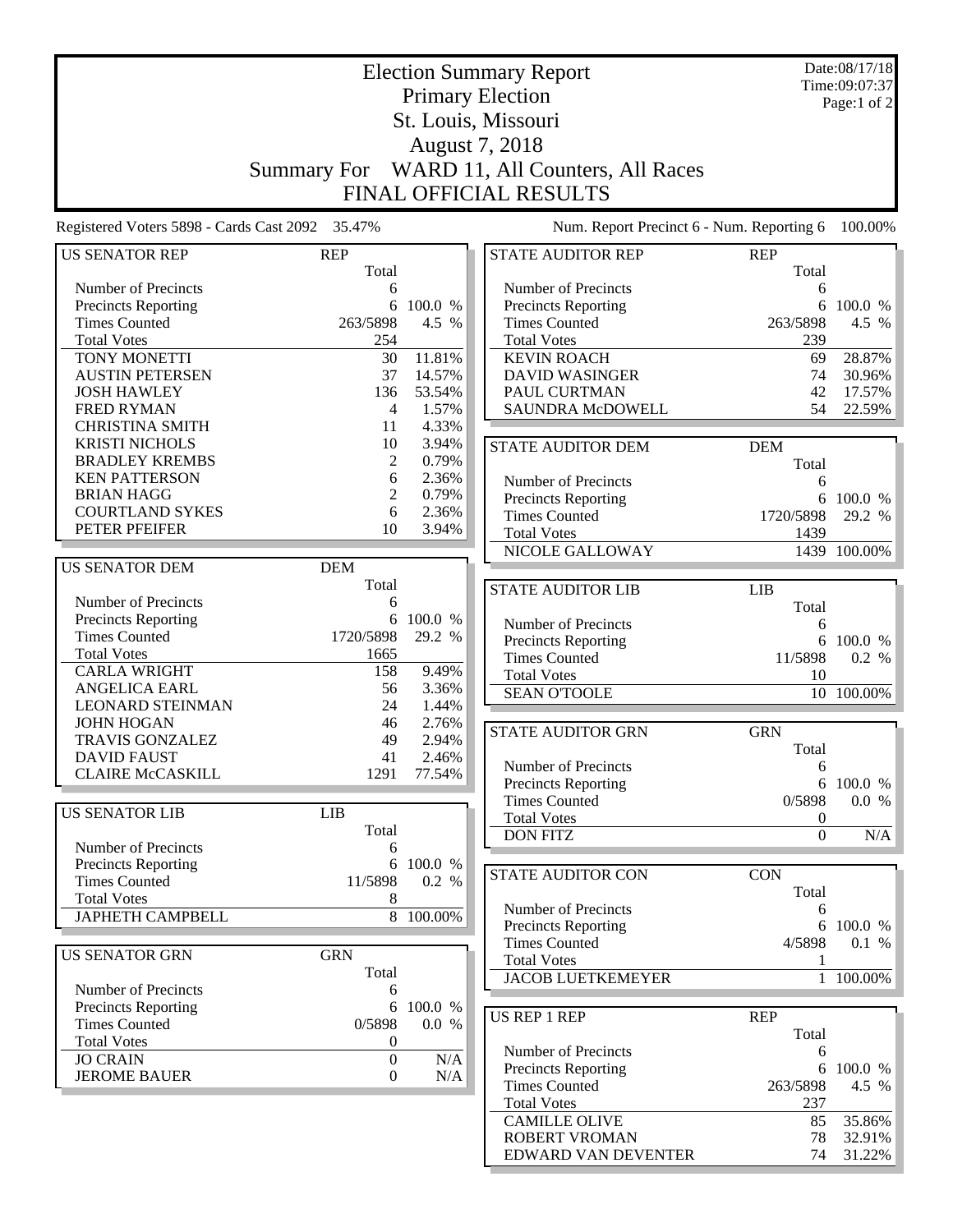|                                                 |                   | Date:08/17/18<br>Time:09:07:37 |                                                   |                     |                 |
|-------------------------------------------------|-------------------|--------------------------------|---------------------------------------------------|---------------------|-----------------|
|                                                 |                   | Page:2 of 2                    |                                                   |                     |                 |
|                                                 |                   |                                |                                                   |                     |                 |
|                                                 |                   |                                |                                                   |                     |                 |
|                                                 |                   |                                | Summary For WARD 11, All Counters, All Races      |                     |                 |
|                                                 |                   |                                | FINAL OFFICIAL RESULTS                            |                     |                 |
| Registered Voters 5898 - Cards Cast 2092 35.47% |                   |                                | Num. Report Precinct 6 - Num. Reporting 6         |                     | 100.00%         |
| US REP 1 DEM                                    | <b>DEM</b>        |                                | <b>COLL OF REV DEM</b>                            | <b>DEM</b>          |                 |
| Number of Precincts                             | Total<br>6        |                                | Number of Precincts                               | Total<br>6          |                 |
| Precincts Reporting                             | 6                 | 100.0 %                        | Precincts Reporting                               | 6                   | 100.0 %         |
| <b>Times Counted</b>                            | 1720/5898         | 29.2 %                         | <b>Times Counted</b>                              | 1720/5898           | 29.2 %          |
| <b>Total Votes</b>                              | 1635              |                                | <b>Total Votes</b>                                | 1515                |                 |
| <b>CORI BUSH</b>                                | 631               | 38.59%                         | <b>GREGORY DALY</b>                               |                     | 1515 100.00%    |
| <b>DeMARCO DAVIDSON</b><br><b>JOSHUA SHIPP</b>  | 65<br>115         | 3.98%<br>7.03%                 |                                                   |                     |                 |
| <b>LACY CLAY</b>                                | 824               | 50.40%                         | <b>LICENSE COLL REP</b>                           | <b>REP</b><br>Total |                 |
|                                                 |                   |                                | Number of Precincts                               | 6                   |                 |
| <b>US REP 1 LIB</b>                             | <b>LIB</b>        |                                | Precincts Reporting                               |                     | 6 100.0 %       |
|                                                 | Total             |                                | <b>Times Counted</b>                              | 263/5898            | 4.5 %           |
| Number of Precincts                             | 6                 |                                | <b>Total Votes</b>                                | 199                 |                 |
| Precincts Reporting                             | 6                 | 100.0 %                        | <b>ZACHARY SYBERG</b>                             |                     | 199 100.00%     |
| <b>Times Counted</b><br><b>Total Votes</b>      | 11/5898<br>9      | 0.2 %                          |                                                   |                     |                 |
| ROBB CUNNINGHAM                                 |                   | 9 100.00%                      | LICENSE COLL DEM                                  | <b>DEM</b>          |                 |
|                                                 |                   |                                | Number of Precincts                               | Total<br>6          |                 |
| <b>STATE SEN 4 REP</b>                          | <b>REP</b>        |                                | Precincts Reporting                               | 6                   | 100.0 %         |
|                                                 | Total             |                                | <b>Times Counted</b>                              | 1720/5898           | 29.2 %          |
| Number of Precincts                             |                   |                                | <b>Total Votes</b>                                | 1545                |                 |
| Precincts Reporting                             | $\mathbf{1}$      | 100.0 %                        | <b>MAVIS THOMPSON</b>                             | 790                 | 51.13%          |
| <b>Times Counted</b><br><b>Total Votes</b>      | 51/1099<br>45     | 4.6 %                          | <b>DANA KELLY-FRANKS</b>                          | 755                 | 48.87%          |
| <b>ROBERT CRUMP</b>                             |                   | 45 100.00%                     |                                                   |                     |                 |
|                                                 |                   |                                | REC OF DEEDS DEM                                  | <b>DEM</b><br>Total |                 |
| <b>STATE SEN 4 DEM</b>                          | <b>DEM</b>        |                                | Number of Precincts                               | 6                   |                 |
|                                                 | Total             |                                | Precincts Reporting                               |                     | 6 100.0 %       |
| Number of Precincts                             | 1                 |                                | <b>Times Counted</b>                              | 1720/5898           | 29.2 %          |
| <b>Precincts Reporting</b>                      | $\mathbf{1}$      | 100.0 %                        | <b>Total Votes</b>                                | 1581                |                 |
| <b>Times Counted</b>                            | 484/1099          | 44.0 %                         | MICHAEL BUTLER                                    | 650                 | 41.11%          |
| <b>Total Votes</b><br><b>KARLA MAY</b>          | 455<br>119        | 26.15%                         | <b>SHARON CARPENTER</b><br><b>JIMMIE MATTHEWS</b> | 811<br>120          | 51.30%<br>7.59% |
| <b>JACOB HUMMEL</b>                             | 336               | 73.85%                         |                                                   |                     |                 |
|                                                 |                   |                                | PROP A                                            |                     |                 |
| <b>STATE REP 81 DEM</b>                         | <b>DEM</b>        |                                |                                                   | Total               |                 |
|                                                 | Total             |                                | Number of Precincts                               | 6                   |                 |
| Number of Precincts                             | 4                 |                                | <b>Precincts Reporting</b>                        | 6                   | 100.0 %         |
| <b>Precincts Reporting</b>                      |                   | 4 100.0 %                      | <b>Times Counted</b>                              | 2092/5898           | 35.5 %          |
| <b>Times Counted</b><br><b>Total Votes</b>      | 1444/4373<br>1403 | 33.0 %                         | <b>Total Votes</b><br><b>YES</b>                  | 2078<br>252         | 12.13%          |
| <b>STEVE BUTZ</b>                               | 694               | 49.47%                         | N <sub>O</sub>                                    | 1826                | 87.87%          |
| <b>TRAVIS ESTES</b>                             | 709               | 50.53%                         |                                                   |                     |                 |
|                                                 |                   |                                | PROP <sub>1</sub>                                 |                     |                 |
| STATE REP 93 DEM                                | <b>DEM</b>        |                                |                                                   | Total               |                 |
|                                                 | Total             |                                | Number of Precincts                               | 6                   |                 |
| Number of Precincts                             | 2                 |                                | Precincts Reporting                               | 6                   | 100.0 %         |
| Precincts Reporting<br><b>Times Counted</b>     | 276/1525          | 2 100.0 %<br>18.1 %            | <b>Times Counted</b><br><b>Total Votes</b>        | 2092/5898<br>2028   | 35.5 %          |
| <b>Total Votes</b>                              | 224               |                                | <b>YES</b>                                        | 1532                | 75.54%          |
| <b>BOB BURNS</b>                                |                   | 224 100.00%                    | NO.                                               | 496                 | 24.46%          |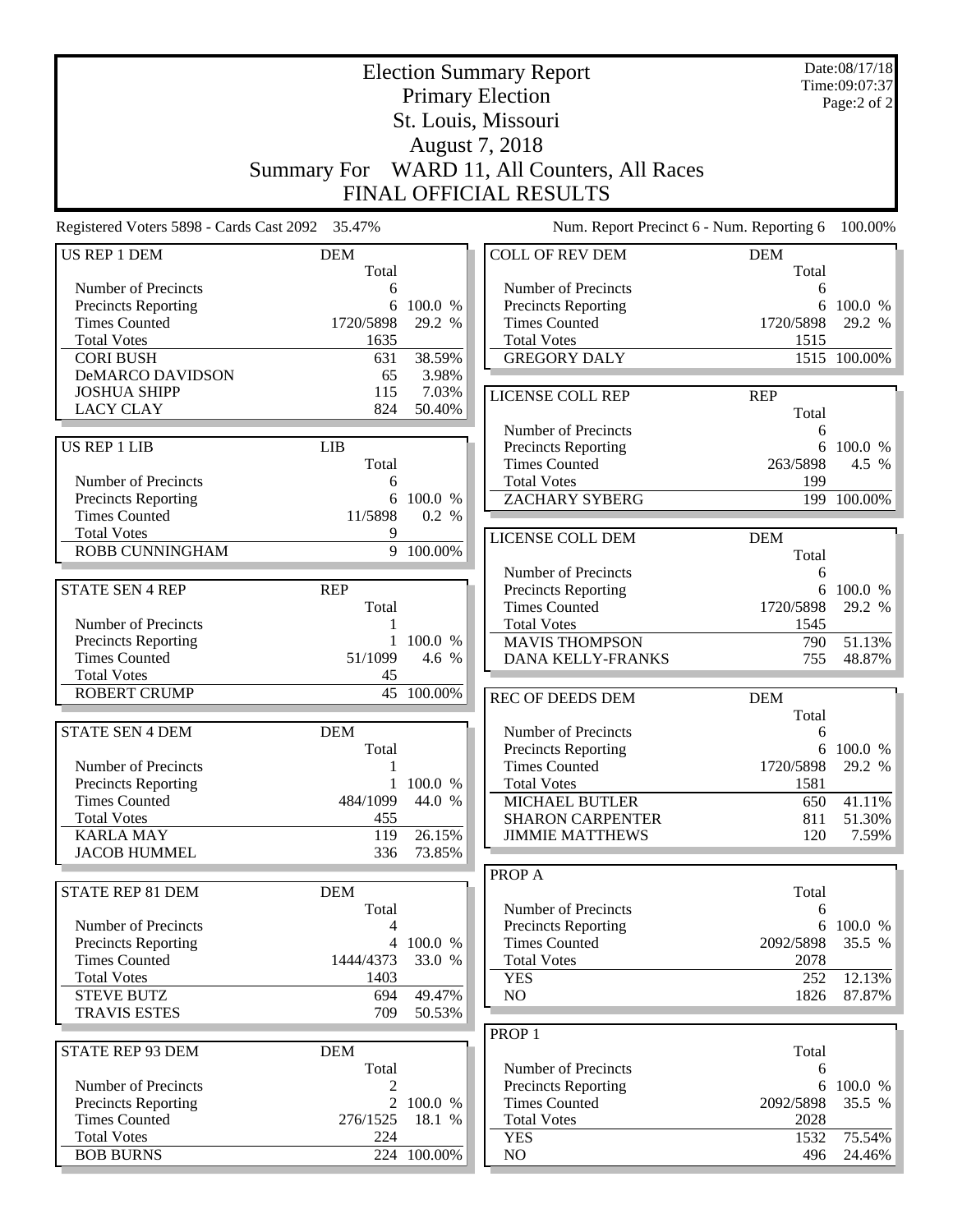|                                                 |                | Date:08/17/18 |                                              |              |                        |
|-------------------------------------------------|----------------|---------------|----------------------------------------------|--------------|------------------------|
|                                                 |                | Time:09:07:42 |                                              |              |                        |
|                                                 |                | Page:1 of 3   |                                              |              |                        |
|                                                 |                |               |                                              |              |                        |
|                                                 |                |               | August 7, 2018                               |              |                        |
|                                                 |                |               | Summary For WARD 12, All Counters, All Races |              |                        |
|                                                 |                |               | <b>FINAL OFFICIAL RESULTS</b>                |              |                        |
|                                                 |                |               |                                              |              |                        |
| Registered Voters 7691 - Cards Cast 3330 43.30% |                |               | Num. Report Precinct 8 - Num. Reporting 8    |              | 100.00%                |
| <b>US SENATOR REP</b>                           | <b>REP</b>     |               | <b>STATE AUDITOR REP</b>                     | <b>REP</b>   |                        |
| Number of Precincts                             | Total<br>8     |               | Number of Precincts                          | Total<br>8   |                        |
| Precincts Reporting                             | 8              | 100.0 %       | Precincts Reporting                          | 8            | 100.0 %                |
| <b>Times Counted</b>                            | 667/7691       | 8.7 %         | <b>Times Counted</b>                         | 667/7691     | 8.7 %                  |
| <b>Total Votes</b>                              | 623            |               | <b>Total Votes</b>                           | 560          |                        |
| TONY MONETTI                                    | 89             | 14.29%        | <b>KEVIN ROACH</b>                           | 158          | 28.21%                 |
| <b>AUSTIN PETERSEN</b>                          | 52             | 8.35%         | <b>DAVID WASINGER</b>                        | 188          | 33.57%                 |
| <b>JOSH HAWLEY</b>                              | 352            | 56.50%        | PAUL CURTMAN                                 | 78           | 13.93%                 |
| <b>FRED RYMAN</b>                               | 11             | 1.77%         | SAUNDRA McDOWELL                             | 136          | 24.29%                 |
| <b>CHRISTINA SMITH</b>                          | 29             | 4.65%         |                                              |              |                        |
| <b>KRISTI NICHOLS</b>                           | 28             | 4.49%         | <b>STATE AUDITOR DEM</b>                     | <b>DEM</b>   |                        |
| <b>BRADLEY KREMBS</b>                           | 9              | 1.44%         |                                              | Total        |                        |
| <b>KEN PATTERSON</b>                            | 11             | 1.77%         | Number of Precincts                          | 8            |                        |
| <b>BRIAN HAGG</b>                               | 9              | 1.44%         | <b>Precincts Reporting</b>                   | 8            | 100.0 %                |
| <b>COURTLAND SYKES</b>                          | 12             | 1.93%         | <b>Times Counted</b>                         | 2484/7691    | 32.3 %                 |
| PETER PFEIFER                                   | 21             | 3.37%         | <b>Total Votes</b>                           | 2060         |                        |
|                                                 |                |               | NICOLE GALLOWAY                              |              | 2060 100.00%           |
| <b>US SENATOR DEM</b>                           | <b>DEM</b>     |               |                                              |              |                        |
|                                                 | Total          |               | <b>STATE AUDITOR LIB</b>                     | LIB          |                        |
| Number of Precincts                             | 8              |               |                                              | Total        |                        |
| Precincts Reporting                             | 8              | 100.0 %       | Number of Precincts                          | 8            |                        |
| <b>Times Counted</b>                            | 2484/7691      | 32.3 %        | Precincts Reporting                          | 8            | 100.0 %                |
| <b>Total Votes</b>                              | 2362           |               | <b>Times Counted</b>                         | 17/7691      | 0.2 %                  |
| <b>CARLA WRIGHT</b>                             | 125            | 5.29%         | <b>Total Votes</b>                           | 11           |                        |
| <b>ANGELICA EARL</b>                            | 64             | 2.71%         | <b>SEAN O'TOOLE</b>                          | 11           | 100.00%                |
| <b>LEONARD STEINMAN</b>                         | 31             | 1.31%         |                                              |              |                        |
| <b>JOHN HOGAN</b>                               | 89             | 3.77%         | <b>STATE AUDITOR GRN</b>                     | <b>GRN</b>   |                        |
| TRAVIS GONZALEZ                                 | 55             | 2.33%         |                                              | Total        |                        |
| <b>DAVID FAUST</b>                              | 91             | 3.85%         | Number of Precincts                          | 8            |                        |
| <b>CLAIRE McCASKILL</b>                         | 1907           | 80.74%        | <b>Precincts Reporting</b>                   |              | 8 100.0 %              |
|                                                 |                |               | <b>Times Counted</b>                         | 5/7691       | 0.1 %                  |
| <b>US SENATOR LIB</b>                           | <b>LIB</b>     |               | <b>Total Votes</b>                           | 5            |                        |
|                                                 | Total          |               | <b>DON FITZ</b>                              |              | $\overline{5}$ 100.00% |
| Number of Precincts                             | 8              |               |                                              |              |                        |
| Precincts Reporting                             | 8              | 100.0 %       | <b>STATE AUDITOR CON</b>                     | <b>CON</b>   |                        |
| <b>Times Counted</b>                            | 17/7691        | 0.2 %         |                                              | Total        |                        |
| <b>Total Votes</b>                              | 13             |               | Number of Precincts                          | 8            |                        |
| <b>JAPHETH CAMPBELL</b>                         |                | 13 100.00%    | Precincts Reporting                          | 8            | 100.0 %                |
|                                                 |                |               | <b>Times Counted</b>                         | 2/7691       | 0.0 %                  |
| <b>US SENATOR GRN</b>                           | <b>GRN</b>     |               | <b>Total Votes</b>                           | 1            |                        |
|                                                 | Total          |               | <b>JACOB LUETKEMEYER</b>                     | $\mathbf{1}$ | 100.00%                |
| Number of Precincts                             | 8              |               |                                              |              |                        |
| Precincts Reporting                             | 8              | 100.0 %       | <b>US REP 1 REP</b>                          | <b>REP</b>   |                        |
| <b>Times Counted</b>                            | 5/7691         | 0.1 %         |                                              | Total        |                        |
| <b>Total Votes</b>                              | 5              |               | Number of Precincts                          | 8            |                        |
| <b>JO CRAIN</b>                                 | $\overline{c}$ | 40.00%        | Precincts Reporting                          |              | 8 100.0 %              |
| <b>JEROME BAUER</b>                             | 3              | 60.00%        | <b>Times Counted</b>                         | 667/7691     | 8.7 %                  |
|                                                 |                |               | <b>Total Votes</b>                           | 537          |                        |
|                                                 |                |               | <b>CAMILLE OLIVE</b>                         | 167          | 31.10%                 |
|                                                 |                |               | ROBERT VROMAN                                | 199          | 37.06%                 |
|                                                 |                |               | EDWARD VAN DEVENTER                          | 171          | 31.84%                 |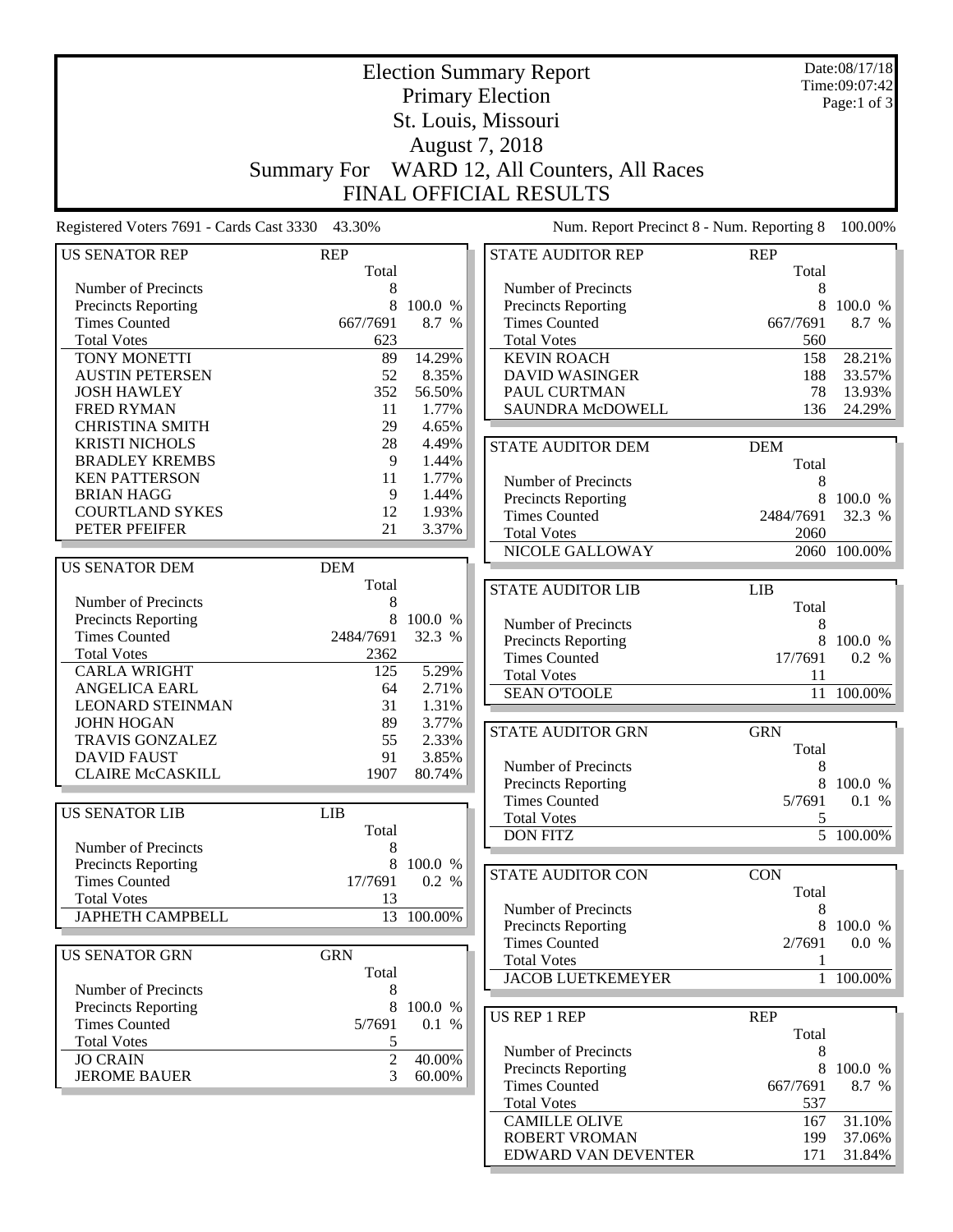|                                                 |              | Date:08/17/18<br>Time:09:07:42 |                                           |                     |              |  |  |
|-------------------------------------------------|--------------|--------------------------------|-------------------------------------------|---------------------|--------------|--|--|
|                                                 |              | Page:2 of 3                    |                                           |                     |              |  |  |
|                                                 |              |                                |                                           |                     |              |  |  |
| St. Louis, Missouri<br>August 7, 2018           |              |                                |                                           |                     |              |  |  |
|                                                 | Summary For  |                                | WARD 12, All Counters, All Races          |                     |              |  |  |
|                                                 |              |                                | FINAL OFFICIAL RESULTS                    |                     |              |  |  |
|                                                 |              |                                |                                           |                     |              |  |  |
| Registered Voters 7691 - Cards Cast 3330 43.30% |              |                                | Num. Report Precinct 8 - Num. Reporting 8 |                     | 100.00%      |  |  |
| US REP 1 DEM                                    | <b>DEM</b>   |                                | STATE REP 82 DEM                          | <b>DEM</b>          |              |  |  |
| Number of Precincts                             | Total<br>8   |                                | Number of Precincts                       | Total<br>3          |              |  |  |
| Precincts Reporting                             | 8            | 100.0 %                        | Precincts Reporting                       | 3                   | 100.0 %      |  |  |
| <b>Times Counted</b>                            | 2484/7691    | 32.3 %                         | <b>Times Counted</b>                      | 1317/3948           | 33.4 %       |  |  |
| <b>Total Votes</b>                              | 2286         |                                | <b>Total Votes</b>                        | 1236                |              |  |  |
| <b>CORI BUSH</b>                                | 901          | 39.41%                         | <b>DONNA BARINGER</b>                     | 924                 | 74.76%       |  |  |
| DeMARCO DAVIDSON                                | 85           | 3.72%                          | <b>FRED KRATKY</b>                        | 312                 | 25.24%       |  |  |
| <b>JOSHUA SHIPP</b>                             | 199          | 8.71%                          |                                           |                     |              |  |  |
| <b>LACY CLAY</b>                                | 1101         | 48.16%                         | <b>STATE REP 93 DEM</b>                   | <b>DEM</b>          |              |  |  |
|                                                 |              |                                |                                           | Total               |              |  |  |
| <b>US REP 1 LIB</b>                             | <b>LIB</b>   |                                | Number of Precincts                       | 3                   |              |  |  |
|                                                 | Total        |                                | Precincts Reporting                       | 3                   | 100.0 %      |  |  |
| Number of Precincts                             | 8            |                                | <b>Times Counted</b>                      | 654/2322            | 28.2 %       |  |  |
| Precincts Reporting                             | 8            | 100.0 %                        | <b>Total Votes</b>                        | 542                 |              |  |  |
| <b>Times Counted</b><br><b>Total Votes</b>      | 17/7691<br>9 | 0.2 %                          | <b>BOB BURNS</b>                          |                     | 542 100.00%  |  |  |
| ROBB CUNNINGHAM                                 |              | $\overline{9}$ 100.00%         |                                           |                     |              |  |  |
|                                                 |              |                                | <b>COLL OF REV DEM</b>                    | <b>DEM</b>          |              |  |  |
| <b>STATE SEN 4 REP</b>                          | <b>REP</b>   |                                | Number of Precincts                       | Total<br>8          |              |  |  |
|                                                 | Total        |                                | <b>Precincts Reporting</b>                |                     | 8 100.0 %    |  |  |
| Number of Precincts                             | 6            |                                | <b>Times Counted</b>                      | 2484/7691           | 32.3 %       |  |  |
| <b>Precincts Reporting</b>                      | 6            | 100.0 %                        | <b>Total Votes</b>                        | 2172                |              |  |  |
| <b>Times Counted</b>                            | 657/7567     | 8.7 %                          | <b>GREGORY DALY</b>                       |                     | 2172 100.00% |  |  |
| <b>Total Votes</b>                              | 514          |                                |                                           |                     |              |  |  |
| <b>ROBERT CRUMP</b>                             | 514          | 100.00%                        | LICENSE COLL REP                          | <b>REP</b>          |              |  |  |
|                                                 |              |                                |                                           | Total               |              |  |  |
| <b>STATE SEN 4 DEM</b>                          | <b>DEM</b>   |                                | Number of Precincts                       | 8                   |              |  |  |
|                                                 | Total        |                                | <b>Precincts Reporting</b>                | 8                   | 100.0 %      |  |  |
| Number of Precincts                             | 6            |                                | <b>Times Counted</b>                      | 667/7691            | 8.7 %        |  |  |
| Precincts Reporting<br><b>Times Counted</b>     | 2454/7567    | 6 100.0 %<br>32.4 %            | <b>Total Votes</b>                        | 513                 | 513 100.00%  |  |  |
| <b>Total Votes</b>                              | 2222         |                                | <b>ZACHARY SYBERG</b>                     |                     |              |  |  |
| <b>KARLA MAY</b>                                | 760          | 34.20%                         |                                           |                     |              |  |  |
| <b>JACOB HUMMEL</b>                             | 1462         | 65.80%                         | LICENSE COLL DEM                          | <b>DEM</b><br>Total |              |  |  |
|                                                 |              |                                | Number of Precincts                       | 8                   |              |  |  |
| STATE REP 81 DEM                                | <b>DEM</b>   |                                | <b>Precincts Reporting</b>                | 8                   | 100.0 %      |  |  |
|                                                 | Total        |                                | <b>Times Counted</b>                      | 2484/7691           | 32.3 %       |  |  |
| Number of Precincts                             | 2            |                                | <b>Total Votes</b>                        | 2140                |              |  |  |
| Precincts Reporting                             |              | 2 100.0 %                      | <b>MAVIS THOMPSON</b>                     | 999                 | 46.68%       |  |  |
| <b>Times Counted</b>                            | 513/1421     | 36.1 %                         | DANA KELLY-FRANKS                         | 1141                | 53.32%       |  |  |
| <b>Total Votes</b>                              | 495          |                                |                                           |                     |              |  |  |
| <b>STEVE BUTZ</b>                               | 357          | 72.12%                         | <b>REC OF DEEDS DEM</b>                   | <b>DEM</b>          |              |  |  |
| <b>TRAVIS ESTES</b>                             | 138          | 27.88%                         |                                           | Total               |              |  |  |
|                                                 |              |                                | Number of Precincts                       | 8                   |              |  |  |
| <b>STATE REP 82 REP</b>                         | <b>REP</b>   |                                | <b>Precincts Reporting</b>                | 8                   | 100.0 %      |  |  |
|                                                 | Total        |                                | <b>Times Counted</b>                      | 2484/7691           | 32.3 %       |  |  |
| Number of Precincts                             | 3            |                                | <b>Total Votes</b>                        | 2245                |              |  |  |
| <b>Precincts Reporting</b>                      | 3            | 100.0 %                        | <b>MICHAEL BUTLER</b>                     | 905                 | 40.31%       |  |  |
| <b>Times Counted</b>                            | 331/3948     | 8.4 %                          | <b>SHARON CARPENTER</b>                   | 1195                | 53.23%       |  |  |
| <b>Total Votes</b>                              | 249          |                                | <b>JIMMIE MATTHEWS</b>                    | 145                 | 6.46%        |  |  |
| <b>ERIK SHELQUIST</b>                           |              | 249 100.00%                    |                                           |                     |              |  |  |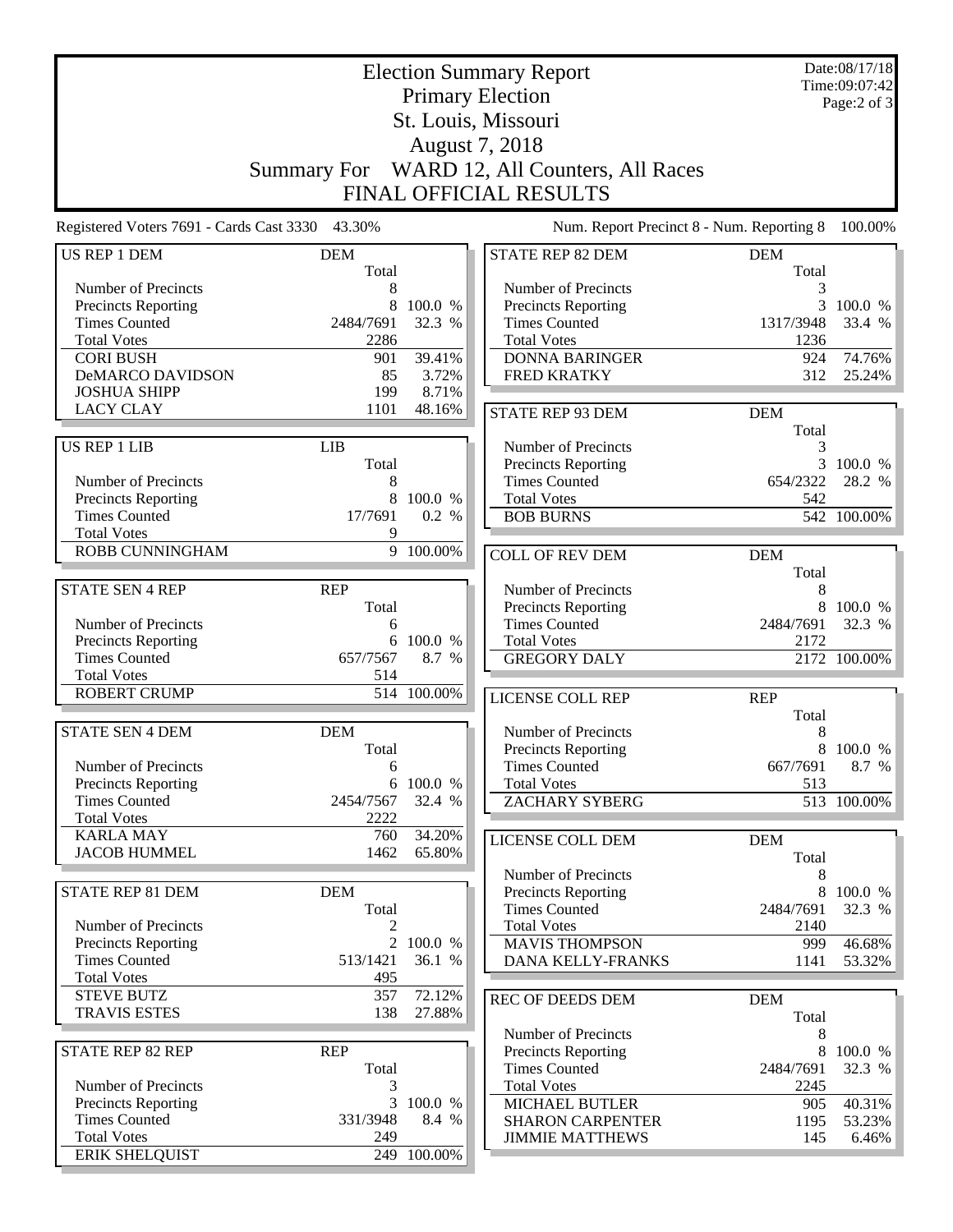Date:08/17/18 Time:09:07:42 Page:3 of 3

# Election Summary Report Primary Election St. Louis, Missouri August 7, 2018 Summary For WARD 12, All Counters, All Races FINAL OFFICIAL RESULTS

| PROP A                     |           |         |
|----------------------------|-----------|---------|
|                            | Total     |         |
| Number of Precincts        | 8         |         |
| <b>Precincts Reporting</b> | 8         | 100.0 % |
| <b>Times Counted</b>       | 3330/7691 | 43.3 %  |
| <b>Total Votes</b>         | 3309      |         |
| <b>YES</b>                 | 512       | 15.47%  |
| NO.                        | 2797      | 84.53%  |
|                            |           |         |
|                            |           |         |
| PROP <sub>1</sub>          |           |         |
|                            | Total     |         |
| Number of Precincts        | 8         |         |
| <b>Precincts Reporting</b> | 8         | 100.0%  |
| <b>Times Counted</b>       | 3330/7691 | 43.3 %  |
| <b>Total Votes</b>         | 3243      |         |
| <b>YES</b>                 | 2589      | 79.83%  |

Registered Voters 7691 - Cards Cast 3330 43.30% Num. Report Precinct 8 - Num. Reporting 8 100.00%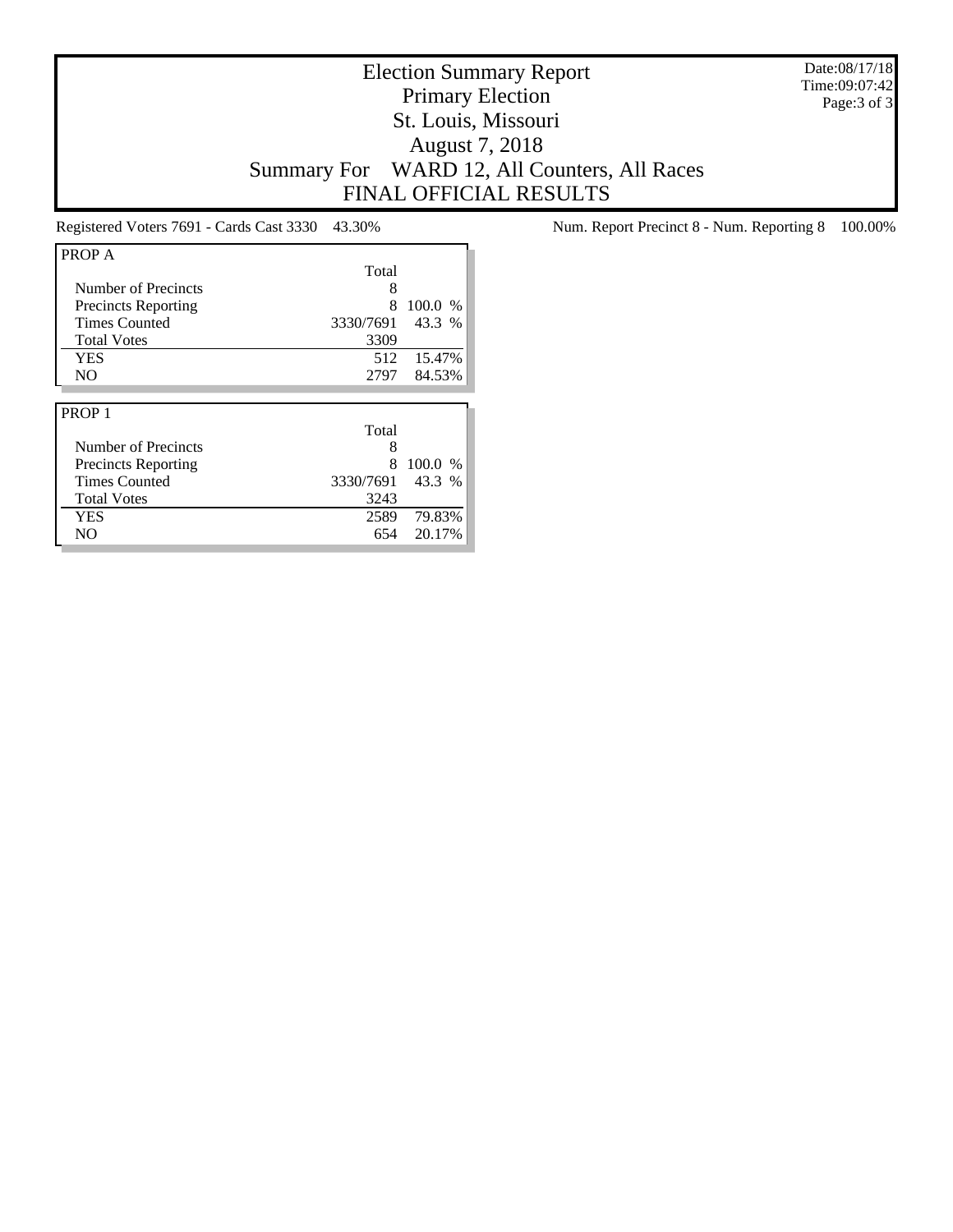|                                                           |                | Date:08/17/18  |  |                                                |                   |                        |
|-----------------------------------------------------------|----------------|----------------|--|------------------------------------------------|-------------------|------------------------|
| <b>Election Summary Report</b><br><b>Primary Election</b> |                |                |  |                                                |                   | Time:09:07:46          |
| St. Louis, Missouri                                       |                |                |  |                                                |                   | Page:1 of 3            |
|                                                           |                |                |  |                                                |                   |                        |
|                                                           |                | August 7, 2018 |  |                                                |                   |                        |
|                                                           |                |                |  | Summary For WARD 13, All Counters, All Races   |                   |                        |
|                                                           |                |                |  |                                                |                   |                        |
|                                                           |                |                |  | <b>FINAL OFFICIAL RESULTS</b>                  |                   |                        |
| Registered Voters 6706 - Cards Cast 2855 42.57%           |                |                |  | Num. Report Precinct 6 - Num. Reporting 6      |                   | 100.00%                |
| <b>US SENATOR REP</b>                                     | <b>REP</b>     |                |  | <b>STATE AUDITOR REP</b>                       | <b>REP</b>        |                        |
|                                                           | Total          |                |  |                                                | Total             |                        |
| Number of Precincts                                       | 6              |                |  | Number of Precincts                            | 6                 |                        |
| <b>Precincts Reporting</b>                                | 6              | 100.0 %        |  | <b>Precincts Reporting</b>                     | 6                 | 100.0 %                |
| <b>Times Counted</b>                                      | 381/6706       | 5.7 %          |  | <b>Times Counted</b>                           | 381/6706          | 5.7 %                  |
| <b>Total Votes</b>                                        | 353            |                |  | <b>Total Votes</b>                             | 314               |                        |
| TONY MONETTI                                              | 52             | 14.73%         |  | <b>KEVIN ROACH</b>                             | 68                | 21.66%                 |
| <b>AUSTIN PETERSEN</b>                                    | 37             | 10.48%         |  | <b>DAVID WASINGER</b>                          | 124               | 39.49%                 |
| <b>JOSH HAWLEY</b>                                        | 202            | 57.22%         |  | PAUL CURTMAN                                   | 38                | 12.10%                 |
| <b>FRED RYMAN</b>                                         | 3              | 0.85%          |  | <b>SAUNDRA McDOWELL</b>                        | 84                | 26.75%                 |
| <b>CHRISTINA SMITH</b>                                    | 11             | 3.12%          |  |                                                |                   |                        |
| <b>KRISTI NICHOLS</b>                                     | 17             | 4.82%          |  | <b>STATE AUDITOR DEM</b>                       | <b>DEM</b>        |                        |
| <b>BRADLEY KREMBS</b>                                     | 3              | 0.85%          |  |                                                | Total             |                        |
| <b>KEN PATTERSON</b>                                      | 5              | 1.42%          |  | Number of Precincts                            | 6                 |                        |
| <b>BRIAN HAGG</b>                                         | 7              | 1.98%          |  | Precincts Reporting                            |                   | 6 100.0 %              |
| <b>COURTLAND SYKES</b><br>PETER PFEIFER                   | 3<br>13        | 0.85%<br>3.68% |  | <b>Times Counted</b>                           | 2378/6706         | 35.5 %                 |
|                                                           |                |                |  | <b>Total Votes</b>                             | 1957              |                        |
|                                                           |                |                |  | NICOLE GALLOWAY                                |                   | 1957 100.00%           |
| <b>US SENATOR DEM</b>                                     | <b>DEM</b>     |                |  |                                                |                   |                        |
| Number of Precincts                                       | Total          |                |  | <b>STATE AUDITOR LIB</b>                       | <b>LIB</b>        |                        |
|                                                           | 6<br>6         | 100.0 %        |  |                                                | Total             |                        |
| Precincts Reporting<br><b>Times Counted</b>               | 2378/6706      | 35.5 %         |  | Number of Precincts                            | 6                 |                        |
| <b>Total Votes</b>                                        | 2286           |                |  | Precincts Reporting                            | 6                 | 100.0 %                |
| <b>CARLA WRIGHT</b>                                       | 179            | 7.83%          |  | <b>Times Counted</b>                           | 11/6706           | 0.2 %                  |
| <b>ANGELICA EARL</b>                                      | 62             | 2.71%          |  | <b>Total Votes</b>                             | 7                 |                        |
| <b>LEONARD STEINMAN</b>                                   | 36             | 1.57%          |  | <b>SEAN O'TOOLE</b>                            |                   | $\overline{7}$ 100.00% |
| <b>JOHN HOGAN</b>                                         | 63             | 2.76%          |  |                                                |                   |                        |
| TRAVIS GONZALEZ                                           | 60             | 2.62%          |  | <b>STATE AUDITOR GRN</b>                       | <b>GRN</b>        |                        |
| <b>DAVID FAUST</b>                                        | 82             | 3.59%          |  |                                                | Total             |                        |
| <b>CLAIRE McCASKILL</b>                                   | 1804           | 78.92%         |  | Number of Precincts                            | 6                 |                        |
|                                                           |                |                |  | Precincts Reporting                            |                   | 6 100.0 %              |
| <b>US SENATOR LIB</b>                                     | <b>LIB</b>     |                |  | <b>Times Counted</b>                           | 2/6706            | 0.0 %                  |
|                                                           | Total          |                |  | <b>Total Votes</b>                             |                   |                        |
| Number of Precincts                                       | 6              |                |  | <b>DON FITZ</b>                                |                   | 1 100.00%              |
| Precincts Reporting                                       | 6              | 100.0 %        |  |                                                |                   |                        |
| <b>Times Counted</b>                                      | 11/6706        | 0.2 %          |  | STATE AUDITOR CON                              | <b>CON</b>        |                        |
| <b>Total Votes</b>                                        | 7              |                |  |                                                | Total             |                        |
| <b>JAPHETH CAMPBELL</b>                                   |                | 7 100.00%      |  | Number of Precincts                            | 6                 |                        |
|                                                           |                |                |  | Precincts Reporting                            | 6                 | 100.0 %                |
| <b>US SENATOR GRN</b>                                     | <b>GRN</b>     |                |  | <b>Times Counted</b>                           | 1/6706            | 0.0 %                  |
|                                                           | Total          |                |  | <b>Total Votes</b><br><b>JACOB LUETKEMEYER</b> | 1<br>$\mathbf{1}$ | 100.00%                |
| Number of Precincts                                       | 6              |                |  |                                                |                   |                        |
| <b>Precincts Reporting</b>                                | 6              | 100.0 %        |  |                                                |                   |                        |
| <b>Times Counted</b>                                      | 2/6706         | 0.0 %          |  | <b>US REP 1 REP</b>                            | <b>REP</b>        |                        |
| <b>Total Votes</b>                                        | $\mathfrak{2}$ |                |  |                                                | Total             |                        |
| <b>JO CRAIN</b>                                           |                | 2 100.00%      |  | Number of Precincts                            | 6                 |                        |
| <b>JEROME BAUER</b>                                       | $\mathbf{0}$   | $0.00\%$       |  | Precincts Reporting<br><b>Times Counted</b>    | 381/6706          | 6 100.0 %<br>5.7 %     |
|                                                           |                |                |  | <b>Total Votes</b>                             | 299               |                        |
|                                                           |                |                |  | <b>CAMILLE OLIVE</b>                           | 106               | 35.45%                 |
|                                                           |                |                |  | <b>ROBERT VROMAN</b>                           | 114               | 38.13%                 |
|                                                           |                |                |  | EDWARD VAN DEVENTER                            | 79                | 26.42%                 |
|                                                           |                |                |  |                                                |                   |                        |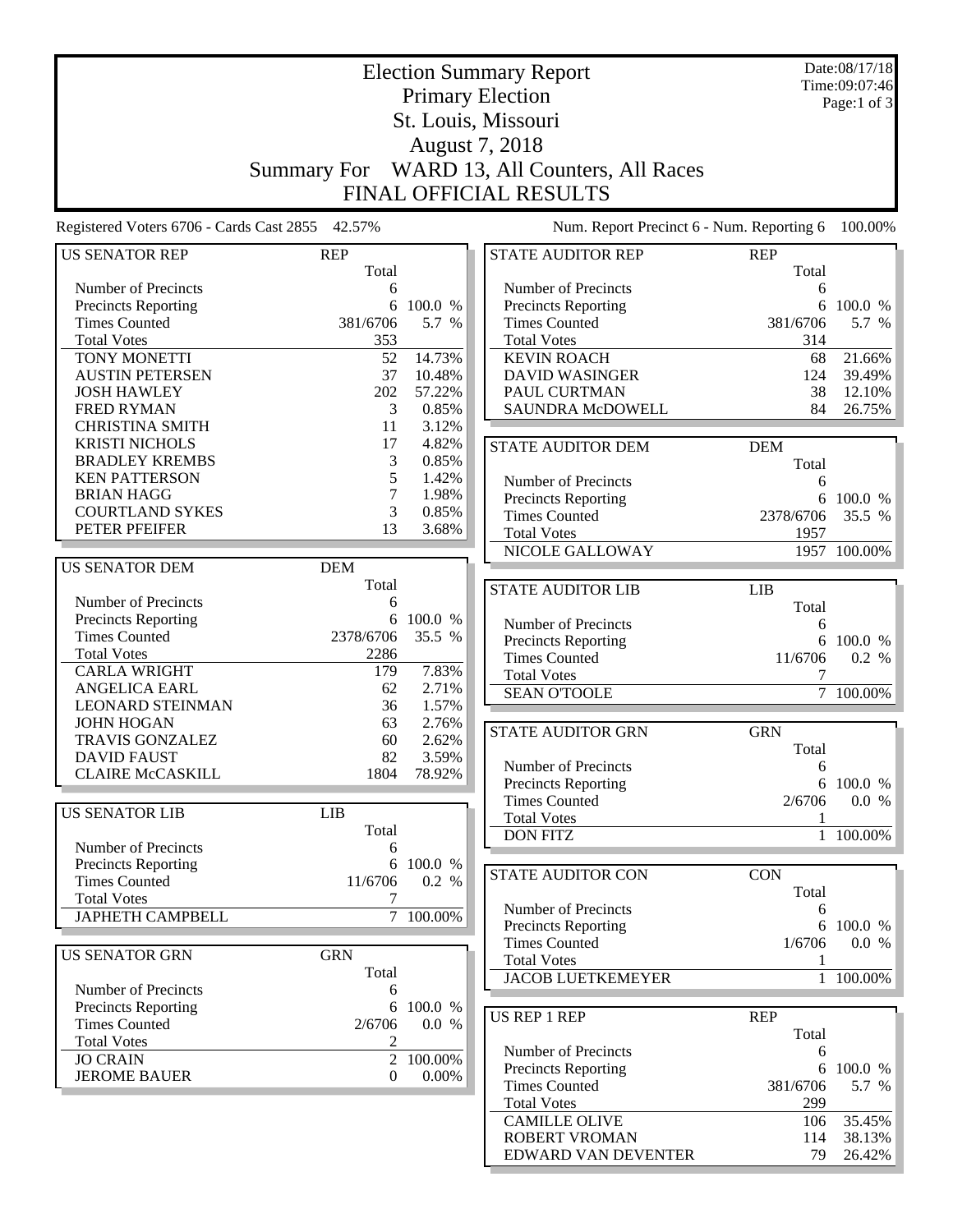| Date:08/17/18<br><b>Election Summary Report</b><br><b>Primary Election</b> |                |                              |                                                    |            |                     |  |
|----------------------------------------------------------------------------|----------------|------------------------------|----------------------------------------------------|------------|---------------------|--|
|                                                                            |                | Time:09:07:46<br>Page:2 of 3 |                                                    |            |                     |  |
| St. Louis, Missouri                                                        |                |                              |                                                    |            |                     |  |
| August 7, 2018                                                             |                |                              |                                                    |            |                     |  |
|                                                                            | Summary For    |                              | WARD 13, All Counters, All Races                   |            |                     |  |
|                                                                            |                |                              | FINAL OFFICIAL RESULTS                             |            |                     |  |
| Registered Voters 6706 - Cards Cast 2855 42.57%                            |                |                              | Num. Report Precinct 6 - Num. Reporting 6          |            | 100.00%             |  |
| <b>US REP 1 DEM</b>                                                        | <b>DEM</b>     |                              | <b>STATE REP 82 DEM</b>                            | <b>DEM</b> |                     |  |
|                                                                            | Total          |                              |                                                    | Total      |                     |  |
| Number of Precincts<br>Precincts Reporting                                 | 6<br>6         | 100.0 %                      | Number of Precincts<br>Precincts Reporting         |            | 100.0 %             |  |
| <b>Times Counted</b>                                                       | 2378/6706      | 35.5 %                       | <b>Times Counted</b>                               | 530/1574   | 33.7 %              |  |
| <b>Total Votes</b>                                                         | 2231           |                              | <b>Total Votes</b>                                 | 474        |                     |  |
| <b>CORI BUSH</b>                                                           | 1013           | 45.41%                       | <b>DONNA BARINGER</b>                              | 338        | 71.31%              |  |
| DeMARCO DAVIDSON                                                           | 80             | 3.59%                        | <b>FRED KRATKY</b>                                 | 136        | 28.69%              |  |
| <b>JOSHUA SHIPP</b>                                                        | 171            | 7.66%                        |                                                    |            |                     |  |
| <b>LACY CLAY</b>                                                           | 967            | 43.34%                       | <b>COLL OF REV DEM</b>                             | <b>DEM</b> |                     |  |
|                                                                            |                |                              |                                                    | Total      |                     |  |
| <b>US REP 1 LIB</b>                                                        | <b>LIB</b>     |                              | Number of Precincts                                | 6          |                     |  |
|                                                                            | Total          |                              | Precincts Reporting                                | 6          | 100.0 %             |  |
| Number of Precincts                                                        | 6              |                              | <b>Times Counted</b>                               | 2378/6706  | 35.5 %              |  |
| Precincts Reporting                                                        | 6              | 100.0 %                      | <b>Total Votes</b>                                 | 2044       |                     |  |
| <b>Times Counted</b>                                                       | 11/6706        | 0.2 %                        | <b>GREGORY DALY</b>                                |            | 2044 100.00%        |  |
| <b>Total Votes</b><br>ROBB CUNNINGHAM                                      | 6              | 6 100.00%                    |                                                    |            |                     |  |
|                                                                            |                |                              | <b>LICENSE COLL REP</b>                            | <b>REP</b> |                     |  |
| <b>STATE SEN 4 REP</b>                                                     | <b>REP</b>     |                              |                                                    | Total      |                     |  |
|                                                                            | Total          |                              | Number of Precincts<br>Precincts Reporting         | 6          | 6 100.0 %           |  |
| Number of Precincts                                                        | 4              |                              | <b>Times Counted</b>                               | 381/6706   | 5.7 %               |  |
| Precincts Reporting                                                        | $\overline{4}$ | 100.0 %                      | <b>Total Votes</b>                                 | 293        |                     |  |
| <b>Times Counted</b>                                                       | 345/5522       | 6.2 %                        | <b>ZACHARY SYBERG</b>                              |            | 293 100.00%         |  |
| <b>Total Votes</b>                                                         | 265            |                              |                                                    |            |                     |  |
| <b>ROBERT CRUMP</b>                                                        | 265            | 100.00%                      | LICENSE COLL DEM                                   | <b>DEM</b> |                     |  |
|                                                                            |                |                              |                                                    | Total      |                     |  |
| <b>STATE SEN 4 DEM</b>                                                     | <b>DEM</b>     |                              | Number of Precincts                                | 6          |                     |  |
|                                                                            | Total          |                              | <b>Precincts Reporting</b>                         |            | 6 100.0 %           |  |
| Number of Precincts                                                        | 4              |                              | <b>Times Counted</b>                               | 2378/6706  | 35.5 %              |  |
| Precincts Reporting                                                        |                | 4 100.0 %                    | <b>Total Votes</b>                                 | 2076       |                     |  |
| <b>Times Counted</b>                                                       | 2064/5522      | 37.4 %                       | <b>MAVIS THOMPSON</b>                              | 944        | 45.47%              |  |
| <b>Total Votes</b>                                                         | 1887           |                              | DANA KELLY-FRANKS                                  | 1132       | 54.53%              |  |
| <b>KARLA MAY</b>                                                           | 677            | 35.88%                       |                                                    |            |                     |  |
| <b>JACOB HUMMEL</b>                                                        | 1210           | 64.12%                       | <b>REC OF DEEDS DEM</b>                            | <b>DEM</b> |                     |  |
|                                                                            |                |                              |                                                    | Total      |                     |  |
| STATE REP 81 DEM                                                           | <b>DEM</b>     |                              | Number of Precincts                                | 6          |                     |  |
| Number of Precincts                                                        | Total<br>5     |                              | <b>Precincts Reporting</b><br><b>Times Counted</b> | 2378/6706  | 6 100.0 %<br>35.5 % |  |
| Precincts Reporting                                                        |                | 5 100.0 %                    | <b>Total Votes</b>                                 | 2136       |                     |  |
| <b>Times Counted</b>                                                       | 1848/5132      | 36.0 %                       | <b>MICHAEL BUTLER</b>                              | 919        | 43.02%              |  |
| <b>Total Votes</b>                                                         | 1810           |                              | <b>SHARON CARPENTER</b>                            | 1047       | 49.02%              |  |
| <b>STEVE BUTZ</b>                                                          | 993            | 54.86%                       | <b>JIMMIE MATTHEWS</b>                             | 170        | 7.96%               |  |
| <b>TRAVIS ESTES</b>                                                        | 817            | 45.14%                       |                                                    |            |                     |  |
|                                                                            |                |                              | PROP A                                             |            |                     |  |
| STATE REP 82 REP                                                           | <b>REP</b>     |                              |                                                    | Total      |                     |  |
|                                                                            | Total          |                              | Number of Precincts                                | 6          |                     |  |
| Number of Precincts                                                        |                |                              | <b>Precincts Reporting</b>                         | 6          | 100.0 %             |  |
| <b>Precincts Reporting</b>                                                 | 1              | 100.0 %                      | <b>Times Counted</b>                               | 2855/6706  | 42.6 %              |  |
| <b>Times Counted</b>                                                       | 107/1574       | 6.8 %                        | <b>Total Votes</b>                                 | 2834       |                     |  |
| <b>Total Votes</b>                                                         | 77             |                              | <b>YES</b>                                         | 382        | 13.48%              |  |
| <b>ERIK SHELQUIST</b>                                                      | 77             | 100.00%                      | NO                                                 | 2452       | 86.52%              |  |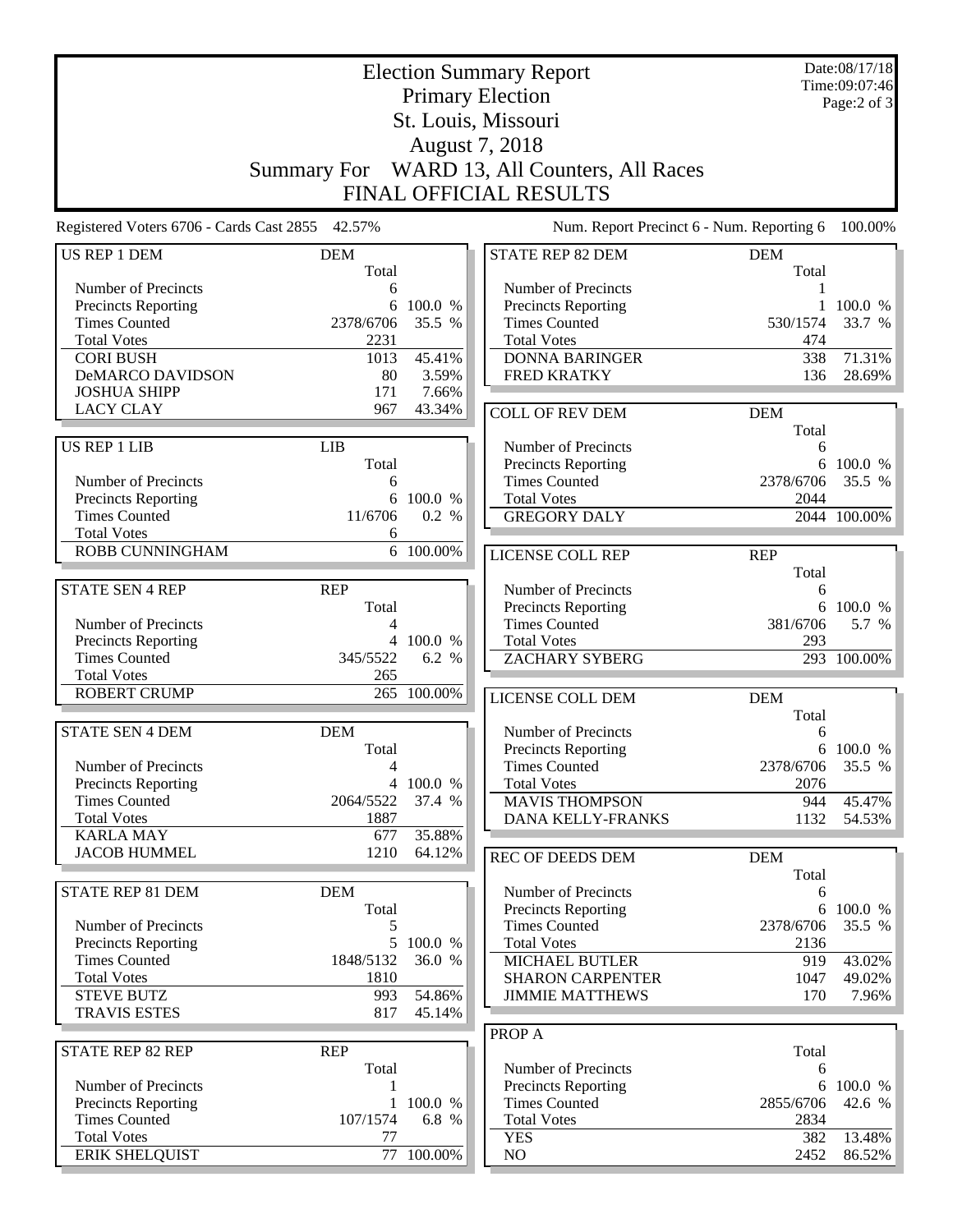Date:08/17/18 Time:09:07:46 Page:3 of 3

# Election Summary Report Primary Election St. Louis, Missouri August 7, 2018 Summary For WARD 13, All Counters, All Races FINAL OFFICIAL RESULTS

| Total |        |                                     |
|-------|--------|-------------------------------------|
| 6     |        |                                     |
|       |        |                                     |
|       |        |                                     |
| 2781  |        |                                     |
| 2242  | 80.62% |                                     |
| 539   | 19.38% |                                     |
|       |        | $6\quad100.0\%$<br>2855/6706 42.6 % |

Registered Voters 6706 - Cards Cast 2855 42.57% Num. Report Precinct 6 - Num. Reporting 6 100.00%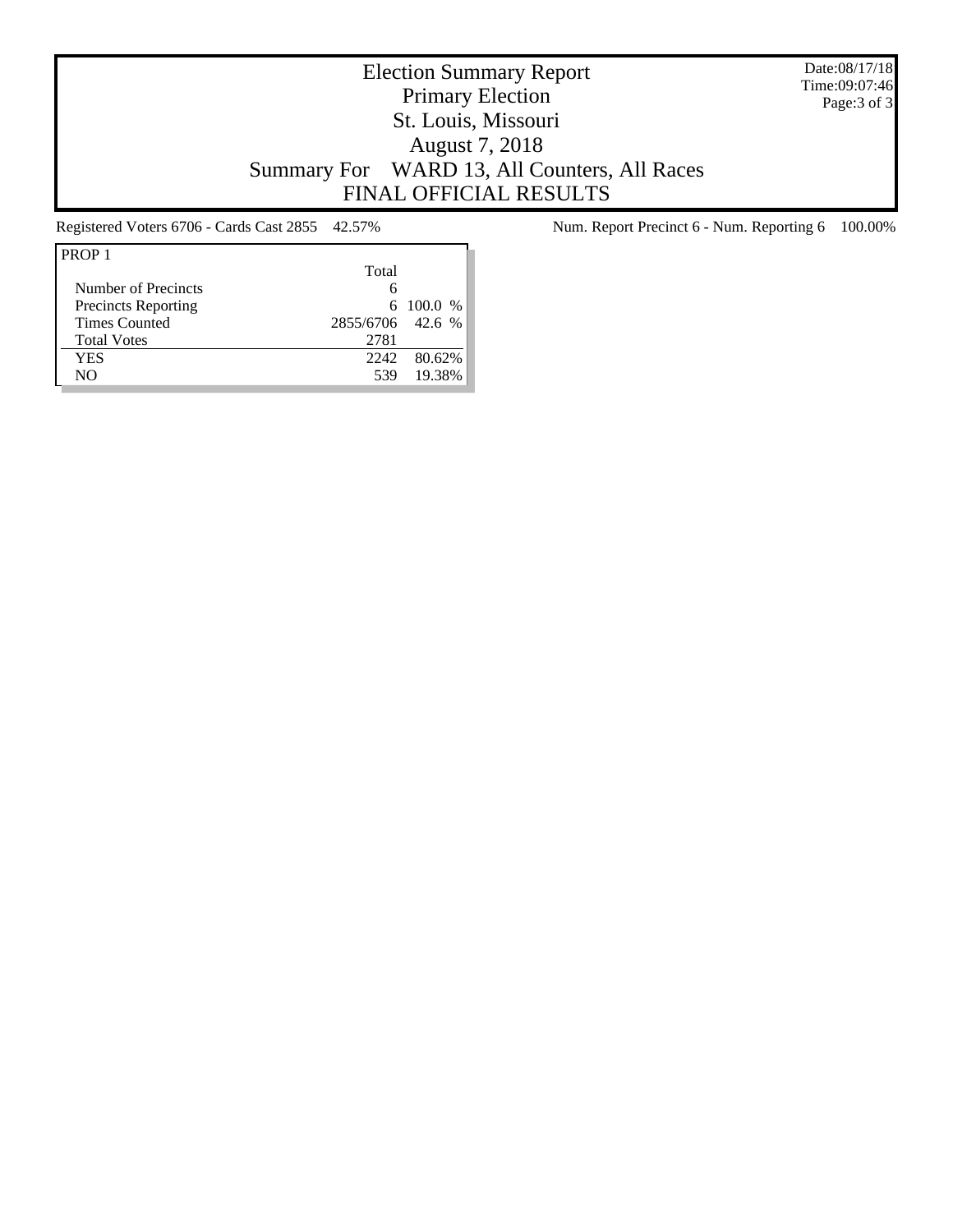|                                                 |                     | Date:08/17/18 |                                              |                     |                        |
|-------------------------------------------------|---------------------|---------------|----------------------------------------------|---------------------|------------------------|
|                                                 |                     | Time:09:07:50 |                                              |                     |                        |
|                                                 |                     | Page:1 of 3   |                                              |                     |                        |
|                                                 |                     |               |                                              |                     |                        |
|                                                 |                     |               |                                              |                     |                        |
|                                                 |                     |               | August 7, 2018                               |                     |                        |
|                                                 |                     |               | Summary For WARD 14, All Counters, All Races |                     |                        |
|                                                 |                     |               | <b>FINAL OFFICIAL RESULTS</b>                |                     |                        |
| Registered Voters 6031 - Cards Cast 2333 38.68% |                     |               | Num. Report Precinct 9 - Num. Reporting 9    |                     | 100.00%                |
|                                                 |                     |               |                                              |                     |                        |
| <b>US SENATOR REP</b>                           | <b>REP</b><br>Total |               | <b>STATE AUDITOR REP</b>                     | <b>REP</b><br>Total |                        |
| Number of Precincts                             | 9                   |               | Number of Precincts                          | 9                   |                        |
| <b>Precincts Reporting</b>                      | 9                   | 100.0 %       | <b>Precincts Reporting</b>                   | 9                   | 100.0 %                |
| <b>Times Counted</b>                            | 313/6031            | 5.2 %         | <b>Times Counted</b>                         | 313/6031            | 5.2 %                  |
| <b>Total Votes</b>                              | 295                 |               | <b>Total Votes</b>                           | 268                 |                        |
| TONY MONETTI                                    | 39                  | 13.22%        | <b>KEVIN ROACH</b>                           | 84                  | 31.34%                 |
| <b>AUSTIN PETERSEN</b>                          | 42                  | 14.24%        | <b>DAVID WASINGER</b>                        | 90                  | 33.58%                 |
| <b>JOSH HAWLEY</b>                              | 166                 | 56.27%        | PAUL CURTMAN                                 | 52                  | 19.40%                 |
| <b>FRED RYMAN</b>                               | $\overline{4}$      | 1.36%         | <b>SAUNDRA McDOWELL</b>                      | 42                  | 15.67%                 |
| <b>CHRISTINA SMITH</b>                          | 10                  | 3.39%         |                                              |                     |                        |
| <b>KRISTI NICHOLS</b>                           | 11                  | 3.73%         | <b>STATE AUDITOR DEM</b>                     | <b>DEM</b>          |                        |
| <b>BRADLEY KREMBS</b>                           | $\boldsymbol{0}$    | 0.00%         |                                              | Total               |                        |
| <b>KEN PATTERSON</b>                            | 5                   | 1.69%         | Number of Precincts                          | 9                   |                        |
| <b>BRIAN HAGG</b>                               | 3                   | 1.02%         | Precincts Reporting                          |                     | 9 100.0 %              |
| <b>COURTLAND SYKES</b>                          | 5                   | 1.69%         | <b>Times Counted</b>                         | 1900/6031           | 31.5 %                 |
| PETER PFEIFER                                   | 10                  | 3.39%         | <b>Total Votes</b>                           | 1617                |                        |
|                                                 |                     |               | NICOLE GALLOWAY                              |                     | 1617 100.00%           |
| <b>US SENATOR DEM</b>                           | <b>DEM</b>          |               |                                              |                     |                        |
|                                                 | Total               |               | <b>STATE AUDITOR LIB</b>                     | <b>LIB</b>          |                        |
| Number of Precincts                             | 9                   |               |                                              | Total               |                        |
| Precincts Reporting                             | 9                   | 100.0 %       | Number of Precincts                          | 9                   |                        |
| <b>Times Counted</b>                            | 1900/6031           | 31.5 %        | Precincts Reporting                          | 9                   | 100.0 %                |
| <b>Total Votes</b>                              | 1842                |               | <b>Times Counted</b>                         | 11/6031             | 0.2 %                  |
| <b>CARLA WRIGHT</b>                             | 160                 | 8.69%         | <b>Total Votes</b>                           | 8                   |                        |
| <b>ANGELICA EARL</b>                            | 60                  | 3.26%         | <b>SEAN O'TOOLE</b>                          |                     | 8 100.00%              |
| <b>LEONARD STEINMAN</b>                         | 14                  | 0.76%         |                                              |                     |                        |
| <b>JOHN HOGAN</b>                               | 47                  | 2.55%         | <b>STATE AUDITOR GRN</b>                     | <b>GRN</b>          |                        |
| TRAVIS GONZALEZ                                 | 44                  | 2.39%         |                                              | Total               |                        |
| <b>DAVID FAUST</b>                              | 61                  | 3.31%         | Number of Precincts                          | 9                   |                        |
| <b>CLAIRE McCASKILL</b>                         | 1456                | 79.04%        | Precincts Reporting                          |                     | 9 100.0 %              |
|                                                 |                     |               | <b>Times Counted</b>                         | 2/6031              | 0.0 %                  |
| <b>US SENATOR LIB</b>                           | LIB                 |               | <b>Total Votes</b>                           | 2                   |                        |
|                                                 | Total               |               | <b>DON FITZ</b>                              |                     | $\overline{2}$ 100.00% |
| Number of Precincts                             | 9                   |               |                                              |                     |                        |
| Precincts Reporting                             |                     | 9 100.0 %     | STATE AUDITOR CON                            | <b>CON</b>          |                        |
| <b>Times Counted</b>                            | 11/6031             | 0.2 %         |                                              | Total               |                        |
| <b>Total Votes</b>                              | 8                   |               | Number of Precincts                          | 9                   |                        |
| <b>JAPHETH CAMPBELL</b>                         |                     | 8 100.00%     | Precincts Reporting                          | 9                   | 100.0 %                |
|                                                 |                     |               | <b>Times Counted</b>                         | 0/6031              | 0.0 %                  |
| <b>US SENATOR GRN</b>                           | <b>GRN</b>          |               | <b>Total Votes</b>                           | 0                   |                        |
|                                                 | Total               |               | <b>JACOB LUETKEMEYER</b>                     | $\boldsymbol{0}$    | $\rm N/A$              |
| Number of Precincts                             | 9                   |               |                                              |                     |                        |
| Precincts Reporting                             | 9                   | 100.0 %       | <b>US REP 1 REP</b>                          | <b>REP</b>          |                        |
| <b>Times Counted</b>                            | 2/6031              | 0.0 %         |                                              | Total               |                        |
| <b>Total Votes</b>                              | $\mathfrak{2}$      |               | Number of Precincts                          | 9                   |                        |
| <b>JO CRAIN</b>                                 |                     | 2 100.00%     | Precincts Reporting                          |                     | 9 100.0 %              |
| <b>JEROME BAUER</b>                             | $\mathbf{0}$        | $0.00\%$      | <b>Times Counted</b>                         | 313/6031            | 5.2 %                  |
|                                                 |                     |               | <b>Total Votes</b>                           | 271                 |                        |
|                                                 |                     |               | <b>CAMILLE OLIVE</b>                         | 93                  | 34.32%                 |
|                                                 |                     |               | <b>ROBERT VROMAN</b>                         | 97                  | 35.79%                 |
|                                                 |                     |               | EDWARD VAN DEVENTER                          | 81                  | 29.89%                 |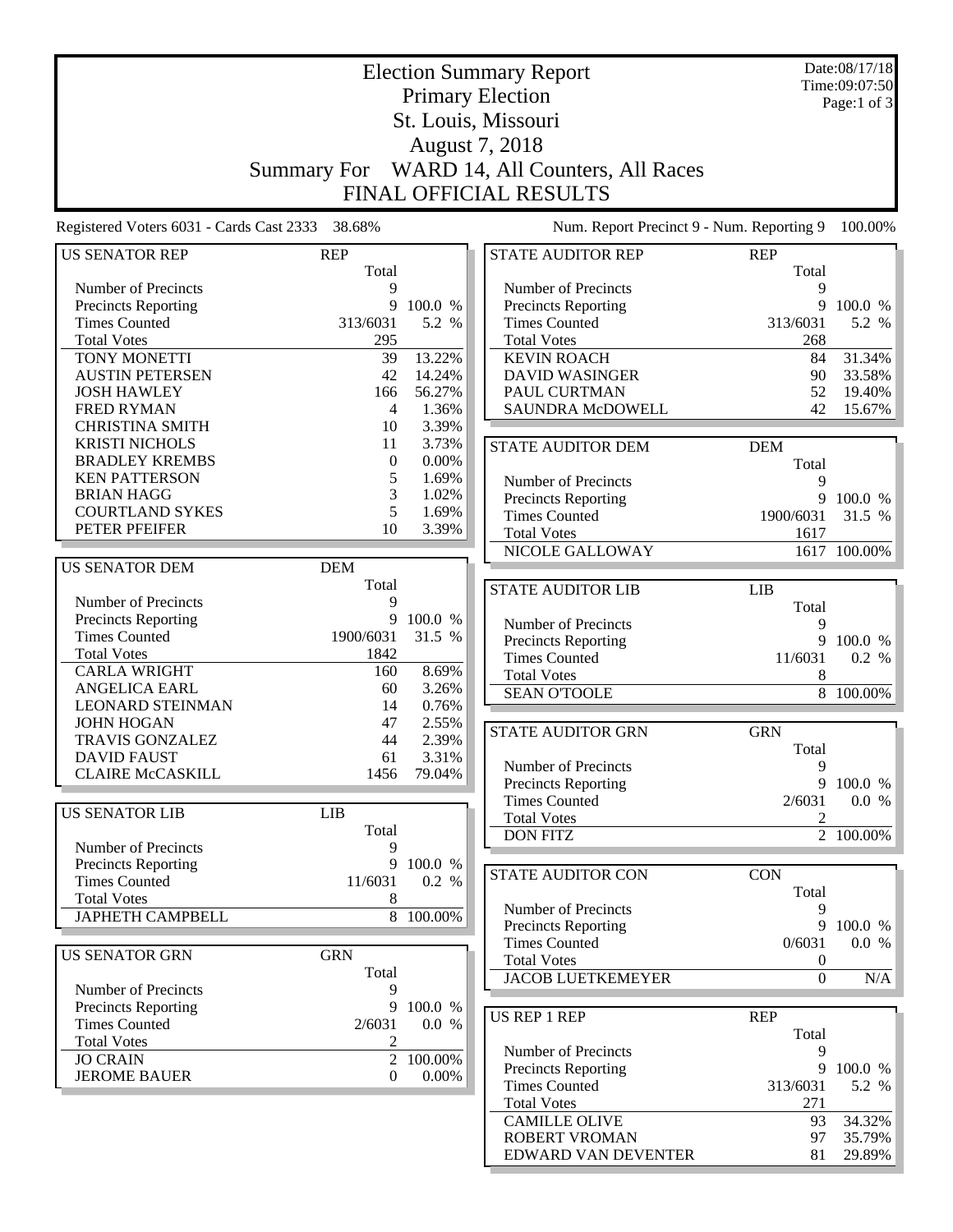| <b>Election Summary Report</b>                  |                        |                  |                                                   |             | Date:08/17/18<br>Time:09:07:50 |  |  |  |  |
|-------------------------------------------------|------------------------|------------------|---------------------------------------------------|-------------|--------------------------------|--|--|--|--|
|                                                 |                        |                  | <b>Primary Election</b>                           |             | Page:2 of 3                    |  |  |  |  |
| St. Louis, Missouri                             |                        |                  |                                                   |             |                                |  |  |  |  |
| August 7, 2018                                  |                        |                  |                                                   |             |                                |  |  |  |  |
|                                                 | <b>Summary For</b>     |                  | WARD 14, All Counters, All Races                  |             |                                |  |  |  |  |
|                                                 | FINAL OFFICIAL RESULTS |                  |                                                   |             |                                |  |  |  |  |
| Registered Voters 6031 - Cards Cast 2333 38.68% |                        |                  | Num. Report Precinct 9 - Num. Reporting 9         |             | 100.00%                        |  |  |  |  |
| US REP 1 DEM                                    | <b>DEM</b>             |                  | <b>STATE REP 82 DEM</b>                           | <b>DEM</b>  |                                |  |  |  |  |
|                                                 | Total                  |                  |                                                   | Total       |                                |  |  |  |  |
| Number of Precincts                             | 9<br>9                 | 100.0 %          | Number of Precincts                               | 6<br>6      | 100.0 %                        |  |  |  |  |
| Precincts Reporting<br><b>Times Counted</b>     | 1900/6031              | 31.5 %           | Precincts Reporting<br><b>Times Counted</b>       | 1558/4894   | 31.8 %                         |  |  |  |  |
| <b>Total Votes</b>                              | 1807                   |                  | <b>Total Votes</b>                                | 1443        |                                |  |  |  |  |
| <b>CORI BUSH</b>                                | 846                    | 46.82%           | <b>DONNA BARINGER</b>                             | 1036        | 71.79%                         |  |  |  |  |
| <b>DeMARCO DAVIDSON</b>                         | 68                     | 3.76%            | <b>FRED KRATKY</b>                                | 407         | 28.21%                         |  |  |  |  |
| <b>JOSHUA SHIPP</b>                             | 116                    | 6.42%            |                                                   |             |                                |  |  |  |  |
| <b>LACY CLAY</b>                                | 777                    | 43.00%           | <b>COLL OF REV DEM</b>                            | <b>DEM</b>  |                                |  |  |  |  |
|                                                 |                        |                  |                                                   | Total       |                                |  |  |  |  |
| <b>US REP 1 LIB</b>                             | LIB                    |                  | Number of Precincts                               | 9           |                                |  |  |  |  |
|                                                 | Total                  |                  | Precincts Reporting                               | 9           | 100.0 %                        |  |  |  |  |
| Number of Precincts                             | 9                      |                  | <b>Times Counted</b>                              | 1900/6031   | 31.5 %                         |  |  |  |  |
| <b>Precincts Reporting</b>                      | 9                      | 100.0 %          | <b>Total Votes</b>                                | 1647        |                                |  |  |  |  |
| <b>Times Counted</b>                            | 11/6031                | 0.2 %            | <b>GREGORY DALY</b>                               |             | 1647 100.00%                   |  |  |  |  |
| <b>Total Votes</b>                              | 8                      |                  |                                                   |             |                                |  |  |  |  |
| ROBB CUNNINGHAM                                 |                        | 8 100.00%        | LICENSE COLL REP                                  | <b>REP</b>  |                                |  |  |  |  |
| <b>STATE SEN 4 REP</b>                          | <b>REP</b>             |                  |                                                   | Total       |                                |  |  |  |  |
|                                                 | Total                  |                  | Number of Precincts<br><b>Precincts Reporting</b> | 9           | 9 100.0 %                      |  |  |  |  |
| Number of Precincts                             | 5                      |                  | <b>Times Counted</b>                              | 313/6031    | 5.2 %                          |  |  |  |  |
| Precincts Reporting                             | 5                      | 100.0 %          | <b>Total Votes</b>                                | 243         |                                |  |  |  |  |
| <b>Times Counted</b>                            | 223/4096               | 5.4 %            | <b>ZACHARY SYBERG</b>                             |             | 243 100.00%                    |  |  |  |  |
| <b>Total Votes</b>                              | 169                    |                  |                                                   |             |                                |  |  |  |  |
| <b>ROBERT CRUMP</b>                             | 169                    | 100.00%          | LICENSE COLL DEM                                  | <b>DEM</b>  |                                |  |  |  |  |
|                                                 |                        |                  |                                                   | Total       |                                |  |  |  |  |
| <b>STATE SEN 4 DEM</b>                          | <b>DEM</b>             |                  | Number of Precincts                               | 9           |                                |  |  |  |  |
|                                                 | Total                  |                  | Precincts Reporting                               |             | 9 100.0 %                      |  |  |  |  |
| Number of Precincts                             | 5                      |                  | <b>Times Counted</b>                              | 1900/6031   | 31.5 %                         |  |  |  |  |
| Precincts Reporting                             |                        | 5 100.0 %        | <b>Total Votes</b>                                | 1669        |                                |  |  |  |  |
| <b>Times Counted</b>                            | 1380/4096              | 33.7 %           | <b>MAVIS THOMPSON</b>                             | 767         | 45.96%                         |  |  |  |  |
| <b>Total Votes</b>                              | 1251                   |                  | DANA KELLY-FRANKS                                 | 902         | 54.04%                         |  |  |  |  |
| <b>KARLA MAY</b>                                | 651                    | 52.04%           |                                                   |             |                                |  |  |  |  |
| <b>JACOB HUMMEL</b>                             | 600                    | 47.96%           | <b>REC OF DEEDS DEM</b>                           | <b>DEM</b>  |                                |  |  |  |  |
|                                                 |                        |                  |                                                   | Total       |                                |  |  |  |  |
| STATE REP 81 DEM                                | <b>DEM</b>             |                  | Number of Precincts                               | 9           |                                |  |  |  |  |
|                                                 | Total                  |                  | <b>Precincts Reporting</b>                        | 9           | 100.0 %                        |  |  |  |  |
| Number of Precincts                             | 3                      |                  | <b>Times Counted</b>                              | 1900/6031   | 31.5 %                         |  |  |  |  |
| Precincts Reporting                             |                        | 3 100.0 %        | <b>Total Votes</b>                                | 1702        |                                |  |  |  |  |
| <b>Times Counted</b>                            | 342/1137               | 30.1 %           | <b>MICHAEL BUTLER</b>                             | 740         | 43.48%                         |  |  |  |  |
| <b>Total Votes</b>                              | 333                    |                  | <b>SHARON CARPENTER</b>                           | 824         | 48.41%                         |  |  |  |  |
| <b>STEVE BUTZ</b>                               | 201                    | 60.36%           | <b>JIMMIE MATTHEWS</b>                            | 138         | 8.11%                          |  |  |  |  |
| <b>TRAVIS ESTES</b>                             | 132                    | 39.64%           |                                                   |             |                                |  |  |  |  |
|                                                 |                        |                  | PROP A                                            |             |                                |  |  |  |  |
| <b>STATE REP 82 REP</b>                         | <b>REP</b>             |                  |                                                   | Total       |                                |  |  |  |  |
|                                                 | Total                  |                  | Number of Precincts                               | 9           |                                |  |  |  |  |
| Number of Precincts                             | 6                      |                  | <b>Precincts Reporting</b>                        |             | 9 100.0 %                      |  |  |  |  |
| Precincts Reporting<br><b>Times Counted</b>     | 6<br>252/4894          | 100.0 %<br>5.1 % | <b>Times Counted</b>                              | 2333/6031   | 38.7 %                         |  |  |  |  |
| <b>Total Votes</b>                              | 194                    |                  | <b>Total Votes</b>                                | 2308<br>319 | 13.82%                         |  |  |  |  |
| <b>ERIK SHELQUIST</b>                           |                        | 194 100.00%      | <b>YES</b><br>NO                                  | 1989        | 86.18%                         |  |  |  |  |
|                                                 |                        |                  |                                                   |             |                                |  |  |  |  |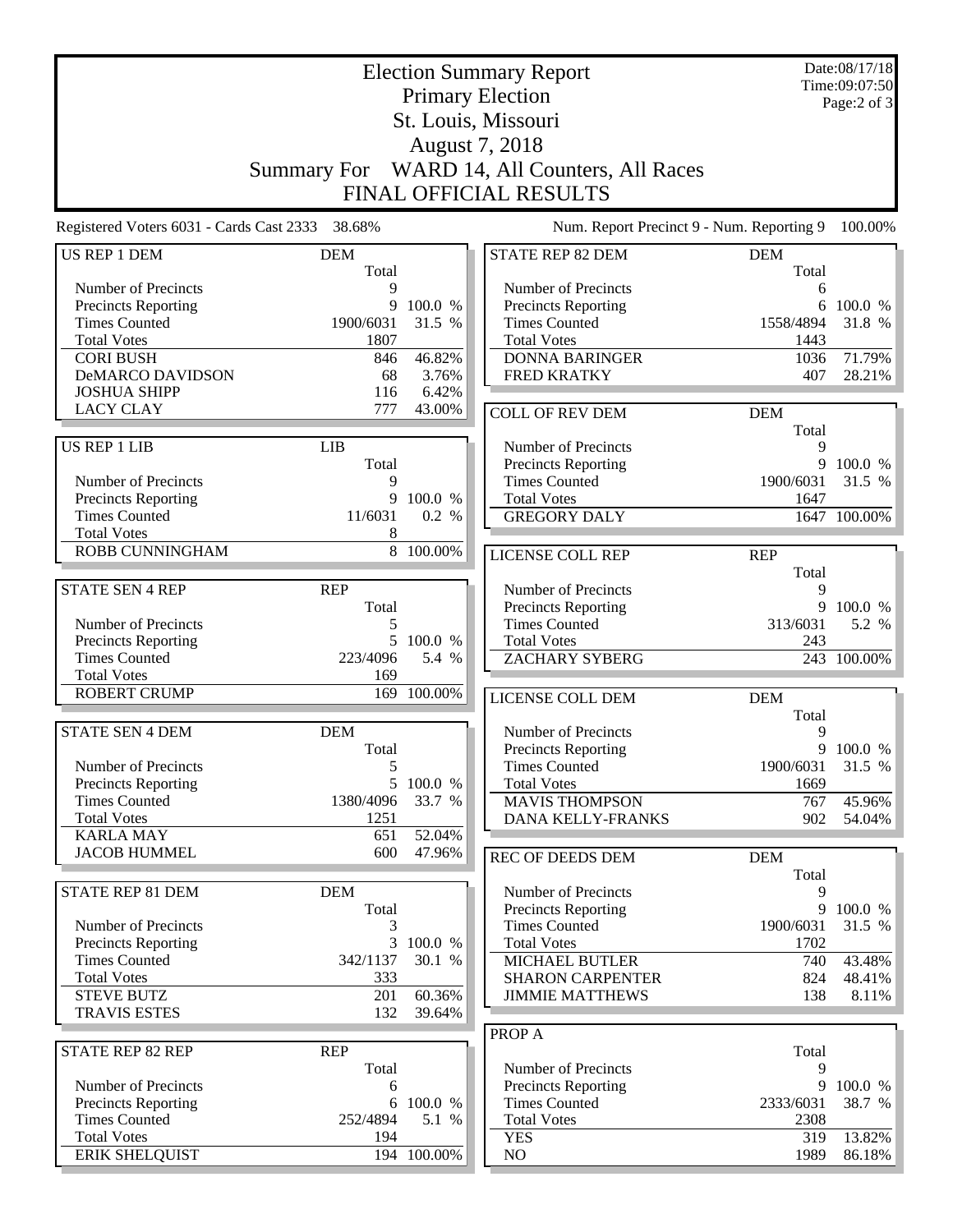Date:08/17/18 Time:09:07:50 Page:3 of 3

# Election Summary Report Primary Election St. Louis, Missouri August 7, 2018 Summary For WARD 14, All Counters, All Races FINAL OFFICIAL RESULTS

| PROP <sub>1</sub>          |                  |           |
|----------------------------|------------------|-----------|
|                            | Total            |           |
| Number of Precincts        | g                |           |
| <b>Precincts Reporting</b> | 9                | $100.0\%$ |
| <b>Times Counted</b>       | 2333/6031 38.7 % |           |
| <b>Total Votes</b>         | 2260             |           |
| YES                        | 1787             | 79.07%    |
| NO                         | 473              | 20.93%    |
|                            |                  |           |

Registered Voters 6031 - Cards Cast 2333 38.68% Num. Report Precinct 9 - Num. Reporting 9 100.00%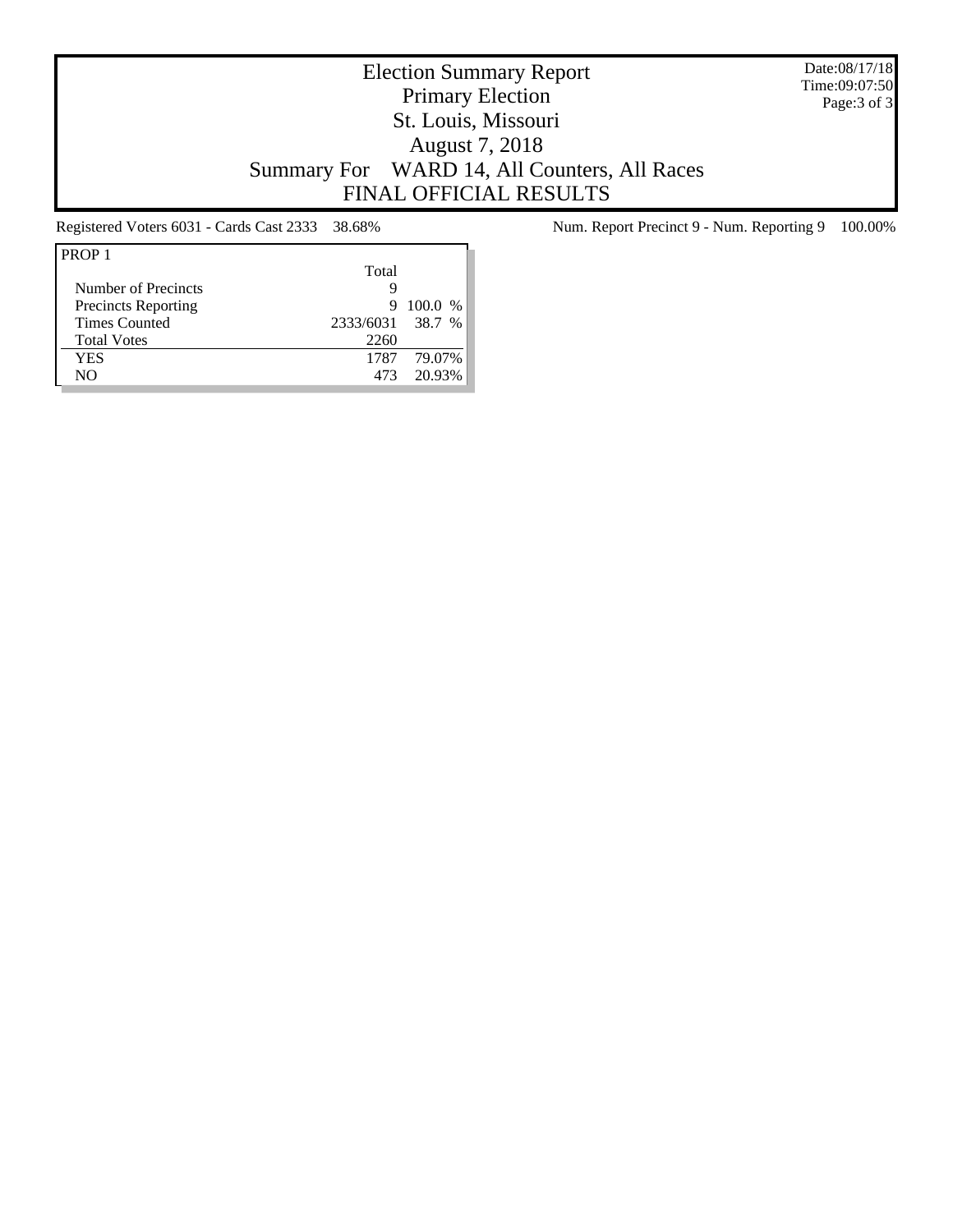| <b>Election Summary Report</b>                  |                     |               |                                              |                |                        |  |  |  |
|-------------------------------------------------|---------------------|---------------|----------------------------------------------|----------------|------------------------|--|--|--|
|                                                 |                     | Date:08/17/18 |                                              |                |                        |  |  |  |
|                                                 |                     | Time:09:07:55 |                                              |                |                        |  |  |  |
|                                                 |                     | Page:1 of 2   |                                              |                |                        |  |  |  |
|                                                 | St. Louis, Missouri |               |                                              |                |                        |  |  |  |
| August 7, 2018                                  |                     |               |                                              |                |                        |  |  |  |
|                                                 |                     |               |                                              |                |                        |  |  |  |
|                                                 |                     |               | Summary For WARD 15, All Counters, All Races |                |                        |  |  |  |
|                                                 |                     |               | <b>FINAL OFFICIAL RESULTS</b>                |                |                        |  |  |  |
|                                                 |                     |               |                                              |                |                        |  |  |  |
| Registered Voters 6925 - Cards Cast 3173 45.82% |                     |               | Num. Report Precinct 7 - Num. Reporting 7    |                | 100.00%                |  |  |  |
|                                                 |                     |               |                                              |                |                        |  |  |  |
| <b>US SENATOR REP</b>                           | <b>REP</b>          |               | <b>STATE AUDITOR REP</b>                     | <b>REP</b>     |                        |  |  |  |
|                                                 | Total               |               |                                              | Total          |                        |  |  |  |
| Number of Precincts                             | 7                   |               | Number of Precincts                          | 7              |                        |  |  |  |
| <b>Precincts Reporting</b>                      | 7                   | 100.0 %       | <b>Precincts Reporting</b>                   | $\tau$         | 100.0 %                |  |  |  |
| <b>Times Counted</b>                            | 198/6925            | 2.9 %         | <b>Times Counted</b>                         | 198/6925       | 2.9 %                  |  |  |  |
| <b>Total Votes</b>                              | 187                 |               | <b>Total Votes</b>                           | 157            |                        |  |  |  |
| TONY MONETTI                                    | 25                  | 13.37%        | <b>KEVIN ROACH</b>                           | 32             | 20.38%                 |  |  |  |
| <b>AUSTIN PETERSEN</b>                          | 24                  | 12.83%        | <b>DAVID WASINGER</b>                        | 57             | 36.31%                 |  |  |  |
| <b>JOSH HAWLEY</b>                              | 109                 | 58.29%        | PAUL CURTMAN                                 | 25             | 15.92%                 |  |  |  |
| <b>FRED RYMAN</b>                               | 2                   | 1.07%         | SAUNDRA McDOWELL                             | 43             | 27.39%                 |  |  |  |
| <b>CHRISTINA SMITH</b>                          | $\,8\,$             | 4.28%         |                                              |                |                        |  |  |  |
|                                                 |                     |               |                                              |                |                        |  |  |  |
| <b>KRISTI NICHOLS</b>                           | 10                  | 5.35%         | <b>STATE AUDITOR DEM</b>                     | <b>DEM</b>     |                        |  |  |  |
| <b>BRADLEY KREMBS</b>                           | 1                   | 0.53%         |                                              | Total          |                        |  |  |  |
| <b>KEN PATTERSON</b>                            | 2                   | 1.07%         | Number of Precincts                          | 7              |                        |  |  |  |
| <b>BRIAN HAGG</b>                               | $\mathbf{0}$        | 0.00%         | Precincts Reporting                          | $\tau$         | 100.0 %                |  |  |  |
| <b>COURTLAND SYKES</b>                          | 3                   | 1.60%         | <b>Times Counted</b>                         | 2903/6925      | 41.9 %                 |  |  |  |
| PETER PFEIFER                                   | 3                   | 1.60%         | <b>Total Votes</b>                           | 2503           |                        |  |  |  |
|                                                 |                     |               | NICOLE GALLOWAY                              |                | 2503 100.00%           |  |  |  |
| <b>US SENATOR DEM</b>                           | <b>DEM</b>          |               |                                              |                |                        |  |  |  |
|                                                 | Total               |               | <b>STATE AUDITOR LIB</b>                     | <b>LIB</b>     |                        |  |  |  |
| Number of Precincts                             | 7                   |               |                                              | Total          |                        |  |  |  |
| Precincts Reporting                             | $\overline{7}$      | 100.0 %       | Number of Precincts                          | 7              |                        |  |  |  |
| <b>Times Counted</b>                            | 2903/6925           | 41.9 %        |                                              | $\tau$         |                        |  |  |  |
| <b>Total Votes</b>                              | 2849                |               | Precincts Reporting<br><b>Times Counted</b>  |                | 100.0 %                |  |  |  |
| <b>CARLA WRIGHT</b>                             | 200                 | 7.02%         |                                              | 7/6925         | 0.1 %                  |  |  |  |
| <b>ANGELICA EARL</b>                            | 73                  | 2.56%         | <b>Total Votes</b>                           | 5              |                        |  |  |  |
| <b>LEONARD STEINMAN</b>                         | 18                  | 0.63%         | <b>SEAN O'TOOLE</b>                          |                | $\overline{5}$ 100.00% |  |  |  |
|                                                 |                     |               |                                              |                |                        |  |  |  |
| <b>JOHN HOGAN</b>                               | 35                  | 1.23%         | <b>STATE AUDITOR GRN</b>                     | <b>GRN</b>     |                        |  |  |  |
| TRAVIS GONZALEZ                                 | 30                  | 1.05%         |                                              | Total          |                        |  |  |  |
| <b>DAVID FAUST</b>                              | 30                  | 1.05%         | Number of Precincts                          | 7              |                        |  |  |  |
| <b>CLAIRE McCASKILL</b>                         | 2463                | 86.45%        | Precincts Reporting                          |                | 7 100.0 %              |  |  |  |
|                                                 |                     |               | <b>Times Counted</b>                         | 5/6925         | 0.1 %                  |  |  |  |
| <b>US SENATOR LIB</b>                           | <b>LIB</b>          |               | <b>Total Votes</b>                           | 5              |                        |  |  |  |
|                                                 | Total               |               | <b>DON FITZ</b>                              |                | $\overline{5}$ 100.00% |  |  |  |
| Number of Precincts                             | 7                   |               |                                              |                |                        |  |  |  |
| Precincts Reporting                             |                     | 7 100.0 %     |                                              |                |                        |  |  |  |
| <b>Times Counted</b>                            | 7/6925              | 0.1 %         | STATE AUDITOR CON                            | <b>CON</b>     |                        |  |  |  |
| <b>Total Votes</b>                              | 5                   |               |                                              | Total          |                        |  |  |  |
| <b>JAPHETH CAMPBELL</b>                         |                     | 5 100.00%     | Number of Precincts                          | 7              |                        |  |  |  |
|                                                 |                     |               | Precincts Reporting                          | $\overline{7}$ | 100.0 %                |  |  |  |
|                                                 |                     |               | <b>Times Counted</b>                         | 2/6925         | 0.0 %                  |  |  |  |
| <b>US SENATOR GRN</b>                           | <b>GRN</b>          |               | <b>Total Votes</b>                           | 0              |                        |  |  |  |
|                                                 | Total               |               | <b>JACOB LUETKEMEYER</b>                     | $\overline{0}$ | N/A                    |  |  |  |
| Number of Precincts                             | 7                   |               |                                              |                |                        |  |  |  |
| Precincts Reporting                             | 7                   | 100.0 %       | <b>US REP 1 REP</b>                          | <b>REP</b>     |                        |  |  |  |
| <b>Times Counted</b>                            | 5/6925              | 0.1 %         |                                              | Total          |                        |  |  |  |
| <b>Total Votes</b>                              | 5                   |               | Number of Precincts                          | 7              |                        |  |  |  |
| <b>JO CRAIN</b>                                 | 5                   | $100.00\%$    | Precincts Reporting                          |                | 7 100.0 %              |  |  |  |
| <b>JEROME BAUER</b>                             | $\mathbf{0}$        | $0.00\%$      | <b>Times Counted</b>                         | 198/6925       | 2.9 %                  |  |  |  |
|                                                 |                     |               |                                              |                |                        |  |  |  |
|                                                 |                     |               | <b>Total Votes</b>                           | 158            |                        |  |  |  |
|                                                 |                     |               | <b>CAMILLE OLIVE</b>                         | 58             | 36.71%                 |  |  |  |
|                                                 |                     |               | <b>ROBERT VROMAN</b>                         | 49             | 31.01%                 |  |  |  |
|                                                 |                     |               | EDWARD VAN DEVENTER                          | 51             | 32.28%                 |  |  |  |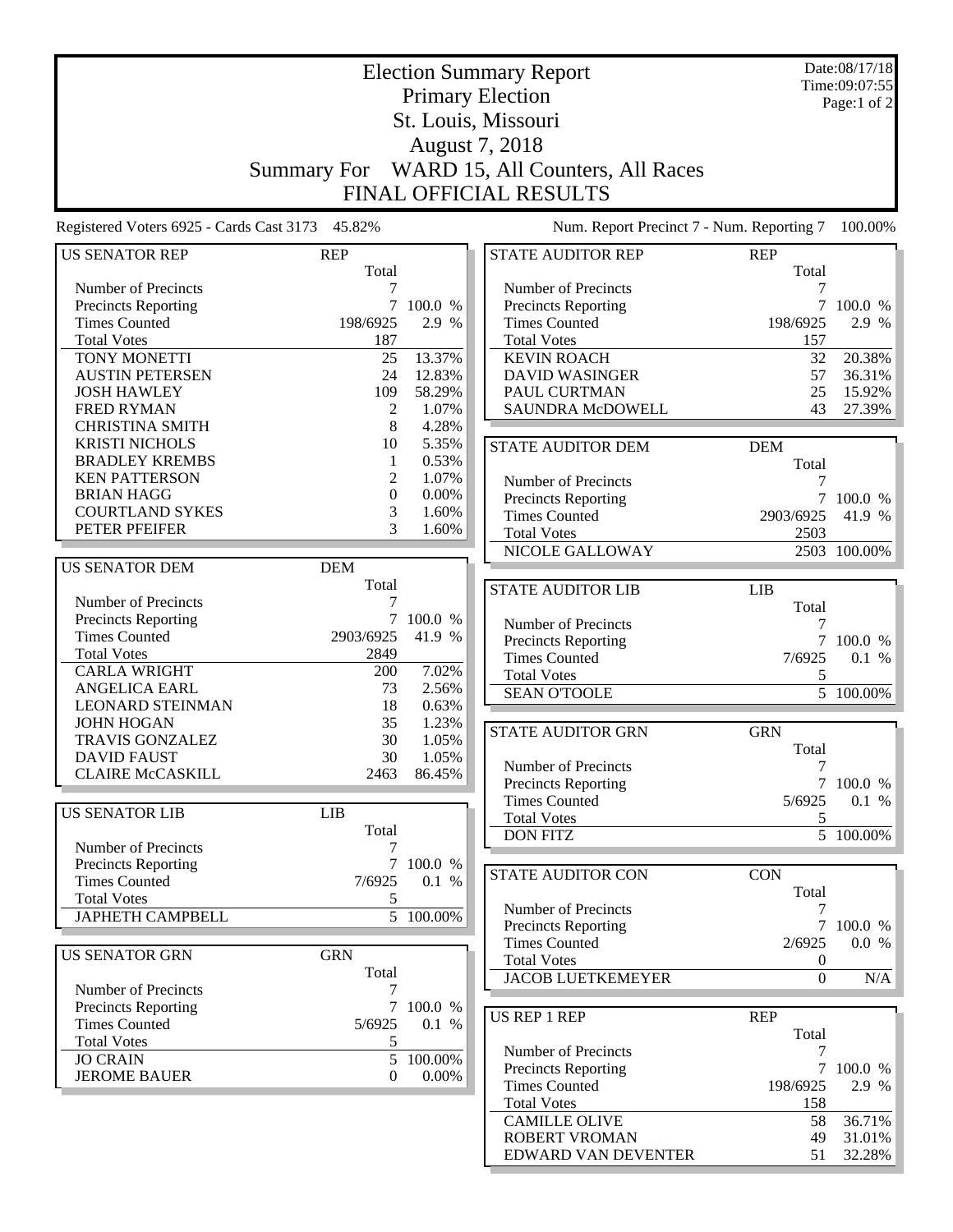|                                                 | Date:08/17/18<br><b>Election Summary Report</b><br>Time:09:07:55 |                        |                                             |                           |                  |  |  |  |
|-------------------------------------------------|------------------------------------------------------------------|------------------------|---------------------------------------------|---------------------------|------------------|--|--|--|
| <b>Primary Election</b>                         |                                                                  |                        |                                             |                           |                  |  |  |  |
|                                                 | St. Louis, Missouri                                              |                        |                                             |                           |                  |  |  |  |
| August 7, 2018                                  |                                                                  |                        |                                             |                           |                  |  |  |  |
|                                                 | <b>Summary For</b>                                               |                        | WARD 15, All Counters, All Races            |                           |                  |  |  |  |
|                                                 |                                                                  |                        | FINAL OFFICIAL RESULTS                      |                           |                  |  |  |  |
| Registered Voters 6925 - Cards Cast 3173 45.82% |                                                                  |                        | Num. Report Precinct 7 - Num. Reporting 7   |                           | 100.00%          |  |  |  |
| US REP 1 DEM                                    | <b>DEM</b>                                                       |                        | LICENSE COLL REP                            | <b>REP</b>                |                  |  |  |  |
|                                                 | Total                                                            |                        |                                             | Total                     |                  |  |  |  |
| Number of Precincts                             | 7                                                                |                        | Number of Precincts                         | 7                         |                  |  |  |  |
| Precincts Reporting<br><b>Times Counted</b>     | 7<br>2903/6925                                                   | 100.0 %<br>41.9 %      | Precincts Reporting<br><b>Times Counted</b> | 7<br>198/6925             | 100.0 %<br>2.9 % |  |  |  |
| <b>Total Votes</b>                              | 2841                                                             |                        | <b>Total Votes</b>                          | 138                       |                  |  |  |  |
| <b>CORI BUSH</b>                                | 2049                                                             | 72.12%                 | <b>ZACHARY SYBERG</b>                       |                           | 138 100.00%      |  |  |  |
| <b>DeMARCO DAVIDSON</b>                         | 30                                                               | 1.06%                  |                                             |                           |                  |  |  |  |
| <b>JOSHUA SHIPP</b>                             | 64                                                               | 2.25%                  | LICENSE COLL DEM                            | <b>DEM</b>                |                  |  |  |  |
| <b>LACY CLAY</b>                                | 698                                                              | 24.57%                 |                                             | Total                     |                  |  |  |  |
|                                                 |                                                                  |                        | Number of Precincts                         | 7                         |                  |  |  |  |
| US REP 1 LIB                                    | <b>LIB</b>                                                       |                        | Precincts Reporting                         | $\overline{7}$            | 100.0 %          |  |  |  |
|                                                 | Total                                                            |                        | <b>Times Counted</b>                        | 2903/6925                 | 41.9 %           |  |  |  |
| Number of Precincts                             | 7                                                                |                        | <b>Total Votes</b>                          | 2619                      |                  |  |  |  |
| <b>Precincts Reporting</b>                      |                                                                  | 7 100.0 %              | <b>MAVIS THOMPSON</b>                       | 748                       | 28.56%           |  |  |  |
| <b>Times Counted</b>                            | 7/6925                                                           | 0.1 %                  | DANA KELLY-FRANKS                           | 1871                      | 71.44%           |  |  |  |
| <b>Total Votes</b>                              | 5                                                                |                        |                                             |                           |                  |  |  |  |
| <b>ROBB CUNNINGHAM</b>                          |                                                                  | $\overline{5}$ 100.00% | <b>REC OF DEEDS DEM</b>                     | <b>DEM</b>                |                  |  |  |  |
|                                                 |                                                                  |                        |                                             | Total                     |                  |  |  |  |
| <b>STATE SEN 4 REP</b>                          | <b>REP</b>                                                       |                        | Number of Precincts                         |                           |                  |  |  |  |
|                                                 | Total                                                            |                        | Precincts Reporting                         | $\overline{7}$            | 100.0 %          |  |  |  |
| Number of Precincts                             | 1                                                                |                        | <b>Times Counted</b>                        | 2903/6925                 | 41.9 %           |  |  |  |
| <b>Precincts Reporting</b>                      |                                                                  | 100.0 %                | <b>Total Votes</b>                          | 2650                      |                  |  |  |  |
| <b>Times Counted</b>                            | 0/4                                                              | 0.0 %                  | <b>MICHAEL BUTLER</b>                       | 1632                      | 61.58%           |  |  |  |
| <b>Total Votes</b>                              | $\boldsymbol{0}$                                                 |                        | <b>SHARON CARPENTER</b>                     | 898                       | 33.89%           |  |  |  |
| <b>ROBERT CRUMP</b>                             | $\boldsymbol{0}$                                                 | N/A                    | <b>JIMMIE MATTHEWS</b>                      | 120                       | 4.53%            |  |  |  |
|                                                 |                                                                  |                        |                                             |                           |                  |  |  |  |
| <b>STATE SEN 4 DEM</b>                          | <b>DEM</b>                                                       |                        | PROP A                                      |                           |                  |  |  |  |
| Number of Precincts                             | Total                                                            |                        | Number of Precincts                         | Total<br>$\boldsymbol{7}$ |                  |  |  |  |
| Precincts Reporting                             | $\mathbf{1}$<br>1                                                | 100.0 %                | Precincts Reporting                         | 7 <sup>1</sup>            | 100.0 %          |  |  |  |
| <b>Times Counted</b>                            | 2/4                                                              | 50.0 %                 | <b>Times Counted</b>                        | 3173/6925                 | 45.8 %           |  |  |  |
| <b>Total Votes</b>                              | 2                                                                |                        | <b>Total Votes</b>                          | 3154                      |                  |  |  |  |
| <b>KARLA MAY</b>                                | $\mathbf{0}$                                                     | 0.00%                  | <b>YES</b>                                  | 259                       | 8.21%            |  |  |  |
| <b>JACOB HUMMEL</b>                             |                                                                  | 2 100.00%              | NO                                          | 2895                      | 91.79%           |  |  |  |
|                                                 |                                                                  |                        |                                             |                           |                  |  |  |  |
| <b>STATE REP 80 DEM</b>                         | <b>DEM</b>                                                       |                        | PROP <sub>1</sub>                           |                           |                  |  |  |  |
|                                                 | Total                                                            |                        |                                             | Total                     |                  |  |  |  |
| Number of Precincts                             | 7                                                                |                        | Number of Precincts                         | 7                         |                  |  |  |  |
| Precincts Reporting                             |                                                                  | 7 100.0 %              | Precincts Reporting                         |                           | 7 100.0 %        |  |  |  |
| <b>Times Counted</b>                            | 2903/6925                                                        | 41.9 %                 | <b>Times Counted</b>                        | 3173/6925                 | 45.8 %           |  |  |  |
| <b>Total Votes</b>                              | 2752                                                             |                        | <b>Total Votes</b>                          | 3087                      |                  |  |  |  |
| PETER MERIDETH                                  | 2324                                                             | 84.45%                 | <b>YES</b>                                  | 1744                      | 56.49%           |  |  |  |
| <b>MARIAH VANDIVER</b>                          | 428                                                              | 15.55%                 | NO.                                         | 1343                      | 43.51%           |  |  |  |
|                                                 |                                                                  |                        |                                             |                           |                  |  |  |  |
| <b>COLL OF REV DEM</b>                          | <b>DEM</b><br>Total                                              |                        |                                             |                           |                  |  |  |  |
| Number of Precincts                             | 7                                                                |                        |                                             |                           |                  |  |  |  |
| Precincts Reporting                             |                                                                  | 7 100.0 %              |                                             |                           |                  |  |  |  |
| <b>Times Counted</b>                            | 2903/6925                                                        | 41.9 %                 |                                             |                           |                  |  |  |  |
| <b>Total Votes</b>                              | 2535                                                             |                        |                                             |                           |                  |  |  |  |
| <b>GREGORY DALY</b>                             |                                                                  | 2535 100.00%           |                                             |                           |                  |  |  |  |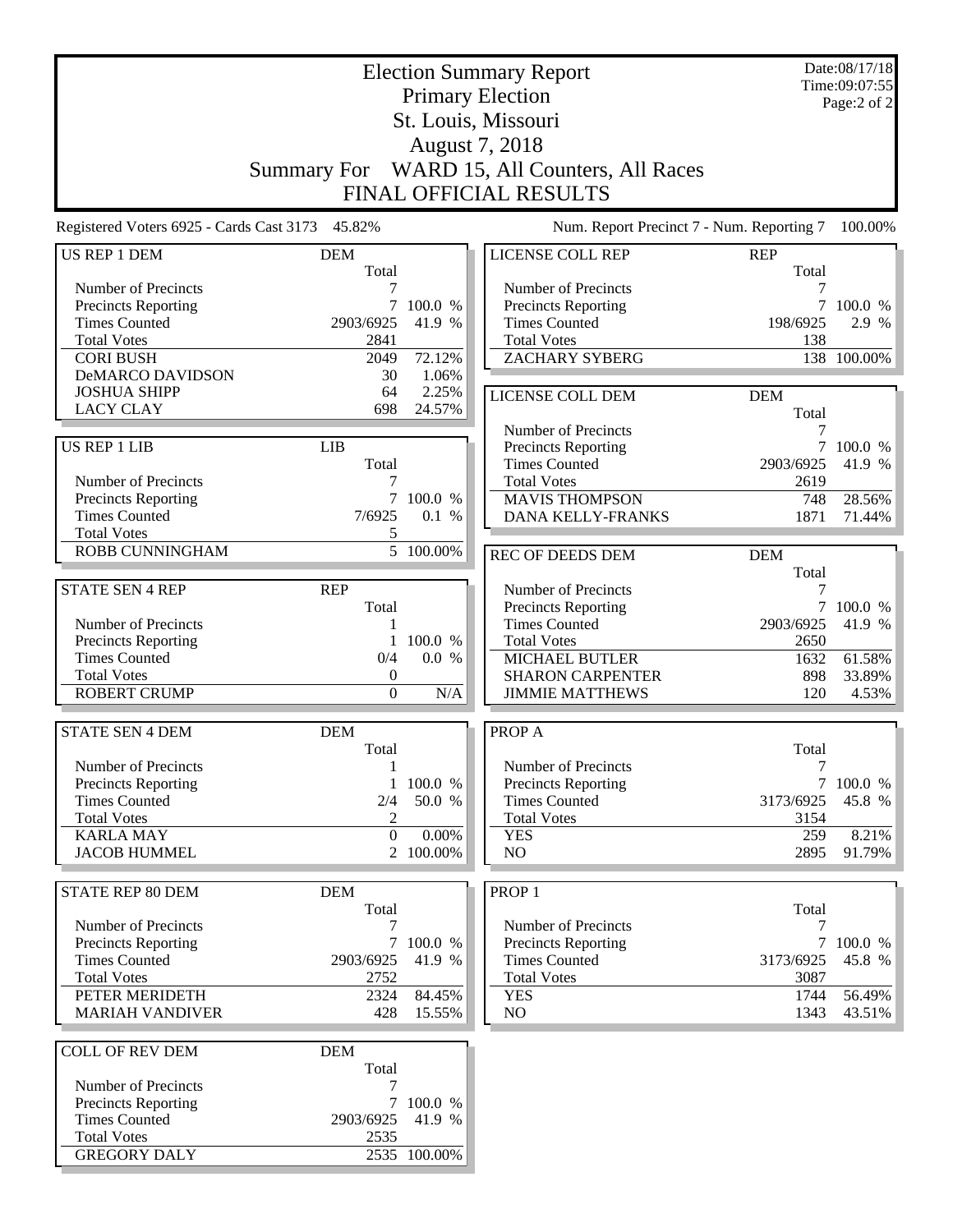| <b>Election Summary Report</b><br><b>Primary Election</b> |                     |                |                                             |                     | Date:08/17/18<br>Time:09:08:00 |  |  |  |  |
|-----------------------------------------------------------|---------------------|----------------|---------------------------------------------|---------------------|--------------------------------|--|--|--|--|
|                                                           |                     | Page:1 of 3    |                                             |                     |                                |  |  |  |  |
|                                                           |                     |                | St. Louis, Missouri                         |                     |                                |  |  |  |  |
| August 7, 2018                                            |                     |                |                                             |                     |                                |  |  |  |  |
|                                                           |                     |                | WARD 16, All Counters, All Races            |                     |                                |  |  |  |  |
|                                                           | Summary For         |                |                                             |                     |                                |  |  |  |  |
| <b>FINAL OFFICIAL RESULTS</b>                             |                     |                |                                             |                     |                                |  |  |  |  |
| Registered Voters 8266 - Cards Cast 4200 50.81%           |                     |                | Num. Report Precinct 8 - Num. Reporting 8   |                     | 100.00%                        |  |  |  |  |
| <b>US SENATOR REP</b>                                     | <b>REP</b><br>Total |                | <b>STATE AUDITOR REP</b>                    | <b>REP</b><br>Total |                                |  |  |  |  |
| Number of Precincts                                       | 8                   |                | Number of Precincts                         | 8                   |                                |  |  |  |  |
| Precincts Reporting                                       | 8                   | 100.0 %        | Precincts Reporting                         | 8                   | 100.0 %                        |  |  |  |  |
| <b>Times Counted</b>                                      | 732/8266            | 8.9 %          | <b>Times Counted</b>                        | 732/8266            | 8.9 %                          |  |  |  |  |
| <b>Total Votes</b>                                        | 693                 |                | <b>Total Votes</b>                          | 611                 |                                |  |  |  |  |
| <b>TONY MONETTI</b>                                       | 65                  | 9.38%          | <b>KEVIN ROACH</b>                          | 169                 | 27.66%                         |  |  |  |  |
| <b>AUSTIN PETERSEN</b>                                    | 46                  | 6.64%          | <b>DAVID WASINGER</b>                       | 243                 | 39.77%                         |  |  |  |  |
| <b>JOSH HAWLEY</b>                                        | 501                 | 72.29%         | PAUL CURTMAN                                | 90                  | 14.73%                         |  |  |  |  |
| <b>FRED RYMAN</b>                                         | 6                   | 0.87%          | SAUNDRA McDOWELL                            | 109                 | 17.84%                         |  |  |  |  |
| <b>CHRISTINA SMITH</b>                                    | 16                  | 2.31%          |                                             |                     |                                |  |  |  |  |
| <b>KRISTI NICHOLS</b>                                     | 27                  | 3.90%          | <b>STATE AUDITOR DEM</b>                    | <b>DEM</b>          |                                |  |  |  |  |
| <b>BRADLEY KREMBS</b>                                     | $\overline{c}$      | 0.29%          |                                             | Total               |                                |  |  |  |  |
| <b>KEN PATTERSON</b><br><b>BRIAN HAGG</b>                 | 5<br>2              | 0.72%<br>0.29% | Number of Precincts                         | 8                   |                                |  |  |  |  |
| <b>COURTLAND SYKES</b>                                    | 13                  | 1.88%          | <b>Precincts Reporting</b>                  | 8                   | 100.0%                         |  |  |  |  |
| PETER PFEIFER                                             | 10                  | 1.44%          | <b>Times Counted</b>                        | 3354/8266           | 40.6 %                         |  |  |  |  |
|                                                           |                     |                | <b>Total Votes</b>                          | 2819                |                                |  |  |  |  |
| <b>US SENATOR DEM</b>                                     | <b>DEM</b>          |                | NICOLE GALLOWAY                             |                     | 2819 100.00%                   |  |  |  |  |
|                                                           | Total               |                |                                             |                     |                                |  |  |  |  |
| Number of Precincts                                       | 8                   |                | <b>STATE AUDITOR LIB</b>                    | <b>LIB</b><br>Total |                                |  |  |  |  |
| Precincts Reporting                                       | 8                   | 100.0 %        | Number of Precincts                         | 8                   |                                |  |  |  |  |
| <b>Times Counted</b>                                      | 3354/8266           | 40.6 %         | Precincts Reporting                         | 8                   | 100.0 %                        |  |  |  |  |
| <b>Total Votes</b>                                        | 3209                |                | <b>Times Counted</b>                        | 7/8266              | 0.1 %                          |  |  |  |  |
| <b>CARLA WRIGHT</b>                                       | 157                 | 4.89%          | <b>Total Votes</b>                          | 5                   |                                |  |  |  |  |
| <b>ANGELICA EARL</b>                                      | 62                  | 1.93%          | <b>SEAN O'TOOLE</b>                         |                     | $\overline{5}$ 100.00%         |  |  |  |  |
| <b>LEONARD STEINMAN</b>                                   | 28                  | 0.87%          |                                             |                     |                                |  |  |  |  |
| <b>JOHN HOGAN</b>                                         | 121                 | 3.77%          | <b>STATE AUDITOR GRN</b>                    | <b>GRN</b>          |                                |  |  |  |  |
| <b>TRAVIS GONZALEZ</b>                                    | 33                  | 1.03%          |                                             | Total               |                                |  |  |  |  |
| <b>DAVID FAUST</b>                                        | 120                 | 3.74%          | Number of Precincts                         | 8                   |                                |  |  |  |  |
| <b>CLAIRE McCASKILL</b>                                   | 2688                | 83.76%         | Precincts Reporting                         | 8                   | 100.0 %                        |  |  |  |  |
|                                                           |                     |                | <b>Times Counted</b>                        | 6/8266              | 0.1 %                          |  |  |  |  |
| <b>US SENATOR LIB</b>                                     | <b>LIB</b>          |                | <b>Total Votes</b>                          | 6                   |                                |  |  |  |  |
|                                                           | Total               |                | <b>DON FITZ</b>                             |                     | 6 100.00%                      |  |  |  |  |
| Number of Precincts<br><b>Precincts Reporting</b>         | 8<br>8              | 100.0 %        |                                             |                     |                                |  |  |  |  |
| <b>Times Counted</b>                                      | 7/8266              | 0.1 %          | STATE AUDITOR CON                           | <b>CON</b>          |                                |  |  |  |  |
| <b>Total Votes</b>                                        | 5                   |                |                                             | Total               |                                |  |  |  |  |
| <b>JAPHETH CAMPBELL</b>                                   |                     | 5 100.00%      | Number of Precincts                         | 8                   |                                |  |  |  |  |
|                                                           |                     |                | Precincts Reporting                         | 8                   | 100.0 %                        |  |  |  |  |
| <b>US SENATOR GRN</b>                                     | <b>GRN</b>          |                | <b>Times Counted</b>                        | 0/8266              | 0.0 %                          |  |  |  |  |
|                                                           | Total               |                | <b>Total Votes</b>                          | $\boldsymbol{0}$    |                                |  |  |  |  |
| Number of Precincts                                       | 8                   |                | <b>JACOB LUETKEMEYER</b>                    | $\boldsymbol{0}$    | N/A                            |  |  |  |  |
| <b>Precincts Reporting</b>                                | 8                   | 100.0 %        |                                             |                     |                                |  |  |  |  |
| <b>Times Counted</b>                                      | 6/8266              | 0.1 %          | <b>US REP 1 REP</b>                         | <b>REP</b>          |                                |  |  |  |  |
| <b>Total Votes</b>                                        | 6                   |                |                                             | Total               |                                |  |  |  |  |
| <b>JO CRAIN</b>                                           | 6                   | 100.00%        | Number of Precincts                         | 8                   |                                |  |  |  |  |
| <b>JEROME BAUER</b>                                       | $\overline{0}$      | $0.00\%$       | Precincts Reporting<br><b>Times Counted</b> | 8<br>732/8266       | 100.0 %<br>8.9 %               |  |  |  |  |
|                                                           |                     |                | <b>Total Votes</b>                          | 552                 |                                |  |  |  |  |
|                                                           |                     |                | <b>CAMILLE OLIVE</b>                        | 206                 | 37.32%                         |  |  |  |  |
|                                                           |                     |                | <b>ROBERT VROMAN</b>                        | 200                 | 36.23%                         |  |  |  |  |
|                                                           |                     |                | EDWARD VAN DEVENTER                         | 146                 | 26.45%                         |  |  |  |  |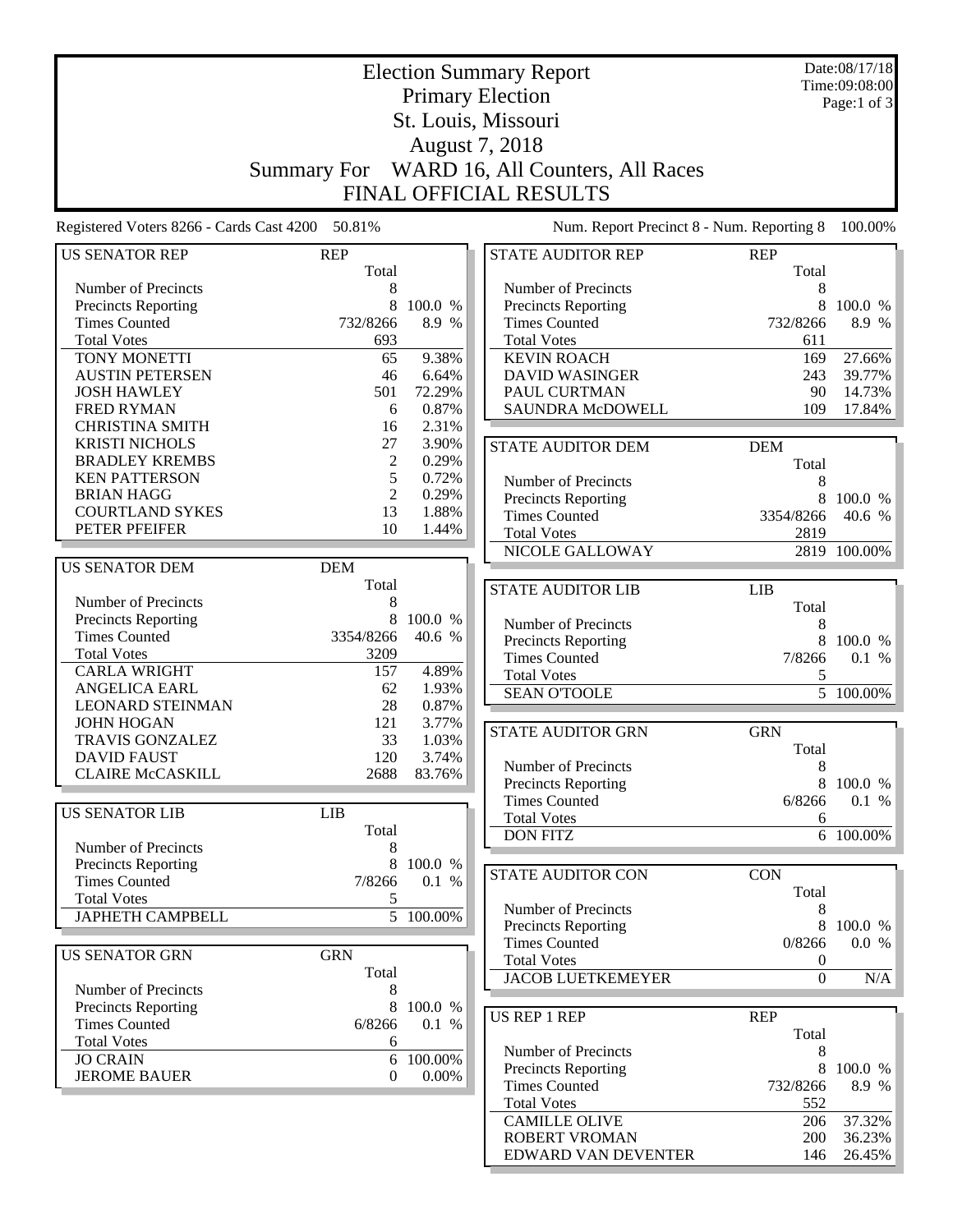| <b>Election Summary Report</b>                     |            |             |  |                                              | Date:08/17/18<br>Time:09:08:00 |              |  |  |
|----------------------------------------------------|------------|-------------|--|----------------------------------------------|--------------------------------|--------------|--|--|
|                                                    |            |             |  | <b>Primary Election</b>                      |                                | Page:2 of 3  |  |  |
|                                                    |            |             |  | St. Louis, Missouri                          |                                |              |  |  |
| August 7, 2018                                     |            |             |  |                                              |                                |              |  |  |
|                                                    |            |             |  | Summary For WARD 16, All Counters, All Races |                                |              |  |  |
|                                                    |            |             |  |                                              |                                |              |  |  |
|                                                    |            |             |  | <b>FINAL OFFICIAL RESULTS</b>                |                                |              |  |  |
| Registered Voters 8266 - Cards Cast 4200 50.81%    |            |             |  | Num. Report Precinct 8 - Num. Reporting 8    |                                | 100.00%      |  |  |
| <b>US REP 1 DEM</b>                                | <b>DEM</b> |             |  | <b>STATE REP 91 REP</b>                      | <b>REP</b>                     |              |  |  |
| Number of Precincts                                | Total<br>8 |             |  | Number of Precincts                          | Total<br>1                     |              |  |  |
| <b>Precincts Reporting</b>                         | 8          | 100.0 %     |  | Precincts Reporting                          |                                | 1 100.0 %    |  |  |
| <b>Times Counted</b>                               | 3354/8266  | 40.6 %      |  | <b>Times Counted</b>                         | 37/470                         | 7.9 %        |  |  |
| <b>Total Votes</b>                                 | 3119       |             |  | <b>Total Votes</b>                           | 28                             |              |  |  |
| <b>CORI BUSH</b>                                   | 1388       | 44.50%      |  | <b>JENNIFER BIRD</b>                         |                                | 28 100.00%   |  |  |
| DeMARCO DAVIDSON                                   | 66         | 2.12%       |  |                                              |                                |              |  |  |
| <b>JOSHUA SHIPP</b>                                | 189        | 6.06%       |  | <b>STATE REP 91 DEM</b>                      | <b>DEM</b>                     |              |  |  |
| <b>LACY CLAY</b>                                   | 1476       | 47.32%      |  |                                              | Total                          |              |  |  |
|                                                    |            |             |  | Number of Precincts                          | 1                              |              |  |  |
| <b>US REP 1 LIB</b>                                | <b>LIB</b> |             |  | Precincts Reporting                          |                                | 1 100.0 %    |  |  |
|                                                    | Total      |             |  | <b>Times Counted</b>                         | 142/470                        | 30.2 %       |  |  |
| Number of Precincts                                | 8          |             |  | <b>Total Votes</b>                           | 123                            |              |  |  |
| Precincts Reporting                                | 8          | 100.0 %     |  | <b>SARAH UNSICKER</b>                        |                                | 123 100.00%  |  |  |
| <b>Times Counted</b>                               | 7/8266     | 0.1 %       |  |                                              |                                |              |  |  |
| <b>Total Votes</b><br><b>ROBB CUNNINGHAM</b>       | 5          | 5 100.00%   |  | <b>STATE REP 91 LIB</b>                      | <b>LIB</b>                     |              |  |  |
|                                                    |            |             |  |                                              | Total                          |              |  |  |
|                                                    |            |             |  | Number of Precincts                          | 1                              |              |  |  |
| <b>STATE SEN 4 REP</b>                             | <b>REP</b> |             |  | Precincts Reporting                          |                                | $1\,100.0\%$ |  |  |
| Number of Precincts                                | Total<br>8 |             |  | <b>Times Counted</b><br><b>Total Votes</b>   | 1/470<br>$\boldsymbol{0}$      | 0.2 %        |  |  |
| <b>Precincts Reporting</b>                         | 8          | 100.0 %     |  | <b>JAMES SCARIOT</b>                         | $\boldsymbol{0}$               | N/A          |  |  |
| <b>Times Counted</b>                               | 732/8266   | 8.9 %       |  |                                              |                                |              |  |  |
| <b>Total Votes</b>                                 | 557        |             |  | <b>COLL OF REV DEM</b>                       | <b>DEM</b>                     |              |  |  |
| <b>ROBERT CRUMP</b>                                | 557        | 100.00%     |  |                                              | Total                          |              |  |  |
|                                                    |            |             |  | Number of Precincts                          | 8                              |              |  |  |
| <b>STATE SEN 4 DEM</b>                             | <b>DEM</b> |             |  | <b>Precincts Reporting</b>                   |                                | 8 100.0 %    |  |  |
|                                                    | Total      |             |  | <b>Times Counted</b>                         | 3354/8266                      | 40.6 %       |  |  |
| Number of Precincts                                | 8          |             |  | <b>Total Votes</b>                           | 2927                           |              |  |  |
| <b>Precincts Reporting</b>                         | 8          | 100.0 %     |  | <b>GREGORY DALY</b>                          |                                | 2927 100.00% |  |  |
| <b>Times Counted</b>                               | 3354/8266  | 40.6 %      |  |                                              |                                |              |  |  |
| <b>Total Votes</b>                                 | 3081       |             |  | LICENSE COLL REP                             | <b>REP</b>                     |              |  |  |
| <b>KARLA MAY</b>                                   | 1149       | 37.29%      |  |                                              | Total                          |              |  |  |
| <b>JACOB HUMMEL</b>                                | 1932       | 62.71%      |  | Number of Precincts                          | 8                              |              |  |  |
|                                                    |            |             |  | Precincts Reporting                          | 8                              | 100.0 %      |  |  |
| <b>STATE REP 82 REP</b>                            | <b>REP</b> |             |  | <b>Times Counted</b>                         | 732/8266                       | 8.9 %        |  |  |
|                                                    | Total      |             |  | <b>Total Votes</b>                           | 546                            |              |  |  |
| Number of Precincts                                | 7          | 7 100.0 %   |  | <b>ZACHARY SYBERG</b>                        |                                | 546 100.00%  |  |  |
| <b>Precincts Reporting</b><br><b>Times Counted</b> | 695/7796   | 8.9 %       |  |                                              |                                |              |  |  |
| <b>Total Votes</b>                                 | 502        |             |  | LICENSE COLL DEM                             | <b>DEM</b>                     |              |  |  |
| <b>ERIK SHELQUIST</b>                              |            | 502 100.00% |  | Number of Precincts                          | Total                          |              |  |  |
|                                                    |            |             |  | Precincts Reporting                          | 8<br>8                         | 100.0 %      |  |  |
| STATE REP 82 DEM                                   | <b>DEM</b> |             |  | <b>Times Counted</b>                         | 3354/8266                      | 40.6 %       |  |  |
|                                                    | Total      |             |  | <b>Total Votes</b>                           | 2831                           |              |  |  |
| Number of Precincts                                | 7          |             |  | <b>MAVIS THOMPSON</b>                        | 1405                           | 49.63%       |  |  |
| <b>Precincts Reporting</b>                         |            | 7 100.0 %   |  | DANA KELLY-FRANKS                            | 1426                           | 50.37%       |  |  |
| <b>Times Counted</b>                               | 3212/7796  | 41.2 %      |  |                                              |                                |              |  |  |
| <b>Total Votes</b>                                 | 3102       |             |  |                                              |                                |              |  |  |
| <b>DONNA BARINGER</b>                              | 2307       | 74.37%      |  |                                              |                                |              |  |  |
| <b>FRED KRATKY</b>                                 | 795        | 25.63%      |  |                                              |                                |              |  |  |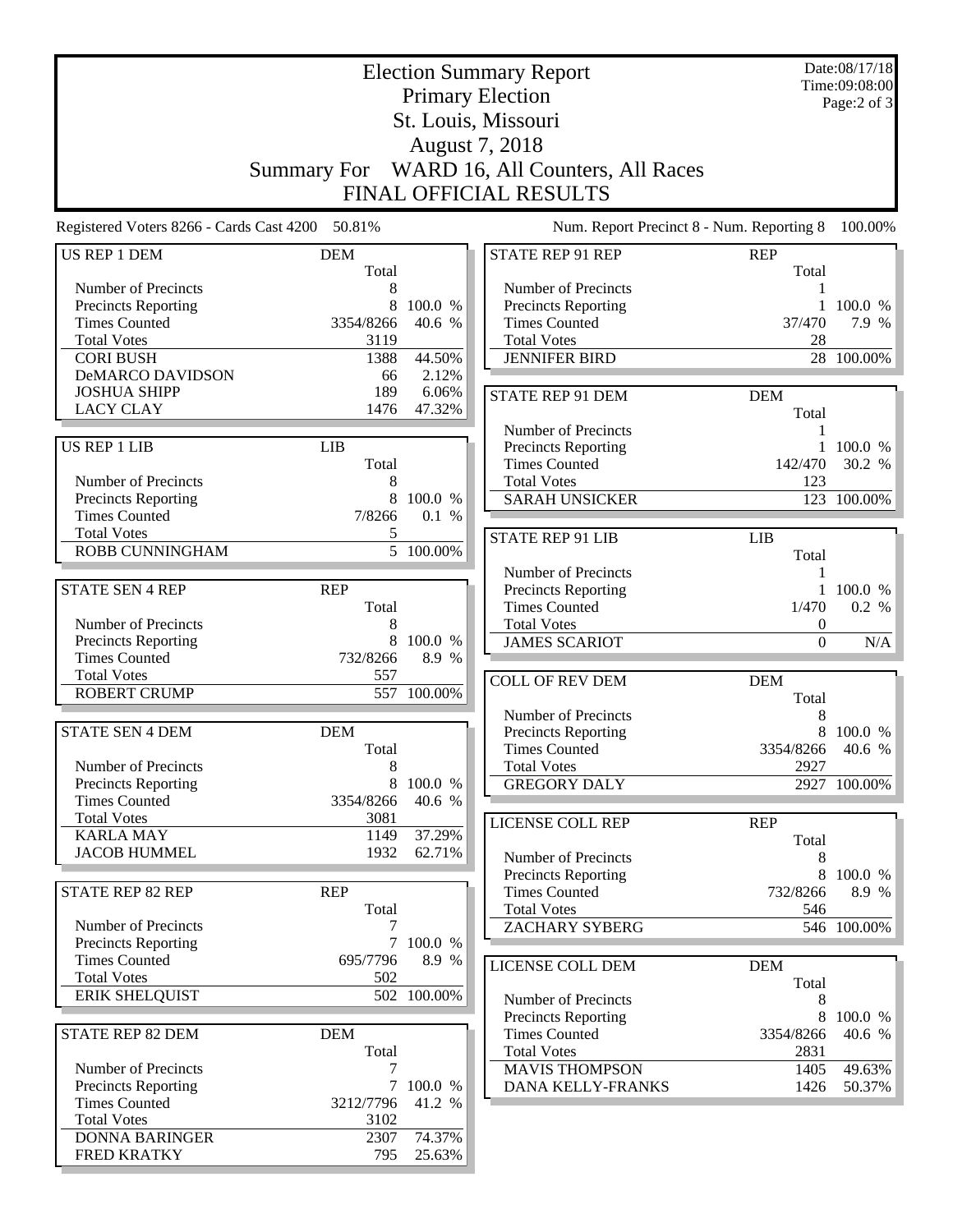Date:08/17/18 Time:09:08:00 Page:3 of 3

# Election Summary Report Primary Election St. Louis, Missouri August 7, 2018 Summary For WARD 16, All Counters, All Races FINAL OFFICIAL RESULTS

| <b>REC OF DEEDS DEM</b>    | <b>DEM</b> |               |
|----------------------------|------------|---------------|
|                            | Total      |               |
| Number of Precincts        | 8          |               |
| <b>Precincts Reporting</b> | 8          | 100.0<br>$\%$ |
| <b>Times Counted</b>       | 3354/8266  | 40.6<br>$\%$  |
| <b>Total Votes</b>         | 3007       |               |
| <b>MICHAEL BUTLER</b>      | 1392       | 46.29%        |
| <b>SHARON CARPENTER</b>    | 1442       | 47.95%        |
| <b>JIMMIE MATTHEWS</b>     | 173        | 5.75%         |
|                            |            |               |
| PROP A                     |            |               |
|                            | Total      |               |
| Number of Precincts        | 8          |               |
| <b>Precincts Reporting</b> | 8          | 100.0<br>$\%$ |
| <b>Times Counted</b>       | 4200/8266  | 50.8 %        |
| <b>Total Votes</b>         | 4173       |               |
| <b>YES</b>                 | 910        | 21.81%        |
| N <sub>O</sub>             | 3263       | 78.19%        |
|                            |            |               |
| PROP <sub>1</sub>          |            |               |
|                            | Total      |               |
| Number of Precincts        | 8          |               |
| Precincts Reporting        | 8          | 100.0<br>$\%$ |
| <b>Times Counted</b>       | 4200/8266  | 50.8 %        |
| <b>Total Votes</b>         | 4106       |               |
| <b>YES</b>                 | 3466       | 84.41%        |
| N <sub>O</sub>             | 640        | 15.59%        |

Registered Voters 8266 - Cards Cast 4200 50.81% Num. Report Precinct 8 - Num. Reporting 8 100.00%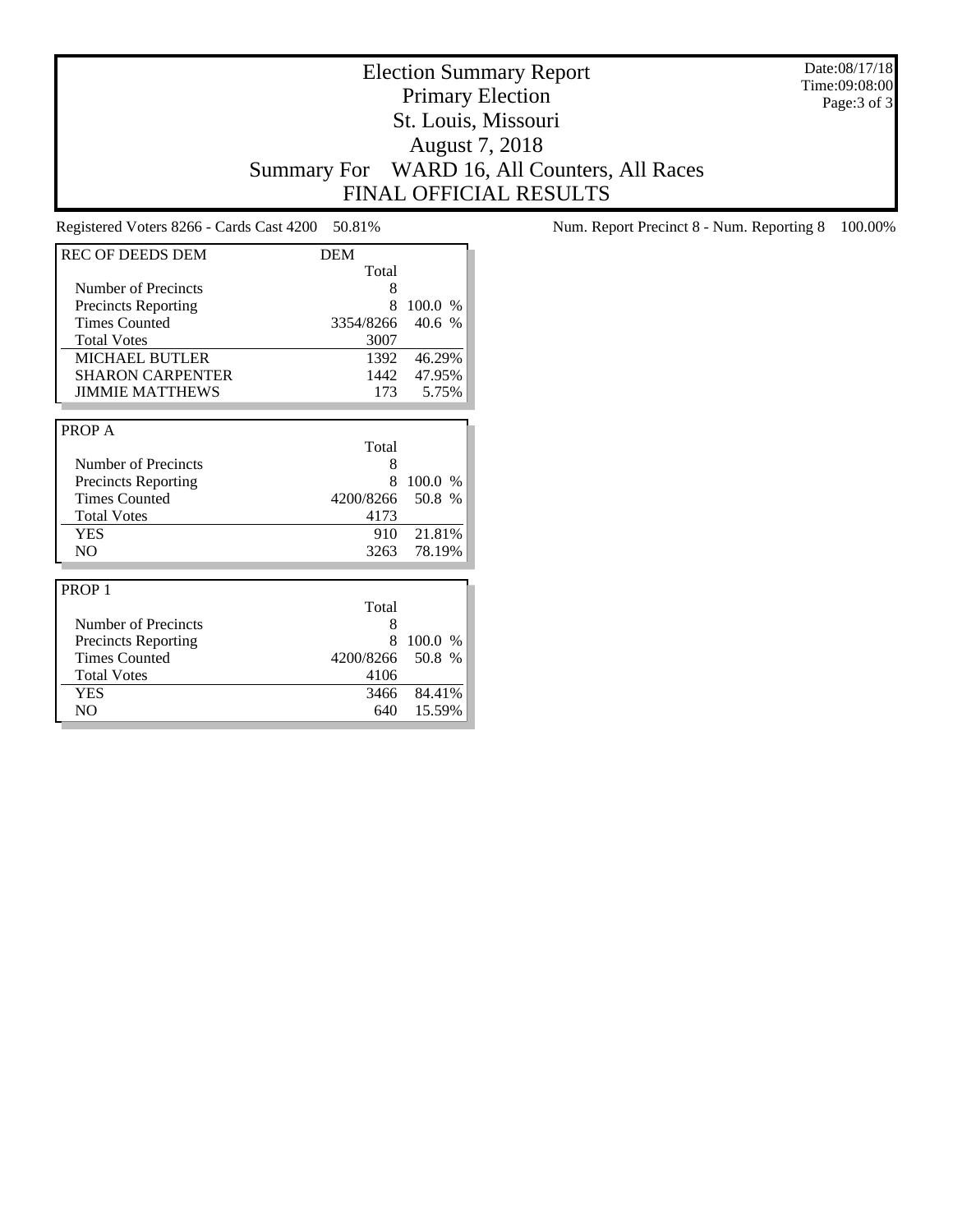| <b>Election Summary Report</b>                    |                     |                |                                              |                  | Date:08/17/18          |  |  |  |
|---------------------------------------------------|---------------------|----------------|----------------------------------------------|------------------|------------------------|--|--|--|
| <b>Primary Election</b>                           |                     |                |                                              |                  | Time:09:08:06          |  |  |  |
|                                                   |                     | Page:1 of 3    |                                              |                  |                        |  |  |  |
|                                                   |                     |                | St. Louis, Missouri                          |                  |                        |  |  |  |
| August 7, 2018                                    |                     |                |                                              |                  |                        |  |  |  |
|                                                   |                     |                | Summary For WARD 17, All Counters, All Races |                  |                        |  |  |  |
|                                                   |                     |                |                                              |                  |                        |  |  |  |
|                                                   |                     |                | <b>FINAL OFFICIAL RESULTS</b>                |                  |                        |  |  |  |
| Registered Voters 6676 - Cards Cast 2445          | 36.62%              |                | Num. Report Precinct 8 - Num. Reporting 8    |                  | 100.00%                |  |  |  |
| <b>US SENATOR REP</b>                             | <b>REP</b>          |                | <b>STATE AUDITOR REP</b>                     | <b>REP</b>       |                        |  |  |  |
|                                                   | Total               |                |                                              | Total            |                        |  |  |  |
| Number of Precincts                               | 8                   |                | Number of Precincts                          | 8                |                        |  |  |  |
| <b>Precincts Reporting</b>                        | 8                   | 100.0 %        | <b>Precincts Reporting</b>                   | 8                | 100.0 %                |  |  |  |
| <b>Times Counted</b>                              | 153/6676            | 2.3 %          | <b>Times Counted</b>                         | 153/6676         | 2.3 %                  |  |  |  |
| <b>Total Votes</b>                                | 149                 |                | <b>Total Votes</b>                           | 121              |                        |  |  |  |
| TONY MONETTI                                      | 12                  | 8.05%          | <b>KEVIN ROACH</b>                           | 26               | 21.49%                 |  |  |  |
| <b>AUSTIN PETERSEN</b>                            | 9                   | 6.04%          | <b>DAVID WASINGER</b>                        | 40               | 33.06%                 |  |  |  |
| <b>JOSH HAWLEY</b>                                | 105                 | 70.47%         | PAUL CURTMAN                                 | 24               | 19.83%                 |  |  |  |
| <b>FRED RYMAN</b>                                 | 1                   | 0.67%          | SAUNDRA McDOWELL                             | 31               | 25.62%                 |  |  |  |
| <b>CHRISTINA SMITH</b>                            | 9                   | 6.04%          |                                              |                  |                        |  |  |  |
| <b>KRISTI NICHOLS</b>                             | 4                   | 2.68%          | <b>STATE AUDITOR DEM</b>                     | <b>DEM</b>       |                        |  |  |  |
| <b>BRADLEY KREMBS</b>                             | $\mathbf{2}$        | 1.34%          |                                              | Total            |                        |  |  |  |
| <b>KEN PATTERSON</b>                              | $\overline{c}$      | 1.34%          | Number of Precincts                          | 8                |                        |  |  |  |
| <b>BRIAN HAGG</b>                                 | $\mathbf{0}$        | 0.00%          | <b>Precincts Reporting</b>                   |                  | 8 100.0 %              |  |  |  |
| <b>COURTLAND SYKES</b>                            | 2                   | 1.34%          | <b>Times Counted</b>                         | 2239/6676        | 33.5 %                 |  |  |  |
| PETER PFEIFER                                     | 3                   | 2.01%          | <b>Total Votes</b>                           | 1870             |                        |  |  |  |
|                                                   |                     |                | NICOLE GALLOWAY                              |                  | 1870 100.00%           |  |  |  |
| <b>US SENATOR DEM</b>                             | <b>DEM</b>          |                |                                              |                  |                        |  |  |  |
|                                                   | Total               |                | <b>STATE AUDITOR LIB</b>                     | LIB              |                        |  |  |  |
| Number of Precincts                               | 8                   |                |                                              | Total            |                        |  |  |  |
| Precincts Reporting                               | 8                   | 100.0 %        | Number of Precincts                          | 8                |                        |  |  |  |
| <b>Times Counted</b>                              | 2239/6676           | 33.5 %         | <b>Precincts Reporting</b>                   | 8                | 100.0 %                |  |  |  |
| <b>Total Votes</b>                                | 2197                |                | <b>Times Counted</b>                         | 11/6676          | 0.2 %                  |  |  |  |
| <b>CARLA WRIGHT</b>                               | 154                 | 7.01%          | <b>Total Votes</b>                           | 10               |                        |  |  |  |
| <b>ANGELICA EARL</b>                              | 48                  | 2.18%          | <b>SEAN O'TOOLE</b>                          |                  | 10 100.00%             |  |  |  |
| <b>LEONARD STEINMAN</b><br><b>JOHN HOGAN</b>      | 7<br>21             | 0.32%<br>0.96% |                                              |                  |                        |  |  |  |
| <b>TRAVIS GONZALEZ</b>                            | 11                  | 0.50%          | <b>STATE AUDITOR GRN</b>                     | <b>GRN</b>       |                        |  |  |  |
| <b>DAVID FAUST</b>                                | 14                  | 0.64%          |                                              | Total            |                        |  |  |  |
| <b>CLAIRE McCASKILL</b>                           | 1942                | 88.39%         | Number of Precincts                          | 8                |                        |  |  |  |
|                                                   |                     |                | Precincts Reporting                          | 8                | 100.0 %                |  |  |  |
|                                                   | <b>LIB</b>          |                | <b>Times Counted</b>                         | 3/6676           | 0.0 %                  |  |  |  |
| <b>US SENATOR LIB</b>                             | Total               |                | <b>Total Votes</b>                           | 3                |                        |  |  |  |
| Number of Precincts                               |                     |                | <b>DON FITZ</b>                              |                  | $\overline{3}$ 100.00% |  |  |  |
| Precincts Reporting                               | 8<br>$\,8\,$        | 100.0 %        |                                              |                  |                        |  |  |  |
| <b>Times Counted</b>                              | 11/6676             | 0.2 %          | STATE AUDITOR CON                            | <b>CON</b>       |                        |  |  |  |
| <b>Total Votes</b>                                | 11                  |                |                                              | Total            |                        |  |  |  |
| <b>JAPHETH CAMPBELL</b>                           |                     | 11 100.00%     | Number of Precincts                          | 8                |                        |  |  |  |
|                                                   |                     |                | <b>Precincts Reporting</b>                   | 8                | 100.0 %                |  |  |  |
|                                                   |                     |                | <b>Times Counted</b>                         | 0/6676           | 0.0 %                  |  |  |  |
| <b>US SENATOR GRN</b>                             | <b>GRN</b><br>Total |                | <b>Total Votes</b>                           | $\boldsymbol{0}$ |                        |  |  |  |
|                                                   |                     |                | <b>JACOB LUETKEMEYER</b>                     | $\boldsymbol{0}$ | $\rm N/A$              |  |  |  |
| Number of Precincts<br><b>Precincts Reporting</b> | 8<br>8              | 100.0 %        |                                              |                  |                        |  |  |  |
| <b>Times Counted</b>                              | 3/6676              | 0.0 %          | <b>US REP 1 REP</b>                          | <b>REP</b>       |                        |  |  |  |
| <b>Total Votes</b>                                | 3                   |                |                                              | Total            |                        |  |  |  |
| <b>JO CRAIN</b>                                   | $\mathbf{1}$        | 33.33%         | Number of Precincts                          | 8                |                        |  |  |  |
| <b>JEROME BAUER</b>                               | $\overline{2}$      | 66.67%         | Precincts Reporting                          |                  | 8 100.0 %              |  |  |  |
|                                                   |                     |                | <b>Times Counted</b>                         | 153/6676         | 2.3 %                  |  |  |  |
|                                                   |                     |                | <b>Total Votes</b>                           | 122              |                        |  |  |  |
|                                                   |                     |                | <b>CAMILLE OLIVE</b>                         | 55               | 45.08%                 |  |  |  |
|                                                   |                     |                | <b>ROBERT VROMAN</b>                         | 25               | 20.49%                 |  |  |  |
|                                                   |                     |                | EDWARD VAN DEVENTER                          | 42               | 34.43%                 |  |  |  |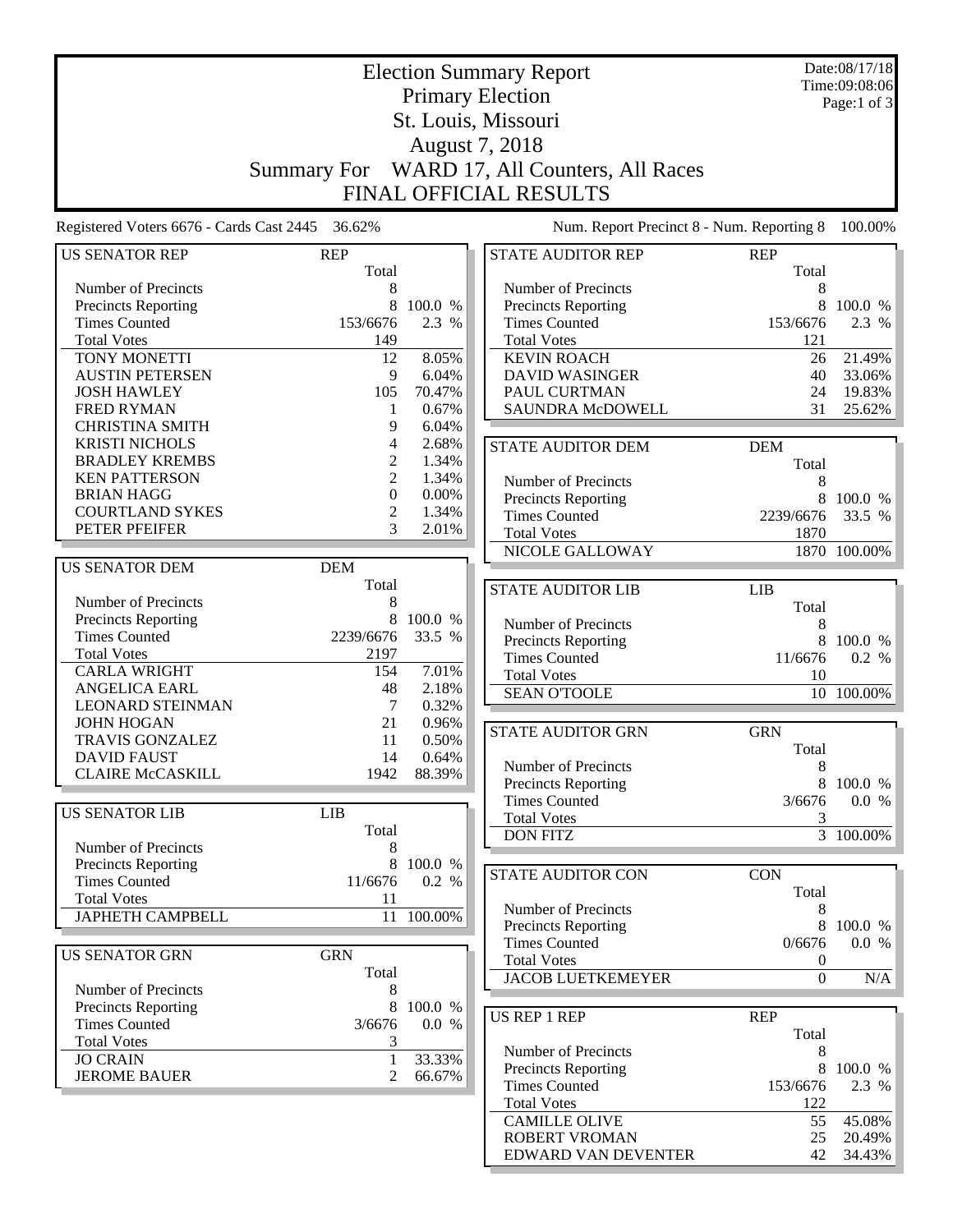|                                                 | <b>Election Summary Report</b> |                  |                                                    |                     | Date:08/17/18<br>Time:09:08:06 |
|-------------------------------------------------|--------------------------------|------------------|----------------------------------------------------|---------------------|--------------------------------|
|                                                 |                                |                  | <b>Primary Election</b>                            |                     | Page:2 of 3                    |
|                                                 |                                |                  |                                                    |                     |                                |
|                                                 |                                |                  | August 7, 2018                                     |                     |                                |
|                                                 | <b>Summary For</b>             |                  | WARD 17, All Counters, All Races                   |                     |                                |
|                                                 |                                |                  | <b>FINAL OFFICIAL RESULTS</b>                      |                     |                                |
| Registered Voters 6676 - Cards Cast 2445 36.62% |                                |                  | Num. Report Precinct 8 - Num. Reporting 8          |                     | 100.00%                        |
| <b>US REP 1 DEM</b>                             | <b>DEM</b>                     |                  | <b>STATE REP 79 DEM</b>                            | <b>DEM</b>          |                                |
|                                                 | Total                          |                  |                                                    | Total               |                                |
| Number of Precincts                             | 8                              |                  | Number of Precincts                                | 2                   |                                |
| Precincts Reporting<br><b>Times Counted</b>     | 8                              | 100.0 %          | <b>Precincts Reporting</b><br><b>Times Counted</b> | $\overline{2}$      | 100.0 %                        |
|                                                 | 2239/6676                      | 33.5 %           | <b>Total Votes</b>                                 | 427/1178            | 36.2 %                         |
| <b>Total Votes</b><br><b>CORI BUSH</b>          | 2175<br>1118                   | 51.40%           | <b>LAKEYSHA BOSLEY</b>                             | 375<br>158          |                                |
| DeMARCO DAVIDSON                                | 35                             | 1.61%            | <b>JP JOHNSON</b>                                  | 121                 | 42.13%<br>32.27%               |
| <b>JOSHUA SHIPP</b>                             | 31                             | 1.43%            | <b>REIGN HARRIS</b>                                | 25                  | 6.67%                          |
| <b>LACY CLAY</b>                                | 991                            | 45.56%           | <b>MAXINE JOHNSON</b>                              | 71                  | 18.93%                         |
|                                                 |                                |                  |                                                    |                     |                                |
| <b>US REP 1 LIB</b>                             | <b>LIB</b>                     |                  | <b>STATE REP 79 LIB</b>                            | <b>LIB</b>          |                                |
|                                                 | Total                          |                  |                                                    | Total               |                                |
| Number of Precincts                             | 8                              |                  | Number of Precincts                                | 2                   |                                |
| Precincts Reporting<br><b>Times Counted</b>     | 8<br>11/6676                   | 100.0 %<br>0.2 % | <b>Precincts Reporting</b><br><b>Times Counted</b> | 1/1178              | 2 100.0 %<br>0.1 %             |
| <b>Total Votes</b>                              | 10                             |                  | <b>Total Votes</b>                                 |                     |                                |
| ROBB CUNNINGHAM                                 |                                | 10 100.00%       | <b>DAN ELDER</b>                                   |                     | 1 100.00%                      |
|                                                 |                                |                  |                                                    |                     |                                |
| <b>STATE SEN 4 REP</b>                          | <b>REP</b>                     |                  | <b>STATE REP 80 DEM</b>                            | <b>DEM</b>          |                                |
|                                                 | Total                          |                  |                                                    | Total               |                                |
| Number of Precincts                             | 2                              |                  | Number of Precincts                                | 2                   |                                |
| Precincts Reporting                             | $\overline{2}$                 | 100.0 %          | <b>Precincts Reporting</b>                         | $\overline{2}$      | 100.0 %                        |
| <b>Times Counted</b>                            | 24/1471                        | 1.6 %            | <b>Times Counted</b>                               | 19/89               | 21.3 %                         |
| <b>Total Votes</b>                              | 19                             |                  | <b>Total Votes</b>                                 | 18                  |                                |
| <b>ROBERT CRUMP</b>                             | 19                             | 100.00%          | <b>PETER MERIDETH</b><br><b>MARIAH VANDIVER</b>    | 10<br>8             | 55.56%<br>44.44%               |
|                                                 |                                |                  |                                                    |                     |                                |
| <b>STATE SEN 4 DEM</b>                          | <b>DEM</b>                     |                  |                                                    |                     |                                |
| Number of Precincts                             | Total                          |                  | <b>COLL OF REV DEM</b>                             | <b>DEM</b><br>Total |                                |
| Precincts Reporting                             | $\boldsymbol{2}$               | 2 100.0 %        | Number of Precincts                                | 8                   |                                |
| <b>Times Counted</b>                            | 515/1471                       | 35.0 %           | Precincts Reporting                                | 8                   | 100.0 %                        |
| <b>Total Votes</b>                              | 472                            |                  | <b>Times Counted</b>                               | 2239/6676           | 33.5 %                         |
| <b>KARLA MAY</b>                                | 305                            | 64.62%           | <b>Total Votes</b>                                 | 1881                |                                |
| <b>JACOB HUMMEL</b>                             | 167                            | 35.38%           | <b>GREGORY DALY</b>                                |                     | 1881 100.00%                   |
|                                                 |                                |                  |                                                    |                     |                                |
| <b>STATE REP 77 DEM</b>                         | <b>DEM</b>                     |                  | <b>LICENSE COLL REP</b>                            | <b>REP</b>          |                                |
|                                                 | Total                          |                  |                                                    | Total               |                                |
| Number of Precincts                             | 4                              |                  | Number of Precincts                                | 8                   |                                |
| <b>Precincts Reporting</b>                      |                                | 4 100.0 %        | Precincts Reporting                                |                     | 8 100.0 %                      |
| <b>Times Counted</b>                            | 1793/5409                      | 33.1 %           | <b>Times Counted</b>                               | 153/6676            | 2.3 %                          |
| <b>Total Votes</b>                              | 1664                           |                  | <b>Total Votes</b>                                 | 101                 |                                |
| <b>STEVE ROBERTS</b><br><b>KIMBERLY COLLINS</b> | 886<br>778                     | 53.25%<br>46.75% | <b>ZACHARY SYBERG</b>                              |                     | 101 100.00%                    |
|                                                 |                                |                  | LICENSE COLL DEM                                   | <b>DEM</b>          |                                |
|                                                 |                                |                  |                                                    | Total               |                                |
|                                                 |                                |                  | Number of Precincts                                | 8                   |                                |
|                                                 |                                |                  | Precincts Reporting                                | 8                   | 100.0 %                        |
|                                                 |                                |                  | <b>Times Counted</b>                               | 2239/6676           | 33.5 %                         |
|                                                 |                                |                  | <b>Total Votes</b>                                 | 1922                |                                |
|                                                 |                                |                  | <b>MAVIS THOMPSON</b>                              | 1076                | 55.98%                         |
|                                                 |                                |                  | DANA KELLY-FRANKS                                  | 846                 | 44.02%                         |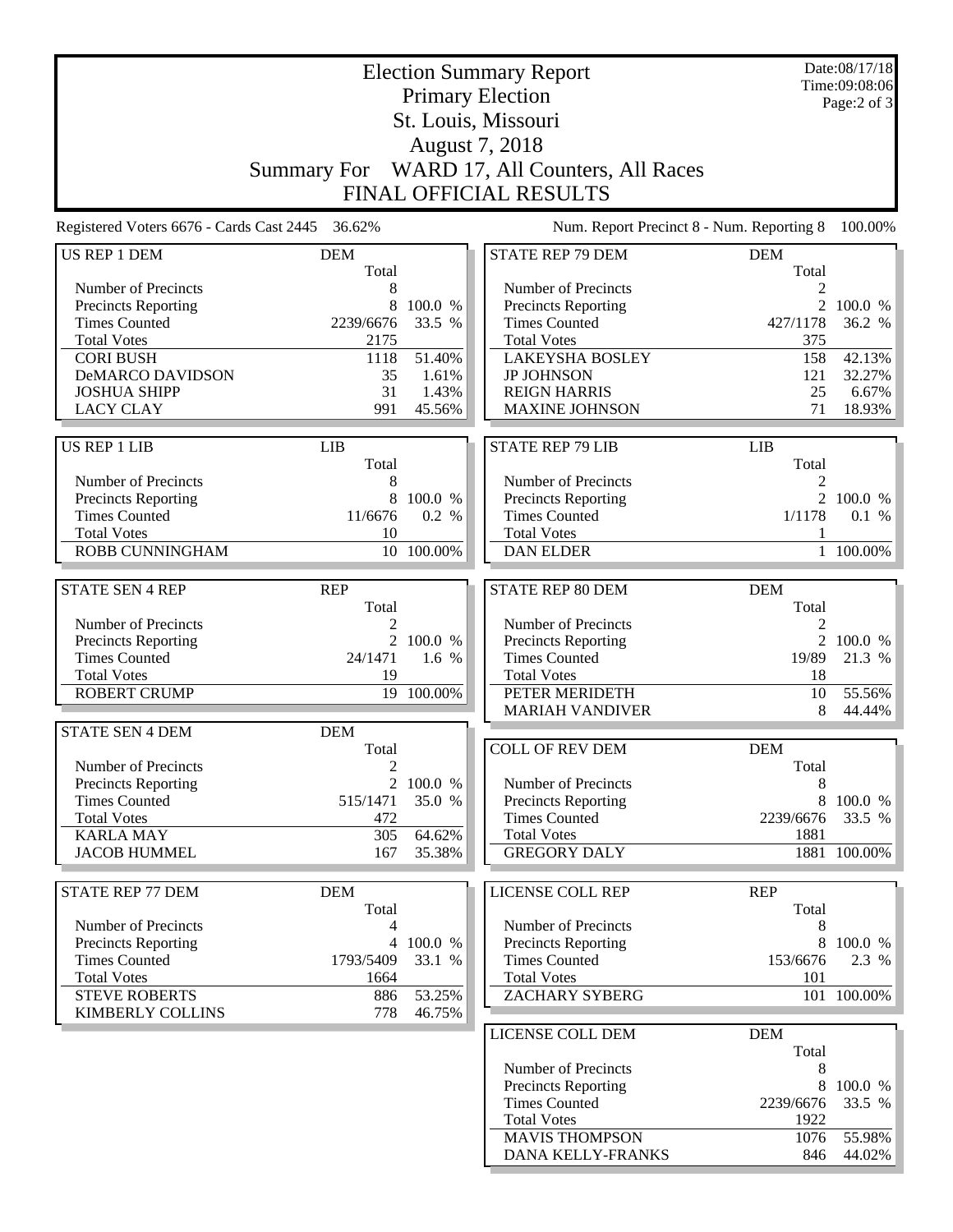Date:08/17/18 Time:09:08:06 Page:3 of 3

# Election Summary Report Primary Election St. Louis, Missouri August 7, 2018 Summary For WARD 17, All Counters, All Races FINAL OFFICIAL RESULTS

| <b>REC OF DEEDS DEM</b>    | <b>DEM</b> |               |
|----------------------------|------------|---------------|
|                            | Total      |               |
| Number of Precincts        | 8          |               |
| Precincts Reporting        | 8          | 100.0 %       |
| <b>Times Counted</b>       | 2239/6676  | 33.5 %        |
| <b>Total Votes</b>         | 1962       |               |
| <b>MICHAEL BUTLER</b>      | 1006       | 51.27%        |
| <b>SHARON CARPENTER</b>    | 799        | 40.72%        |
| <b>JIMMIE MATTHEWS</b>     | 157        | 8.00%         |
|                            |            |               |
| PROP A                     |            |               |
|                            | Total      |               |
| <b>Number of Precincts</b> | 8          |               |
| <b>Precincts Reporting</b> | 8          | 100.0 %       |
| <b>Times Counted</b>       | 2445/6676  | 36.6%         |
| <b>Total Votes</b>         | 2427       |               |
| <b>YES</b>                 | 348        | 14.34%        |
| N <sub>O</sub>             | 2079       | 85.66%        |
|                            |            |               |
| PROP <sub>1</sub>          |            |               |
|                            | Total      |               |
| Number of Precincts        | 8          |               |
| <b>Precincts Reporting</b> | 8          | 100.0<br>$\%$ |
| <b>Times Counted</b>       | 2445/6676  | 36.6%         |
| <b>Total Votes</b>         | 2347       |               |
| <b>YES</b>                 | 1897       | 80.83%        |
| N <sub>O</sub>             | 450        | 19.17%        |

Registered Voters 6676 - Cards Cast 2445 36.62% Num. Report Precinct 8 - Num. Reporting 8 100.00%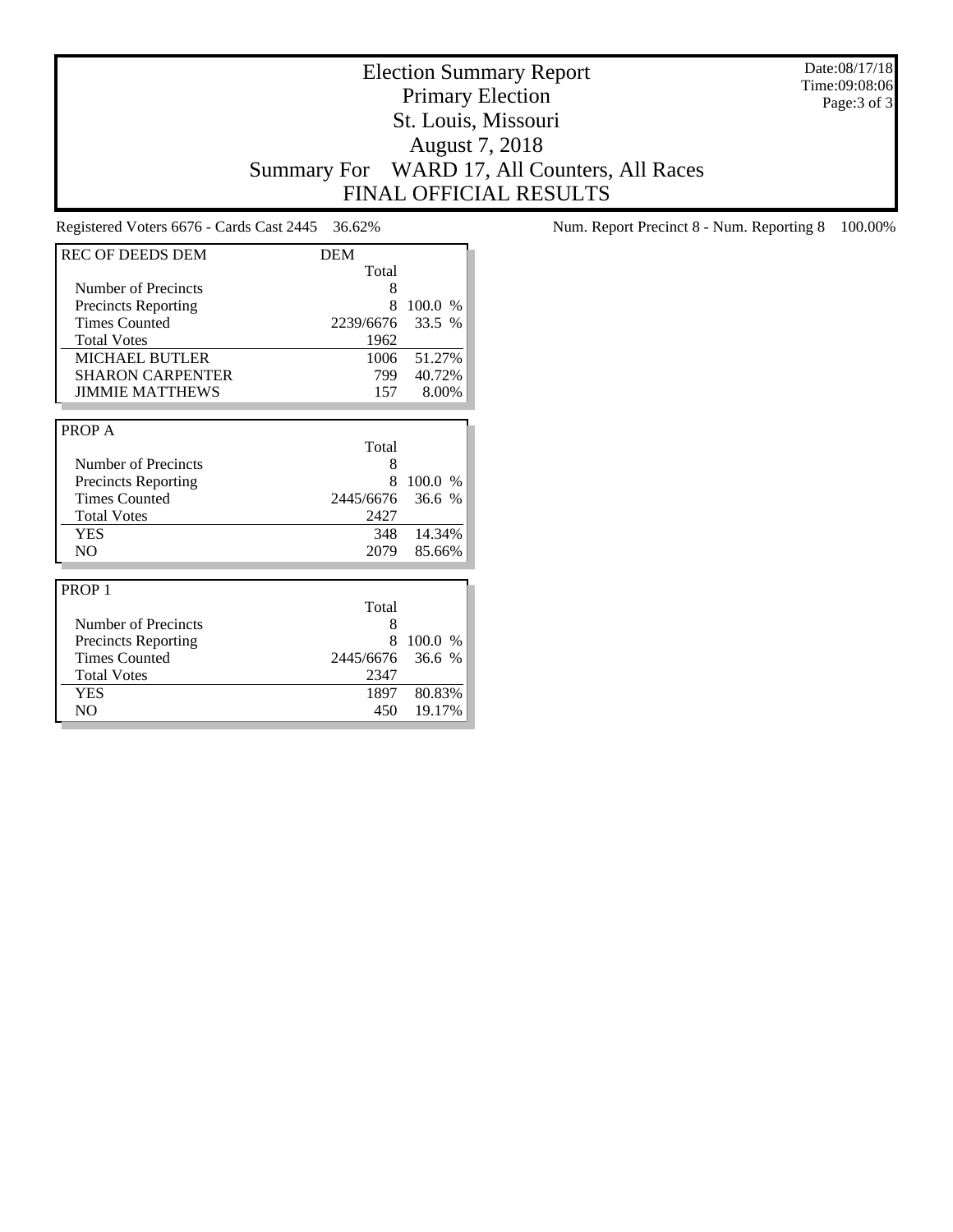|                                                 |                     | Date:08/17/18 |                                              |                     |                        |  |  |  |  |
|-------------------------------------------------|---------------------|---------------|----------------------------------------------|---------------------|------------------------|--|--|--|--|
|                                                 |                     | Time:09:08:10 |                                              |                     |                        |  |  |  |  |
|                                                 |                     |               | <b>Primary Election</b>                      |                     | Page:1 of 3            |  |  |  |  |
|                                                 |                     |               |                                              |                     |                        |  |  |  |  |
| St. Louis, Missouri                             |                     |               |                                              |                     |                        |  |  |  |  |
|                                                 | August 7, 2018      |               |                                              |                     |                        |  |  |  |  |
|                                                 |                     |               | Summary For WARD 18, All Counters, All Races |                     |                        |  |  |  |  |
|                                                 |                     |               |                                              |                     |                        |  |  |  |  |
|                                                 |                     |               | <b>FINAL OFFICIAL RESULTS</b>                |                     |                        |  |  |  |  |
| Registered Voters 5430 - Cards Cast 1835 33.79% |                     |               | Num. Report Precinct 6 - Num. Reporting 6    |                     | 100.00%                |  |  |  |  |
|                                                 |                     |               |                                              |                     |                        |  |  |  |  |
| <b>US SENATOR REP</b>                           | <b>REP</b><br>Total |               | <b>STATE AUDITOR REP</b>                     | <b>REP</b><br>Total |                        |  |  |  |  |
|                                                 |                     |               |                                              |                     |                        |  |  |  |  |
| Number of Precincts                             | 6<br>6              | 100.0 %       | Number of Precincts                          | 6<br>6              |                        |  |  |  |  |
| Precincts Reporting<br><b>Times Counted</b>     | 63/5430             | 1.2 %         | Precincts Reporting<br><b>Times Counted</b>  | 63/5430             | 100.0 %<br>1.2 %       |  |  |  |  |
| <b>Total Votes</b>                              |                     |               | <b>Total Votes</b>                           | 51                  |                        |  |  |  |  |
|                                                 | 56                  | 5.36%         |                                              | 10                  | 19.61%                 |  |  |  |  |
| TONY MONETTI                                    | 3                   |               | <b>KEVIN ROACH</b>                           |                     |                        |  |  |  |  |
| <b>AUSTIN PETERSEN</b>                          | 8                   | 14.29%        | <b>DAVID WASINGER</b>                        | 15                  | 29.41%                 |  |  |  |  |
| <b>JOSH HAWLEY</b>                              | 36                  | 64.29%        | PAUL CURTMAN                                 | 11                  | 21.57%                 |  |  |  |  |
| <b>FRED RYMAN</b>                               | 1                   | 1.79%         | <b>SAUNDRA McDOWELL</b>                      | 15                  | 29.41%                 |  |  |  |  |
| <b>CHRISTINA SMITH</b>                          | 5                   | 8.93%         |                                              |                     |                        |  |  |  |  |
| <b>KRISTI NICHOLS</b>                           | $\overline{c}$      | 3.57%         | <b>STATE AUDITOR DEM</b>                     | <b>DEM</b>          |                        |  |  |  |  |
| <b>BRADLEY KREMBS</b>                           | $\overline{0}$      | 0.00%         |                                              | Total               |                        |  |  |  |  |
| <b>KEN PATTERSON</b>                            | $\overline{0}$      | 0.00%         | Number of Precincts                          | 6                   |                        |  |  |  |  |
| <b>BRIAN HAGG</b>                               | 0                   | 0.00%         | <b>Precincts Reporting</b>                   |                     | 6 100.0 %              |  |  |  |  |
| <b>COURTLAND SYKES</b>                          | 0                   | 0.00%         | <b>Times Counted</b>                         | 1752/5430           | 32.3 %                 |  |  |  |  |
| PETER PFEIFER                                   |                     | 1.79%         | <b>Total Votes</b>                           | 1425                |                        |  |  |  |  |
|                                                 |                     |               | NICOLE GALLOWAY                              |                     | 1425 100.00%           |  |  |  |  |
| <b>US SENATOR DEM</b>                           | <b>DEM</b>          |               |                                              |                     |                        |  |  |  |  |
|                                                 | Total               |               | <b>STATE AUDITOR LIB</b>                     | <b>LIB</b>          |                        |  |  |  |  |
| Number of Precincts                             | 6                   |               |                                              | Total               |                        |  |  |  |  |
| Precincts Reporting                             | 6                   | 100.0 %       | Number of Precincts                          | 6                   |                        |  |  |  |  |
| <b>Times Counted</b>                            | 1752/5430           | 32.3 %        | Precincts Reporting                          | 6                   | 100.0 %                |  |  |  |  |
| <b>Total Votes</b>                              | 1706                |               | <b>Times Counted</b>                         | 3/5430              | 0.1 %                  |  |  |  |  |
| <b>CARLA WRIGHT</b>                             | 308                 | 18.05%        | <b>Total Votes</b>                           | 2                   |                        |  |  |  |  |
| <b>ANGELICA EARL</b>                            | 31                  | 1.82%         | <b>SEAN O'TOOLE</b>                          |                     | $\overline{2}$ 100.00% |  |  |  |  |
| <b>LEONARD STEINMAN</b>                         | 9                   | 0.53%         |                                              |                     |                        |  |  |  |  |
| <b>JOHN HOGAN</b>                               | 6                   | 0.35%         |                                              |                     |                        |  |  |  |  |
| TRAVIS GONZALEZ                                 | 19                  | 1.11%         | <b>STATE AUDITOR GRN</b>                     | <b>GRN</b>          |                        |  |  |  |  |
| <b>DAVID FAUST</b>                              | 5                   | 0.29%         |                                              | Total               |                        |  |  |  |  |
| <b>CLAIRE McCASKILL</b>                         | 1328                | 77.84%        | Number of Precincts                          | 6                   |                        |  |  |  |  |
|                                                 |                     |               | Precincts Reporting                          |                     | 6 100.0 %              |  |  |  |  |
| <b>US SENATOR LIB</b>                           | <b>LIB</b>          |               | <b>Times Counted</b>                         | 0/5430              | 0.0 %                  |  |  |  |  |
|                                                 | Total               |               | <b>Total Votes</b>                           | $\boldsymbol{0}$    |                        |  |  |  |  |
| Number of Precincts                             | 6                   |               | <b>DON FITZ</b>                              | $\boldsymbol{0}$    | N/A                    |  |  |  |  |
| <b>Precincts Reporting</b>                      | 6                   | 100.0 %       |                                              |                     |                        |  |  |  |  |
| <b>Times Counted</b>                            | 3/5430              | 0.1 %         | <b>STATE AUDITOR CON</b>                     | <b>CON</b>          |                        |  |  |  |  |
| <b>Total Votes</b>                              | 2                   |               |                                              | Total               |                        |  |  |  |  |
| <b>JAPHETH CAMPBELL</b>                         |                     | 2 100.00%     | Number of Precincts                          | 6                   |                        |  |  |  |  |
|                                                 |                     |               | Precincts Reporting                          | 6                   | 100.0 %                |  |  |  |  |
|                                                 |                     |               | <b>Times Counted</b>                         | 0/5430              | 0.0 %                  |  |  |  |  |
| <b>US SENATOR GRN</b>                           | <b>GRN</b>          |               | <b>Total Votes</b>                           | $\boldsymbol{0}$    |                        |  |  |  |  |
|                                                 | Total               |               | <b>JACOB LUETKEMEYER</b>                     | $\overline{0}$      | N/A                    |  |  |  |  |
| Number of Precincts                             | 6                   |               |                                              |                     |                        |  |  |  |  |
| <b>Precincts Reporting</b>                      | 6                   | 100.0 %       | <b>US REP 1 REP</b>                          | <b>REP</b>          |                        |  |  |  |  |
| <b>Times Counted</b>                            | 0/5430              | 0.0 %         |                                              | Total               |                        |  |  |  |  |
| <b>Total Votes</b>                              | $\boldsymbol{0}$    |               | Number of Precincts                          | 6                   |                        |  |  |  |  |
| <b>JO CRAIN</b>                                 | $\boldsymbol{0}$    | N/A           | Precincts Reporting                          |                     | 6 100.0 %              |  |  |  |  |
| <b>JEROME BAUER</b>                             | $\boldsymbol{0}$    | N/A           | <b>Times Counted</b>                         | 63/5430             | 1.2 %                  |  |  |  |  |
|                                                 |                     |               | <b>Total Votes</b>                           | 47                  |                        |  |  |  |  |
|                                                 |                     |               | <b>CAMILLE OLIVE</b>                         | 22                  | 46.81%                 |  |  |  |  |
|                                                 |                     |               | <b>ROBERT VROMAN</b>                         | 11                  | 23.40%                 |  |  |  |  |
|                                                 |                     |               | EDWARD VAN DEVENTER                          | 14                  | 29.79%                 |  |  |  |  |
|                                                 |                     |               |                                              |                     |                        |  |  |  |  |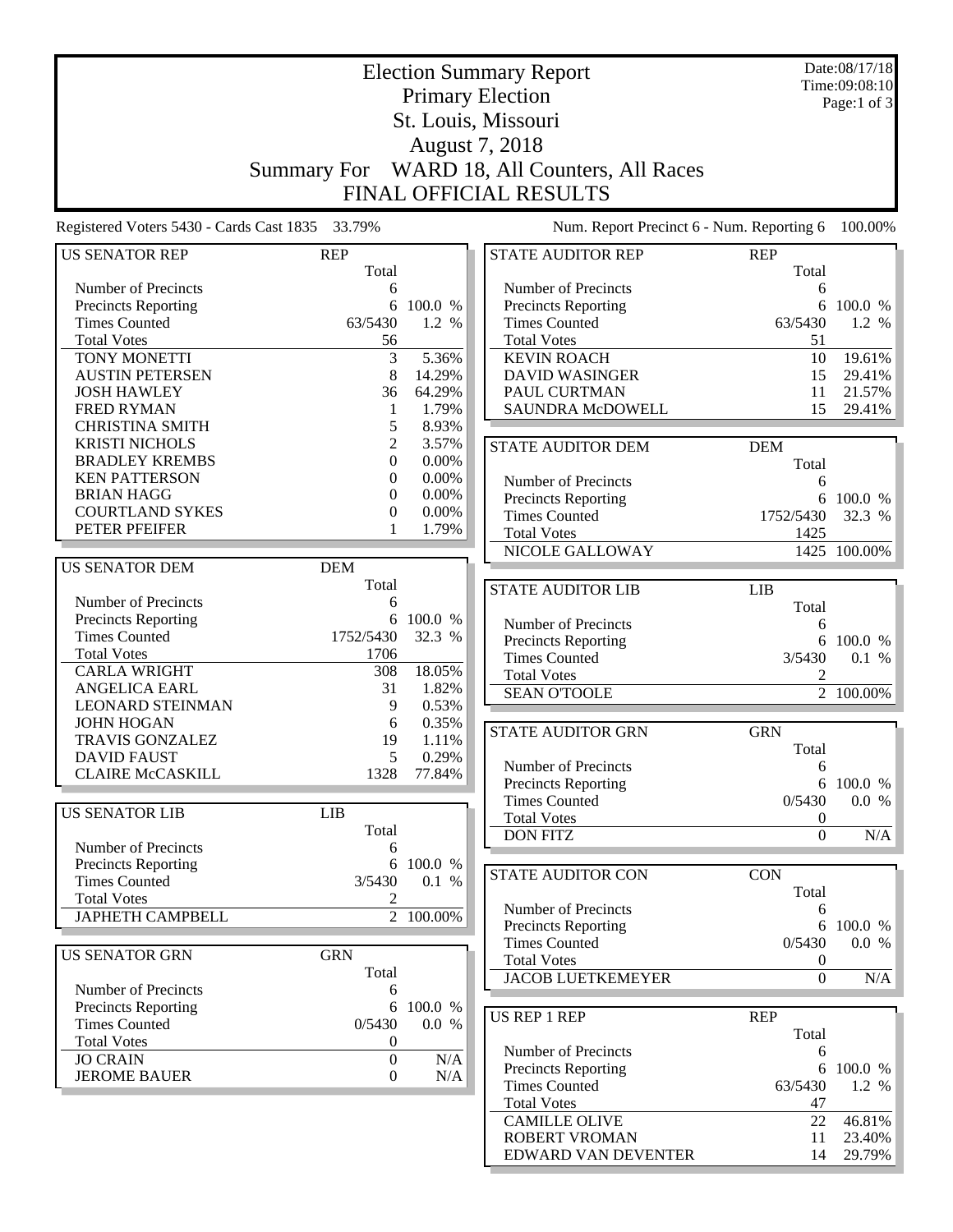|                                                 | <b>Election Summary Report</b> |                  |                                            |                                           | Date:08/17/18<br>Time:09:08:10 |  |  |
|-------------------------------------------------|--------------------------------|------------------|--------------------------------------------|-------------------------------------------|--------------------------------|--|--|
|                                                 |                                | Page:2 of 3      |                                            |                                           |                                |  |  |
|                                                 |                                |                  |                                            |                                           |                                |  |  |
| August 7, 2018                                  |                                |                  |                                            |                                           |                                |  |  |
|                                                 | <b>Summary For</b>             |                  | WARD 18, All Counters, All Races           |                                           |                                |  |  |
|                                                 |                                |                  | FINAL OFFICIAL RESULTS                     |                                           |                                |  |  |
| Registered Voters 5430 - Cards Cast 1835 33.79% |                                |                  |                                            | Num. Report Precinct 6 - Num. Reporting 6 | 100.00%                        |  |  |
| <b>US REP 1 DEM</b>                             | <b>DEM</b>                     |                  | <b>STATE REP 79 DEM</b>                    | <b>DEM</b>                                |                                |  |  |
|                                                 | Total                          |                  |                                            | Total                                     |                                |  |  |
| Number of Precincts                             | 6                              |                  | Number of Precincts                        | 1                                         |                                |  |  |
| <b>Precincts Reporting</b>                      | 6                              | 100.0 %          | Precincts Reporting                        | 1                                         | 100.0 %                        |  |  |
| <b>Times Counted</b>                            | 1752/5430                      | 32.3 %           | <b>Times Counted</b>                       | 56/234                                    | 23.9 %                         |  |  |
| <b>Total Votes</b>                              | 1723                           |                  | <b>Total Votes</b>                         | 50<br>31                                  |                                |  |  |
| <b>CORI BUSH</b>                                | 464                            | 26.93%           | <b>LAKEYSHA BOSLEY</b>                     |                                           | 62.00%<br>6.00%                |  |  |
| DeMARCO DAVIDSON<br><b>JOSHUA SHIPP</b>         | 35<br>21                       | 2.03%<br>1.22%   | <b>JP JOHNSON</b><br><b>REIGN HARRIS</b>   | 3                                         | 16.00%                         |  |  |
| <b>LACY CLAY</b>                                | 1203                           | 69.82%           | <b>MAXINE JOHNSON</b>                      | 8<br>8                                    | 16.00%                         |  |  |
|                                                 |                                |                  |                                            |                                           |                                |  |  |
| <b>US REP 1 LIB</b>                             | <b>LIB</b>                     |                  | <b>STATE REP 79 LIB</b>                    | <b>LIB</b>                                |                                |  |  |
|                                                 | Total                          |                  |                                            | Total                                     |                                |  |  |
| Number of Precincts                             | 6                              |                  | Number of Precincts                        | 1                                         |                                |  |  |
| <b>Precincts Reporting</b>                      | 6                              | 100.0 %          | Precincts Reporting                        | $\mathbf{1}$                              | 100.0 %                        |  |  |
| <b>Times Counted</b><br><b>Total Votes</b>      | 3/5430                         | 0.1 %            | <b>Times Counted</b><br><b>Total Votes</b> | 0/234                                     | 0.0 %                          |  |  |
| ROBB CUNNINGHAM                                 | 2                              | $2 - 100.00\%$   | <b>DAN ELDER</b>                           | 0<br>$\boldsymbol{0}$                     | N/A                            |  |  |
|                                                 |                                |                  |                                            |                                           |                                |  |  |
| <b>STATE SEN 4 REP</b>                          | <b>REP</b>                     |                  | <b>STATE REP 84 DEM</b>                    | <b>DEM</b>                                |                                |  |  |
|                                                 | Total                          |                  |                                            | Total                                     |                                |  |  |
| Number of Precincts                             | 3                              |                  | Number of Precincts                        | 2                                         |                                |  |  |
| <b>Precincts Reporting</b>                      | 3                              | 100.0 %          | Precincts Reporting                        | $\overline{2}$                            | 100.0 %                        |  |  |
| <b>Times Counted</b>                            | 19/2788                        | 0.7 %            | <b>Times Counted</b>                       | 550/1879                                  | 29.3 %                         |  |  |
| <b>Total Votes</b>                              | 12                             |                  | <b>Total Votes</b>                         | 521                                       |                                |  |  |
| <b>ROBERT CRUMP</b>                             | 12                             | 100.00%          | <b>WILEY PRICE</b><br><b>BRAD BAKKER</b>   | 424<br>97                                 | 81.38%<br>18.62%               |  |  |
| <b>STATE SEN 4 DEM</b>                          | <b>DEM</b>                     |                  |                                            |                                           |                                |  |  |
|                                                 | Total                          |                  | COLL OF REV DEM                            | <b>DEM</b>                                |                                |  |  |
| Number of Precincts                             | 3                              |                  |                                            | Total                                     |                                |  |  |
| <b>Precincts Reporting</b>                      |                                | 3 100.0 %        | Number of Precincts                        | 6                                         |                                |  |  |
| <b>Times Counted</b>                            | 888/2788                       | 31.9 %           | Precincts Reporting                        | 6                                         | 100.0 %                        |  |  |
| <b>Total Votes</b>                              | 851                            |                  | <b>Times Counted</b>                       | 1752/5430                                 | 32.3 %                         |  |  |
| <b>KARLA MAY</b>                                | 725                            | 85.19%           | <b>Total Votes</b>                         | 1534                                      |                                |  |  |
| <b>JACOB HUMMEL</b>                             | 126                            | 14.81%           | <b>GREGORY DALY</b>                        |                                           | 1534 100.00%                   |  |  |
|                                                 |                                |                  |                                            |                                           |                                |  |  |
| <b>STATE REP 77 DEM</b>                         | <b>DEM</b>                     |                  | <b>LICENSE COLL REP</b>                    | <b>REP</b>                                |                                |  |  |
|                                                 | Total                          |                  |                                            | Total                                     |                                |  |  |
| Number of Precincts                             | 3                              |                  | Number of Precincts                        | 6                                         |                                |  |  |
| <b>Precincts Reporting</b>                      |                                | 3 100.0 %        | Precincts Reporting                        |                                           | 6 100.0 %                      |  |  |
| <b>Times Counted</b>                            | 1146/3317                      | 34.5 %           | <b>Times Counted</b>                       | 63/5430                                   | 1.2 %                          |  |  |
| <b>Total Votes</b>                              | 1111                           |                  | <b>Total Votes</b>                         | 43                                        |                                |  |  |
| <b>STEVE ROBERTS</b><br><b>KIMBERLY COLLINS</b> | 606<br>505                     | 54.55%<br>45.45% | <b>ZACHARY SYBERG</b>                      |                                           | 43 100.00%                     |  |  |
|                                                 |                                |                  |                                            | <b>DEM</b>                                |                                |  |  |
|                                                 |                                |                  | LICENSE COLL DEM                           | Total                                     |                                |  |  |
|                                                 |                                |                  | Number of Precincts                        | 6                                         |                                |  |  |
|                                                 |                                |                  | Precincts Reporting                        | 6                                         | 100.0 %                        |  |  |
|                                                 |                                |                  | <b>Times Counted</b>                       | 1752/5430                                 | 32.3 %                         |  |  |
|                                                 |                                |                  | <b>Total Votes</b>                         | 1662                                      |                                |  |  |
|                                                 |                                |                  | <b>MAVIS THOMPSON</b>                      | 1237                                      | 74.43%                         |  |  |
|                                                 |                                |                  | DANA KELLY-FRANKS                          | 425                                       | 25.57%                         |  |  |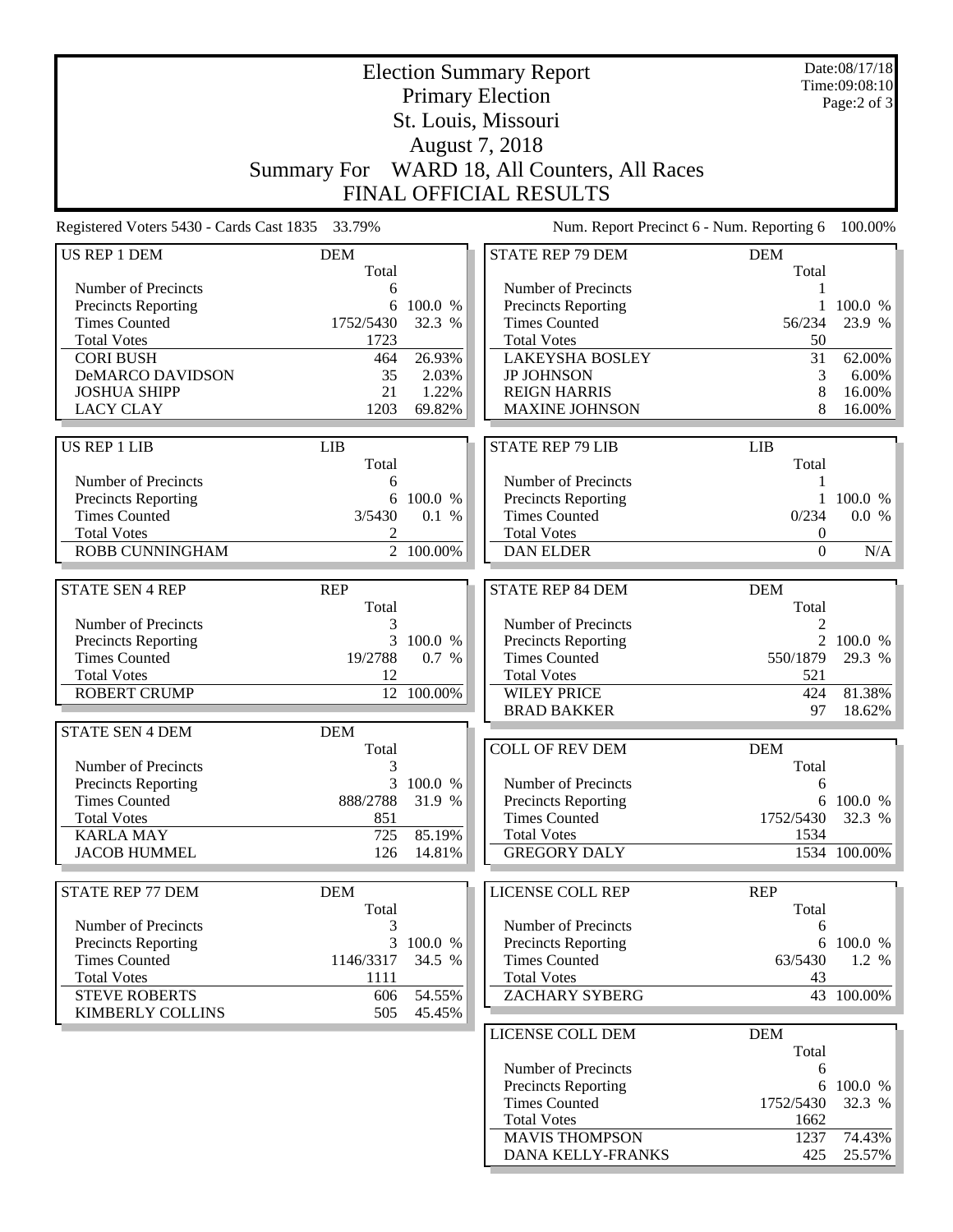Date:08/17/18 Time:09:08:10 Page:3 of 3

# Election Summary Report Primary Election St. Louis, Missouri August 7, 2018 Summary For WARD 18, All Counters, All Races FINAL OFFICIAL RESULTS

| <b>REC OF DEEDS DEM</b>    | <b>DEM</b> |               |
|----------------------------|------------|---------------|
|                            | Total      |               |
| Number of Precincts        | 6          |               |
| <b>Precincts Reporting</b> | 6          | 100.0 %       |
| <b>Times Counted</b>       | 1752/5430  | 32.3 %        |
| <b>Total Votes</b>         | 1662       |               |
| <b>MICHAEL BUTLER</b>      | 828        | 49.82%        |
| <b>SHARON CARPENTER</b>    | 723        | 43.50%        |
| <b>JIMMIE MATTHEWS</b>     | 111        | 6.68%         |
|                            |            |               |
| PROP A                     |            |               |
|                            | Total      |               |
| Number of Precincts        | 6          |               |
| <b>Precincts Reporting</b> | 6          | 100.0 %       |
| <b>Times Counted</b>       | 1835/5430  | 33.8 %        |
| <b>Total Votes</b>         | 1812       |               |
| <b>YES</b>                 | 163        | 9.00%         |
| N <sub>O</sub>             | 1649       | 91.00%        |
|                            |            |               |
| PROP <sub>1</sub>          |            |               |
|                            | Total      |               |
| Number of Precincts        | 6          |               |
| <b>Precincts Reporting</b> | 6          | 100.0<br>$\%$ |
| <b>Times Counted</b>       | 1835/5430  | 33.8 %        |
| <b>Total Votes</b>         | 1787       |               |
| <b>YES</b>                 | 1080       | 60.44%        |
| N <sub>O</sub>             | 707        | 39.56%        |

Registered Voters 5430 - Cards Cast 1835 33.79% Num. Report Precinct 6 - Num. Reporting 6 100.00%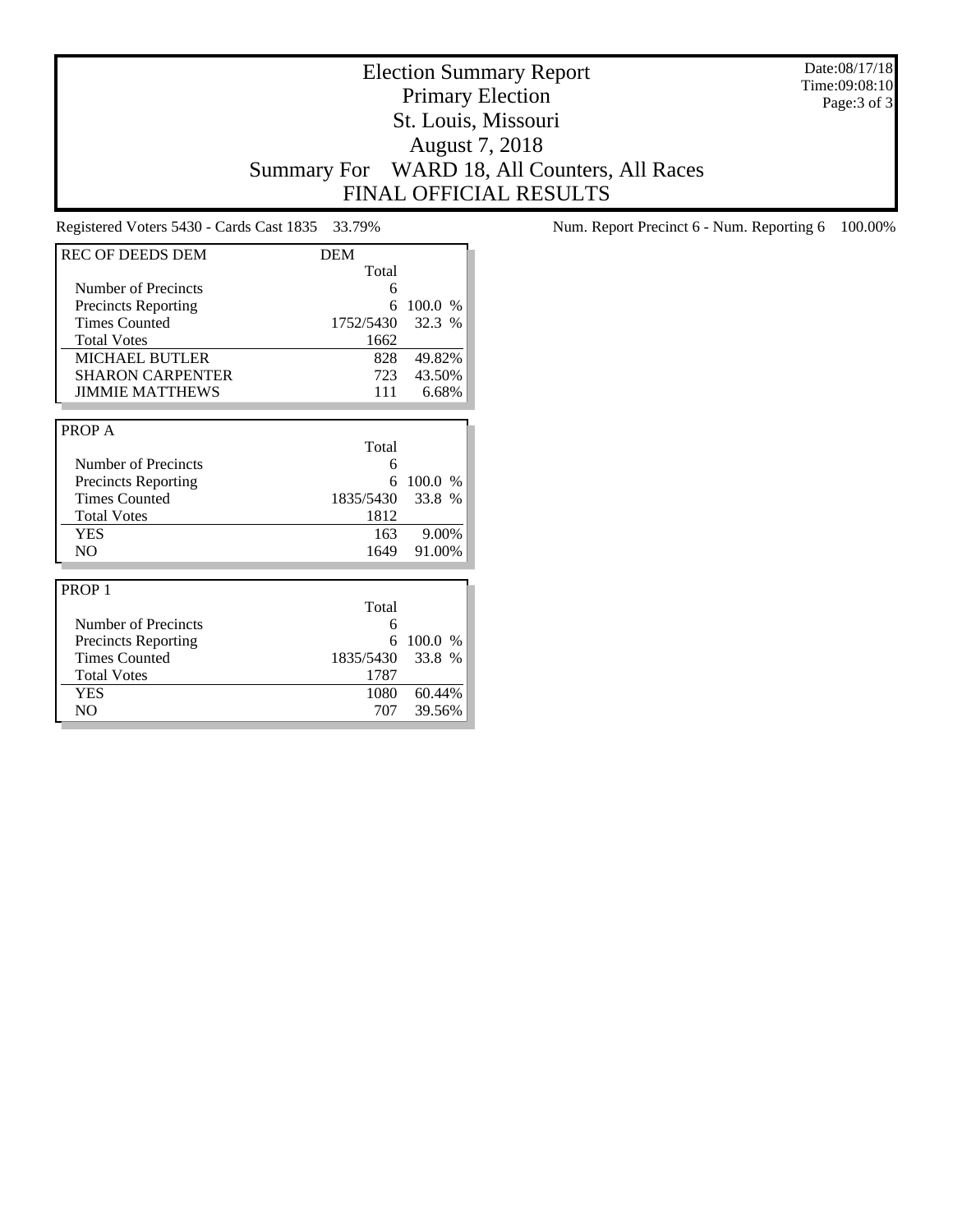|                                                 | <b>Election Summary Report</b> |           |                                              |                  | Date:08/17/18 |
|-------------------------------------------------|--------------------------------|-----------|----------------------------------------------|------------------|---------------|
|                                                 |                                |           |                                              |                  | Time:09:08:15 |
|                                                 |                                |           | <b>Primary Election</b>                      |                  | Page:1 of 3   |
|                                                 | St. Louis, Missouri            |           |                                              |                  |               |
|                                                 |                                |           | August 7, 2018                               |                  |               |
|                                                 |                                |           |                                              |                  |               |
|                                                 |                                |           | Summary For WARD 19, All Counters, All Races |                  |               |
|                                                 |                                |           | FINAL OFFICIAL RESULTS                       |                  |               |
|                                                 |                                |           |                                              |                  |               |
| Registered Voters 5269 - Cards Cast 1579 29.97% |                                |           | Num. Report Precinct 9 - Num. Reporting 9    |                  | 100.00%       |
|                                                 |                                |           |                                              |                  |               |
| <b>US SENATOR REP</b>                           | <b>REP</b>                     |           | <b>STATE AUDITOR REP</b>                     | <b>REP</b>       |               |
|                                                 | Total                          |           |                                              | Total            |               |
| Number of Precincts                             | 9                              |           | Number of Precincts                          | 9                |               |
| Precincts Reporting                             | 9                              | 100.0 %   | Precincts Reporting                          | 9                | 100.0 %       |
| <b>Times Counted</b>                            | 49/5269                        | 0.9 %     | <b>Times Counted</b>                         | 49/5269          | 0.9 %         |
| <b>Total Votes</b>                              | 42                             |           | <b>Total Votes</b>                           | 39               |               |
| TONY MONETTI                                    | $\overline{7}$                 | 16.67%    | <b>KEVIN ROACH</b>                           | 14               | 35.90%        |
| <b>AUSTIN PETERSEN</b>                          | 3                              | 7.14%     | <b>DAVID WASINGER</b>                        | 7                | 17.95%        |
| <b>JOSH HAWLEY</b>                              | 23                             | 54.76%    | PAUL CURTMAN                                 | 3                | 7.69%         |
| <b>FRED RYMAN</b>                               | 1                              | 2.38%     | <b>SAUNDRA McDOWELL</b>                      | 15               | 38.46%        |
| <b>CHRISTINA SMITH</b>                          | 4                              | 9.52%     |                                              |                  |               |
| <b>KRISTI NICHOLS</b>                           | 2                              | 4.76%     | <b>STATE AUDITOR DEM</b>                     | <b>DEM</b>       |               |
| <b>BRADLEY KREMBS</b>                           | 0                              | $0.00\%$  |                                              | Total            |               |
| <b>KEN PATTERSON</b>                            |                                | 2.38%     | Number of Precincts                          | 9                |               |
| <b>BRIAN HAGG</b>                               | $\Omega$                       | 0.00%     | <b>Precincts Reporting</b>                   | 9                | 100.0 %       |
| <b>COURTLAND SYKES</b>                          | 1                              | 2.38%     | <b>Times Counted</b>                         | 1512/5269        | 28.7 %        |
| PETER PFEIFER                                   | $\mathbf{0}$                   | $0.00\%$  |                                              |                  |               |
|                                                 |                                |           | <b>Total Votes</b>                           | 1183             |               |
|                                                 |                                |           | NICOLE GALLOWAY                              |                  | 1183 100.00%  |
| <b>US SENATOR DEM</b>                           | <b>DEM</b>                     |           |                                              |                  |               |
|                                                 | Total                          |           | <b>STATE AUDITOR LIB</b>                     | <b>LIB</b>       |               |
| Number of Precincts                             | 9                              |           |                                              | Total            |               |
| Precincts Reporting                             | 9                              | 100.0 %   | Number of Precincts                          | 9                |               |
| <b>Times Counted</b>                            | 1512/5269                      | 28.7 %    | Precincts Reporting                          | 9                | 100.0 %       |
| <b>Total Votes</b>                              | 1481                           |           | <b>Times Counted</b>                         | 3/5269           | 0.1 %         |
| <b>CARLA WRIGHT</b>                             | 213                            | 14.38%    | <b>Total Votes</b>                           | 1                |               |
| ANGELICA EARL                                   | 36                             | 2.43%     | <b>SEAN O'TOOLE</b>                          | $\mathbf{1}$     | 100.00%       |
| <b>LEONARD STEINMAN</b>                         | 13                             | 0.88%     |                                              |                  |               |
| <b>JOHN HOGAN</b>                               | 18                             | 1.22%     | <b>STATE AUDITOR GRN</b>                     | <b>GRN</b>       |               |
| <b>TRAVIS GONZALEZ</b>                          | 15                             | 1.01%     |                                              |                  |               |
| <b>DAVID FAUST</b>                              | 7                              | 0.47%     |                                              | Total            |               |
| <b>CLAIRE McCASKILL</b>                         | 1179                           | 79.61%    | Number of Precincts                          | 9                |               |
|                                                 |                                |           | <b>Precincts Reporting</b>                   | 9                | 100.0 %       |
| <b>US SENATOR LIB</b>                           | <b>LIB</b>                     |           | <b>Times Counted</b>                         | 1/5269           | 0.0 %         |
|                                                 | Total                          |           | <b>Total Votes</b>                           | 1                |               |
| Number of Precincts                             | 9                              |           | <b>DON FITZ</b>                              |                  | 1 100.00%     |
|                                                 | 9                              |           |                                              |                  |               |
| Precincts Reporting                             |                                | 100.0 %   | <b>STATE AUDITOR CON</b>                     | <b>CON</b>       |               |
| <b>Times Counted</b>                            | 3/5269                         | 0.1 %     |                                              | Total            |               |
| <b>Total Votes</b>                              | 2                              |           | Number of Precincts                          | 9                |               |
| <b>JAPHETH CAMPBELL</b>                         |                                | 2 100.00% | Precincts Reporting                          | 9                | 100.0 %       |
|                                                 |                                |           | <b>Times Counted</b>                         | 0/5269           | 0.0 %         |
| <b>US SENATOR GRN</b>                           | <b>GRN</b>                     |           | <b>Total Votes</b>                           | $\boldsymbol{0}$ |               |
|                                                 | Total                          |           | <b>JACOB LUETKEMEYER</b>                     | $\overline{0}$   | N/A           |
| Number of Precincts                             | 9                              |           |                                              |                  |               |
| <b>Precincts Reporting</b>                      | 9                              | 100.0 %   |                                              |                  |               |
| <b>Times Counted</b>                            | 1/5269                         | 0.0 %     | <b>US REP 1 REP</b>                          | <b>REP</b>       |               |
| <b>Total Votes</b>                              | 1                              |           |                                              | Total            |               |
| <b>JO CRAIN</b>                                 | $\Omega$                       | 0.00%     | Number of Precincts                          | 9                |               |
| <b>JEROME BAUER</b>                             | $\mathbf{1}$                   | 100.00%   | Precincts Reporting                          | 9                | 100.0 %       |
|                                                 |                                |           | <b>Times Counted</b>                         | 49/5269          | 0.9 %         |
|                                                 |                                |           | <b>Total Votes</b>                           | 40               |               |
|                                                 |                                |           | <b>CAMILLE OLIVE</b>                         | 20               | 50.00%        |
|                                                 |                                |           | <b>ROBERT VROMAN</b>                         | 13               | 32.50%        |
|                                                 |                                |           | EDWARD VAN DEVENTER                          | 7                | 17.50%        |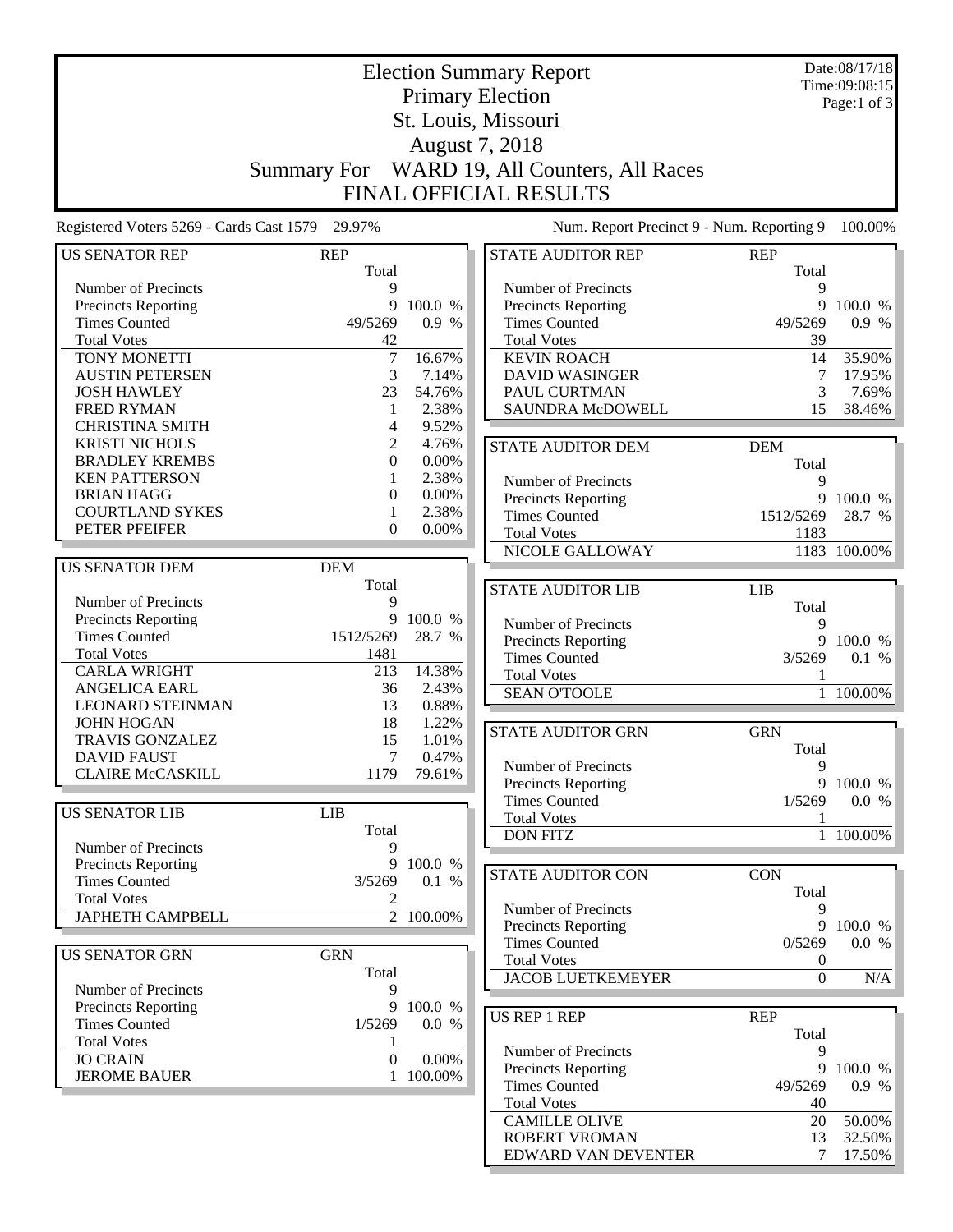|                                                 |                    |                   | <b>Election Summary Report</b>                     |             | Date:08/17/18<br>Time:09:08:15 |
|-------------------------------------------------|--------------------|-------------------|----------------------------------------------------|-------------|--------------------------------|
|                                                 |                    |                   | <b>Primary Election</b>                            |             | Page:2 of 3                    |
|                                                 |                    |                   | St. Louis, Missouri                                |             |                                |
|                                                 |                    |                   | August 7, 2018                                     |             |                                |
|                                                 | <b>Summary For</b> |                   | WARD 19, All Counters, All Races                   |             |                                |
|                                                 |                    |                   | FINAL OFFICIAL RESULTS                             |             |                                |
| Registered Voters 5269 - Cards Cast 1579 29.97% |                    |                   | Num. Report Precinct 9 - Num. Reporting 9          |             | 100.00%                        |
| US REP 1 DEM                                    | <b>DEM</b>         |                   | STATE REP 80 DEM                                   | <b>DEM</b>  |                                |
|                                                 | Total              |                   |                                                    | Total       |                                |
| Number of Precincts                             | 9                  |                   | Number of Precincts                                |             |                                |
| Precincts Reporting<br><b>Times Counted</b>     | 9<br>1512/5269     | 100.0 %<br>28.7 % | <b>Precincts Reporting</b><br><b>Times Counted</b> |             | 100.0 %<br>23.4 %              |
| <b>Total Votes</b>                              | 1471               |                   | <b>Total Votes</b>                                 | 15/64<br>13 |                                |
| <b>CORI BUSH</b>                                | 439                | 29.84%            | PETER MERIDETH                                     | 10          | 76.92%                         |
| DeMARCO DAVIDSON                                | 44                 | 2.99%             | <b>MARIAH VANDIVER</b>                             | 3           | 23.08%                         |
| <b>JOSHUA SHIPP</b>                             | 27                 | 1.84%             |                                                    |             |                                |
| <b>LACY CLAY</b>                                | 961                | 65.33%            | <b>COLL OF REV DEM</b>                             | <b>DEM</b>  |                                |
|                                                 |                    |                   |                                                    | Total       |                                |
| US REP 1 LIB                                    | <b>LIB</b>         |                   | Number of Precincts                                | 9           |                                |
|                                                 | Total              |                   | Precincts Reporting                                | 9           | 100.0 %                        |
| Number of Precincts                             | 9                  |                   | <b>Times Counted</b>                               | 1512/5269   | 28.7 %                         |
| Precincts Reporting                             | 9                  | 100.0 %           | <b>Total Votes</b>                                 | 1268        |                                |
| <b>Times Counted</b>                            | 3/5269             | 0.1 %             | <b>GREGORY DALY</b>                                |             | 1268 100.00%                   |
| <b>Total Votes</b>                              |                    |                   |                                                    |             |                                |
| ROBB CUNNINGHAM                                 |                    | 1 100.00%         | <b>LICENSE COLL REP</b>                            | <b>REP</b>  |                                |
| <b>STATE REP 77 DEM</b>                         | <b>DEM</b>         |                   | Number of Precincts                                | Total<br>9  |                                |
|                                                 | Total              |                   | Precincts Reporting                                |             | 9 100.0 %                      |
| Number of Precincts                             | 1                  |                   | <b>Times Counted</b>                               | 49/5269     | 0.9 %                          |
| Precincts Reporting                             | 1                  | 100.0 %           | <b>Total Votes</b>                                 | 35          |                                |
| <b>Times Counted</b>                            | 49/199             | 24.6 %            | <b>ZACHARY SYBERG</b>                              |             | 35 100.00%                     |
| <b>Total Votes</b>                              | 46                 |                   |                                                    |             |                                |
| <b>STEVE ROBERTS</b>                            | 17                 | 36.96%            | <b>LICENSE COLL DEM</b>                            | <b>DEM</b>  |                                |
| <b>KIMBERLY COLLINS</b>                         | 29                 | 63.04%            |                                                    | Total       |                                |
|                                                 |                    |                   | Number of Precincts                                | 9           |                                |
| STATE REP 79 DEM                                | <b>DEM</b>         |                   | <b>Precincts Reporting</b>                         |             | 9 100.0 %                      |
|                                                 | Total              |                   | <b>Times Counted</b>                               | 1512/5269   | 28.7 %                         |
| Number of Precincts                             | 7                  |                   | <b>Total Votes</b>                                 | 1396        |                                |
| <b>Precincts Reporting</b>                      | $\tau$             | 100.0 %           | <b>MAVIS THOMPSON</b>                              | 962         | 68.91%                         |
| <b>Times Counted</b>                            | 1448/5006          | 28.9 %            | DANA KELLY-FRANKS                                  | 434         | 31.09%                         |
| <b>Total Votes</b>                              | 1368               |                   |                                                    |             |                                |
| <b>LAKEYSHA BOSLEY</b>                          | 787                | 57.53%            | <b>REC OF DEEDS DEM</b>                            | <b>DEM</b>  |                                |
| <b>JP JOHNSON</b>                               | 283                | 20.69%            |                                                    | Total       |                                |
| <b>REIGN HARRIS</b><br><b>MAXINE JOHNSON</b>    | 98<br>200          | 7.16%<br>14.62%   | Number of Precincts                                | 9           |                                |
|                                                 |                    |                   | Precincts Reporting                                |             | 9 100.0 %                      |
|                                                 |                    |                   | <b>Times Counted</b>                               | 1512/5269   | 28.7 %                         |
| <b>STATE REP 79 LIB</b>                         | <b>LIB</b>         |                   | <b>Total Votes</b>                                 | 1391        |                                |
| Number of Precincts                             | Total<br>7         |                   | <b>MICHAEL BUTLER</b><br><b>SHARON CARPENTER</b>   | 860<br>438  | 61.83%                         |
| <b>Precincts Reporting</b>                      |                    | 7 100.0 %         | <b>JIMMIE MATTHEWS</b>                             | 93          | 31.49%<br>6.69%                |
| <b>Times Counted</b>                            | 3/5006             | 0.1 %             |                                                    |             |                                |
| <b>Total Votes</b>                              | 2                  |                   |                                                    |             |                                |
| <b>DAN ELDER</b>                                |                    | 2 100.00%         | <b>PROP A</b>                                      |             |                                |
|                                                 |                    |                   | Number of Precincts                                | Total<br>9  |                                |
|                                                 |                    |                   | <b>Precincts Reporting</b>                         | 9           | 100.0 %                        |
|                                                 |                    |                   | <b>Times Counted</b>                               | 1579/5269   | 30.0 %                         |
|                                                 |                    |                   | <b>Total Votes</b>                                 | 1567        |                                |
|                                                 |                    |                   | <b>YES</b>                                         | 136         | 8.68%                          |
|                                                 |                    |                   | NO                                                 | 1431        | 91.32%                         |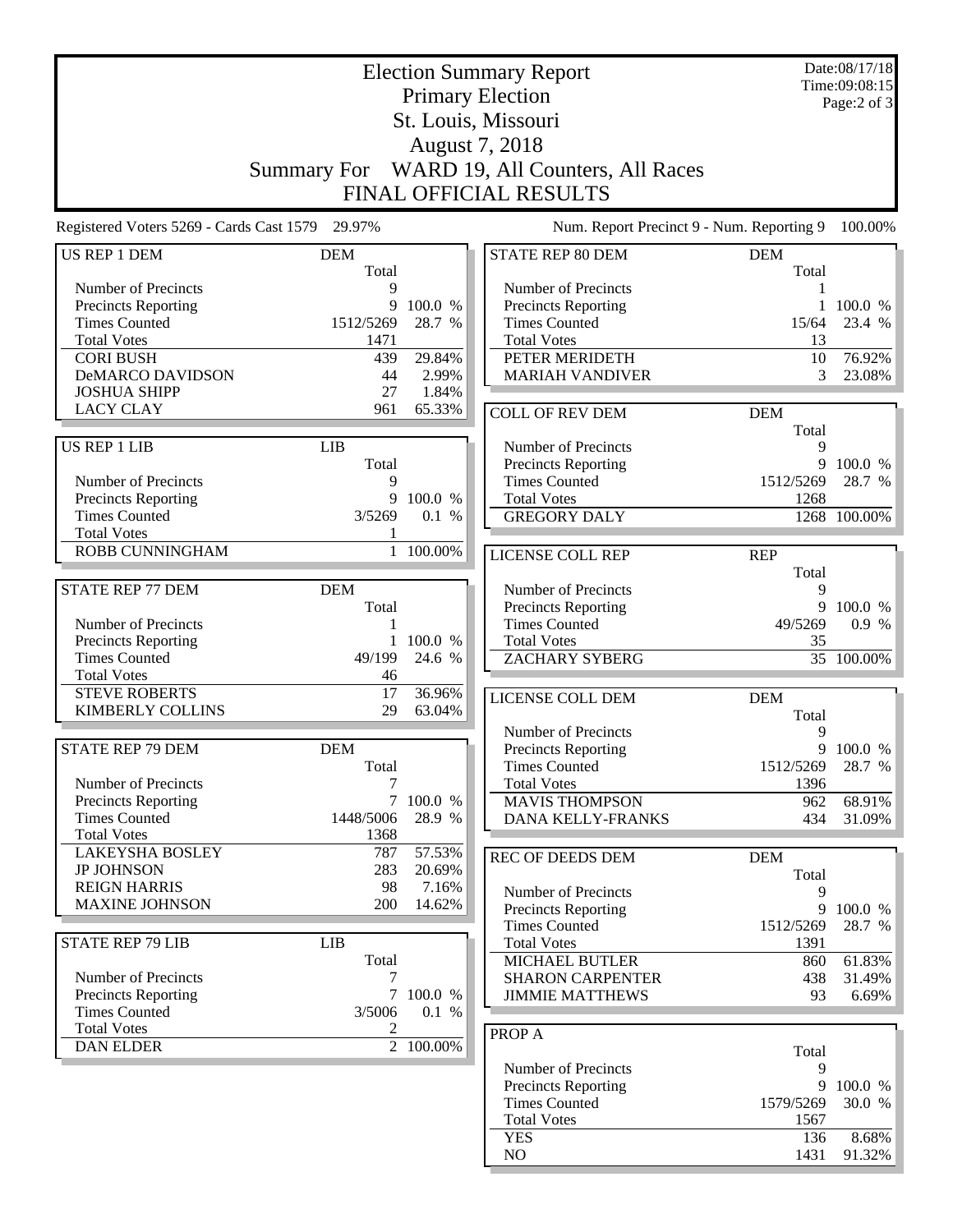Date:08/17/18 Time:09:08:15 Page:3 of 3

# Election Summary Report Primary Election St. Louis, Missouri August 7, 2018 Summary For WARD 19, All Counters, All Races FINAL OFFICIAL RESULTS

| Total |                |
|-------|----------------|
| Ч     |                |
| 9     | $100.0\%$      |
|       | $\%$           |
| 1503  |                |
| 1045  | 69.53%         |
| 458   | 30.47%         |
|       | 1579/5269 30.0 |

Registered Voters 5269 - Cards Cast 1579 29.97% Num. Report Precinct 9 - Num. Reporting 9 100.00%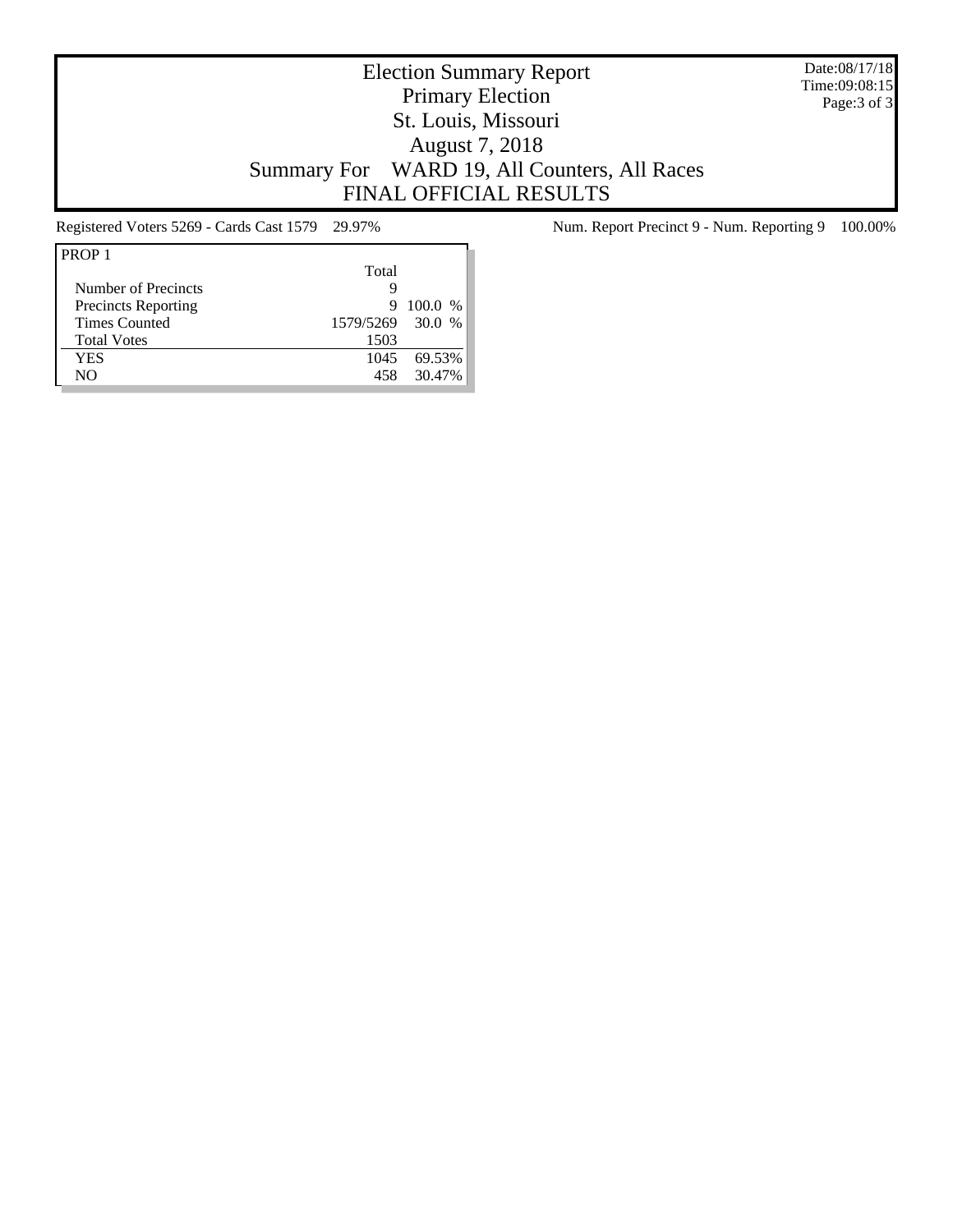|                                                   |                     |                   | <b>Election Summary Report</b>               |                  | Date:08/17/18<br>Time:09:08:22 |
|---------------------------------------------------|---------------------|-------------------|----------------------------------------------|------------------|--------------------------------|
|                                                   |                     |                   | <b>Primary Election</b>                      |                  | Page:1 of 2                    |
|                                                   | St. Louis, Missouri |                   |                                              |                  |                                |
|                                                   |                     |                   | August 7, 2018                               |                  |                                |
|                                                   |                     |                   | Summary For WARD 20, All Counters, All Races |                  |                                |
|                                                   |                     |                   |                                              |                  |                                |
|                                                   |                     |                   | <b>FINAL OFFICIAL RESULTS</b>                |                  |                                |
| Registered Voters 4909 - Cards Cast 1338 27.26%   |                     |                   | Num. Report Precinct 7 - Num. Reporting 7    |                  | 100.00%                        |
| <b>US SENATOR REP</b>                             | <b>REP</b>          |                   | <b>STATE AUDITOR REP</b>                     | <b>REP</b>       |                                |
|                                                   | Total               |                   |                                              | Total            |                                |
| Number of Precincts                               | 7                   |                   | Number of Precincts                          | 7                |                                |
| Precincts Reporting                               | $\tau$              | 100.0 %           | Precincts Reporting                          | $\tau$           | 100.0 %                        |
| <b>Times Counted</b>                              | 84/4909             | 1.7 %             | <b>Times Counted</b>                         | 84/4909          | 1.7 %                          |
| <b>Total Votes</b>                                | 77                  |                   | <b>Total Votes</b>                           | 72               |                                |
| TONY MONETTI                                      | 8                   | 10.39%            | <b>KEVIN ROACH</b>                           | 19               | 26.39%                         |
| <b>AUSTIN PETERSEN</b>                            | 11                  | 14.29%            | <b>DAVID WASINGER</b>                        | 19               | 26.39%                         |
| <b>JOSH HAWLEY</b>                                | 39                  | 50.65%            | PAUL CURTMAN                                 | 13               | 18.06%                         |
| <b>FRED RYMAN</b>                                 | 2                   | 2.60%             | <b>SAUNDRA McDOWELL</b>                      | 21               | 29.17%                         |
| <b>CHRISTINA SMITH</b>                            | 9                   | 11.69%            |                                              |                  |                                |
| <b>KRISTI NICHOLS</b><br><b>BRADLEY KREMBS</b>    | 4                   | 5.19%<br>0.00%    | <b>STATE AUDITOR DEM</b>                     | <b>DEM</b>       |                                |
|                                                   | $\mathbf{0}$        |                   |                                              | Total            |                                |
| <b>KEN PATTERSON</b>                              | 2<br>$\Omega$       | 2.60%<br>0.00%    | Number of Precincts                          | 7                |                                |
| <b>BRIAN HAGG</b>                                 |                     |                   | Precincts Reporting                          | $\overline{7}$   | 100.0 %                        |
| <b>COURTLAND SYKES</b><br>PETER PFEIFER           | 1<br>1              | 1.30%             | <b>Times Counted</b>                         | 1222/4909        | 24.9 %                         |
|                                                   |                     | 1.30%             | <b>Total Votes</b>                           | 1015             |                                |
|                                                   |                     |                   | NICOLE GALLOWAY                              |                  | 1015 100.00%                   |
| <b>US SENATOR DEM</b>                             | <b>DEM</b>          |                   |                                              |                  |                                |
|                                                   | Total               |                   | <b>STATE AUDITOR LIB</b>                     | <b>LIB</b>       |                                |
| Number of Precincts                               | 7                   |                   |                                              | Total            |                                |
| Precincts Reporting<br><b>Times Counted</b>       | 7<br>1222/4909      | 100.0 %<br>24.9 % | Number of Precincts                          | 7                |                                |
|                                                   |                     |                   | Precincts Reporting                          | $7\overline{ }$  | 100.0 %                        |
| <b>Total Votes</b><br><b>CARLA WRIGHT</b>         | 1188                | 15.15%            | <b>Times Counted</b>                         | 3/4909           | 0.1 %                          |
|                                                   | 180                 |                   | <b>Total Votes</b>                           | $\overline{c}$   |                                |
| <b>ANGELICA EARL</b><br><b>LEONARD STEINMAN</b>   | 31<br>12            | 2.61%<br>1.01%    | <b>SEAN O'TOOLE</b>                          |                  | $\overline{2}$ 100.00%         |
| <b>JOHN HOGAN</b>                                 | 17                  | 1.43%             |                                              |                  |                                |
| TRAVIS GONZALEZ                                   | 25                  | 2.10%             | <b>STATE AUDITOR GRN</b>                     | <b>GRN</b>       |                                |
| <b>DAVID FAUST</b>                                | 12                  | 1.01%             |                                              | Total            |                                |
| <b>CLAIRE McCASKILL</b>                           | 911                 | 76.68%            | Number of Precincts                          | 7                |                                |
|                                                   |                     |                   | Precincts Reporting                          | $7\overline{ }$  | 100.0 %                        |
|                                                   |                     |                   | <b>Times Counted</b>                         | 1/4909           | 0.0 %                          |
| <b>US SENATOR LIB</b>                             | <b>LIB</b>          |                   | <b>Total Votes</b>                           | $\boldsymbol{0}$ |                                |
| Number of Precincts                               | Total<br>7          |                   | <b>DON FITZ</b>                              | $\boldsymbol{0}$ | N/A                            |
| Precincts Reporting                               |                     | 7 100.0 %         |                                              |                  |                                |
| <b>Times Counted</b>                              | 3/4909              | 0.1 %             | <b>STATE AUDITOR CON</b>                     | <b>CON</b>       |                                |
| <b>Total Votes</b>                                |                     |                   |                                              | Total            |                                |
| <b>JAPHETH CAMPBELL</b>                           |                     | 1 100.00%         | Number of Precincts                          | 7                |                                |
|                                                   |                     |                   | Precincts Reporting                          |                  | 7 100.0 %                      |
|                                                   |                     |                   | <b>Times Counted</b>                         | 0/4909           | 0.0 %                          |
| <b>US SENATOR GRN</b>                             | <b>GRN</b>          |                   | <b>Total Votes</b>                           | $\boldsymbol{0}$ |                                |
|                                                   | Total               |                   | <b>JACOB LUETKEMEYER</b>                     | $\boldsymbol{0}$ | N/A                            |
| Number of Precincts<br><b>Precincts Reporting</b> | 7<br>7              | 100.0 %           |                                              |                  |                                |
| <b>Times Counted</b>                              | 1/4909              | 0.0 %             | <b>US REP 1 REP</b>                          | <b>REP</b>       |                                |
| <b>Total Votes</b>                                |                     |                   |                                              | Total            |                                |
| <b>JO CRAIN</b>                                   | 1<br>$\Omega$       | 0.00%             | Number of Precincts                          | 7                |                                |
| <b>JEROME BAUER</b>                               | 1                   | 100.00%           | Precincts Reporting                          |                  | 7 100.0 %                      |
|                                                   |                     |                   | <b>Times Counted</b>                         | 84/4909          | 1.7 %                          |
|                                                   |                     |                   | <b>Total Votes</b>                           | 72               |                                |
|                                                   |                     |                   | <b>CAMILLE OLIVE</b>                         | 30               | 41.67%                         |
|                                                   |                     |                   | ROBERT VROMAN                                | 28               | 38.89%                         |

EDWARD VAN DEVENTER 14 19.44%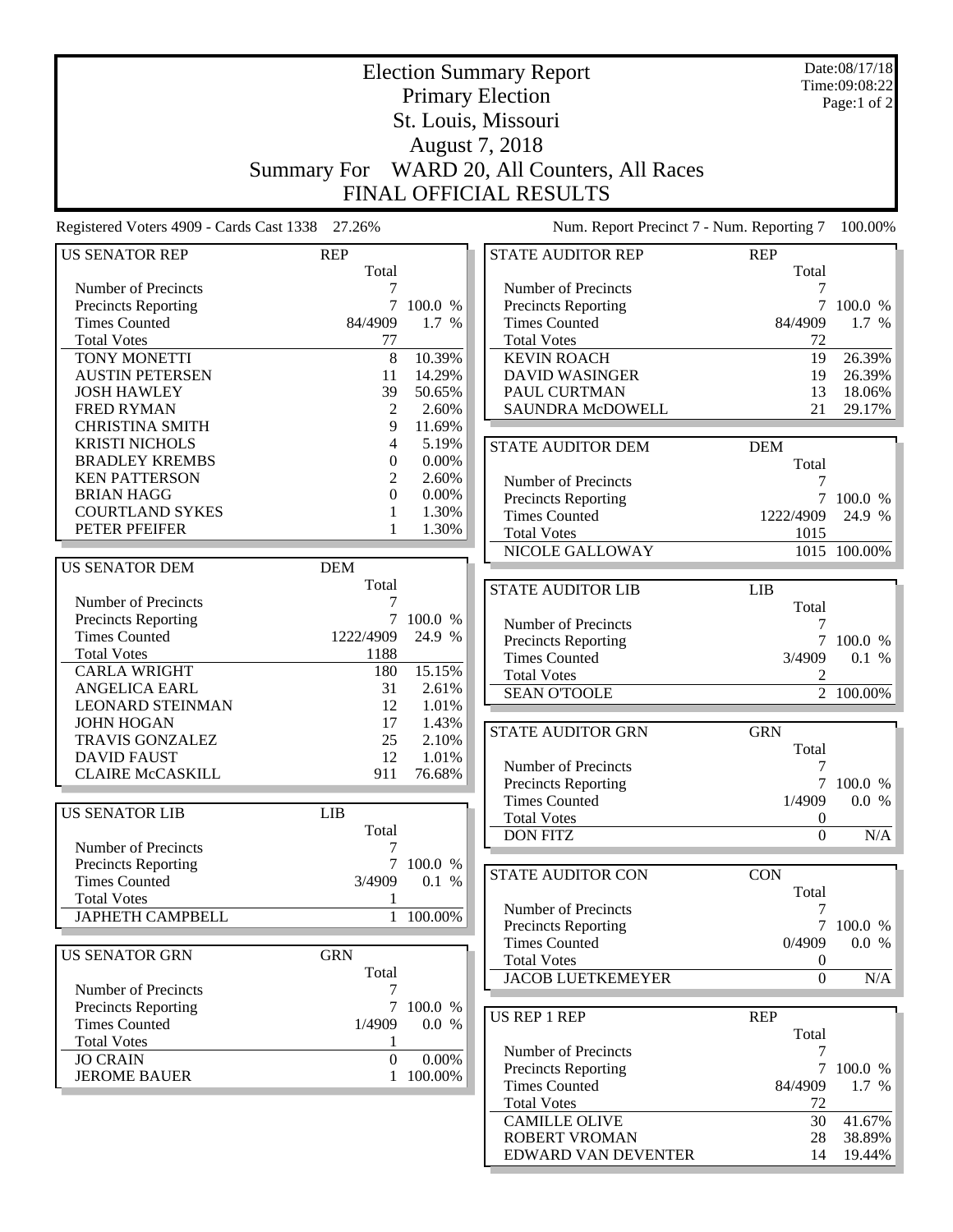|                                                 | <b>Election Summary Report</b> |                        |                                            |                  | Date:08/17/18<br>Time:09:08:22 |
|-------------------------------------------------|--------------------------------|------------------------|--------------------------------------------|------------------|--------------------------------|
|                                                 |                                |                        | <b>Primary Election</b>                    |                  | Page:2 of 2                    |
|                                                 |                                |                        | St. Louis, Missouri                        |                  |                                |
|                                                 |                                |                        | August 7, 2018                             |                  |                                |
|                                                 | <b>Summary For</b>             |                        | WARD 20, All Counters, All Races           |                  |                                |
|                                                 |                                |                        | FINAL OFFICIAL RESULTS                     |                  |                                |
| Registered Voters 4909 - Cards Cast 1338 27.26% |                                |                        | Num. Report Precinct 7 - Num. Reporting 7  |                  | 100.00%                        |
| US REP 1 DEM                                    | <b>DEM</b>                     |                        | LICENSE COLL REP                           | <b>REP</b>       |                                |
|                                                 | Total                          |                        |                                            | Total            |                                |
| Number of Precincts<br>Precincts Reporting      | 7<br>7                         | 100.0 %                | Number of Precincts<br>Precincts Reporting | 7<br>7           | 100.0 %                        |
| <b>Times Counted</b>                            | 1222/4909                      | 24.9 %                 | <b>Times Counted</b>                       | 84/4909          | 1.7 %                          |
| <b>Total Votes</b>                              | 1190                           |                        | <b>Total Votes</b>                         | 57               |                                |
| <b>CORI BUSH</b>                                | 440                            | 36.97%                 | <b>ZACHARY SYBERG</b>                      |                  | 57 100.00%                     |
| <b>DeMARCO DAVIDSON</b>                         | 48                             | 4.03%                  |                                            |                  |                                |
| <b>JOSHUA SHIPP</b>                             | 35                             | 2.94%                  | LICENSE COLL DEM                           | <b>DEM</b>       |                                |
| <b>LACY CLAY</b>                                | 667                            | 56.05%                 |                                            | Total            |                                |
|                                                 |                                |                        | Number of Precincts                        | 7                |                                |
| US REP 1 LIB                                    | <b>LIB</b>                     |                        | Precincts Reporting                        | $\tau$           | 100.0 %                        |
|                                                 | Total                          |                        | <b>Times Counted</b>                       | 1222/4909        | 24.9 %                         |
| Number of Precincts                             | 7                              |                        | <b>Total Votes</b>                         | 1153             |                                |
| <b>Precincts Reporting</b>                      |                                | 7 100.0 %              | <b>MAVIS THOMPSON</b>                      | 572              | 49.61%                         |
| <b>Times Counted</b>                            | 3/4909                         | 0.1 %                  | DANA KELLY-FRANKS                          | 581              | 50.39%                         |
| <b>Total Votes</b>                              | 3                              |                        |                                            |                  |                                |
| <b>ROBB CUNNINGHAM</b>                          |                                | $\overline{3}$ 100.00% | <b>REC OF DEEDS DEM</b>                    | <b>DEM</b>       |                                |
|                                                 |                                |                        |                                            | Total            |                                |
| <b>STATE REP 78 DEM</b>                         | <b>DEM</b>                     |                        | Number of Precincts                        |                  |                                |
|                                                 | Total                          |                        | Precincts Reporting                        |                  | 7 100.0 %                      |
| Number of Precincts                             | 4                              |                        | <b>Times Counted</b>                       | 1222/4909        | 24.9 %                         |
| <b>Precincts Reporting</b>                      |                                | 4 100.0 %              | <b>Total Votes</b>                         | 1116             |                                |
| <b>Times Counted</b>                            | 837/3422                       | 24.5 %                 | <b>MICHAEL BUTLER</b>                      | 459              | 41.13%                         |
| <b>Total Votes</b>                              | 751                            |                        | <b>SHARON CARPENTER</b>                    | 572              | 51.25%                         |
| <b>BRUCE FRANKS</b>                             | 751                            | 100.00%                | <b>JIMMIE MATTHEWS</b>                     | 85               | 7.62%                          |
|                                                 |                                |                        |                                            |                  |                                |
| <b>STATE REP 80 DEM</b>                         | <b>DEM</b>                     |                        | PROP A                                     |                  |                                |
|                                                 | Total                          |                        |                                            | Total            |                                |
| Number of Precincts                             | $\mathbf{1}$                   |                        | Number of Precincts                        | $\boldsymbol{7}$ | 7 100.0 %                      |
| Precincts Reporting                             | $\mathbf{1}$                   | 100.0 %                | Precincts Reporting                        |                  | 27.3 %                         |
| <b>Times Counted</b><br><b>Total Votes</b>      | 82/338                         | 24.3 %                 | <b>Times Counted</b><br><b>Total Votes</b> | 1338/4909        |                                |
| PETER MERIDETH                                  | 75<br>34                       | 45.33%                 | <b>YES</b>                                 | 1324<br>124      | 9.37%                          |
| <b>MARIAH VANDIVER</b>                          | 41                             | 54.67%                 | NO                                         | 1200             | 90.63%                         |
|                                                 |                                |                        |                                            |                  |                                |
| <b>STATE REP 81 DEM</b>                         | <b>DEM</b>                     |                        | PROP <sub>1</sub>                          |                  |                                |
|                                                 | Total                          |                        |                                            | Total            |                                |
| Number of Precincts                             | 2                              |                        | Number of Precincts                        | 7                |                                |
| Precincts Reporting                             |                                | 2 100.0 %              | Precincts Reporting                        |                  | 7 100.0 %                      |
| <b>Times Counted</b>                            | 303/1149                       | 26.4 %                 | <b>Times Counted</b>                       | 1338/4909        | 27.3 %                         |
| <b>Total Votes</b>                              | 289                            |                        | <b>Total Votes</b>                         | 1258             |                                |
| <b>STEVE BUTZ</b>                               | 107                            | 37.02%                 | <b>YES</b>                                 | 833              | 66.22%                         |
| <b>TRAVIS ESTES</b>                             | 182                            | 62.98%                 | NO.                                        | 425              | 33.78%                         |
| <b>COLL OF REV DEM</b>                          | <b>DEM</b>                     |                        |                                            |                  |                                |
|                                                 | Total                          |                        |                                            |                  |                                |
| Number of Precincts                             | 7                              |                        |                                            |                  |                                |
| Precincts Reporting                             |                                | 7 100.0 %              |                                            |                  |                                |
| <b>Times Counted</b>                            | 1222/4909                      | 24.9 %                 |                                            |                  |                                |
| <b>Total Votes</b>                              | 1027                           |                        |                                            |                  |                                |
| <b>GREGORY DALY</b>                             |                                | 1027 100.00%           |                                            |                  |                                |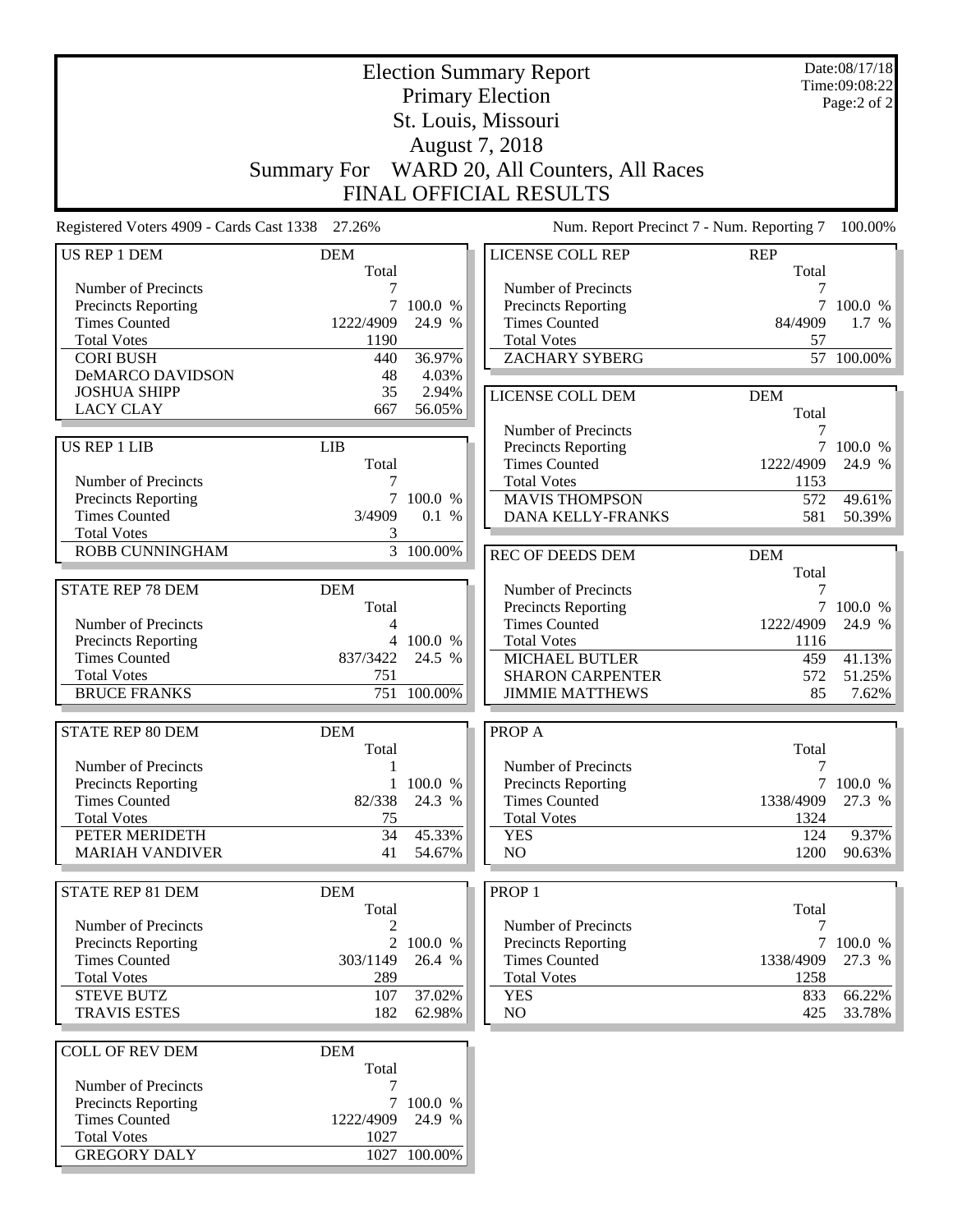|                                             | <b>Election Summary Report</b> |                  |                                              |                  | Date:08/17/18 |
|---------------------------------------------|--------------------------------|------------------|----------------------------------------------|------------------|---------------|
|                                             |                                |                  |                                              |                  | Time:09:08:26 |
|                                             |                                |                  | <b>Primary Election</b>                      |                  | Page:1 of 3   |
|                                             | St. Louis, Missouri            |                  |                                              |                  |               |
|                                             |                                |                  | August 7, 2018                               |                  |               |
|                                             |                                |                  |                                              |                  |               |
|                                             |                                |                  | Summary For WARD 21, All Counters, All Races |                  |               |
|                                             |                                |                  | <b>FINAL OFFICIAL RESULTS</b>                |                  |               |
| Registered Voters 6724 - Cards Cast 2066    | 30.73%                         |                  | Num. Report Precinct 9 - Num. Reporting 9    |                  | 100.00%       |
|                                             |                                |                  |                                              |                  |               |
| <b>US SENATOR REP</b>                       | <b>REP</b>                     |                  | <b>STATE AUDITOR REP</b>                     | <b>REP</b>       |               |
|                                             | Total                          |                  |                                              | Total            |               |
| Number of Precincts                         | 9<br>9                         |                  | Number of Precincts                          | 9<br>9           | 100.0 %       |
| Precincts Reporting<br><b>Times Counted</b> | 16/6724                        | 100.0 %<br>0.2 % | Precincts Reporting<br><b>Times Counted</b>  | 16/6724          | 0.2 %         |
| <b>Total Votes</b>                          | 10                             |                  | <b>Total Votes</b>                           | 11               |               |
| TONY MONETTI                                | $\boldsymbol{0}$               | 0.00%            | <b>KEVIN ROACH</b>                           | $\overline{2}$   | 18.18%        |
| <b>AUSTIN PETERSEN</b>                      | 1                              | 10.00%           | <b>DAVID WASINGER</b>                        | $\mathfrak{2}$   | 18.18%        |
| <b>JOSH HAWLEY</b>                          | 3                              | 30.00%           | PAUL CURTMAN                                 | $\overline{c}$   | 18.18%        |
| <b>FRED RYMAN</b>                           | $\mathbf{0}$                   | 0.00%            | <b>SAUNDRA McDOWELL</b>                      | 5                | 45.45%        |
| <b>CHRISTINA SMITH</b>                      | 3                              | 30.00%           |                                              |                  |               |
| <b>KRISTI NICHOLS</b>                       | 1                              | 10.00%           |                                              |                  |               |
| <b>BRADLEY KREMBS</b>                       | 0                              | 0.00%            | <b>STATE AUDITOR DEM</b>                     | <b>DEM</b>       |               |
| <b>KEN PATTERSON</b>                        |                                | 10.00%           |                                              | Total            |               |
| <b>BRIAN HAGG</b>                           | 1                              | 10.00%           | Number of Precincts                          | 9                |               |
| <b>COURTLAND SYKES</b>                      | $\boldsymbol{0}$               | 0.00%            | <b>Precincts Reporting</b>                   | 9                | 100.0 %       |
| PETER PFEIFER                               | $\mathbf{0}$                   | 0.00%            | <b>Times Counted</b>                         | 2043/6724        | 30.4 %        |
|                                             |                                |                  | <b>Total Votes</b>                           | 1612             |               |
|                                             | <b>DEM</b>                     |                  | NICOLE GALLOWAY                              |                  | 1612 100.00%  |
| <b>US SENATOR DEM</b>                       | Total                          |                  |                                              |                  |               |
| Number of Precincts                         | 9                              |                  | <b>STATE AUDITOR LIB</b>                     | <b>LIB</b>       |               |
| Precincts Reporting                         | 9                              | 100.0 %          |                                              | Total            |               |
| <b>Times Counted</b>                        | 2043/6724                      | 30.4 %           | Number of Precincts                          | 9                |               |
| <b>Total Votes</b>                          | 1998                           |                  | Precincts Reporting                          | 9                | 100.0 %       |
| <b>CARLA WRIGHT</b>                         | 361                            | 18.07%           | <b>Times Counted</b>                         | 1/6724           | 0.0 %         |
| <b>ANGELICA EARL</b>                        | 36                             | 1.80%            | <b>Total Votes</b>                           | 1                |               |
| <b>LEONARD STEINMAN</b>                     | 13                             | 0.65%            | <b>SEAN O'TOOLE</b>                          | $\mathbf{1}$     | 100.00%       |
| <b>JOHN HOGAN</b>                           | 15                             | 0.75%            |                                              |                  |               |
| <b>TRAVIS GONZALEZ</b>                      | 17                             | 0.85%            | <b>STATE AUDITOR GRN</b>                     | <b>GRN</b>       |               |
| <b>DAVID FAUST</b>                          | 14                             | 0.70%            |                                              | Total            |               |
| <b>CLAIRE McCASKILL</b>                     | 1542                           | 77.18%           | Number of Precincts                          | 9                |               |
|                                             |                                |                  | Precincts Reporting                          | 9                | 100.0 %       |
| <b>US SENATOR LIB</b>                       | <b>LIB</b>                     |                  | <b>Times Counted</b>                         | 1/6724           | 0.0 %         |
|                                             | Total                          |                  | <b>Total Votes</b>                           | $\boldsymbol{0}$ |               |
| Number of Precincts                         | 9                              |                  | <b>DON FITZ</b>                              | $\boldsymbol{0}$ | N/A           |
| Precincts Reporting                         | 9                              | 100.0 %          |                                              |                  |               |
| <b>Times Counted</b>                        | 1/6724                         | 0.0 %            | <b>STATE AUDITOR CON</b>                     | <b>CON</b>       |               |
| <b>Total Votes</b>                          | $\boldsymbol{0}$               |                  |                                              | Total            |               |
| <b>JAPHETH CAMPBELL</b>                     | $\boldsymbol{0}$               | N/A              | Number of Precincts                          | 9                |               |
|                                             |                                |                  | <b>Precincts Reporting</b>                   | 9                | 100.0 %       |
|                                             |                                |                  | <b>Times Counted</b>                         | 0/6724           | 0.0 %         |
| <b>US SENATOR GRN</b>                       | <b>GRN</b>                     |                  | <b>Total Votes</b>                           | $\boldsymbol{0}$ |               |
|                                             | Total                          |                  | <b>JACOB LUETKEMEYER</b>                     | $\overline{0}$   | N/A           |
| Number of Precincts                         | 9                              |                  |                                              |                  |               |
| <b>Precincts Reporting</b>                  | 9                              | 100.0 %          | <b>US REP 1 REP</b>                          | <b>REP</b>       |               |
| <b>Times Counted</b>                        | 1/6724                         | 0.0 %            |                                              | Total            |               |
| <b>Total Votes</b>                          | $\boldsymbol{0}$               |                  | Number of Precincts                          | 9                |               |
| <b>JO CRAIN</b>                             | $\boldsymbol{0}$               | N/A              | Precincts Reporting                          |                  | 9 100.0 %     |
| <b>JEROME BAUER</b>                         | $\boldsymbol{0}$               | N/A              | <b>Times Counted</b>                         | 16/6724          | 0.2 %         |
|                                             |                                |                  | <b>Total Votes</b>                           | 9                |               |
|                                             |                                |                  | <b>CAMILLE OLIVE</b>                         | 3                | 33.33%        |
|                                             |                                |                  | <b>ROBERT VROMAN</b>                         | 4                | 44.44%        |
|                                             |                                |                  | EDWARD VAN DEVENTER                          | $\mathfrak{D}$   | 22.22%        |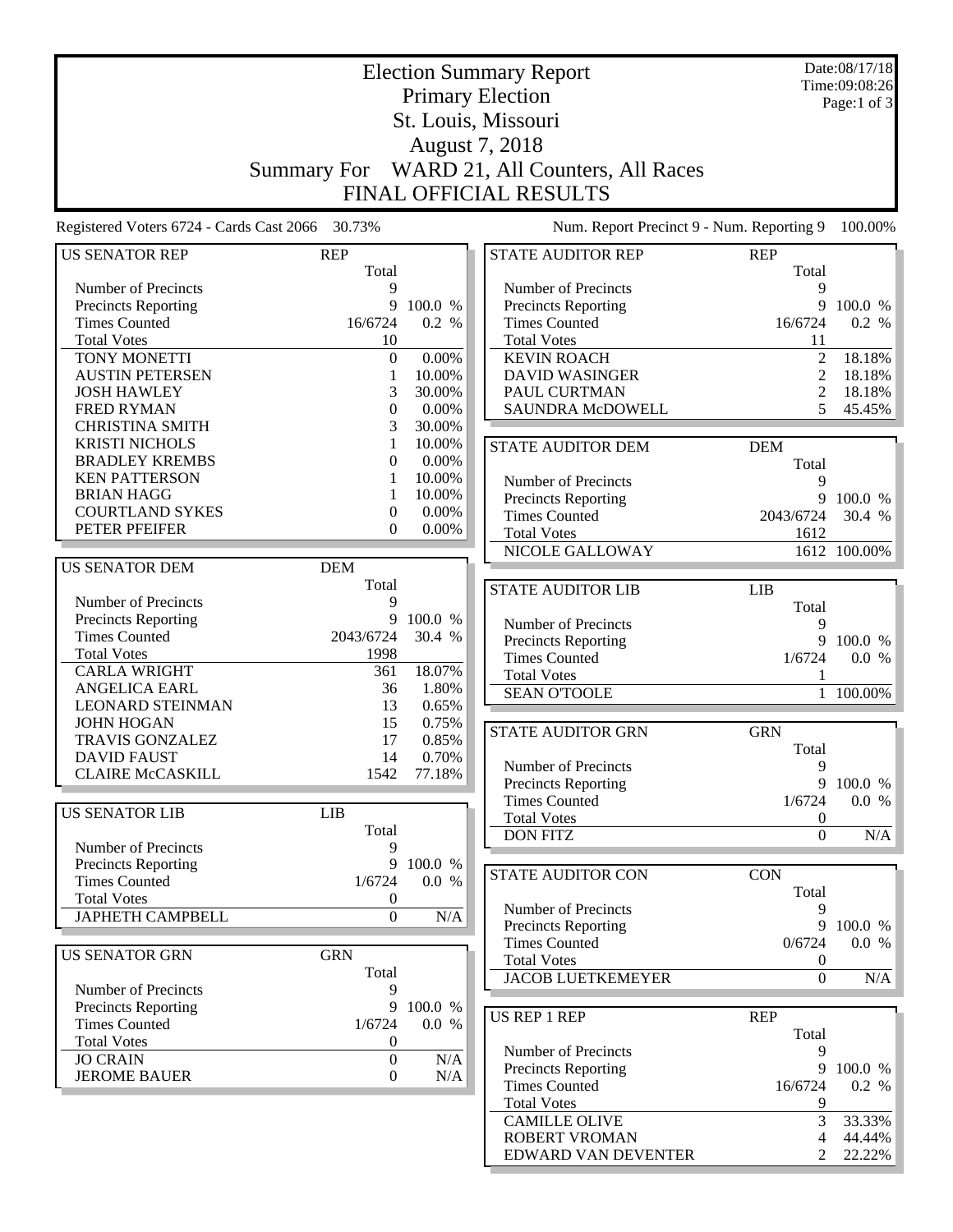|                                                    | <b>Election Summary Report</b><br><b>Primary Election</b> |                        |                                                    |                     | Date:08/17/18<br>Time:09:08:27<br>Page:2 of 3 |
|----------------------------------------------------|-----------------------------------------------------------|------------------------|----------------------------------------------------|---------------------|-----------------------------------------------|
|                                                    | St. Louis, Missouri                                       |                        |                                                    |                     |                                               |
|                                                    |                                                           |                        | August 7, 2018                                     |                     |                                               |
|                                                    | Summary For                                               |                        | WARD 21, All Counters, All Races                   |                     |                                               |
|                                                    |                                                           |                        | FINAL OFFICIAL RESULTS                             |                     |                                               |
| Registered Voters 6724 - Cards Cast 2066 30.73%    |                                                           |                        | Num. Report Precinct 9 - Num. Reporting 9          |                     | 100.00%                                       |
| <b>US REP 1 DEM</b>                                | <b>DEM</b>                                                |                        | <b>STATE REP 77 DEM</b>                            | <b>DEM</b>          |                                               |
| Number of Precincts                                | Total<br>$\mathbf Q$                                      |                        | Number of Precincts                                | Total<br>5          |                                               |
| <b>Precincts Reporting</b>                         | 9                                                         | 100.0 %                | Precincts Reporting                                | 5                   | 100.0 %                                       |
| <b>Times Counted</b>                               | 2043/6724                                                 | 30.4 %                 | <b>Times Counted</b>                               | 1169/3908           | 29.9 %                                        |
| <b>Total Votes</b>                                 | 2000                                                      |                        | <b>Total Votes</b>                                 | 1147                |                                               |
| <b>CORI BUSH</b>                                   | 395                                                       | 19.75%                 | <b>STEVE ROBERTS</b>                               | 622                 | 54.23%                                        |
| <b>DeMARCO DAVIDSON</b>                            | 58                                                        | 2.90%                  | <b>KIMBERLY COLLINS</b>                            | 525                 | 45.77%                                        |
| <b>JOSHUA SHIPP</b>                                | 28                                                        | 1.40%                  |                                                    |                     |                                               |
| <b>LACY CLAY</b>                                   | 1519                                                      | 75.95%                 | <b>COLL OF REV DEM</b>                             | <b>DEM</b><br>Total |                                               |
| US REP 1 LIB                                       | <b>LIB</b>                                                |                        | Number of Precincts                                | 9                   |                                               |
|                                                    | Total                                                     |                        | Precincts Reporting                                | 9                   | 100.0%                                        |
| Number of Precincts                                | 9                                                         |                        | <b>Times Counted</b>                               | 2043/6724           | 30.4 %                                        |
| <b>Precincts Reporting</b><br><b>Times Counted</b> | 9<br>1/6724                                               | 100.0 %<br>0.0 %       | <b>Total Votes</b>                                 | 1775                |                                               |
| <b>Total Votes</b>                                 | 1                                                         |                        | <b>GREGORY DALY</b>                                |                     | 1775 100.00%                                  |
| ROBB CUNNINGHAM                                    |                                                           | 1 100.00%              | LICENSE COLL REP                                   | <b>REP</b>          |                                               |
|                                                    |                                                           |                        |                                                    | Total               |                                               |
| <b>STATE SEN 4 REP</b>                             | <b>REP</b>                                                |                        | Number of Precincts                                | 9                   |                                               |
|                                                    | Total                                                     |                        | Precincts Reporting                                | 9                   | 100.0 %                                       |
| Number of Precincts                                | 1                                                         |                        | <b>Times Counted</b>                               | 16/6724             | 0.2 %                                         |
| <b>Precincts Reporting</b><br><b>Times Counted</b> | 1<br>2/703                                                | 100.0 %<br>0.3 %       | <b>Total Votes</b><br><b>ZACHARY SYBERG</b>        | 5                   | $\overline{5}$ 100.00%                        |
| <b>Total Votes</b>                                 | 2                                                         |                        |                                                    |                     |                                               |
| <b>ROBERT CRUMP</b>                                |                                                           | $\overline{2}$ 100.00% | LICENSE COLL DEM                                   | <b>DEM</b>          |                                               |
|                                                    |                                                           |                        |                                                    | Total               |                                               |
| <b>STATE SEN 4 DEM</b>                             | <b>DEM</b>                                                |                        | Number of Precincts                                | 9                   |                                               |
| Number of Precincts                                | Total<br>$\mathbf{1}$                                     |                        | <b>Precincts Reporting</b><br><b>Times Counted</b> | 2043/6724           | 9 100.0 %<br>30.4 %                           |
| <b>Precincts Reporting</b>                         | $\mathbf{1}$                                              | 100.0 %                | <b>Total Votes</b>                                 | 1927                |                                               |
| <b>Times Counted</b>                               | 204/703                                                   | 29.0 %                 | <b>MAVIS THOMPSON</b>                              | 1402                | 72.76%                                        |
| <b>Total Votes</b>                                 | 197                                                       |                        | <b>DANA KELLY-FRANKS</b>                           | 525                 | 27.24%                                        |
| <b>KARLA MAY</b>                                   | 165                                                       | 83.76%                 |                                                    |                     |                                               |
| <b>JACOB HUMMEL</b>                                | 32                                                        | 16.24%                 | <b>REC OF DEEDS DEM</b>                            | <b>DEM</b>          |                                               |
| <b>STATE REP 76 DEM</b>                            | <b>DEM</b>                                                |                        | Number of Precincts                                | Total<br>9          |                                               |
|                                                    | Total                                                     |                        | Precincts Reporting                                | 9                   | 100.0 %                                       |
| Number of Precincts                                | 4                                                         |                        | <b>Times Counted</b>                               | 2043/6724           | 30.4 %                                        |
| <b>Precincts Reporting</b>                         | $\overline{4}$                                            | 100.0 %                | <b>Total Votes</b>                                 | 1945                |                                               |
| <b>Times Counted</b>                               | 874/2816                                                  | 31.0 %                 | MICHAEL BUTLER                                     | 982                 | 50.49%                                        |
| <b>Total Votes</b>                                 | 841                                                       |                        | <b>SHARON CARPENTER</b>                            | 797                 | 40.98%                                        |
| <b>CYDNEY JOHNSON</b>                              | 29                                                        | 3.45%                  | <b>JIMMIE MATTHEWS</b>                             | 166                 | 8.53%                                         |
| <b>DAMON HAYMER</b><br><b>MARISSA BROWN</b>        | 20<br>330                                                 | 2.38%<br>39.24%        |                                                    |                     |                                               |
| <b>CHRIS CARTER</b>                                | 462                                                       | 54.93%                 | <b>PROP A</b>                                      | Total               |                                               |
|                                                    |                                                           |                        | Number of Precincts                                | 9                   |                                               |
|                                                    |                                                           |                        | Precincts Reporting                                | 9                   | 100.0 %                                       |
|                                                    |                                                           |                        | <b>Times Counted</b>                               | 2066/6724           | 30.7 %                                        |
|                                                    |                                                           |                        | <b>Total Votes</b>                                 | 2039                |                                               |
|                                                    |                                                           |                        | <b>YES</b>                                         | 112                 | 5.49%                                         |
|                                                    |                                                           |                        | NO                                                 | 1927                | 94.51%                                        |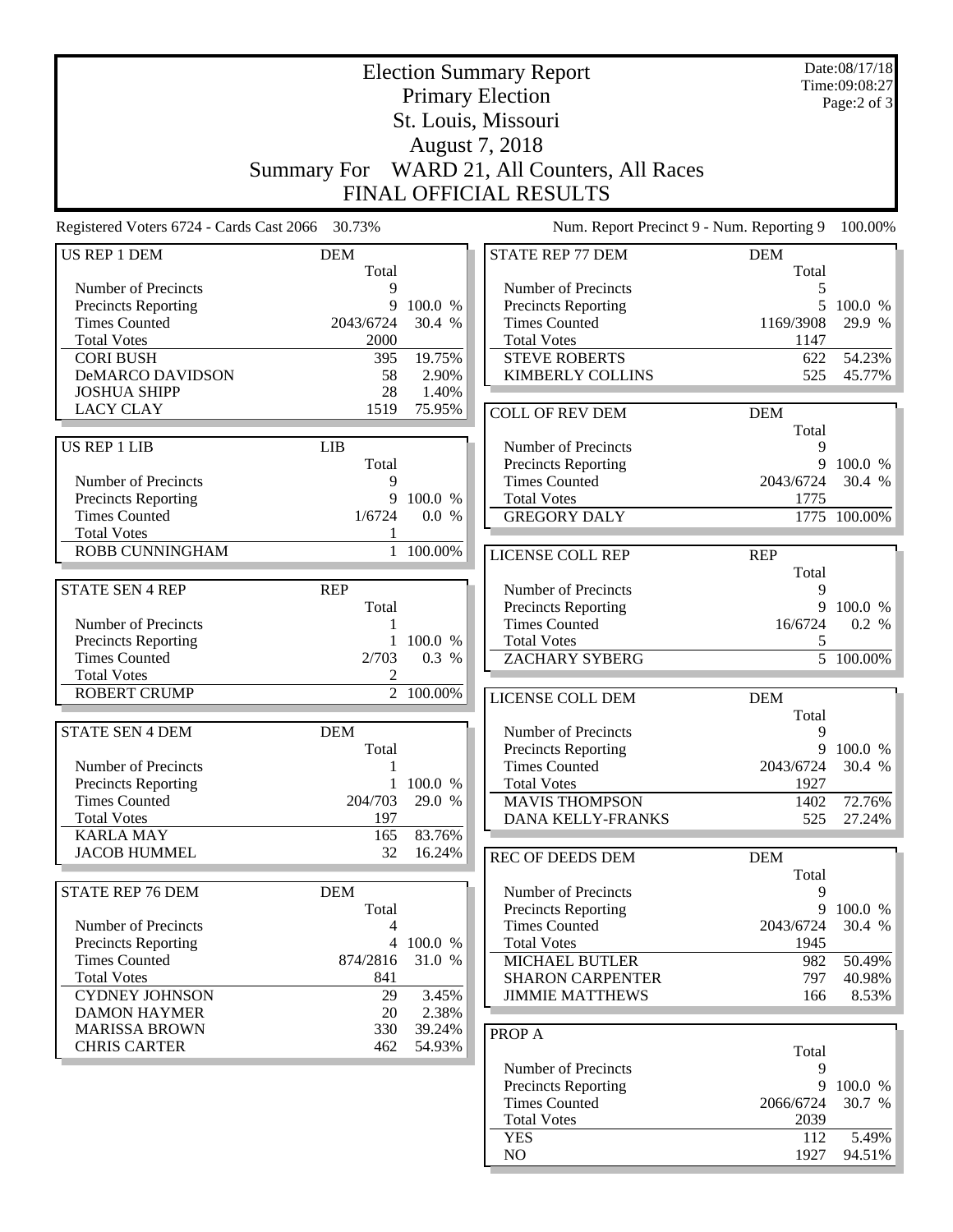Date:08/17/18 Time:09:08:27 Page:3 of 3

# Election Summary Report Primary Election St. Louis, Missouri August 7, 2018 Summary For WARD 21, All Counters, All Races FINAL OFFICIAL RESULTS

| Total |                  |
|-------|------------------|
|       |                  |
| 9     | $100.0\%$        |
|       |                  |
| 1952  |                  |
| 1330  | 68.14%           |
| 622.  | 31.86%           |
|       | 2066/6724 30.7 % |

Registered Voters 6724 - Cards Cast 2066 30.73% Num. Report Precinct 9 - Num. Reporting 9 100.00%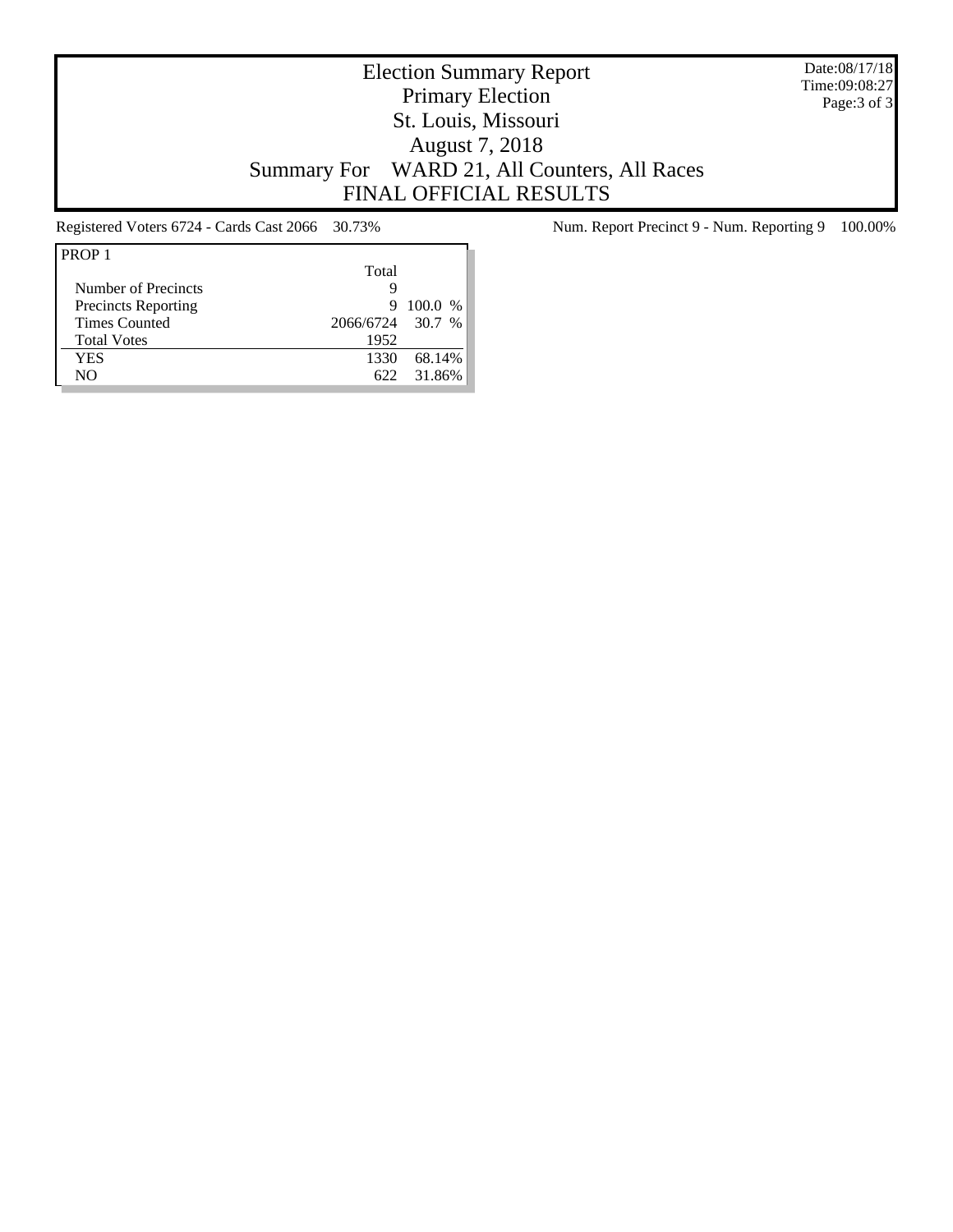|                                                 | <b>Election Summary Report</b> |         |                                                |                                      | Date:08/17/18<br>Time:09:08:34 |
|-------------------------------------------------|--------------------------------|---------|------------------------------------------------|--------------------------------------|--------------------------------|
|                                                 |                                |         | <b>Primary Election</b>                        |                                      | Page:1 of 3                    |
|                                                 | St. Louis, Missouri            |         |                                                |                                      |                                |
|                                                 |                                |         |                                                |                                      |                                |
|                                                 |                                |         | August 7, 2018                                 |                                      |                                |
|                                                 |                                |         | Summary For WARD 22, All Counters, All Races   |                                      |                                |
|                                                 |                                |         | <b>FINAL OFFICIAL RESULTS</b>                  |                                      |                                |
| Registered Voters 5720 - Cards Cast 1581 27.64% |                                |         | Num. Report Precinct 8 - Num. Reporting 8      |                                      | 100.00%                        |
| <b>US SENATOR REP</b>                           | <b>REP</b><br>Total            |         | <b>STATE AUDITOR REP</b>                       | <b>REP</b><br>Total                  |                                |
| Number of Precincts                             | 8                              |         | Number of Precincts                            | 8                                    |                                |
| Precincts Reporting                             | 8                              | 100.0 % | Precincts Reporting                            | 8                                    | 100.0 %                        |
| <b>Times Counted</b>                            | 20/5720                        | 0.3 %   | <b>Times Counted</b>                           | 20/5720                              | 0.3 %                          |
| <b>Total Votes</b>                              | 11                             |         | <b>Total Votes</b>                             | 10                                   |                                |
| TONY MONETTI                                    | $\mathbf{1}$                   | 9.09%   | <b>KEVIN ROACH</b>                             | $\overline{2}$                       | 20.00%                         |
| <b>AUSTIN PETERSEN</b>                          | 3                              | 27.27%  | <b>DAVID WASINGER</b>                          | 3                                    | 30.00%                         |
| <b>JOSH HAWLEY</b>                              | 3                              | 27.27%  | PAUL CURTMAN                                   | $\overline{c}$                       | 20.00%                         |
| <b>FRED RYMAN</b>                               | 0                              | 0.00%   | <b>SAUNDRA McDOWELL</b>                        | 3                                    | 30.00%                         |
| <b>CHRISTINA SMITH</b>                          | 1                              | 9.09%   |                                                |                                      |                                |
| <b>KRISTI NICHOLS</b>                           | 0                              | 0.00%   | <b>STATE AUDITOR DEM</b>                       | <b>DEM</b>                           |                                |
| <b>BRADLEY KREMBS</b>                           | 0                              | 0.00%   |                                                | Total                                |                                |
| <b>KEN PATTERSON</b>                            |                                | 9.09%   | Number of Precincts                            | 8                                    |                                |
| <b>BRIAN HAGG</b>                               | $\theta$                       | 0.00%   | Precincts Reporting                            | 8                                    | 100.0 %                        |
| <b>COURTLAND SYKES</b>                          | 1                              | 9.09%   | <b>Times Counted</b>                           | 1551/5720                            | 27.1 %                         |
| PETER PFEIFER                                   | 1                              | 9.09%   | <b>Total Votes</b>                             | 1212                                 |                                |
|                                                 |                                |         | NICOLE GALLOWAY                                |                                      | 1212 100.00%                   |
| <b>US SENATOR DEM</b>                           | <b>DEM</b>                     |         |                                                |                                      |                                |
|                                                 | Total                          |         | <b>STATE AUDITOR LIB</b>                       | <b>LIB</b>                           |                                |
| Number of Precincts                             | 8                              |         |                                                | Total                                |                                |
| Precincts Reporting<br><b>Times Counted</b>     | 8                              | 100.0 % | Number of Precincts                            | 8                                    |                                |
| <b>Total Votes</b>                              | 1551/5720<br>1532              | 27.1 %  | Precincts Reporting                            | 8                                    | 100.0 %                        |
| <b>CARLA WRIGHT</b>                             | 525                            | 34.27%  | <b>Times Counted</b>                           | 0/5720                               | 0.0 %                          |
| <b>ANGELICA EARL</b>                            | 27                             | 1.76%   | <b>Total Votes</b>                             | $\boldsymbol{0}$                     |                                |
| <b>LEONARD STEINMAN</b>                         | 8                              | 0.52%   | <b>SEAN O'TOOLE</b>                            | $\boldsymbol{0}$                     | N/A                            |
| <b>JOHN HOGAN</b>                               | 9                              | 0.59%   |                                                |                                      |                                |
| <b>TRAVIS GONZALEZ</b>                          | 11                             | 0.72%   | <b>STATE AUDITOR GRN</b>                       | <b>GRN</b>                           |                                |
| <b>DAVID FAUST</b>                              | 11                             | 0.72%   |                                                | Total                                |                                |
| <b>CLAIRE McCASKILL</b>                         | 941                            | 61.42%  | Number of Precincts                            | 8                                    |                                |
|                                                 |                                |         | Precincts Reporting                            | 8                                    | 100.0 %                        |
| <b>US SENATOR LIB</b>                           | <b>LIB</b>                     |         | <b>Times Counted</b>                           | 2/5720                               | 0.0 %                          |
|                                                 | Total                          |         | <b>Total Votes</b>                             | 2                                    |                                |
| Number of Precincts                             | 8                              |         | <b>DON FITZ</b>                                |                                      | $\overline{2}$ 100.00%         |
| <b>Precincts Reporting</b>                      | 8                              | 100.0 % |                                                |                                      |                                |
| <b>Times Counted</b>                            | 0/5720                         | 0.0 %   | <b>STATE AUDITOR CON</b>                       | <b>CON</b>                           |                                |
| <b>Total Votes</b>                              | $\boldsymbol{0}$               |         |                                                | Total                                |                                |
| <b>JAPHETH CAMPBELL</b>                         | $\boldsymbol{0}$               | N/A     | Number of Precincts                            | 8                                    |                                |
|                                                 |                                |         | Precincts Reporting                            | 8                                    | 100.0 %                        |
| <b>US SENATOR GRN</b>                           | <b>GRN</b>                     |         | <b>Times Counted</b>                           | 0/5720                               | 0.0 %                          |
|                                                 | Total                          |         | <b>Total Votes</b><br><b>JACOB LUETKEMEYER</b> | $\boldsymbol{0}$<br>$\boldsymbol{0}$ |                                |
| Number of Precincts                             | 8                              |         |                                                |                                      | N/A                            |
| <b>Precincts Reporting</b>                      | 8                              | 100.0 % |                                                |                                      |                                |
| <b>Times Counted</b>                            | 2/5720                         | 0.0 %   | <b>US REP 1 REP</b>                            | <b>REP</b>                           |                                |
| <b>Total Votes</b>                              | 2                              |         |                                                | Total                                |                                |
| <b>JO CRAIN</b>                                 | $\mathbf{1}$                   | 50.00%  | Number of Precincts                            | 8                                    |                                |
| <b>JEROME BAUER</b>                             | 1                              | 50.00%  | Precincts Reporting<br><b>Times Counted</b>    | 20/5720                              | 8 100.0 %<br>0.3 %             |
|                                                 |                                |         | <b>Total Votes</b>                             | 11                                   |                                |
|                                                 |                                |         | <b>CAMILLE OLIVE</b>                           | 5                                    | 45.45%                         |
|                                                 |                                |         | <b>ROBERT VROMAN</b>                           | 4                                    | 36.36%                         |
|                                                 |                                |         | EDWARD VAN DEVENTER                            | $\overline{2}$                       | 18.18%                         |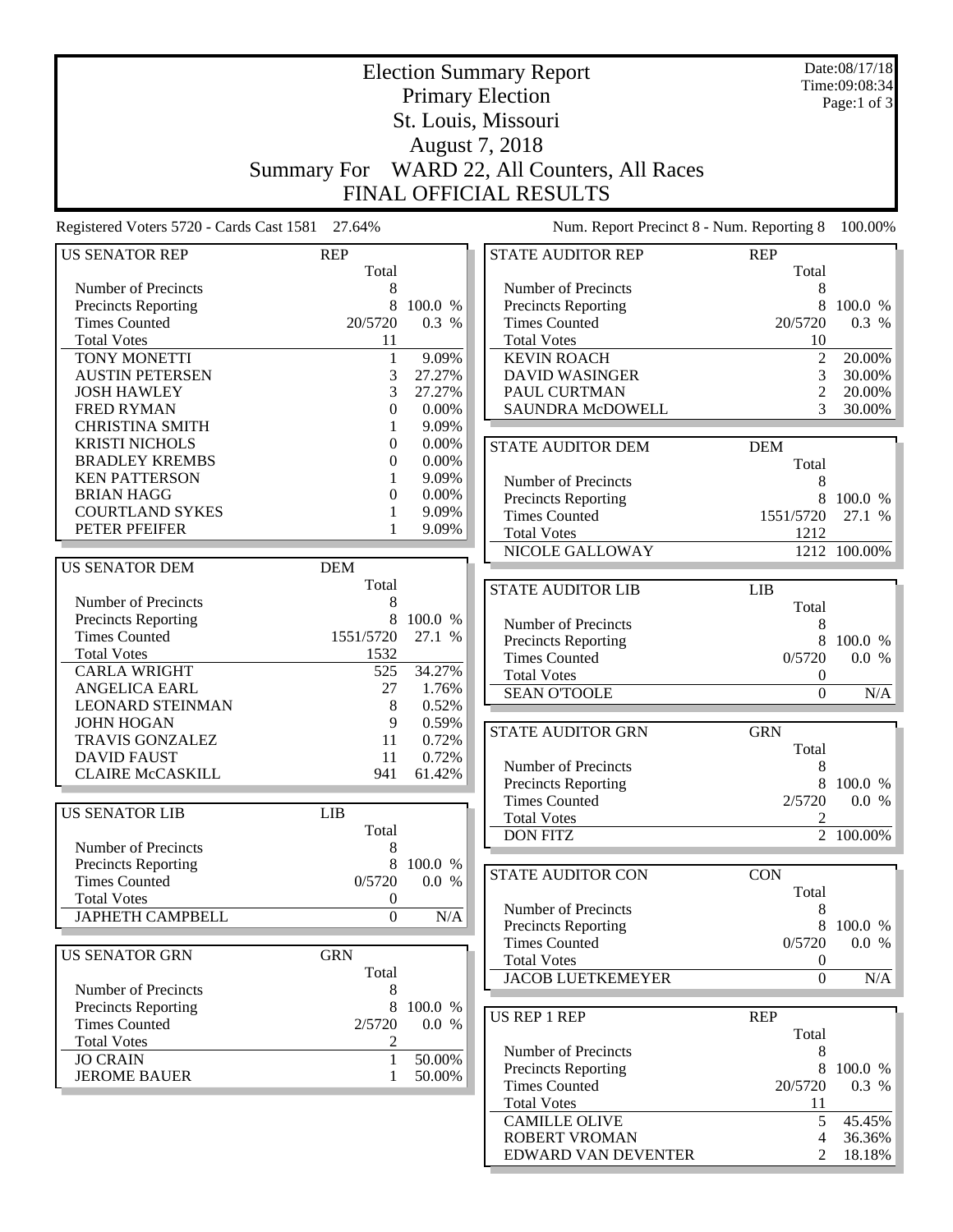|                                                 |                  |         | <b>Election Summary Report</b>                    |                     | Date:08/17/18<br>Time:09:08:34 |
|-------------------------------------------------|------------------|---------|---------------------------------------------------|---------------------|--------------------------------|
|                                                 |                  |         | <b>Primary Election</b>                           |                     | Page:2 of 3                    |
|                                                 |                  |         | St. Louis, Missouri                               |                     |                                |
|                                                 |                  |         | August 7, 2018                                    |                     |                                |
|                                                 |                  |         | Summary For WARD 22, All Counters, All Races      |                     |                                |
|                                                 |                  |         | <b>FINAL OFFICIAL RESULTS</b>                     |                     |                                |
| Registered Voters 5720 - Cards Cast 1581 27.64% |                  |         | Num. Report Precinct 8 - Num. Reporting 8         |                     | 100.00%                        |
| <b>US REP 1 DEM</b>                             | <b>DEM</b>       |         | <b>STATE REP 84 DEM</b>                           | <b>DEM</b>          |                                |
| Number of Precincts                             | Total<br>8       |         | Number of Precincts                               | Total<br>5          |                                |
| Precincts Reporting                             | 8                | 100.0 % | Precincts Reporting                               | 5                   | 100.0 %                        |
| <b>Times Counted</b>                            | 1551/5720        | 27.1 %  | <b>Times Counted</b>                              | 968/3455            | 28.0 %                         |
| <b>Total Votes</b>                              | 1527             |         | <b>Total Votes</b>                                | 912                 |                                |
| <b>CORI BUSH</b>                                | 230              | 15.06%  | <b>WILEY PRICE</b>                                | 718                 | 78.73%                         |
| <b>DeMARCO DAVIDSON</b>                         | 47               | 3.08%   | <b>BRAD BAKKER</b>                                | 194                 | 21.27%                         |
| <b>JOSHUA SHIPP</b>                             | 16               | 1.05%   |                                                   |                     |                                |
| <b>LACY CLAY</b>                                | 1234             | 80.81%  | <b>COLL OF REV DEM</b>                            | <b>DEM</b>          |                                |
|                                                 |                  |         |                                                   | Total               |                                |
| <b>US REP 1 LIB</b>                             | <b>LIB</b>       |         | Number of Precincts                               | 8                   |                                |
|                                                 | Total            |         | Precincts Reporting                               | 8                   | 100.0 %                        |
| Number of Precincts                             | 8<br>8           | 100.0 % | <b>Times Counted</b><br><b>Total Votes</b>        | 1551/5720           | 27.1 %                         |
| Precincts Reporting<br><b>Times Counted</b>     | 0/5720           | 0.0 %   | <b>GREGORY DALY</b>                               | 1323                | 1323 100.00%                   |
| <b>Total Votes</b>                              | $\boldsymbol{0}$ |         |                                                   |                     |                                |
| <b>ROBB CUNNINGHAM</b>                          | $\boldsymbol{0}$ | N/A     | LICENSE COLL REP                                  |                     |                                |
|                                                 |                  |         |                                                   | <b>REP</b><br>Total |                                |
| <b>STATE SEN 4 REP</b>                          | <b>REP</b>       |         | Number of Precincts                               | 8                   |                                |
|                                                 | Total            |         | Precincts Reporting                               | 8                   | 100.0 %                        |
| Number of Precincts                             | 8                |         | <b>Times Counted</b>                              | 20/5720             | 0.3 %                          |
| Precincts Reporting                             | 8                | 100.0 % | <b>Total Votes</b>                                | 11                  |                                |
| <b>Times Counted</b>                            | 20/5720          | 0.3 %   | <b>ZACHARY SYBERG</b>                             | 11                  | 100.00%                        |
| <b>Total Votes</b>                              | 11               |         |                                                   |                     |                                |
| <b>ROBERT CRUMP</b>                             | 11               | 100.00% | LICENSE COLL DEM                                  | <b>DEM</b>          |                                |
|                                                 |                  |         |                                                   | Total               |                                |
| <b>STATE SEN 4 DEM</b>                          | <b>DEM</b>       |         | Number of Precincts                               | 8                   |                                |
| Number of Precincts                             | Total<br>8       |         | Precincts Reporting<br><b>Times Counted</b>       | 1551/5720           | 8 100.0 %                      |
| Precincts Reporting                             | 8                | 100.0 % | <b>Total Votes</b>                                | 1490                | 27.1 %                         |
| <b>Times Counted</b>                            | 1551/5720        | 27.1 %  | <b>MAVIS THOMPSON</b>                             | 1198                | 80.40%                         |
| <b>Total Votes</b>                              | 1505             |         | <b>DANA KELLY-FRANKS</b>                          | 292                 | 19.60%                         |
| <b>KARLA MAY</b>                                | 1417             | 94.15%  |                                                   |                     |                                |
| <b>JACOB HUMMEL</b>                             | 88               | 5.85%   | REC OF DEEDS DEM                                  | <b>DEM</b>          |                                |
|                                                 |                  |         |                                                   | Total               |                                |
| <b>STATE REP 76 DEM</b>                         | <b>DEM</b>       |         | Number of Precincts                               | 8                   |                                |
|                                                 | Total            |         | <b>Precincts Reporting</b>                        | 8                   | 100.0 %                        |
| Number of Precincts                             | 3                |         | <b>Times Counted</b>                              | 1551/5720           | 27.1 %                         |
| Precincts Reporting                             | $\mathfrak{Z}$   | 100.0 % | <b>Total Votes</b>                                | 1483                |                                |
| <b>Times Counted</b><br><b>Total Votes</b>      | 583/2265<br>560  | 25.7 %  | <b>MICHAEL BUTLER</b>                             | 898                 | 60.55%                         |
| <b>CYDNEY JOHNSON</b>                           | 24               | 4.29%   | <b>SHARON CARPENTER</b><br><b>JIMMIE MATTHEWS</b> | 454<br>131          | 30.61%<br>$8.83\%$             |
| <b>DAMON HAYMER</b>                             | 13               | 2.32%   |                                                   |                     |                                |
| <b>MARISSA BROWN</b>                            | 232              | 41.43%  |                                                   |                     |                                |
| <b>CHRIS CARTER</b>                             | 291              | 51.96%  | PROP A                                            | Total               |                                |
|                                                 |                  |         | Number of Precincts                               | 8                   |                                |
|                                                 |                  |         | Precincts Reporting                               | 8                   | 100.0 %                        |
|                                                 |                  |         | <b>Times Counted</b>                              | 1581/5720           | 27.6 %                         |
|                                                 |                  |         | <b>Total Votes</b>                                | 1540                |                                |
|                                                 |                  |         | <b>YES</b>                                        | 65                  | 4.22%                          |
|                                                 |                  |         | NO                                                | 1475                | 95.78%                         |
|                                                 |                  |         |                                                   |                     |                                |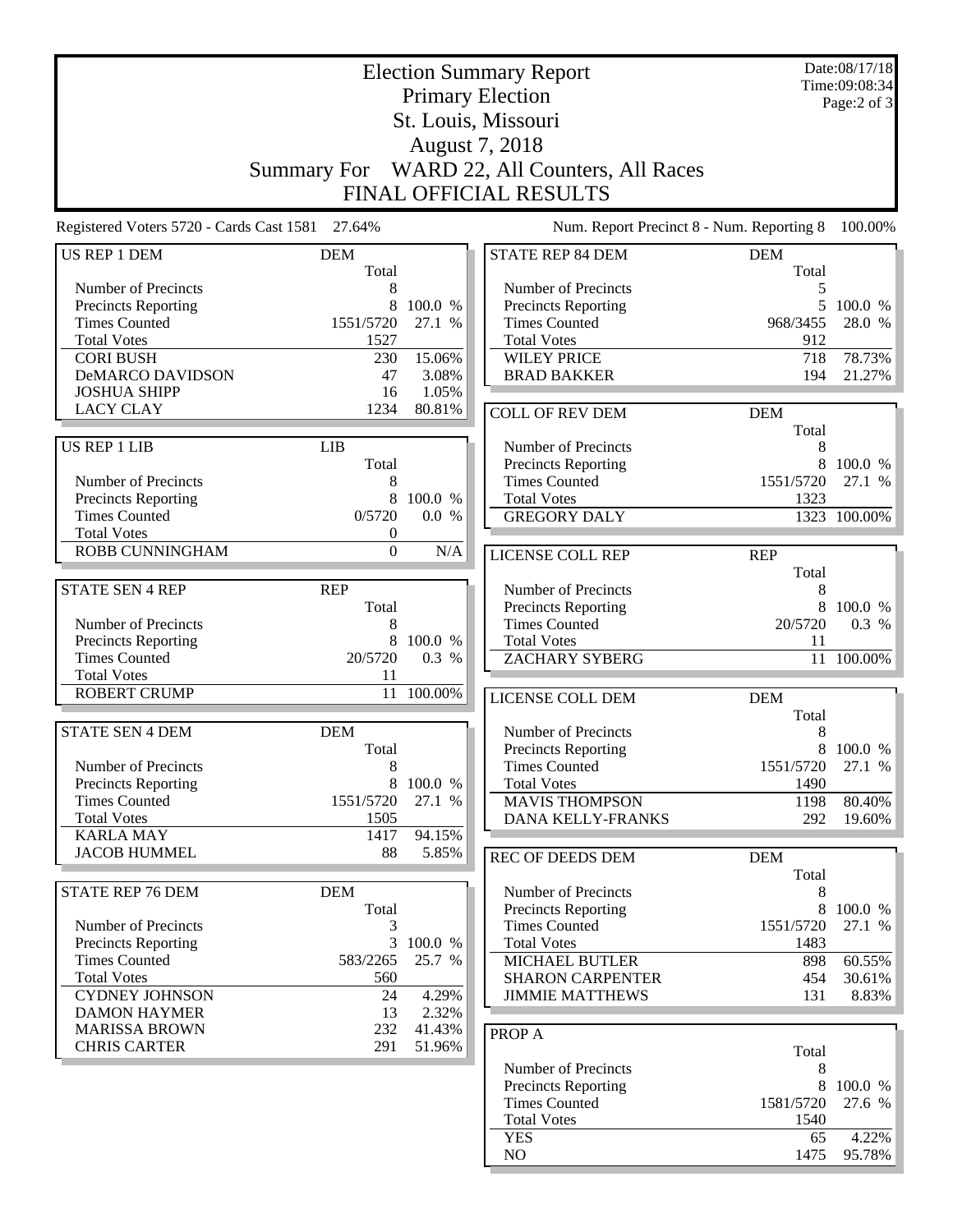Date:08/17/18 Time:09:08:34 Page:3 of 3

## Election Summary Report Primary Election St. Louis, Missouri August 7, 2018 Summary For WARD 22, All Counters, All Races FINAL OFFICIAL RESULTS

| Total |                  |
|-------|------------------|
|       |                  |
| 8     | 100.0 %          |
|       |                  |
| 1523  |                  |
| 1050  | 68.94%           |
| 473   | 31.06%           |
|       | 1581/5720 27.6 % |

Registered Voters 5720 - Cards Cast 1581 27.64% Num. Report Precinct 8 - Num. Reporting 8 100.00%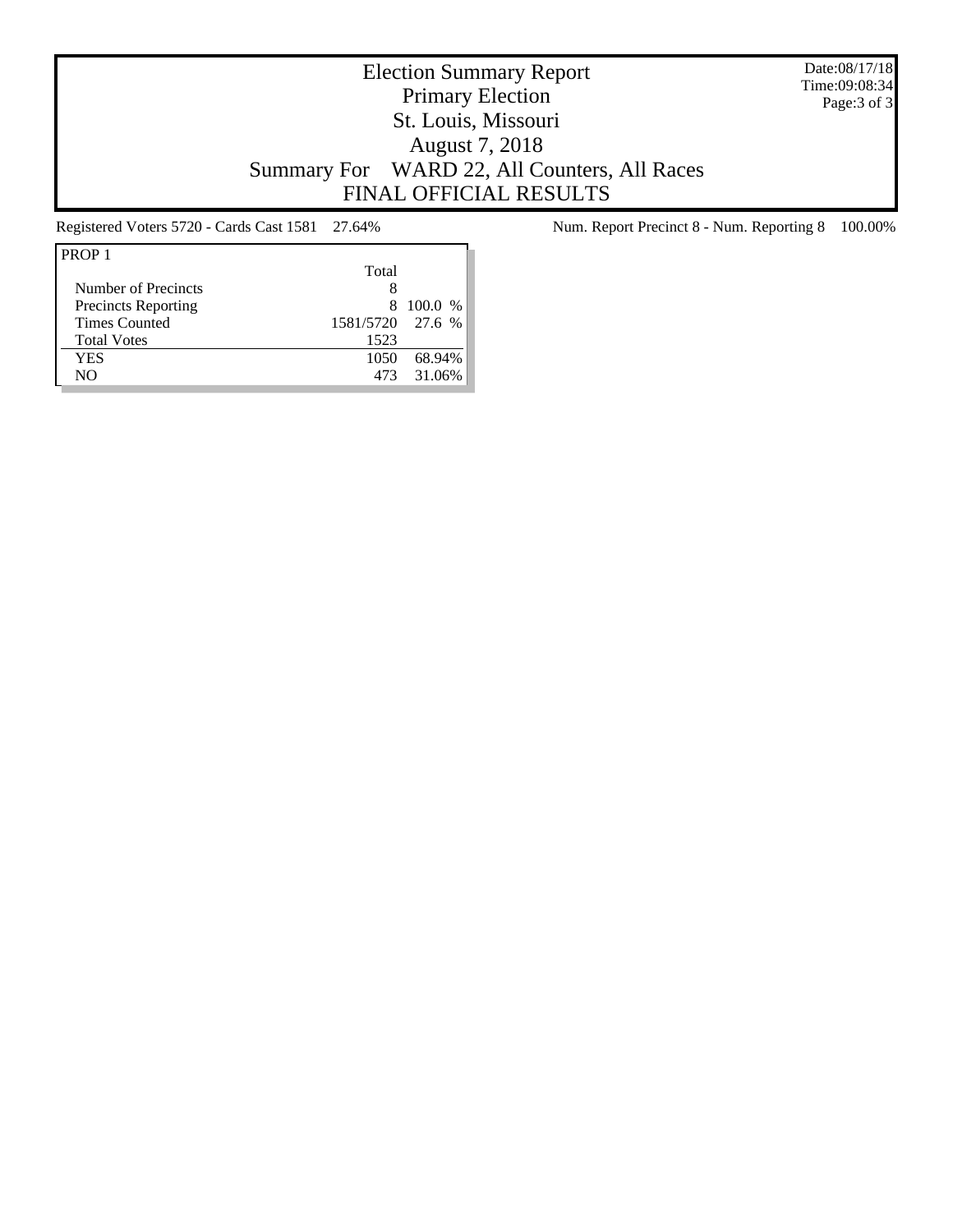| <b>Election Summary Report</b><br><b>Primary Election</b> |                  |                  |  |                                              |               | Date:08/17/18<br>Time:09:08:44 |
|-----------------------------------------------------------|------------------|------------------|--|----------------------------------------------|---------------|--------------------------------|
|                                                           |                  | Page:1 of 3      |  |                                              |               |                                |
| St. Louis, Missouri                                       |                  |                  |  |                                              |               |                                |
|                                                           |                  |                  |  |                                              |               |                                |
|                                                           |                  | August 7, 2018   |  |                                              |               |                                |
|                                                           |                  |                  |  | Summary For WARD 23, All Counters, All Races |               |                                |
|                                                           |                  |                  |  | <b>FINAL OFFICIAL RESULTS</b>                |               |                                |
| Registered Voters 8197 - Cards Cast 4000 48.80%           |                  |                  |  | Num. Report Precinct 9 - Num. Reporting 9    |               | 100.00%                        |
| <b>US SENATOR REP</b>                                     | <b>REP</b>       |                  |  | <b>STATE AUDITOR REP</b>                     | <b>REP</b>    |                                |
|                                                           | Total            |                  |  |                                              | Total         |                                |
| Number of Precincts                                       | 9                |                  |  | Number of Precincts                          | 9             |                                |
| Precincts Reporting<br><b>Times Counted</b>               | 9<br>674/8197    | 100.0 %<br>8.2 % |  | Precincts Reporting<br><b>Times Counted</b>  | 9<br>674/8197 | 100.0 %<br>8.2 %               |
| <b>Total Votes</b>                                        | 641              |                  |  | <b>Total Votes</b>                           | 556           |                                |
| TONY MONETTI                                              | 87               | 13.57%           |  | <b>KEVIN ROACH</b>                           | 158           | 28.42%                         |
| <b>AUSTIN PETERSEN</b>                                    | 51               | 7.96%            |  | <b>DAVID WASINGER</b>                        | 214           | 38.49%                         |
| <b>JOSH HAWLEY</b>                                        | 408              | 63.65%           |  | PAUL CURTMAN                                 | 69            | 12.41%                         |
| <b>FRED RYMAN</b>                                         | 3                | 0.47%            |  | SAUNDRA McDOWELL                             | 115           | 20.68%                         |
| <b>CHRISTINA SMITH</b>                                    | 21               | 3.28%            |  |                                              |               |                                |
| <b>KRISTI NICHOLS</b>                                     | 22               | 3.43%            |  | <b>STATE AUDITOR DEM</b>                     | <b>DEM</b>    |                                |
| <b>BRADLEY KREMBS</b>                                     | 3                | 0.47%            |  |                                              | Total         |                                |
| <b>KEN PATTERSON</b>                                      | 12               | 1.87%            |  | Number of Precincts                          | 9             |                                |
| <b>BRIAN HAGG</b>                                         | 3                | 0.47%            |  | <b>Precincts Reporting</b>                   | 9             | 100.0 %                        |
| <b>COURTLAND SYKES</b>                                    | 15               | 2.34%            |  | <b>Times Counted</b>                         | 3160/8197     | 38.6 %                         |
| PETER PFEIFER                                             | 16               | 2.50%            |  | <b>Total Votes</b>                           | 2649          |                                |
|                                                           |                  |                  |  | NICOLE GALLOWAY                              |               | 2649 100.00%                   |
| <b>US SENATOR DEM</b>                                     | <b>DEM</b>       |                  |  |                                              |               |                                |
|                                                           | Total            |                  |  |                                              |               |                                |
| Number of Precincts                                       | 9                |                  |  | <b>STATE AUDITOR LIB</b>                     | <b>LIB</b>    |                                |
| Precincts Reporting                                       | 9                | 100.0 %          |  |                                              | Total<br>9    |                                |
| <b>Times Counted</b>                                      | 3160/8197        | 38.6 %           |  | Number of Precincts<br>Precincts Reporting   | 9             | 100.0 %                        |
| <b>Total Votes</b>                                        | 3053             |                  |  | <b>Times Counted</b>                         | 14/8197       | 0.2 %                          |
| <b>CARLA WRIGHT</b>                                       | 177              | 5.80%            |  | <b>Total Votes</b>                           | 13            |                                |
| <b>ANGELICA EARL</b>                                      | 60               | 1.97%            |  | <b>SEAN O'TOOLE</b>                          |               | 13 100.00%                     |
| <b>LEONARD STEINMAN</b>                                   | 41               | 1.34%            |  |                                              |               |                                |
| <b>JOHN HOGAN</b>                                         | 90               | 2.95%            |  |                                              |               |                                |
| <b>TRAVIS GONZALEZ</b>                                    | 39               | 1.28%            |  | <b>STATE AUDITOR GRN</b>                     | <b>GRN</b>    |                                |
| DAVID FAUST                                               | 88               | 2.88%            |  | Number of Precincts                          | Total<br>9    |                                |
| <b>CLAIRE McCASKILL</b>                                   | 2558             | 83.79%           |  | Precincts Reporting                          |               | 9 100.0 %                      |
|                                                           |                  |                  |  | <b>Times Counted</b>                         | 4/8197        | 0.0 %                          |
| <b>US SENATOR LIB</b>                                     | <b>LIB</b>       |                  |  | <b>Total Votes</b>                           | 1             |                                |
|                                                           | Total            |                  |  | <b>DON FITZ</b>                              | $\mathbf{1}$  | 100.00%                        |
| Number of Precincts                                       | 9                |                  |  |                                              |               |                                |
| <b>Precincts Reporting</b>                                | 9                | 100.0 %          |  |                                              | <b>CON</b>    |                                |
| <b>Times Counted</b>                                      | 14/8197          | 0.2 %            |  | <b>STATE AUDITOR CON</b>                     |               |                                |
| <b>Total Votes</b>                                        | 13               |                  |  | Number of Precincts                          | Total<br>9    |                                |
| <b>JAPHETH CAMPBELL</b>                                   |                  | 13 100.00%       |  |                                              | 9             | 100.0 %                        |
|                                                           |                  |                  |  | Precincts Reporting<br><b>Times Counted</b>  | 2/8197        | 0.0 %                          |
| <b>US SENATOR GRN</b>                                     | <b>GRN</b>       |                  |  | <b>Total Votes</b>                           | 1             |                                |
|                                                           | Total            |                  |  | <b>JACOB LUETKEMEYER</b>                     |               | 1 100.00%                      |
| Number of Precincts                                       | 9                |                  |  |                                              |               |                                |
| Precincts Reporting                                       | 9                | 100.0 %          |  |                                              |               |                                |
| <b>Times Counted</b>                                      | 4/8197           | 0.0 %            |  | <b>US REP 1 REP</b>                          | <b>REP</b>    |                                |
| <b>Total Votes</b>                                        | 1                |                  |  |                                              | Total         |                                |
| <b>JO CRAIN</b>                                           | 1                | 100.00%          |  | Number of Precincts<br>Precincts Reporting   | 9<br>9        | 100.0 %                        |
| <b>JEROME BAUER</b>                                       | $\boldsymbol{0}$ | $0.00\%$         |  | <b>Times Counted</b>                         | 674/8197      | 8.2 %                          |
|                                                           |                  |                  |  | <b>Total Votes</b>                           | 547           |                                |
|                                                           |                  |                  |  | <b>CAMILLE OLIVE</b>                         | 195           | 35.65%                         |
|                                                           |                  |                  |  | <b>ROBERT VROMAN</b>                         | 201           | 36.75%                         |
|                                                           |                  |                  |  | EDWARD VAN DEVENTER                          | 151           | 27.61%                         |
|                                                           |                  |                  |  |                                              |               |                                |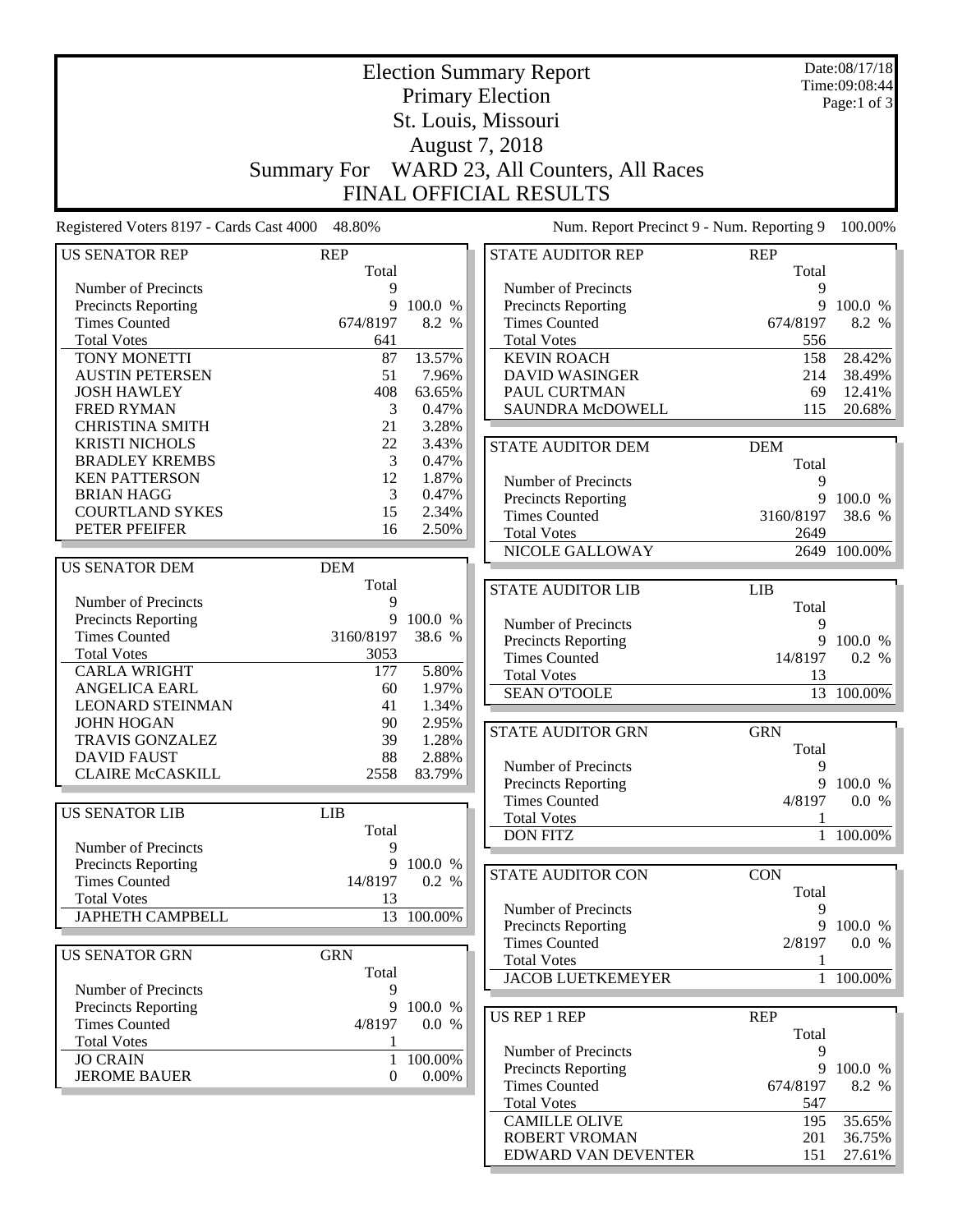|                                                 | <b>Election Summary Report</b> |                              |                                           |              |             |  |
|-------------------------------------------------|--------------------------------|------------------------------|-------------------------------------------|--------------|-------------|--|
|                                                 |                                | Time:09:08:44<br>Page:2 of 3 |                                           |              |             |  |
|                                                 |                                |                              |                                           |              |             |  |
|                                                 |                                |                              |                                           |              |             |  |
|                                                 |                                |                              | August 7, 2018                            |              |             |  |
|                                                 | <b>Summary For</b>             |                              | WARD 23, All Counters, All Races          |              |             |  |
|                                                 |                                |                              | FINAL OFFICIAL RESULTS                    |              |             |  |
| Registered Voters 8197 - Cards Cast 4000 48.80% |                                |                              | Num. Report Precinct 9 - Num. Reporting 9 |              | 100.00%     |  |
| <b>US REP 1 DEM</b>                             | <b>DEM</b>                     |                              | <b>STATE REP 82 DEM</b>                   | <b>DEM</b>   |             |  |
| Number of Precincts                             | Total<br>$\mathbf Q$           |                              | Number of Precincts                       | Total<br>6   |             |  |
| Precincts Reporting                             | 9                              | 100.0 %                      | Precincts Reporting                       | 6            | 100.0 %     |  |
| <b>Times Counted</b>                            | 3160/8197                      | 38.6 %                       | <b>Times Counted</b>                      | 2151/5612    | 38.3 %      |  |
| <b>Total Votes</b>                              | 2976                           |                              | <b>Total Votes</b>                        | 2016         |             |  |
| <b>CORI BUSH</b>                                | 1567                           | 52.65%                       | <b>DONNA BARINGER</b>                     | 1492         | 74.01%      |  |
| <b>DeMARCO DAVIDSON</b>                         | 67                             | 2.25%                        | <b>FRED KRATKY</b>                        | 524          | 25.99%      |  |
| <b>JOSHUA SHIPP</b>                             | 181                            | 6.08%                        |                                           |              |             |  |
| <b>LACY CLAY</b>                                | 1161                           | 39.01%                       | <b>STATE REP 83 DEM</b>                   | <b>DEM</b>   |             |  |
|                                                 |                                |                              |                                           | Total        |             |  |
| <b>US REP 1 LIB</b>                             | <b>LIB</b>                     |                              | Number of Precincts                       | 1            |             |  |
|                                                 | Total                          |                              | Precincts Reporting                       |              | 100.0 %     |  |
| Number of Precincts                             | 9                              |                              | <b>Times Counted</b>                      | 540/1440     | 37.5 %      |  |
| Precincts Reporting                             | 9                              | 100.0 %                      | <b>Total Votes</b>                        | 463          |             |  |
| <b>Times Counted</b>                            | 14/8197                        | 0.2 %                        | <b>GINA MITTEN</b>                        |              | 463 100.00% |  |
| <b>Total Votes</b><br>ROBB CUNNINGHAM           | 13                             | 13 100.00%                   |                                           |              |             |  |
|                                                 |                                |                              | <b>STATE REP 83 LIB</b>                   | <b>LIB</b>   |             |  |
| <b>STATE SEN 4 REP</b>                          | <b>REP</b>                     |                              | Number of Precincts                       | Total<br>1   |             |  |
|                                                 | Total                          |                              | Precincts Reporting                       |              | 1 100.0 %   |  |
| Number of Precincts                             | 9                              |                              | <b>Times Counted</b>                      | 2/1440       | 0.1 %       |  |
| Precincts Reporting                             | 9                              | 100.0 %                      | <b>Total Votes</b>                        | 2            |             |  |
| <b>Times Counted</b>                            | 674/8197                       | 8.2 %                        | <b>ANDREW BOLIN</b>                       |              | 2 100.00%   |  |
| <b>Total Votes</b>                              | 550                            |                              |                                           |              |             |  |
| <b>ROBERT CRUMP</b>                             |                                | 550 100.00%                  | <b>STATE REP 91 REP</b>                   | <b>REP</b>   |             |  |
|                                                 |                                |                              |                                           | Total        |             |  |
| <b>STATE SEN 4 DEM</b>                          | <b>DEM</b>                     |                              | Number of Precincts                       | 1            |             |  |
|                                                 | Total                          |                              | <b>Precincts Reporting</b>                |              | 1 100.0 %   |  |
| Number of Precincts                             | 9                              |                              | <b>Times Counted</b>                      | 33/278       | 11.9 %      |  |
| <b>Precincts Reporting</b>                      | 9                              | 100.0 %                      | <b>Total Votes</b>                        | 29           |             |  |
| <b>Times Counted</b>                            | 3160/8197                      | 38.6 %                       | <b>JENNIFER BIRD</b>                      |              | 29 100.00%  |  |
| <b>Total Votes</b><br><b>KARLA MAY</b>          | 2874<br>1133                   | 39.42%                       |                                           |              |             |  |
| <b>JACOB HUMMEL</b>                             | 1741                           | 60.58%                       | STATE REP 91 DEM                          | <b>DEM</b>   |             |  |
|                                                 |                                |                              | Number of Precincts                       | Total        |             |  |
| <b>STATE REP 80 DEM</b>                         | <b>DEM</b>                     |                              | Precincts Reporting                       | $\mathbf{1}$ | 100.0 %     |  |
|                                                 | Total                          |                              | <b>Times Counted</b>                      | 90/278       | 32.4 %      |  |
| Number of Precincts                             | 1                              |                              | <b>Total Votes</b>                        | 74           |             |  |
| Precincts Reporting                             | $\mathbf{1}$                   | 100.0 %                      | <b>SARAH UNSICKER</b>                     |              | 74 100.00%  |  |
| <b>Times Counted</b>                            | 379/867                        | 43.7 %                       |                                           |              |             |  |
| <b>Total Votes</b>                              | 340                            |                              | <b>STATE REP 91 LIB</b>                   | <b>LIB</b>   |             |  |
| PETER MERIDETH                                  | 251                            | 73.82%                       |                                           | Total        |             |  |
| <b>MARIAH VANDIVER</b>                          | 89                             | 26.18%                       | Number of Precincts                       | 1            |             |  |
|                                                 |                                |                              | Precincts Reporting                       | $\mathbf{1}$ | 100.0 %     |  |
| <b>STATE REP 82 REP</b>                         | <b>REP</b>                     |                              | <b>Times Counted</b>                      | 0/278        | 0.0 %       |  |
|                                                 | Total                          |                              | <b>Total Votes</b>                        | $\theta$     |             |  |
| Number of Precincts                             | 6                              |                              | <b>JAMES SCARIOT</b>                      | $\mathbf{0}$ | N/A         |  |
| Precincts Reporting                             | 6                              | 100.0 %                      |                                           |              |             |  |
| <b>Times Counted</b>                            | 456/5612                       | 8.1 %                        |                                           |              |             |  |
| <b>Total Votes</b>                              | 346                            |                              |                                           |              |             |  |
| <b>ERIK SHELQUIST</b>                           |                                | 346 100.00%                  |                                           |              |             |  |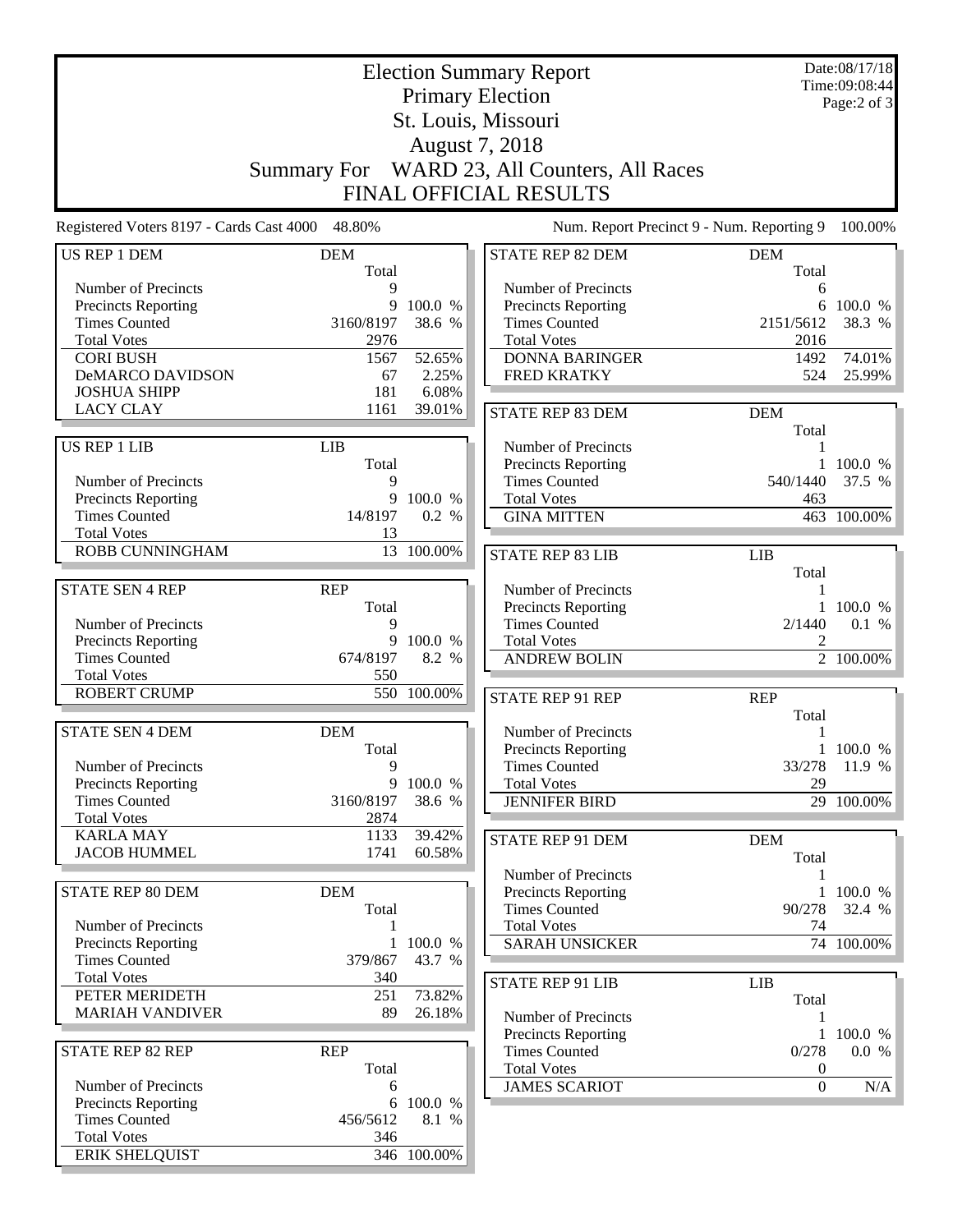Date:08/17/18 Time:09:08:44 Page:3 of 3

# Election Summary Report Primary Election St. Louis, Missouri August 7, 2018 Summary For WARD 23, All Counters, All Races FINAL OFFICIAL RESULTS

| <b>COLL OF REV DEM</b>                             | <b>DEM</b> |              |
|----------------------------------------------------|------------|--------------|
|                                                    | Total      |              |
| Number of Precincts                                | 9          |              |
| <b>Precincts Reporting</b>                         |            | 9 100.0 %    |
| <b>Times Counted</b>                               | 3160/8197  | 38.6 %       |
| <b>Total Votes</b>                                 | 2713       |              |
| <b>GREGORY DALY</b>                                |            | 2713 100.00% |
|                                                    |            |              |
| <b>LICENSE COLL REP</b>                            | <b>REP</b> |              |
|                                                    | Total      |              |
| Number of Precincts                                | 9          |              |
| <b>Precincts Reporting</b>                         | 9          | 100.0 %      |
| <b>Times Counted</b>                               | 674/8197   | 8.2 %        |
| <b>Total Votes</b>                                 | 528        |              |
| ZACHARY SYBERG                                     |            | 528 100.00%  |
|                                                    |            |              |
| LICENSE COLL DEM                                   | <b>DEM</b> |              |
|                                                    | Total      |              |
| Number of Precincts                                | 9          |              |
|                                                    |            | 9 100.0 %    |
| <b>Precincts Reporting</b><br><b>Times Counted</b> |            | 38.6 %       |
|                                                    | 3160/8197  |              |
| <b>Total Votes</b>                                 | 2676       |              |
| <b>MAVIS THOMPSON</b>                              | 1272       | 47.53%       |
| <b>DANA KELLY-FRANKS</b>                           | 1404       | 52.47%       |
|                                                    |            |              |
| <b>REC OF DEEDS DEM</b>                            | <b>DEM</b> |              |
|                                                    | Total      |              |
| Number of Precincts                                | 9          |              |
| <b>Precincts Reporting</b>                         | 9.         | 100.0 %      |
| <b>Times Counted</b>                               | 3160/8197  | 38.6 %       |
| <b>Total Votes</b>                                 | 2874       |              |
| <b>MICHAEL BUTLER</b>                              | 1056       | 36.74%       |
| <b>SHARON CARPENTER</b>                            | 1656       | 57.62%       |
| <b>JIMMIE MATTHEWS</b>                             | 162        | 5.64%        |
|                                                    |            |              |
| PROP A                                             |            |              |
|                                                    | Total      |              |
| Number of Precincts                                | 9          |              |
| <b>Precincts Reporting</b>                         | 9          | 100.0 %      |
| <b>Times Counted</b>                               | 4000/8197  | 48.8 %       |
| <b>Total Votes</b>                                 | 3986       |              |
| <b>YES</b>                                         | 659        | 16.53%       |
| NO                                                 | 3327       | 83.47%       |
|                                                    |            |              |
|                                                    |            |              |
| PROP <sub>1</sub>                                  |            |              |
|                                                    | Total      |              |
| Number of Precincts                                | 9          |              |
| <b>Precincts Reporting</b>                         | 9          | 100.0 %      |
| <b>Times Counted</b>                               | 4000/8197  | 48.8 %       |
| <b>Total Votes</b>                                 | 3909       |              |
| <b>YES</b>                                         | 3177       | 81.27%       |
| NO                                                 | 732        | 18.73%       |
|                                                    |            |              |

Registered Voters 8197 - Cards Cast 4000 48.80% Num. Report Precinct 9 - Num. Reporting 9 100.00%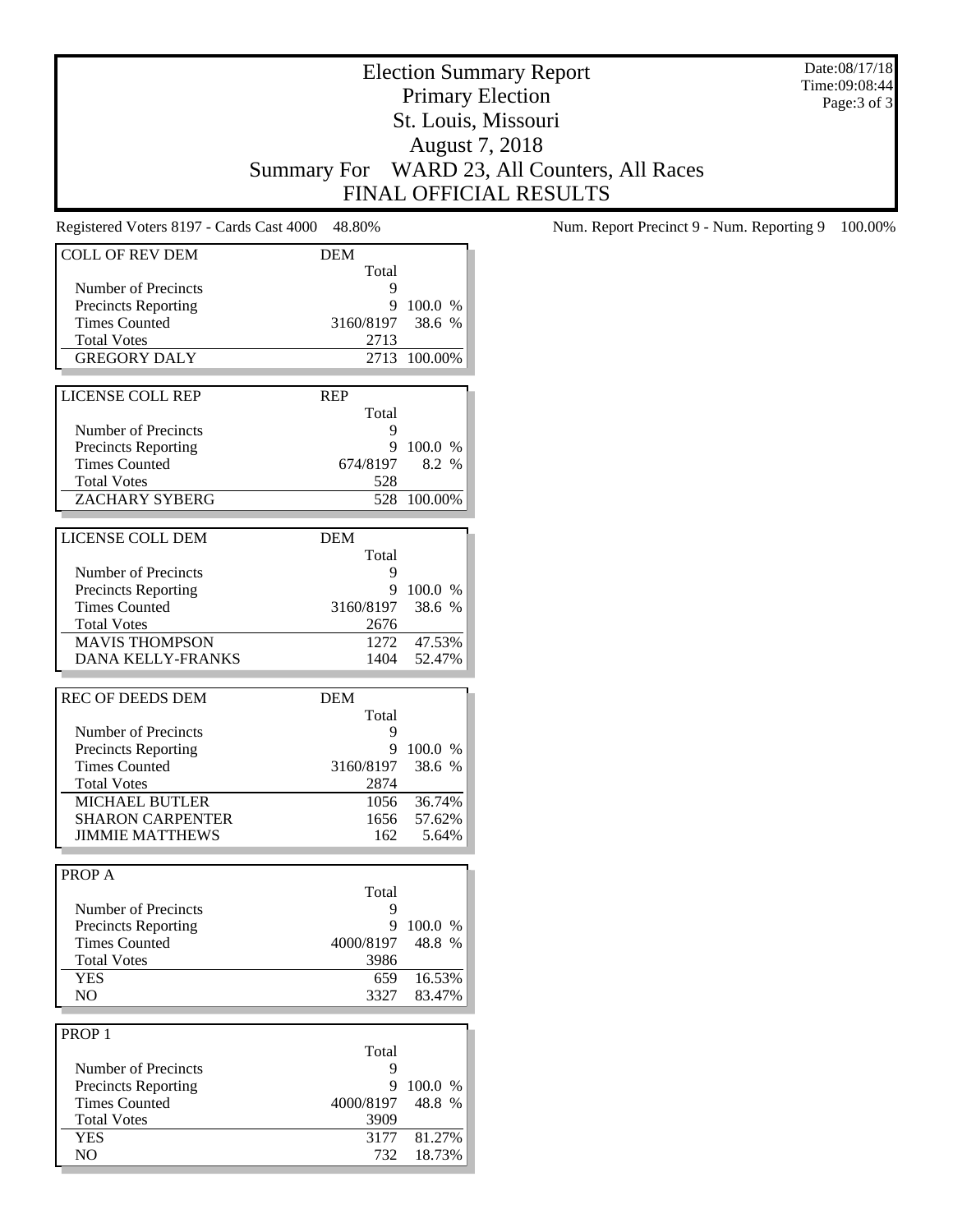|                                                    | <b>Election Summary Report</b>                                 |                              |                                                    |                     |                        |  |  |  |
|----------------------------------------------------|----------------------------------------------------------------|------------------------------|----------------------------------------------------|---------------------|------------------------|--|--|--|
|                                                    |                                                                | Time:09:08:52<br>Page:1 of 3 |                                                    |                     |                        |  |  |  |
|                                                    | St. Louis, Missouri                                            |                              |                                                    |                     |                        |  |  |  |
|                                                    |                                                                |                              |                                                    |                     |                        |  |  |  |
|                                                    | August 7, 2018<br>Summary For WARD 24, All Counters, All Races |                              |                                                    |                     |                        |  |  |  |
|                                                    |                                                                |                              |                                                    |                     |                        |  |  |  |
|                                                    |                                                                |                              | FINAL OFFICIAL RESULTS                             |                     |                        |  |  |  |
| Registered Voters 7290 - Cards Cast 3294 45.19%    |                                                                |                              | Num. Report Precinct 8 - Num. Reporting 8          |                     | 100.00%                |  |  |  |
| <b>US SENATOR REP</b>                              | <b>REP</b><br>Total                                            |                              | <b>STATE AUDITOR REP</b>                           | <b>REP</b><br>Total |                        |  |  |  |
| Number of Precincts                                | 8                                                              |                              | Number of Precincts                                | 8                   |                        |  |  |  |
| Precincts Reporting                                | 8                                                              | 100.0 %                      | <b>Precincts Reporting</b>                         | 8                   | 100.0 %                |  |  |  |
| <b>Times Counted</b>                               | 521/7290                                                       | 7.1 %                        | <b>Times Counted</b>                               | 521/7290            | 7.1 %                  |  |  |  |
| <b>Total Votes</b>                                 | 482                                                            |                              | <b>Total Votes</b>                                 | 440                 |                        |  |  |  |
| TONY MONETTI                                       | 75                                                             | 15.56%                       | <b>KEVIN ROACH</b>                                 | 131                 | 29.77%                 |  |  |  |
| <b>AUSTIN PETERSEN</b>                             | 67                                                             | 13.90%                       | <b>DAVID WASINGER</b>                              | 151                 | 34.32%                 |  |  |  |
| <b>JOSH HAWLEY</b>                                 | 261                                                            | 54.15%                       | PAUL CURTMAN                                       | 53                  | 12.05%                 |  |  |  |
| <b>FRED RYMAN</b>                                  | 6                                                              | 1.24%                        | <b>SAUNDRA McDOWELL</b>                            | 105                 | 23.86%                 |  |  |  |
| <b>CHRISTINA SMITH</b>                             | 13                                                             | 2.70%                        |                                                    |                     |                        |  |  |  |
| <b>KRISTI NICHOLS</b><br><b>BRADLEY KREMBS</b>     | 24<br>3                                                        | 4.98%<br>0.62%               | <b>STATE AUDITOR DEM</b>                           | <b>DEM</b>          |                        |  |  |  |
| <b>KEN PATTERSON</b>                               | 5                                                              | 1.04%                        |                                                    | Total               |                        |  |  |  |
| <b>BRIAN HAGG</b>                                  | 1                                                              | 0.21%                        | Number of Precincts                                | 8                   |                        |  |  |  |
| <b>COURTLAND SYKES</b>                             | 10                                                             | 2.07%                        | <b>Precincts Reporting</b><br><b>Times Counted</b> | 8<br>2610/7290      | 100.0 %<br>35.8 %      |  |  |  |
| PETER PFEIFER                                      | 17                                                             | 3.53%                        | <b>Total Votes</b>                                 | 2151                |                        |  |  |  |
|                                                    |                                                                |                              | NICOLE GALLOWAY                                    |                     | 2151 100.00%           |  |  |  |
| <b>US SENATOR DEM</b>                              | <b>DEM</b>                                                     |                              |                                                    |                     |                        |  |  |  |
|                                                    | Total                                                          |                              | <b>STATE AUDITOR LIB</b>                           | LIB                 |                        |  |  |  |
| Number of Precincts                                | 8                                                              |                              |                                                    | Total               |                        |  |  |  |
| <b>Precincts Reporting</b>                         | 8                                                              | 100.0 %                      | Number of Precincts                                | 8                   |                        |  |  |  |
| <b>Times Counted</b>                               | 2610/7290                                                      | 35.8 %                       | <b>Precincts Reporting</b>                         | 8                   | 100.0 %                |  |  |  |
| <b>Total Votes</b>                                 | 2523                                                           |                              | <b>Times Counted</b>                               | 12/7290             | 0.2 %                  |  |  |  |
| <b>CARLA WRIGHT</b>                                | 210                                                            | 8.32%                        | <b>Total Votes</b>                                 | 11                  |                        |  |  |  |
| ANGELICA EARL                                      | 64                                                             | 2.54%                        | <b>SEAN O'TOOLE</b>                                |                     | 11 100.00%             |  |  |  |
| <b>LEONARD STEINMAN</b><br><b>JOHN HOGAN</b>       | 23<br>60                                                       | 0.91%<br>2.38%               |                                                    |                     |                        |  |  |  |
| <b>TRAVIS GONZALEZ</b>                             | 28                                                             | 1.11%                        | <b>STATE AUDITOR GRN</b>                           | <b>GRN</b>          |                        |  |  |  |
| <b>DAVID FAUST</b>                                 | 63                                                             | 2.50%                        |                                                    | Total               |                        |  |  |  |
| <b>CLAIRE McCASKILL</b>                            | 2075                                                           | 82.24%                       | Number of Precincts                                | 8                   |                        |  |  |  |
|                                                    |                                                                |                              | <b>Precincts Reporting</b>                         | 8                   | 100.0 %                |  |  |  |
| <b>US SENATOR LIB</b>                              | <b>LIB</b>                                                     |                              | <b>Times Counted</b><br><b>Total Votes</b>         | 5/7290              | 0.1 %                  |  |  |  |
|                                                    | Total                                                          |                              | <b>DON FITZ</b>                                    | 4                   | 4 100.00%              |  |  |  |
| Number of Precincts                                | 8                                                              |                              |                                                    |                     |                        |  |  |  |
| <b>Precincts Reporting</b>                         |                                                                | 8 100.0 %                    | <b>STATE AUDITOR CON</b>                           | <b>CON</b>          |                        |  |  |  |
| <b>Times Counted</b>                               | 12/7290                                                        | 0.2 %                        |                                                    | Total               |                        |  |  |  |
| <b>Total Votes</b>                                 | 12                                                             |                              | Number of Precincts                                | 8                   |                        |  |  |  |
| <b>JAPHETH CAMPBELL</b>                            |                                                                | 12 100.00%                   | Precincts Reporting                                | 8                   | 100.0 %                |  |  |  |
|                                                    |                                                                |                              | <b>Times Counted</b>                               | 2/7290              | 0.0 %                  |  |  |  |
| <b>US SENATOR GRN</b>                              | <b>GRN</b>                                                     |                              | <b>Total Votes</b>                                 | 2                   |                        |  |  |  |
|                                                    | Total                                                          |                              | <b>JACOB LUETKEMEYER</b>                           |                     | $\overline{2}$ 100.00% |  |  |  |
| Number of Precincts                                | 8                                                              |                              |                                                    |                     |                        |  |  |  |
| <b>Precincts Reporting</b><br><b>Times Counted</b> | 8                                                              | 100.0 %                      | <b>US REP 1 REP</b>                                | <b>REP</b>          |                        |  |  |  |
| <b>Total Votes</b>                                 | 5/7290<br>4                                                    | 0.1 %                        |                                                    | Total               |                        |  |  |  |
| <b>JO CRAIN</b>                                    | $\Omega$                                                       | 0.00%                        | Number of Precincts                                | 8                   |                        |  |  |  |
| <b>JEROME BAUER</b>                                |                                                                | 4 100.00%                    | Precincts Reporting                                |                     | 8 100.0 %              |  |  |  |
|                                                    |                                                                |                              | <b>Times Counted</b>                               | 521/7290            | 7.1 %                  |  |  |  |
|                                                    |                                                                |                              | <b>Total Votes</b>                                 | 417                 |                        |  |  |  |
|                                                    |                                                                |                              | <b>CAMILLE OLIVE</b>                               | 144                 | 34.53%                 |  |  |  |
|                                                    |                                                                |                              | ROBERT VROMAN                                      | 154                 | 36.93%                 |  |  |  |
|                                                    |                                                                |                              | EDWARD VAN DEVENTER                                | 119                 | 28.54%                 |  |  |  |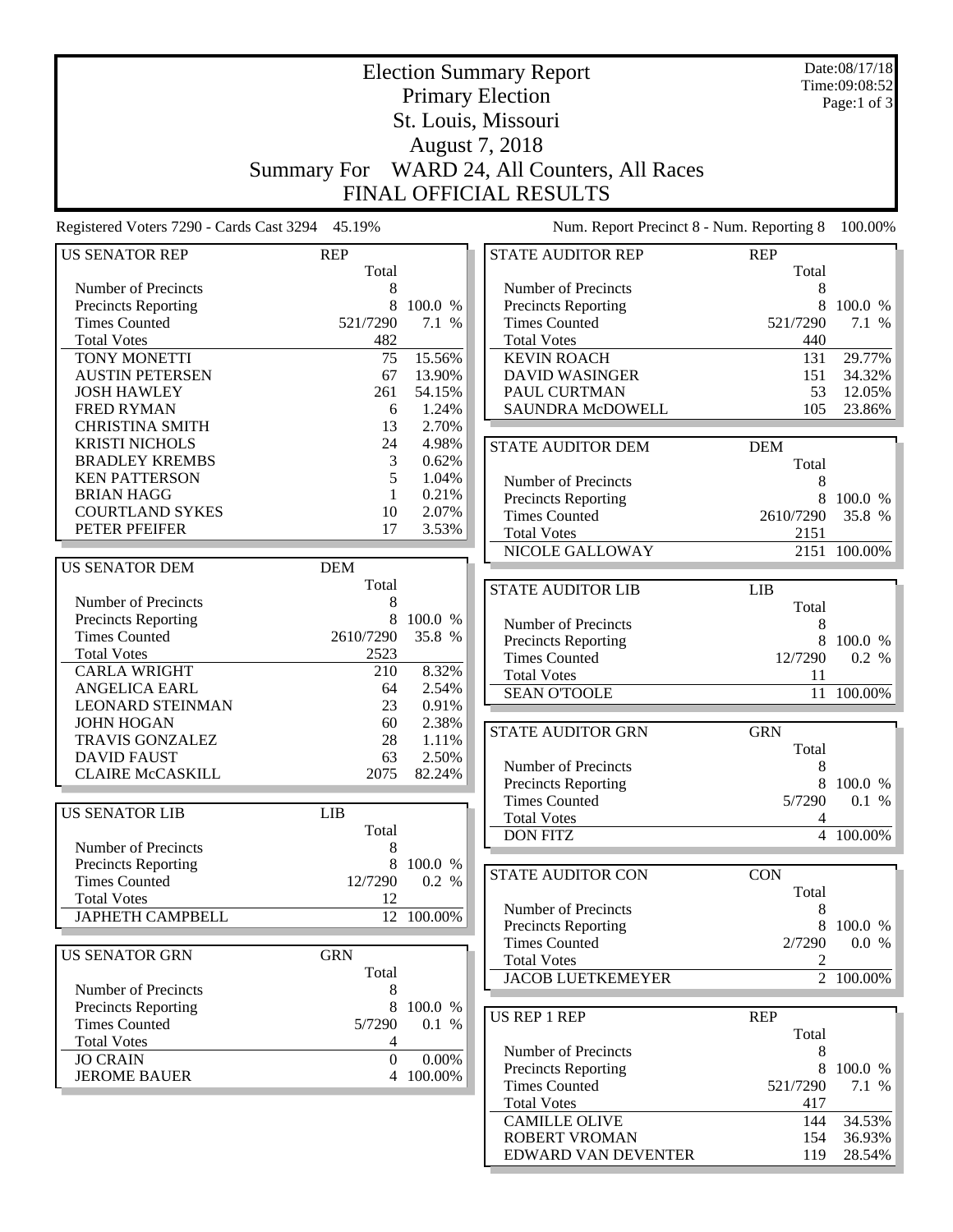|                                                 | Date:08/17/18<br><b>Election Summary Report</b><br>Time:09:08:52 |                           |                                             |            |                     |  |
|-------------------------------------------------|------------------------------------------------------------------|---------------------------|---------------------------------------------|------------|---------------------|--|
| <b>Primary Election</b>                         |                                                                  |                           |                                             |            |                     |  |
| St. Louis, Missouri<br>August 7, 2018           |                                                                  |                           |                                             |            |                     |  |
|                                                 |                                                                  |                           |                                             |            |                     |  |
|                                                 |                                                                  |                           | <b>FINAL OFFICIAL RESULTS</b>               |            |                     |  |
| Registered Voters 7290 - Cards Cast 3294 45.19% |                                                                  |                           | Num. Report Precinct 8 - Num. Reporting 8   |            | 100.00%             |  |
| <b>US REP 1 DEM</b>                             | <b>DEM</b>                                                       |                           | <b>STATE REP 84 DEM</b>                     | <b>DEM</b> |                     |  |
|                                                 | Total                                                            |                           |                                             | Total      |                     |  |
| Number of Precincts                             | 8                                                                |                           | Number of Precincts                         | 4          |                     |  |
| Precincts Reporting<br><b>Times Counted</b>     | 8<br>2610/7290                                                   | 100.0 %<br>35.8 %         | Precincts Reporting<br><b>Times Counted</b> | 1144/3086  | 4 100.0 %<br>37.1 % |  |
| <b>Total Votes</b>                              | 2472                                                             |                           | <b>Total Votes</b>                          | 1025       |                     |  |
| <b>CORI BUSH</b>                                | 1561                                                             | 63.15%                    | <b>WILEY PRICE</b>                          | 256        | 24.98%              |  |
| DeMARCO DAVIDSON                                | 49                                                               | 1.98%                     | <b>BRAD BAKKER</b>                          | 769        | 75.02%              |  |
| <b>JOSHUA SHIPP</b>                             | 118                                                              | 4.77%                     |                                             |            |                     |  |
| <b>LACY CLAY</b>                                | 744                                                              | 30.10%                    | <b>COLL OF REV DEM</b>                      | <b>DEM</b> |                     |  |
|                                                 |                                                                  |                           |                                             | Total      |                     |  |
| <b>US REP 1 LIB</b>                             | <b>LIB</b>                                                       |                           | Number of Precincts                         | 8          |                     |  |
|                                                 | Total                                                            |                           | <b>Precincts Reporting</b>                  | 8          | 100.0 %             |  |
| Number of Precincts                             | 8                                                                |                           | <b>Times Counted</b>                        | 2610/7290  | 35.8 %              |  |
| Precincts Reporting                             | 8                                                                | 100.0 %                   | <b>Total Votes</b>                          | 2193       |                     |  |
| <b>Times Counted</b>                            | 12/7290                                                          | 0.2 %                     | <b>GREGORY DALY</b>                         |            | 2193 100.00%        |  |
| <b>Total Votes</b><br>ROBB CUNNINGHAM           | 11<br>11                                                         |                           |                                             |            |                     |  |
|                                                 |                                                                  | 100.00%                   | LICENSE COLL REP                            | <b>REP</b> |                     |  |
| <b>STATE SEN 4 REP</b>                          | <b>REP</b>                                                       |                           | Number of Precincts                         | Total<br>8 |                     |  |
|                                                 | Total                                                            |                           | Precincts Reporting                         | 8          | 100.0 %             |  |
| Number of Precincts                             | 8                                                                |                           | <b>Times Counted</b>                        | 521/7290   | 7.1 %               |  |
| Precincts Reporting                             | 8                                                                | 100.0 %                   | <b>Total Votes</b>                          | 407        |                     |  |
| <b>Times Counted</b>                            | 521/7290                                                         | 7.1 %                     | <b>ZACHARY SYBERG</b>                       |            | 407 100.00%         |  |
| <b>Total Votes</b>                              | 404                                                              |                           |                                             |            |                     |  |
| <b>ROBERT CRUMP</b>                             |                                                                  | 404 100.00%               | LICENSE COLL DEM                            | <b>DEM</b> |                     |  |
|                                                 |                                                                  |                           |                                             | Total      |                     |  |
| <b>STATE SEN 4 DEM</b>                          | <b>DEM</b>                                                       |                           | Number of Precincts                         | 8          |                     |  |
|                                                 | Total                                                            |                           | <b>Precincts Reporting</b>                  |            | 8 100.0 %           |  |
| Number of Precincts                             | 8                                                                |                           | <b>Times Counted</b>                        | 2610/7290  | 35.8 %              |  |
| Precincts Reporting                             | 8                                                                | 100.0 %                   | <b>Total Votes</b>                          | 2208       |                     |  |
| <b>Times Counted</b><br><b>Total Votes</b>      | 2610/7290<br>2378                                                | 35.8 %                    | <b>MAVIS THOMPSON</b>                       | 1035       | 46.88%<br>53.13%    |  |
| <b>KARLA MAY</b>                                | 1307                                                             | 54.96%                    | DANA KELLY-FRANKS                           | 1173       |                     |  |
| <b>JACOB HUMMEL</b>                             | 1071                                                             | 45.04%                    | <b>REC OF DEEDS DEM</b>                     | <b>DEM</b> |                     |  |
|                                                 |                                                                  |                           |                                             | Total      |                     |  |
| <b>STATE REP 83 DEM</b>                         | <b>DEM</b>                                                       |                           | Number of Precincts                         | 8          |                     |  |
|                                                 | Total                                                            |                           | <b>Precincts Reporting</b>                  | 8          | 100.0 %             |  |
| Number of Precincts                             | 4                                                                |                           | <b>Times Counted</b>                        | 2610/7290  | 35.8 %              |  |
| Precincts Reporting                             | $\overline{4}$                                                   | 100.0 %                   | <b>Total Votes</b>                          | 2284       |                     |  |
| <b>Times Counted</b>                            | 1466/4204                                                        | 34.9 %                    | <b>MICHAEL BUTLER</b>                       | 967        | 42.34%              |  |
| <b>Total Votes</b>                              | 1257                                                             |                           | <b>SHARON CARPENTER</b>                     | 1153       | 50.48%              |  |
| <b>GINA MITTEN</b>                              |                                                                  | $\overline{1257}$ 100.00% | <b>JIMMIE MATTHEWS</b>                      | 164        | 7.18%               |  |
|                                                 |                                                                  |                           |                                             |            |                     |  |
| <b>STATE REP 83 LIB</b>                         | <b>LIB</b><br>Total                                              |                           | PROP A                                      | Total      |                     |  |
| Number of Precincts                             | 4                                                                |                           | Number of Precincts                         | 8          |                     |  |
| Precincts Reporting                             |                                                                  | 4 100.0 %                 | Precincts Reporting                         | 8          | 100.0 %             |  |
| <b>Times Counted</b>                            | 7/4204                                                           | 0.2 %                     | <b>Times Counted</b>                        | 3294/7290  | 45.2 %              |  |
| <b>Total Votes</b>                              | 7                                                                |                           | <b>Total Votes</b>                          | 3269       |                     |  |
| <b>ANDREW BOLIN</b>                             | $\overline{7}$                                                   | 100.00%                   | <b>YES</b>                                  | 470        | 14.38%              |  |
|                                                 |                                                                  |                           | NO                                          | 2799       | 85.62%              |  |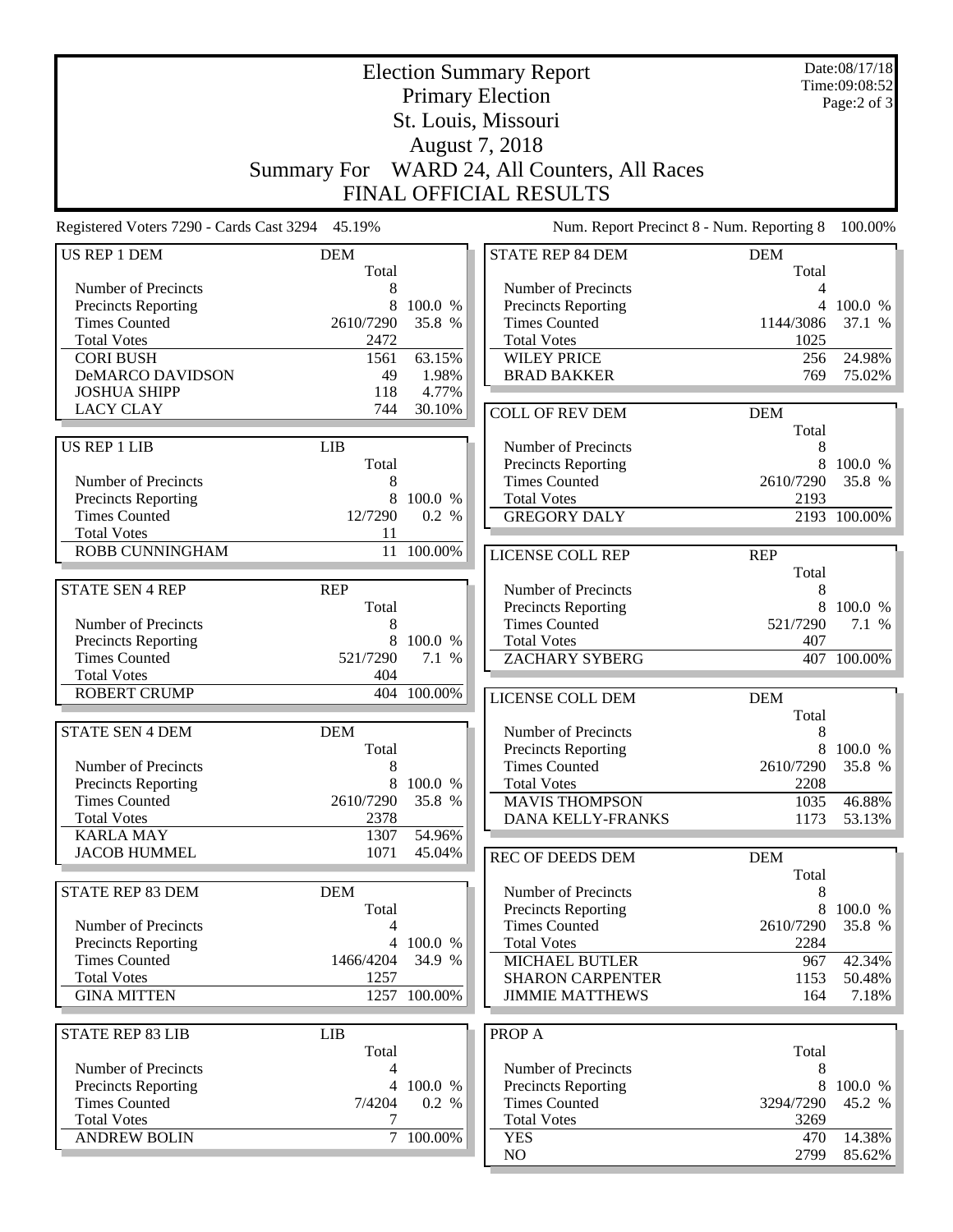Date:08/17/18 Time:09:08:52 Page:3 of 3

# Election Summary Report Primary Election St. Louis, Missouri August 7, 2018 Summary For WARD 24, All Counters, All Races FINAL OFFICIAL RESULTS

| PROP <sub>1</sub>          |                  |         |
|----------------------------|------------------|---------|
|                            | Total            |         |
| Number of Precincts        | Χ                |         |
| <b>Precincts Reporting</b> | 8.               | 100.0 % |
| <b>Times Counted</b>       | 3294/7290 45.2 % |         |
| <b>Total Votes</b>         | 3197             |         |
| YES                        | 2557             | 79.98%  |
| NΟ                         | 640              | 20.02%  |

Registered Voters 7290 - Cards Cast 3294 45.19% Num. Report Precinct 8 - Num. Reporting 8 100.00%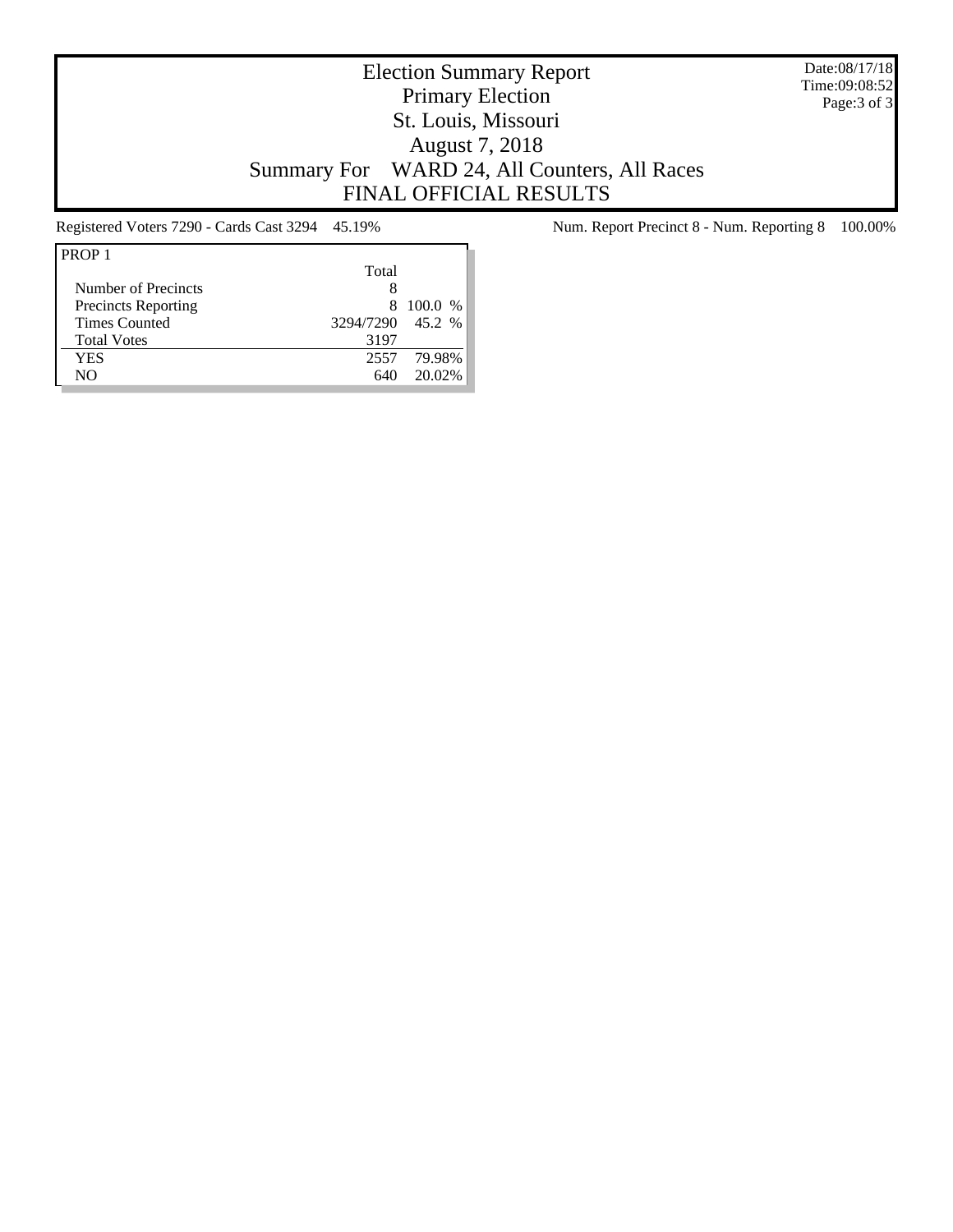|                                                 |                     | Date:08/17/18 |                                              |                  |                        |  |
|-------------------------------------------------|---------------------|---------------|----------------------------------------------|------------------|------------------------|--|
|                                                 |                     | Time:09:08:57 |                                              |                  |                        |  |
|                                                 |                     |               | <b>Primary Election</b>                      |                  | Page:1 of 2            |  |
|                                                 | St. Louis, Missouri |               |                                              |                  |                        |  |
|                                                 |                     |               |                                              |                  |                        |  |
|                                                 |                     |               | August 7, 2018                               |                  |                        |  |
|                                                 |                     |               | Summary For WARD 25, All Counters, All Races |                  |                        |  |
|                                                 |                     |               | FINAL OFFICIAL RESULTS                       |                  |                        |  |
|                                                 |                     |               |                                              |                  |                        |  |
| Registered Voters 5182 - Cards Cast 1502 28.98% |                     |               | Num. Report Precinct 6 - Num. Reporting 6    |                  | 100.00%                |  |
| <b>US SENATOR REP</b>                           | <b>REP</b>          |               | <b>STATE AUDITOR REP</b>                     | <b>REP</b>       |                        |  |
|                                                 | Total               |               |                                              | Total            |                        |  |
| Number of Precincts                             | 6                   |               | Number of Precincts                          | 6                |                        |  |
| <b>Precincts Reporting</b>                      | 6                   | 100.0 %       | <b>Precincts Reporting</b>                   | 6                | 100.0 %                |  |
| <b>Times Counted</b>                            | 146/5182            | 2.8 %         | <b>Times Counted</b>                         | 146/5182         | 2.8 %                  |  |
| <b>Total Votes</b>                              | 140                 |               | <b>Total Votes</b>                           | 133              |                        |  |
| TONY MONETTI                                    | 24                  | 17.14%        | <b>KEVIN ROACH</b>                           | 32               | 24.06%                 |  |
| <b>AUSTIN PETERSEN</b>                          | 9                   | 6.43%         | <b>DAVID WASINGER</b>                        | 43               | 32.33%                 |  |
| <b>JOSH HAWLEY</b>                              | 75                  | 53.57%        | PAUL CURTMAN                                 | 28               | 21.05%                 |  |
| <b>FRED RYMAN</b>                               | $\mathbf{1}$        | 0.71%         | SAUNDRA McDOWELL                             | 30               | 22.56%                 |  |
| <b>CHRISTINA SMITH</b>                          | 5                   | 3.57%         |                                              |                  |                        |  |
| <b>KRISTI NICHOLS</b>                           | 8                   | 5.71%         | <b>STATE AUDITOR DEM</b>                     | <b>DEM</b>       |                        |  |
| <b>BRADLEY KREMBS</b>                           | 3                   | 2.14%         |                                              | Total            |                        |  |
| <b>KEN PATTERSON</b>                            | 3                   | 2.14%         | Number of Precincts                          | 6                |                        |  |
| <b>BRIAN HAGG</b>                               | 5                   | 3.57%         | Precincts Reporting                          |                  | 6 100.0 %              |  |
| <b>COURTLAND SYKES</b>                          | 4                   | 2.86%         | <b>Times Counted</b>                         | 1320/5182        | 25.5 %                 |  |
| PETER PFEIFER                                   | 3                   | 2.14%         | <b>Total Votes</b>                           | 1080             |                        |  |
|                                                 |                     |               | NICOLE GALLOWAY                              |                  | 1080 100.00%           |  |
| <b>US SENATOR DEM</b>                           | <b>DEM</b>          |               |                                              |                  |                        |  |
|                                                 | Total               |               | <b>STATE AUDITOR LIB</b>                     | <b>LIB</b>       |                        |  |
| Number of Precincts                             | 6                   |               |                                              | Total            |                        |  |
| Precincts Reporting                             | 6                   | 100.0 %       | Number of Precincts                          | 6                |                        |  |
| <b>Times Counted</b>                            | 1320/5182           | 25.5 %        | <b>Precincts Reporting</b>                   | 6                | 100.0 %                |  |
| <b>Total Votes</b>                              | 1276                |               | <b>Times Counted</b>                         | 3/5182           | 0.1 %                  |  |
| <b>CARLA WRIGHT</b>                             | 147                 | 11.52%        | <b>Total Votes</b>                           | $\overline{c}$   |                        |  |
| <b>ANGELICA EARL</b>                            | 41                  | 3.21%         | <b>SEAN O'TOOLE</b>                          |                  | $\overline{2}$ 100.00% |  |
| <b>LEONARD STEINMAN</b>                         | 7                   | 0.55%         |                                              |                  |                        |  |
| <b>JOHN HOGAN</b>                               | 20                  | 1.57%         | <b>STATE AUDITOR GRN</b>                     | <b>GRN</b>       |                        |  |
| <b>TRAVIS GONZALEZ</b>                          | 40                  | 3.13%         |                                              | Total            |                        |  |
| <b>DAVID FAUST</b>                              | 18                  | 1.41%         | Number of Precincts                          | 6                |                        |  |
| <b>CLAIRE McCASKILL</b>                         | 1003                | 78.61%        | Precincts Reporting                          |                  | 6 100.0 %              |  |
|                                                 |                     |               | <b>Times Counted</b>                         | 1/5182           | 0.0 %                  |  |
| <b>US SENATOR LIB</b>                           | <b>LIB</b>          |               | <b>Total Votes</b>                           | $\boldsymbol{0}$ |                        |  |
|                                                 | Total               |               | <b>DON FITZ</b>                              | $\boldsymbol{0}$ | N/A                    |  |
| Number of Precincts                             | 6                   |               |                                              |                  |                        |  |
| Precincts Reporting                             |                     | 6 100.0 %     | <b>STATE AUDITOR CON</b>                     | <b>CON</b>       |                        |  |
| <b>Times Counted</b>                            | 3/5182              | 0.1 %         |                                              |                  |                        |  |
| <b>Total Votes</b>                              | $\overline{c}$      |               |                                              | Total            |                        |  |
| <b>JAPHETH CAMPBELL</b>                         |                     | 2 100.00%     | Number of Precincts                          | 6                |                        |  |
|                                                 |                     |               | Precincts Reporting<br><b>Times Counted</b>  | 6<br>1/5182      | 100.0 %<br>0.0 %       |  |
| <b>US SENATOR GRN</b>                           | <b>GRN</b>          |               | <b>Total Votes</b>                           |                  |                        |  |
|                                                 | Total               |               | <b>JACOB LUETKEMEYER</b>                     | 1                |                        |  |
| Number of Precincts                             | 6                   |               |                                              | $\mathbf{1}$     | 100.00%                |  |
| <b>Precincts Reporting</b>                      | 6                   | 100.0 %       |                                              |                  |                        |  |
| <b>Times Counted</b>                            | 1/5182              | 0.0 %         | <b>US REP 1 REP</b>                          | <b>REP</b>       |                        |  |
| <b>Total Votes</b>                              | 1                   |               |                                              | Total            |                        |  |
| <b>JO CRAIN</b>                                 | $\overline{0}$      | 0.00%         | Number of Precincts                          | 6                |                        |  |
| <b>JEROME BAUER</b>                             |                     | 1 100.00%     | <b>Precincts Reporting</b>                   |                  | 6 100.0 %              |  |
|                                                 |                     |               | <b>Times Counted</b>                         | 146/5182         | 2.8 %                  |  |
|                                                 |                     |               | <b>Total Votes</b>                           | 131              |                        |  |
|                                                 |                     |               | <b>CAMILLE OLIVE</b>                         | 48               | 36.64%                 |  |
|                                                 |                     |               | ROBERT VROMAN                                | 54               | 41.22%                 |  |
|                                                 |                     |               | EDWARD VAN DEVENTER                          | 29               | 22.14%                 |  |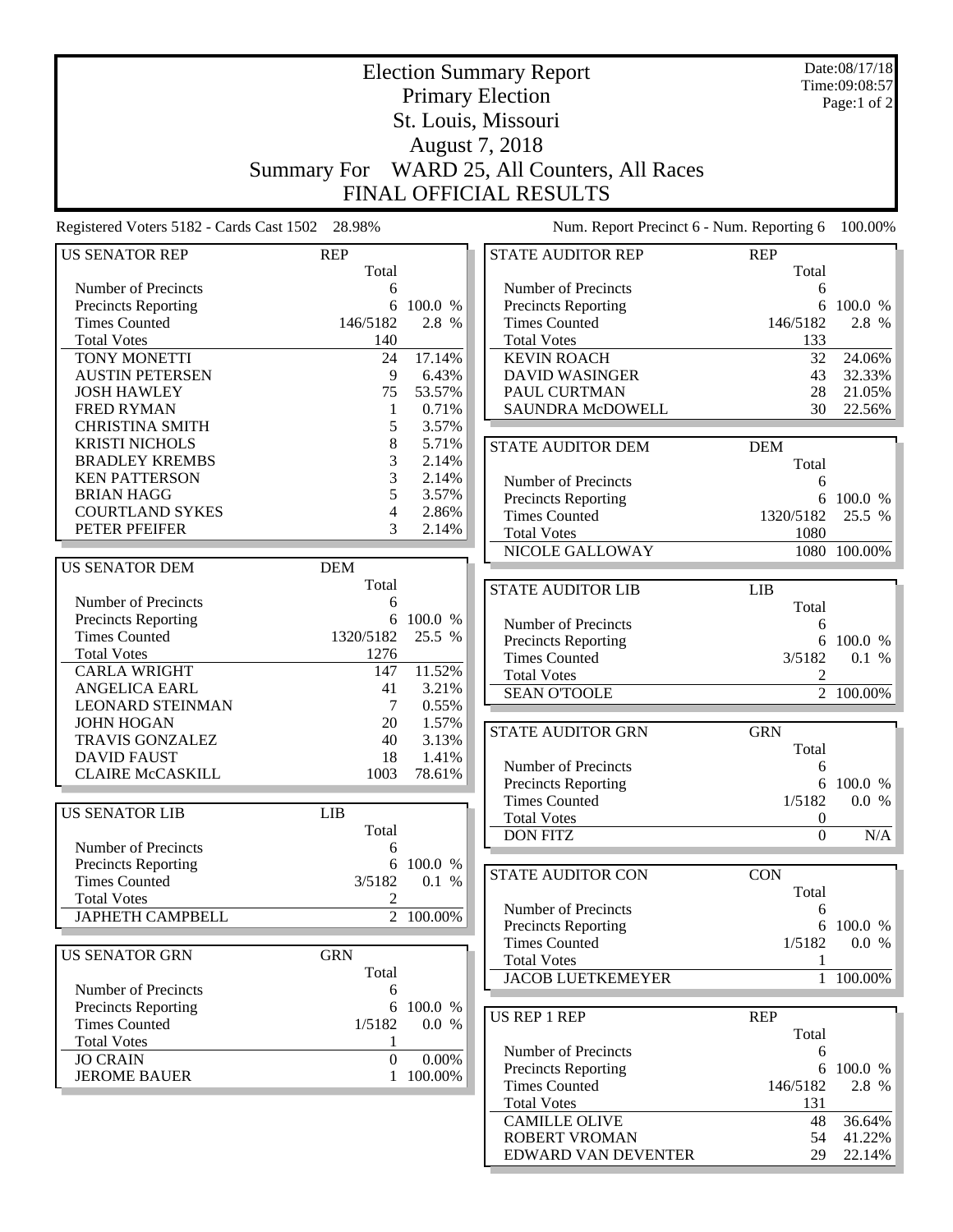|                                                    | Date:08/17/18<br><b>Election Summary Report</b><br>Time:09:08:57<br><b>Primary Election</b> |                   |                                             |             |             |  |
|----------------------------------------------------|---------------------------------------------------------------------------------------------|-------------------|---------------------------------------------|-------------|-------------|--|
|                                                    |                                                                                             | Page:2 of 2       |                                             |             |             |  |
| St. Louis, Missouri                                |                                                                                             |                   |                                             |             |             |  |
| August 7, 2018                                     |                                                                                             |                   |                                             |             |             |  |
|                                                    | <b>Summary For</b>                                                                          |                   | WARD 25, All Counters, All Races            |             |             |  |
|                                                    |                                                                                             |                   | FINAL OFFICIAL RESULTS                      |             |             |  |
| Registered Voters 5182 - Cards Cast 1502 28.98%    |                                                                                             |                   | Num. Report Precinct 6 - Num. Reporting 6   |             | 100.00%     |  |
| US REP 1 DEM                                       | <b>DEM</b>                                                                                  |                   | LICENSE COLL REP                            | <b>REP</b>  |             |  |
|                                                    | Total                                                                                       |                   |                                             | Total       |             |  |
| Number of Precincts                                | 6                                                                                           |                   | Number of Precincts                         | 6           |             |  |
| Precincts Reporting                                | 6                                                                                           | 100.0 %           | <b>Precincts Reporting</b>                  | 6           | 100.0 %     |  |
| <b>Times Counted</b>                               | 1320/5182                                                                                   | 25.5 %            | <b>Times Counted</b><br><b>Total Votes</b>  | 146/5182    | 2.8 %       |  |
| <b>Total Votes</b><br><b>CORI BUSH</b>             | 1266<br>476                                                                                 | 37.60%            | <b>ZACHARY SYBERG</b>                       | 106         | 106 100.00% |  |
| <b>DeMARCO DAVIDSON</b>                            | 55                                                                                          | 4.34%             |                                             |             |             |  |
| <b>JOSHUA SHIPP</b>                                | 45                                                                                          | 3.55%             | LICENSE COLL DEM                            | <b>DEM</b>  |             |  |
| <b>LACY CLAY</b>                                   | 690                                                                                         | 54.50%            |                                             | Total       |             |  |
|                                                    |                                                                                             |                   | Number of Precincts                         | 6           |             |  |
| <b>US REP 1 LIB</b>                                | <b>LIB</b>                                                                                  |                   | <b>Precincts Reporting</b>                  |             | 6 100.0 %   |  |
|                                                    | Total                                                                                       |                   | <b>Times Counted</b>                        | 1320/5182   | 25.5 %      |  |
| Number of Precincts                                | 6                                                                                           |                   | <b>Total Votes</b>                          | 1217        |             |  |
| Precincts Reporting                                | 6                                                                                           | 100.0 %           | <b>MAVIS THOMPSON</b>                       | 554         | 45.52%      |  |
| <b>Times Counted</b>                               | 3/5182                                                                                      | 0.1 %             | DANA KELLY-FRANKS                           | 663         | 54.48%      |  |
| <b>Total Votes</b>                                 | $\overline{2}$                                                                              |                   |                                             |             |             |  |
| ROBB CUNNINGHAM                                    |                                                                                             | 2 100.00%         | <b>REC OF DEEDS DEM</b>                     | <b>DEM</b>  |             |  |
|                                                    |                                                                                             |                   |                                             | Total       |             |  |
| <b>STATE REP 78 DEM</b>                            | <b>DEM</b>                                                                                  |                   | Number of Precincts                         | 6           |             |  |
|                                                    | Total                                                                                       |                   | <b>Precincts Reporting</b>                  |             | 6 100.0 %   |  |
| Number of Precincts                                | 1                                                                                           |                   | <b>Times Counted</b>                        | 1320/5182   | 25.5 %      |  |
| <b>Precincts Reporting</b><br><b>Times Counted</b> | $\mathbf{1}$<br>7/17                                                                        | 100.0 %<br>41.2 % | <b>Total Votes</b><br><b>MICHAEL BUTLER</b> | 1215<br>564 | 46.42%      |  |
| <b>Total Votes</b>                                 | 6                                                                                           |                   | <b>SHARON CARPENTER</b>                     | 548         | 45.10%      |  |
| <b>BRUCE FRANKS</b>                                | 6                                                                                           | 100.00%           | <b>JIMMIE MATTHEWS</b>                      | 103         | 8.48%       |  |
|                                                    |                                                                                             |                   |                                             |             |             |  |
| <b>STATE REP 80 DEM</b>                            | <b>DEM</b>                                                                                  |                   | PROP A                                      |             |             |  |
|                                                    | Total                                                                                       |                   |                                             | Total       |             |  |
| Number of Precincts                                | $\boldsymbol{2}$                                                                            |                   | Number of Precincts                         | 6           |             |  |
| Precincts Reporting                                |                                                                                             | 2 100.0 %         | <b>Precincts Reporting</b>                  |             | 6 100.0 %   |  |
| <b>Times Counted</b>                               | 280/1226                                                                                    | 22.8 %            | <b>Times Counted</b>                        | 1502/5182   | 29.0 %      |  |
| <b>Total Votes</b>                                 | 251                                                                                         |                   | <b>Total Votes</b>                          | 1493        |             |  |
| PETER MERIDETH                                     | 147                                                                                         | 58.57%            | <b>YES</b>                                  | 181         | 12.12%      |  |
| <b>MARIAH VANDIVER</b>                             | 104                                                                                         | 41.43%            | NO                                          | 1312        | 87.88%      |  |
| <b>STATE REP 81 DEM</b>                            | <b>DEM</b>                                                                                  |                   | PROP <sub>1</sub>                           |             |             |  |
|                                                    | Total                                                                                       |                   |                                             | Total       |             |  |
| Number of Precincts                                | 3                                                                                           |                   | Number of Precincts                         | 6           |             |  |
| Precincts Reporting                                |                                                                                             | 3 100.0 %         | Precincts Reporting                         |             | 6 100.0 %   |  |
| <b>Times Counted</b>                               | 1033/3939                                                                                   | 26.2 %            | <b>Times Counted</b>                        | 1502/5182   | 29.0 %      |  |
| <b>Total Votes</b>                                 | 979                                                                                         |                   | <b>Total Votes</b>                          | 1444        |             |  |
| <b>STEVE BUTZ</b>                                  | 428                                                                                         | 43.72%            | <b>YES</b>                                  | 983         | 68.07%      |  |
| <b>TRAVIS ESTES</b>                                | 551                                                                                         | 56.28%            | NO <sub>1</sub>                             | 461         | 31.93%      |  |
| <b>COLL OF REV DEM</b>                             | <b>DEM</b>                                                                                  |                   |                                             |             |             |  |
|                                                    | Total                                                                                       |                   |                                             |             |             |  |
| Number of Precincts                                | 6                                                                                           |                   |                                             |             |             |  |
| Precincts Reporting                                | 6                                                                                           | 100.0 %           |                                             |             |             |  |
| <b>Times Counted</b>                               | 1320/5182                                                                                   | 25.5 %            |                                             |             |             |  |
| <b>Total Votes</b>                                 | 1146                                                                                        |                   |                                             |             |             |  |
| <b>GREGORY DALY</b>                                |                                                                                             | 1146 100.00%      |                                             |             |             |  |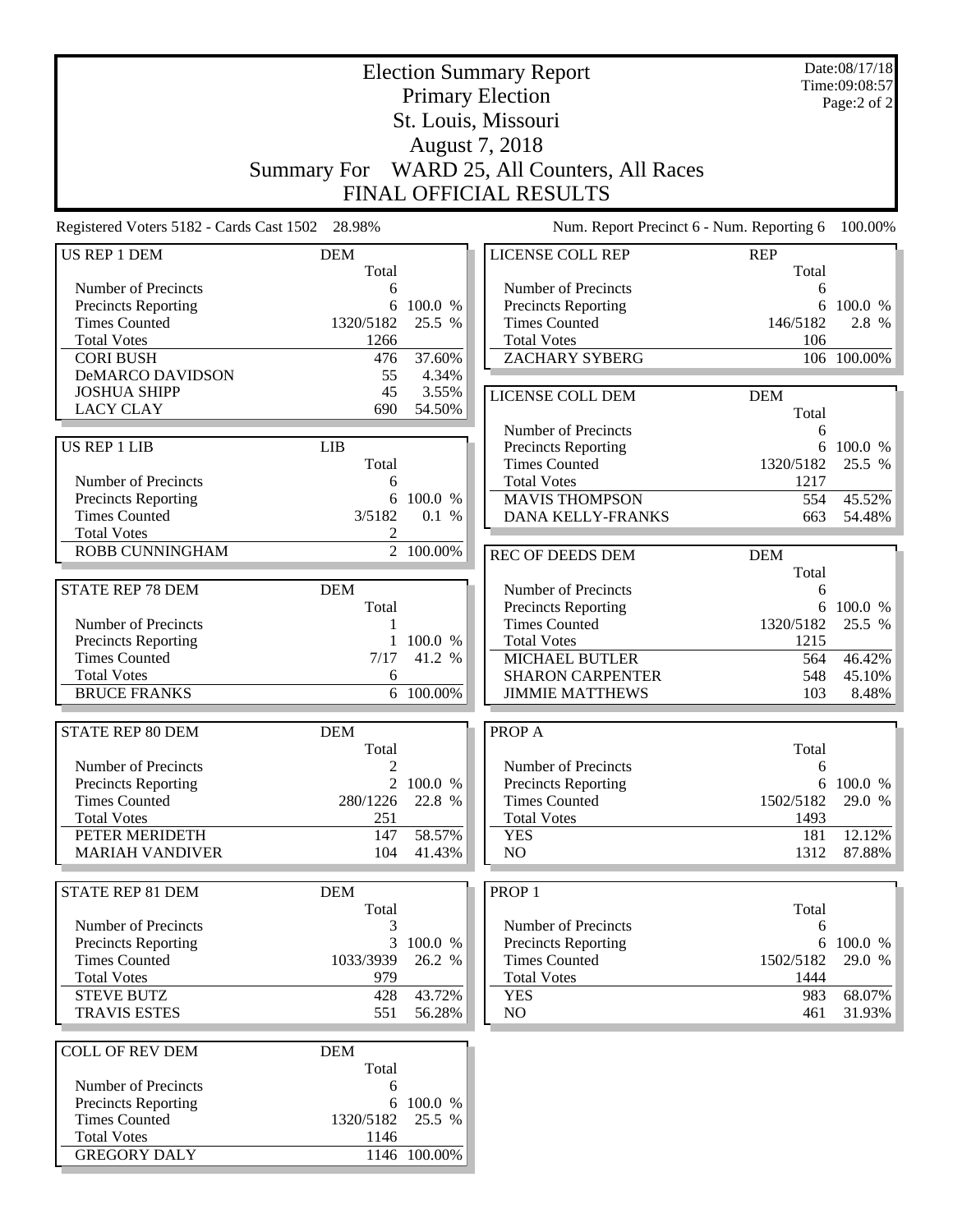|                                                 | <b>Election Summary Report</b> |                |                                              |                     |                        |  |  |
|-------------------------------------------------|--------------------------------|----------------|----------------------------------------------|---------------------|------------------------|--|--|
|                                                 | <b>Primary Election</b>        |                |                                              |                     |                        |  |  |
|                                                 | St. Louis, Missouri            |                |                                              |                     |                        |  |  |
|                                                 | August 7, 2018                 |                |                                              |                     |                        |  |  |
|                                                 |                                |                |                                              |                     |                        |  |  |
|                                                 |                                |                | Summary For WARD 26, All Counters, All Races |                     |                        |  |  |
|                                                 |                                |                | <b>FINAL OFFICIAL RESULTS</b>                |                     |                        |  |  |
| Registered Voters 6511 - Cards Cast 2291 35.19% |                                |                | Num. Report Precinct 6 - Num. Reporting 6    |                     | 100.00%                |  |  |
| <b>US SENATOR REP</b>                           | <b>REP</b><br>Total            |                | <b>STATE AUDITOR REP</b>                     | <b>REP</b><br>Total |                        |  |  |
| Number of Precincts                             | 6                              |                | Number of Precincts                          | 6                   |                        |  |  |
| Precincts Reporting                             | 6                              | 100.0 %        | Precincts Reporting                          | 6                   | 100.0 %                |  |  |
| <b>Times Counted</b>                            | 56/6511                        | 0.9 %          | <b>Times Counted</b>                         | 56/6511             | 0.9%                   |  |  |
| <b>Total Votes</b>                              | 54                             |                | <b>Total Votes</b>                           | 51                  |                        |  |  |
| TONY MONETTI                                    | $\boldsymbol{2}$               | 3.70%          | <b>KEVIN ROACH</b>                           | 8                   | 15.69%                 |  |  |
| <b>AUSTIN PETERSEN</b>                          | 5                              | 9.26%          | <b>DAVID WASINGER</b>                        | 16                  | 31.37%                 |  |  |
| <b>JOSH HAWLEY</b>                              | 30                             | 55.56%         | PAUL CURTMAN                                 | 12                  | 23.53%                 |  |  |
| <b>FRED RYMAN</b>                               | 1                              | 1.85%          | SAUNDRA McDOWELL                             | 15                  | 29.41%                 |  |  |
| <b>CHRISTINA SMITH</b>                          | 8                              | 14.81%         |                                              |                     |                        |  |  |
| <b>KRISTI NICHOLS</b>                           | 4                              | 7.41%          | <b>STATE AUDITOR DEM</b>                     | <b>DEM</b>          |                        |  |  |
| <b>BRADLEY KREMBS</b>                           | $\boldsymbol{0}$               | $0.00\%$       |                                              | Total               |                        |  |  |
| <b>KEN PATTERSON</b>                            | 2                              | 3.70%          | Number of Precincts                          | 6                   |                        |  |  |
| <b>BRIAN HAGG</b>                               | $\mathbf{0}$                   | 0.00%          | <b>Precincts Reporting</b>                   | 6                   | 100.0 %                |  |  |
| <b>COURTLAND SYKES</b>                          | 2                              | 3.70%          | <b>Times Counted</b>                         | 2201/6511           | 33.8 %                 |  |  |
| PETER PFEIFER                                   | $\Omega$                       | $0.00\%$       | <b>Total Votes</b>                           | 1818                |                        |  |  |
|                                                 |                                |                | NICOLE GALLOWAY                              |                     | 1818 100.00%           |  |  |
| <b>US SENATOR DEM</b>                           | <b>DEM</b>                     |                |                                              |                     |                        |  |  |
|                                                 | Total                          |                | <b>STATE AUDITOR LIB</b>                     | <b>LIB</b>          |                        |  |  |
| Number of Precincts                             | 6                              |                |                                              | Total               |                        |  |  |
| Precincts Reporting                             | 6                              | 100.0 %        | Number of Precincts                          | 6                   |                        |  |  |
| <b>Times Counted</b>                            | 2201/6511                      | 33.8 %         | Precincts Reporting                          |                     | 6 100.0 %              |  |  |
| <b>Total Votes</b>                              | 2157                           |                | <b>Times Counted</b>                         | 3/6511              | 0.0 %                  |  |  |
| <b>CARLA WRIGHT</b>                             | 455                            | 21.09%         | <b>Total Votes</b>                           | $\overline{c}$      |                        |  |  |
| <b>ANGELICA EARL</b>                            | 31                             | 1.44%          | <b>SEAN O'TOOLE</b>                          |                     | $\overline{2}$ 100.00% |  |  |
| <b>LEONARD STEINMAN</b><br><b>JOHN HOGAN</b>    | 9<br>10                        | 0.42%          |                                              |                     |                        |  |  |
| <b>TRAVIS GONZALEZ</b>                          | 10                             | 0.46%<br>0.46% | <b>STATE AUDITOR GRN</b>                     | <b>GRN</b>          |                        |  |  |
| <b>DAVID FAUST</b>                              | 13                             | 0.60%          |                                              | Total               |                        |  |  |
| <b>CLAIRE McCASKILL</b>                         | 1629                           | 75.52%         | Number of Precincts                          | 6                   |                        |  |  |
|                                                 |                                |                | <b>Precincts Reporting</b>                   | 6                   | 100.0 %                |  |  |
| <b>US SENATOR LIB</b>                           | LIB                            |                | <b>Times Counted</b>                         | 2/6511              | 0.0 %                  |  |  |
|                                                 | Total                          |                | <b>Total Votes</b>                           | 2                   |                        |  |  |
| Number of Precincts                             | 6                              |                | <b>DON FITZ</b>                              |                     | 2 100.00%              |  |  |
| Precincts Reporting                             | 6                              | 100.0 %        |                                              |                     |                        |  |  |
| <b>Times Counted</b>                            | 3/6511                         | 0.0 %          | <b>STATE AUDITOR CON</b>                     | <b>CON</b>          |                        |  |  |
| <b>Total Votes</b>                              | 2                              |                |                                              | Total               |                        |  |  |
| <b>JAPHETH CAMPBELL</b>                         |                                | 2 100.00%      | Number of Precincts                          | 6                   |                        |  |  |
|                                                 |                                |                | Precincts Reporting                          | 6                   | 100.0 %                |  |  |
| <b>US SENATOR GRN</b>                           | <b>GRN</b>                     |                | <b>Times Counted</b>                         | 0/6511              | 0.0 %                  |  |  |
|                                                 | Total                          |                | <b>Total Votes</b>                           | $\boldsymbol{0}$    |                        |  |  |
| Number of Precincts                             | 6                              |                | <b>JACOB LUETKEMEYER</b>                     | $\overline{0}$      | N/A                    |  |  |
| <b>Precincts Reporting</b>                      | 6                              | 100.0 %        |                                              |                     |                        |  |  |
| <b>Times Counted</b>                            | 2/6511                         | 0.0 %          | US REP 1 REP                                 | <b>REP</b>          |                        |  |  |
| <b>Total Votes</b>                              | 2                              |                |                                              | Total               |                        |  |  |
| <b>JO CRAIN</b>                                 | $\mathbf{1}$                   | 50.00%         | Number of Precincts                          | 6                   |                        |  |  |
| <b>JEROME BAUER</b>                             |                                | 50.00%         | Precincts Reporting                          |                     | 6 100.0 %              |  |  |
|                                                 |                                |                | <b>Times Counted</b>                         | 56/6511             | 0.9 %                  |  |  |
|                                                 |                                |                | <b>Total Votes</b><br><b>CAMILLE OLIVE</b>   | 49<br>22            | 44.90%                 |  |  |
|                                                 |                                |                | <b>ROBERT VROMAN</b>                         | 18                  | 36.73%                 |  |  |
|                                                 |                                |                | EDWARD VAN DEVENTER                          | 9                   | 18.37%                 |  |  |
|                                                 |                                |                |                                              |                     |                        |  |  |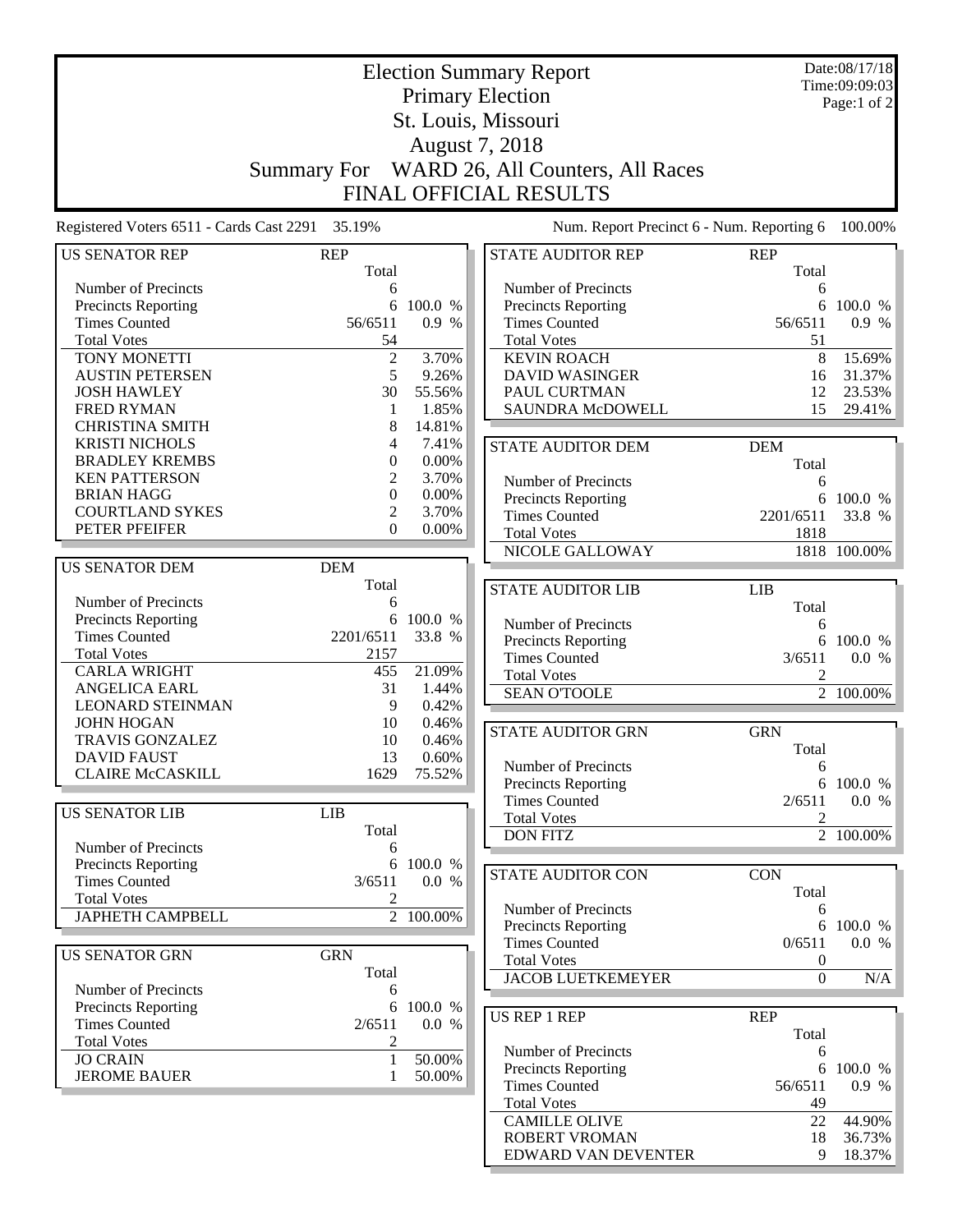|                                                 | Date:08/17/18<br><b>Election Summary Report</b><br><b>Primary Election</b> |                              |                                                   |            |                 |  |
|-------------------------------------------------|----------------------------------------------------------------------------|------------------------------|---------------------------------------------------|------------|-----------------|--|
|                                                 |                                                                            | Time:09:09:03<br>Page:2 of 2 |                                                   |            |                 |  |
| St. Louis, Missouri                             |                                                                            |                              |                                                   |            |                 |  |
| August 7, 2018                                  |                                                                            |                              |                                                   |            |                 |  |
|                                                 | <b>Summary For</b>                                                         |                              | WARD 26, All Counters, All Races                  |            |                 |  |
|                                                 |                                                                            |                              | <b>FINAL OFFICIAL RESULTS</b>                     |            |                 |  |
| Registered Voters 6511 - Cards Cast 2291 35.19% |                                                                            |                              | Num. Report Precinct 6 - Num. Reporting 6         |            | 100.00%         |  |
| US REP 1 DEM                                    | <b>DEM</b>                                                                 |                              | <b>LICENSE COLL REP</b>                           | <b>REP</b> |                 |  |
|                                                 | Total                                                                      |                              |                                                   | Total      |                 |  |
| Number of Precincts                             | 6<br>6                                                                     | 100.0 %                      | Number of Precincts<br>Precincts Reporting        | 6<br>6     | 100.0 %         |  |
| Precincts Reporting<br><b>Times Counted</b>     | 2201/6511                                                                  | 33.8 %                       | <b>Times Counted</b>                              | 56/6511    | 0.9 %           |  |
| <b>Total Votes</b>                              | 2146                                                                       |                              | <b>Total Votes</b>                                | 46         |                 |  |
| <b>CORI BUSH</b>                                | 669                                                                        | 31.17%                       | <b>ZACHARY SYBERG</b>                             |            | 46 100.00%      |  |
| DeMARCO DAVIDSON                                | 62                                                                         | 2.89%                        |                                                   |            |                 |  |
| <b>JOSHUA SHIPP</b>                             | 29                                                                         | 1.35%                        | LICENSE COLL DEM                                  | <b>DEM</b> |                 |  |
| <b>LACY CLAY</b>                                | 1386                                                                       | 64.59%                       |                                                   | Total      |                 |  |
|                                                 |                                                                            |                              | Number of Precincts                               | 6          |                 |  |
| <b>US REP 1 LIB</b>                             | <b>LIB</b>                                                                 |                              | Precincts Reporting                               |            | 6 100.0 %       |  |
|                                                 | Total                                                                      |                              | <b>Times Counted</b>                              | 2201/6511  | 33.8 %          |  |
| Number of Precincts                             | 6                                                                          |                              | <b>Total Votes</b>                                | 2075       |                 |  |
| Precincts Reporting                             | 6                                                                          | 100.0 %                      | <b>MAVIS THOMPSON</b>                             | 1498       | 72.19%          |  |
| <b>Times Counted</b>                            | 3/6511                                                                     | 0.0 %                        | DANA KELLY-FRANKS                                 | 577        | 27.81%          |  |
| <b>Total Votes</b>                              | 3                                                                          |                              |                                                   |            |                 |  |
| ROBB CUNNINGHAM                                 |                                                                            | $\frac{1}{3}$ 100.00%        | <b>REC OF DEEDS DEM</b>                           | <b>DEM</b> |                 |  |
|                                                 |                                                                            |                              |                                                   | Total      |                 |  |
| <b>STATE SEN 4 REP</b>                          | <b>REP</b>                                                                 |                              | Number of Precincts                               | 6          |                 |  |
|                                                 | Total                                                                      |                              | Precincts Reporting                               |            | 6 100.0 %       |  |
| Number of Precincts                             | 6                                                                          |                              | <b>Times Counted</b>                              | 2201/6511  | 33.8 %          |  |
| Precincts Reporting<br><b>Times Counted</b>     | 6                                                                          | 100.0 %                      | <b>Total Votes</b>                                | 2051       |                 |  |
| <b>Total Votes</b>                              | 56/6511                                                                    | 0.9%                         | <b>MICHAEL BUTLER</b>                             | 1253       | 61.09%          |  |
| <b>ROBERT CRUMP</b>                             | 49<br>49                                                                   | 100.00%                      | <b>SHARON CARPENTER</b><br><b>JIMMIE MATTHEWS</b> | 614<br>184 | 29.94%<br>8.97% |  |
|                                                 |                                                                            |                              |                                                   |            |                 |  |
| <b>STATE SEN 4 DEM</b>                          | <b>DEM</b>                                                                 |                              | PROP A                                            |            |                 |  |
|                                                 | Total                                                                      |                              |                                                   | Total      |                 |  |
| Number of Precincts                             | 6                                                                          |                              | Number of Precincts                               | 6          |                 |  |
| Precincts Reporting                             |                                                                            | 6 100.0 %                    | <b>Precincts Reporting</b>                        |            | 6 100.0 %       |  |
| <b>Times Counted</b>                            | 2201/6511                                                                  | 33.8 %                       | <b>Times Counted</b>                              | 2291/6511  | 35.2 %          |  |
| <b>Total Votes</b>                              | 2124                                                                       |                              | <b>Total Votes</b>                                | 2251       |                 |  |
| <b>KARLA MAY</b>                                | 1951                                                                       | 91.85%                       | <b>YES</b>                                        | 182        | 8.09%           |  |
| <b>JACOB HUMMEL</b>                             | 173                                                                        | 8.15%                        | NO                                                | 2069       | 91.91%          |  |
| <b>STATE REP 84 DEM</b>                         | <b>DEM</b>                                                                 |                              | PROP <sub>1</sub>                                 |            |                 |  |
|                                                 | Total                                                                      |                              |                                                   | Total      |                 |  |
| Number of Precincts                             | 6                                                                          |                              | Number of Precincts                               | 6          |                 |  |
| Precincts Reporting                             |                                                                            | 6 100.0 %                    | Precincts Reporting                               |            | 6 100.0 %       |  |
| <b>Times Counted</b>                            | 2201/6511                                                                  | 33.8 %                       | <b>Times Counted</b>                              | 2291/6511  | 35.2 %          |  |
| <b>Total Votes</b>                              | 2073                                                                       |                              | <b>Total Votes</b>                                | 2239       |                 |  |
| <b>WILEY PRICE</b>                              | 1463                                                                       | 70.57%                       | <b>YES</b>                                        | 1729       | 77.22%          |  |
| <b>BRAD BAKKER</b>                              | 610                                                                        | 29.43%                       | NO                                                | 510        | 22.78%          |  |
| <b>COLL OF REV DEM</b>                          | <b>DEM</b>                                                                 |                              |                                                   |            |                 |  |
|                                                 | Total                                                                      |                              |                                                   |            |                 |  |
| Number of Precincts                             | 6                                                                          |                              |                                                   |            |                 |  |
| <b>Precincts Reporting</b>                      | 6                                                                          | 100.0 %                      |                                                   |            |                 |  |
| <b>Times Counted</b>                            | 2201/6511                                                                  | 33.8 %                       |                                                   |            |                 |  |
| <b>Total Votes</b>                              | 1873                                                                       |                              |                                                   |            |                 |  |
| <b>GREGORY DALY</b>                             |                                                                            | 1873 100.00%                 |                                                   |            |                 |  |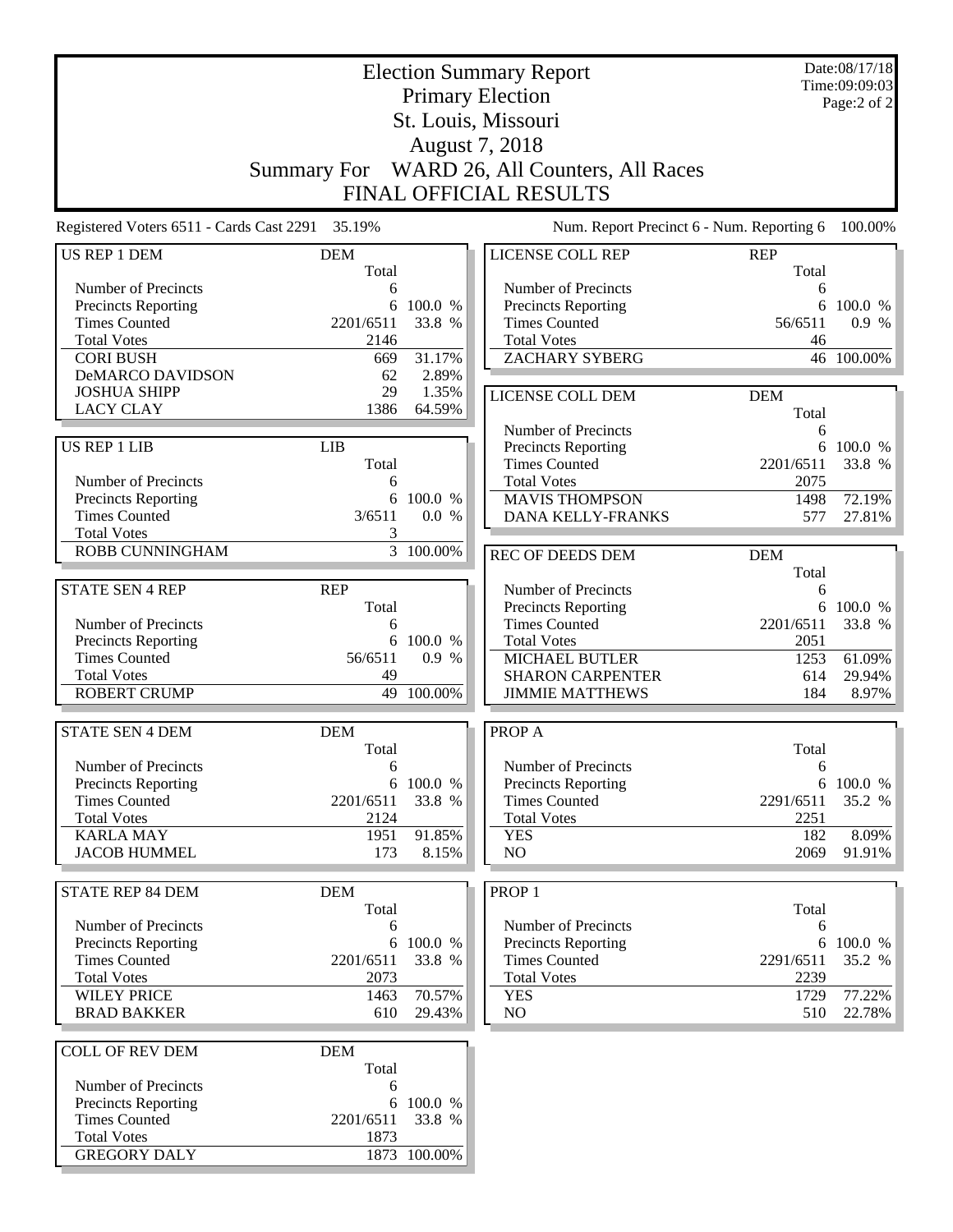|                                                 | <b>Election Summary Report</b> |                              |                                            |                                      |                        |
|-------------------------------------------------|--------------------------------|------------------------------|--------------------------------------------|--------------------------------------|------------------------|
|                                                 |                                | Time:09:09:08<br>Page:1 of 2 |                                            |                                      |                        |
|                                                 |                                |                              | St. Louis, Missouri                        |                                      |                        |
|                                                 |                                |                              | August 7, 2018                             |                                      |                        |
|                                                 | <b>Summary For</b>             |                              | WARD 27, All Counters, All Races           |                                      |                        |
|                                                 |                                |                              | <b>FINAL OFFICIAL RESULTS</b>              |                                      |                        |
|                                                 |                                |                              |                                            |                                      |                        |
| Registered Voters 7124 - Cards Cast 2070 29.06% |                                |                              | Num. Report Precinct 8 - Num. Reporting 8  |                                      | 100.00%                |
| <b>US SENATOR REP</b>                           | <b>REP</b>                     |                              | <b>STATE AUDITOR REP</b>                   | <b>REP</b>                           |                        |
|                                                 | Total                          |                              |                                            | Total                                |                        |
| Number of Precincts<br>Precincts Reporting      | 8<br>8                         | 100.0 %                      | Number of Precincts<br>Precincts Reporting | 8<br>8                               | 100.0 %                |
| <b>Times Counted</b>                            | 22/7124                        | 0.3 %                        | <b>Times Counted</b>                       | 22/7124                              | 0.3 %                  |
| <b>Total Votes</b>                              | 18                             |                              | <b>Total Votes</b>                         | 16                                   |                        |
| TONY MONETTI                                    | $\overline{2}$                 | 11.11%                       | <b>KEVIN ROACH</b>                         | $\overline{7}$                       | 43.75%                 |
| <b>AUSTIN PETERSEN</b>                          | $\boldsymbol{0}$               | 0.00%                        | <b>DAVID WASINGER</b>                      | $\overline{c}$                       | 12.50%                 |
| <b>JOSH HAWLEY</b>                              | 7                              | 38.89%                       | PAUL CURTMAN                               | 3                                    | 18.75%                 |
| <b>FRED RYMAN</b>                               | 3                              | 16.67%                       | SAUNDRA McDOWELL                           | 4                                    | 25.00%                 |
| <b>CHRISTINA SMITH</b>                          | 3                              | 16.67%                       |                                            |                                      |                        |
| <b>KRISTI NICHOLS</b>                           | 1                              | 5.56%                        | <b>STATE AUDITOR DEM</b>                   | <b>DEM</b>                           |                        |
| <b>BRADLEY KREMBS</b>                           |                                | 5.56%                        |                                            | Total                                |                        |
| <b>KEN PATTERSON</b>                            | $\mathbf{0}$                   | 0.00%                        | Number of Precincts                        | 8                                    |                        |
| <b>BRIAN HAGG</b>                               | $\mathbf{0}$                   | 0.00%                        | Precincts Reporting                        | 8                                    | 100.0 %                |
| <b>COURTLAND SYKES</b><br>PETER PFEIFER         | $\boldsymbol{0}$               | 0.00%<br>5.56%               | <b>Times Counted</b>                       | 2040/7124                            | 28.6 %                 |
|                                                 |                                |                              | <b>Total Votes</b>                         | 1506                                 |                        |
| <b>US SENATOR DEM</b>                           | <b>DEM</b>                     |                              | NICOLE GALLOWAY                            |                                      | 1506 100.00%           |
|                                                 | Total                          |                              |                                            |                                      |                        |
| Number of Precincts                             | 8                              |                              | <b>STATE AUDITOR LIB</b>                   | <b>LIB</b>                           |                        |
| Precincts Reporting                             | 8                              | 100.0 %                      |                                            | Total                                |                        |
| <b>Times Counted</b>                            | 2040/7124                      | 28.6 %                       | Number of Precincts<br>Precincts Reporting | 8<br>8                               | 100.0 %                |
| <b>Total Votes</b>                              | 1971                           |                              | <b>Times Counted</b>                       | 2/7124                               | 0.0 %                  |
| <b>CARLA WRIGHT</b>                             | 420                            | 21.31%                       | <b>Total Votes</b>                         | 2                                    |                        |
| <b>ANGELICA EARL</b>                            | 37                             | 1.88%                        | <b>SEAN O'TOOLE</b>                        |                                      | $\overline{2}$ 100.00% |
| <b>LEONARD STEINMAN</b>                         | 8                              | 0.41%                        |                                            |                                      |                        |
| <b>JOHN HOGAN</b>                               | 9                              | 0.46%                        | <b>STATE AUDITOR GRN</b>                   | <b>GRN</b>                           |                        |
| <b>TRAVIS GONZALEZ</b>                          | 15                             | 0.76%                        |                                            | Total                                |                        |
| <b>DAVID FAUST</b>                              | 17                             | 0.86%                        | Number of Precincts                        | 8                                    |                        |
| <b>CLAIRE McCASKILL</b>                         | 1465                           | 74.33%                       | Precincts Reporting                        | 8                                    | 100.0 %                |
|                                                 |                                |                              | <b>Times Counted</b>                       | 0/7124                               | 0.0 %                  |
| <b>US SENATOR LIB</b>                           | LIB                            |                              | <b>Total Votes</b>                         | $\boldsymbol{0}$                     |                        |
| Number of Precincts                             | Total<br>8                     |                              | <b>DON FITZ</b>                            | $\overline{0}$                       | $\overline{N/A}$       |
| Precincts Reporting                             | 8                              | 100.0 %                      |                                            |                                      |                        |
| <b>Times Counted</b>                            | 2/7124                         | 0.0 %                        | STATE AUDITOR CON                          | <b>CON</b>                           |                        |
| <b>Total Votes</b>                              | 2                              |                              |                                            | Total                                |                        |
| <b>JAPHETH CAMPBELL</b>                         |                                | 2 100.00%                    | Number of Precincts                        | 8                                    |                        |
|                                                 |                                |                              | Precincts Reporting                        | 8                                    | 100.0 %                |
| <b>US SENATOR GRN</b>                           | <b>GRN</b>                     |                              | <b>Times Counted</b><br><b>Total Votes</b> | 0/7124                               | 0.0 %                  |
|                                                 | Total                          |                              | <b>JACOB LUETKEMEYER</b>                   | $\boldsymbol{0}$<br>$\boldsymbol{0}$ | N/A                    |
| Number of Precincts                             | 8                              |                              |                                            |                                      |                        |
| <b>Precincts Reporting</b>                      | 8                              | 100.0 %                      |                                            |                                      |                        |
| <b>Times Counted</b>                            | 0/7124                         | 0.0 %                        | US REP 1 REP                               | <b>REP</b><br>Total                  |                        |
| <b>Total Votes</b>                              | $\theta$                       |                              | Number of Precincts                        | 8                                    |                        |
| <b>JO CRAIN</b>                                 | $\boldsymbol{0}$               | N/A                          | Precincts Reporting                        | 8                                    | 100.0 %                |
| <b>JEROME BAUER</b>                             | $\boldsymbol{0}$               | N/A                          | <b>Times Counted</b>                       | 22/7124                              | 0.3 %                  |
|                                                 |                                |                              | <b>Total Votes</b>                         | 15                                   |                        |
|                                                 |                                |                              | <b>CAMILLE OLIVE</b>                       | 10                                   | 66.67%                 |
|                                                 |                                |                              | ROBERT VROMAN                              | 3                                    | 20.00%                 |
|                                                 |                                |                              | EDWARD VAN DEVENTER                        | 2                                    | 13.33%                 |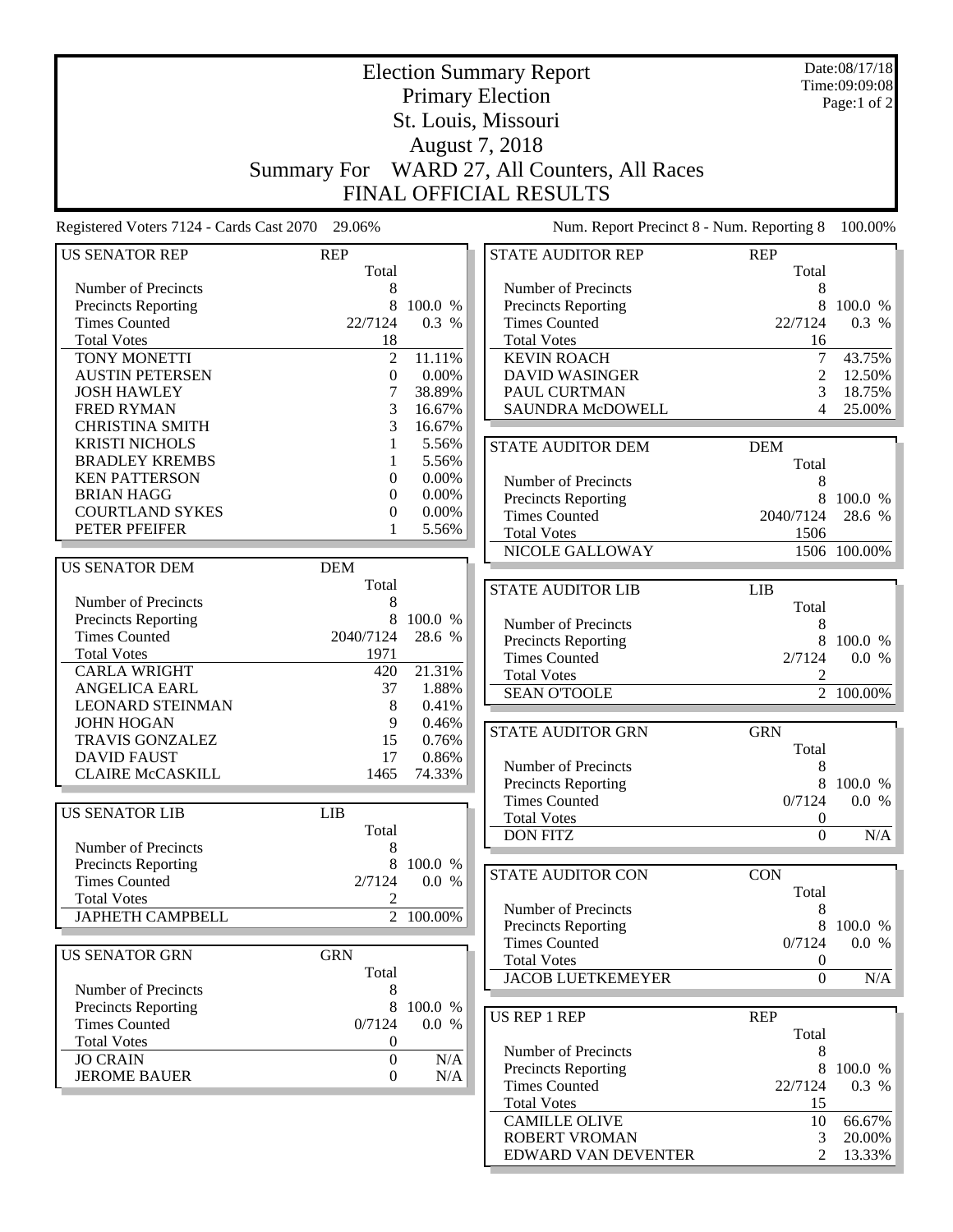|                                                   | <b>Election Summary Report</b>               |            |                                                    |                   |                              |  |  |
|---------------------------------------------------|----------------------------------------------|------------|----------------------------------------------------|-------------------|------------------------------|--|--|
|                                                   |                                              |            | <b>Primary Election</b>                            |                   | Time:09:09:08<br>Page:2 of 2 |  |  |
|                                                   | St. Louis, Missouri                          |            |                                                    |                   |                              |  |  |
|                                                   | August 7, 2018                               |            |                                                    |                   |                              |  |  |
|                                                   | Summary For WARD 27, All Counters, All Races |            |                                                    |                   |                              |  |  |
|                                                   |                                              |            |                                                    |                   |                              |  |  |
|                                                   |                                              |            | <b>FINAL OFFICIAL RESULTS</b>                      |                   |                              |  |  |
| Registered Voters 7124 - Cards Cast 2070 29.06%   |                                              |            | Num. Report Precinct 8 - Num. Reporting 8          |                   | 100.00%                      |  |  |
| US REP 1 DEM                                      | <b>DEM</b>                                   |            | <b>COLL OF REV DEM</b>                             | <b>DEM</b>        |                              |  |  |
|                                                   | Total                                        |            |                                                    | Total             |                              |  |  |
| Number of Precincts<br><b>Precincts Reporting</b> | 8<br>8                                       | 100.0 %    | Number of Precincts<br><b>Precincts Reporting</b>  | 8<br>8            | 100.0 %                      |  |  |
| <b>Times Counted</b>                              | 2040/7124                                    | 28.6 %     | <b>Times Counted</b>                               | 2040/7124         | 28.6 %                       |  |  |
| <b>Total Votes</b>                                | 1985                                         |            | <b>Total Votes</b>                                 | 1735              |                              |  |  |
| <b>CORI BUSH</b>                                  | 400                                          | 20.15%     | <b>GREGORY DALY</b>                                |                   | 1735 100.00%                 |  |  |
| DeMARCO DAVIDSON                                  | 45                                           | 2.27%      |                                                    |                   |                              |  |  |
| <b>JOSHUA SHIPP</b>                               | 41                                           | 2.07%      | LICENSE COLL REP                                   | <b>REP</b>        |                              |  |  |
| <b>LACY CLAY</b>                                  | 1499                                         | 75.52%     |                                                    | Total             |                              |  |  |
|                                                   |                                              |            | Number of Precincts                                | 8                 |                              |  |  |
| <b>US REP 1 LIB</b>                               | <b>LIB</b>                                   |            | Precincts Reporting                                | 8                 | 100.0 %                      |  |  |
|                                                   | Total                                        |            | <b>Times Counted</b>                               | 22/7124           | 0.3 %                        |  |  |
| Number of Precincts                               | 8                                            |            | <b>Total Votes</b>                                 | 13                |                              |  |  |
| Precincts Reporting                               | 8                                            | 100.0 %    | <b>ZACHARY SYBERG</b>                              |                   | 13 100.00%                   |  |  |
| <b>Times Counted</b>                              | 2/7124                                       | 0.0 %      |                                                    |                   |                              |  |  |
| <b>Total Votes</b><br><b>ROBB CUNNINGHAM</b>      |                                              | 2 100.00%  | LICENSE COLL DEM                                   | <b>DEM</b>        |                              |  |  |
|                                                   |                                              |            |                                                    | Total             |                              |  |  |
|                                                   |                                              |            | Number of Precincts                                | 8                 |                              |  |  |
| <b>STATE SEN 4 REP</b>                            | <b>REP</b><br>Total                          |            | <b>Precincts Reporting</b><br><b>Times Counted</b> | 8<br>2040/7124    | 100.0 %<br>28.6 %            |  |  |
| Number of Precincts                               |                                              |            | <b>Total Votes</b>                                 | 1915              |                              |  |  |
| Precincts Reporting                               | 7                                            | 100.0 %    | <b>MAVIS THOMPSON</b>                              | 1536              | 80.21%                       |  |  |
| <b>Times Counted</b>                              | 22/6466                                      | 0.3 %      | DANA KELLY-FRANKS                                  | 379               | 19.79%                       |  |  |
| <b>Total Votes</b>                                | 13                                           |            |                                                    |                   |                              |  |  |
| <b>ROBERT CRUMP</b>                               |                                              | 13 100.00% | REC OF DEEDS DEM                                   | <b>DEM</b>        |                              |  |  |
|                                                   |                                              |            |                                                    | Total             |                              |  |  |
| <b>STATE SEN 4 DEM</b>                            | <b>DEM</b>                                   |            | Number of Precincts                                | 8                 |                              |  |  |
|                                                   | Total                                        |            | <b>Precincts Reporting</b>                         | 8                 | 100.0 %                      |  |  |
| Number of Precincts                               | 7                                            |            | <b>Times Counted</b>                               | 2040/7124         | 28.6 %                       |  |  |
| <b>Precincts Reporting</b>                        |                                              | 7 100.0 %  | <b>Total Votes</b>                                 | 1934              |                              |  |  |
| <b>Times Counted</b>                              | 1882/6466                                    | 29.1 %     | <b>MICHAEL BUTLER</b>                              | 925               | 47.83%                       |  |  |
| <b>Total Votes</b><br><b>KARLA MAY</b>            | 1773<br>1541                                 | 86.91%     | <b>SHARON CARPENTER</b>                            | 753<br>256        | 38.93%                       |  |  |
| <b>JACOB HUMMEL</b>                               | 232                                          | 13.09%     | <b>JIMMIE MATTHEWS</b>                             |                   | 13.24%                       |  |  |
|                                                   |                                              |            | PROP A                                             |                   |                              |  |  |
| <b>STATE REP 76 DEM</b>                           | <b>DEM</b>                                   |            |                                                    | Total             |                              |  |  |
|                                                   | Total                                        |            | Number of Precincts                                | 8                 |                              |  |  |
| Number of Precincts                               | 8                                            |            | <b>Precincts Reporting</b>                         | 8                 | 100.0 %                      |  |  |
| <b>Precincts Reporting</b>                        | 8                                            | 100.0 %    | <b>Times Counted</b>                               | 2070/7124         | 29.1 %                       |  |  |
| <b>Times Counted</b>                              | 2040/7124                                    | 28.6 %     | <b>Total Votes</b>                                 | 2013              |                              |  |  |
| <b>Total Votes</b>                                | 1948                                         |            | <b>YES</b>                                         | 92                | 4.57%                        |  |  |
| <b>CYDNEY JOHNSON</b>                             | 68                                           | 3.49%      | NO                                                 | 1921              | 95.43%                       |  |  |
| <b>DAMON HAYMER</b>                               | 83                                           | 4.26%      |                                                    |                   |                              |  |  |
| <b>MARISSA BROWN</b>                              | 663                                          | 34.03%     | PROP <sub>1</sub>                                  |                   |                              |  |  |
| <b>CHRIS CARTER</b>                               | 1134                                         | 58.21%     |                                                    | Total             |                              |  |  |
|                                                   |                                              |            | Number of Precincts                                | 8                 |                              |  |  |
|                                                   |                                              |            | Precincts Reporting                                | 8                 | 100.0 %<br>29.1 %            |  |  |
|                                                   |                                              |            | <b>Times Counted</b><br><b>Total Votes</b>         | 2070/7124<br>1973 |                              |  |  |
|                                                   |                                              |            | <b>YES</b>                                         | 1372              | 69.54%                       |  |  |
|                                                   |                                              |            | $\rm NO$                                           | 601               | 30.46%                       |  |  |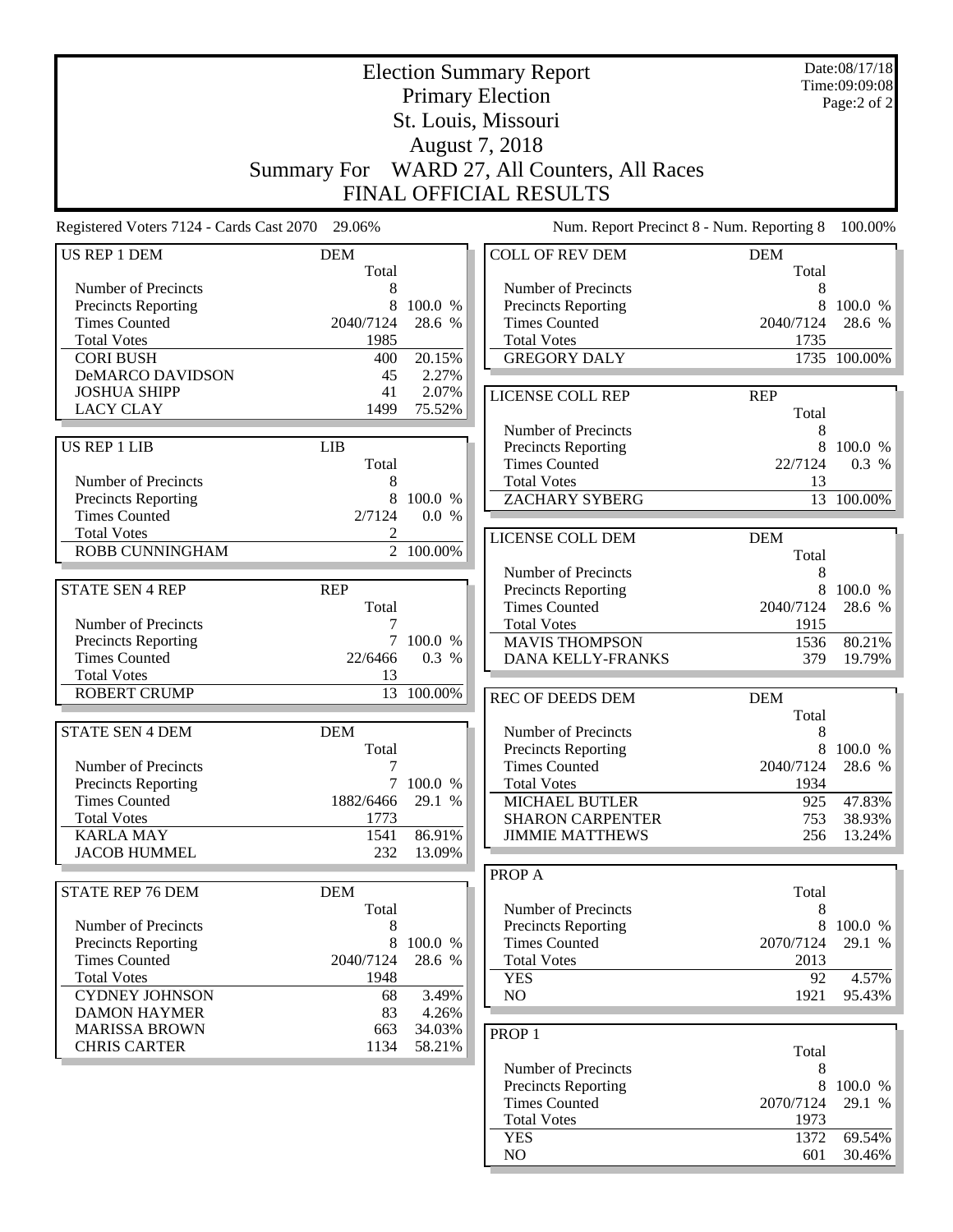| <b>Election Summary Report</b>                  |                  |            |  | Date:08/17/18                                |            |                  |                        |
|-------------------------------------------------|------------------|------------|--|----------------------------------------------|------------|------------------|------------------------|
|                                                 |                  |            |  |                                              |            | Time:09:09:12    |                        |
| <b>Primary Election</b>                         |                  |            |  |                                              |            |                  | Page:1 of 3            |
| St. Louis, Missouri                             |                  |            |  |                                              |            |                  |                        |
|                                                 | August 7, 2018   |            |  |                                              |            |                  |                        |
|                                                 |                  |            |  | Summary For WARD 28, All Counters, All Races |            |                  |                        |
|                                                 |                  |            |  |                                              |            |                  |                        |
|                                                 |                  |            |  | <b>FINAL OFFICIAL RESULTS</b>                |            |                  |                        |
| Registered Voters 7178 - Cards Cast 3161 44.04% |                  |            |  | Num. Report Precinct 10 - Num. Reporting 10  |            |                  | 100.00%                |
| <b>US SENATOR REP</b>                           | <b>REP</b>       |            |  | STATE AUDITOR REP                            | <b>REP</b> |                  |                        |
|                                                 | Total            |            |  |                                              |            | Total            |                        |
| Number of Precincts                             | 10               |            |  | Number of Precincts                          |            | 10               |                        |
| Precincts Reporting                             | 10               | 100.0 %    |  | <b>Precincts Reporting</b>                   |            |                  | 10 100.0 %             |
| <b>Times Counted</b>                            | 290/7178         | 4.0 %      |  | <b>Times Counted</b>                         |            | 290/7178         | 4.0 %                  |
| <b>Total Votes</b>                              | 269              |            |  | <b>Total Votes</b>                           |            | 225              |                        |
| TONY MONETTI                                    | 19               | 7.06%      |  | <b>KEVIN ROACH</b>                           |            | 47               | 20.89%                 |
| <b>AUSTIN PETERSEN</b>                          | 24               | 8.92%      |  | <b>DAVID WASINGER</b>                        |            | 85               | 37.78%                 |
| <b>JOSH HAWLEY</b>                              | 182              | 67.66%     |  | PAUL CURTMAN                                 |            | 41               | 18.22%                 |
| <b>FRED RYMAN</b>                               | 1                | 0.37%      |  | SAUNDRA McDOWELL                             |            | 52               | 23.11%                 |
| <b>CHRISTINA SMITH</b>                          | 8                | 2.97%      |  |                                              |            |                  |                        |
| <b>KRISTI NICHOLS</b>                           | 8                | 2.97%      |  | <b>STATE AUDITOR DEM</b>                     | <b>DEM</b> |                  |                        |
| <b>BRADLEY KREMBS</b>                           | 2                | 0.74%      |  |                                              |            | Total            |                        |
| <b>KEN PATTERSON</b>                            | 4                | 1.49%      |  | Number of Precincts                          |            | 10               |                        |
| <b>BRIAN HAGG</b>                               | 1                | 0.37%      |  | <b>Precincts Reporting</b>                   |            |                  | 10 100.0 %             |
| <b>COURTLAND SYKES</b>                          | 8                | 2.97%      |  | <b>Times Counted</b>                         |            | 2816/7178        | 39.2 %                 |
| PETER PFEIFER                                   | 12               | 4.46%      |  | <b>Total Votes</b>                           |            | 2400             |                        |
|                                                 |                  |            |  | NICOLE GALLOWAY                              |            |                  | 2400 100.00%           |
| <b>US SENATOR DEM</b>                           | <b>DEM</b>       |            |  |                                              |            |                  |                        |
|                                                 | Total            |            |  | <b>STATE AUDITOR LIB</b>                     | LIB        |                  |                        |
| Number of Precincts                             | 10<br>10         | 100.0 %    |  |                                              |            | Total            |                        |
| Precincts Reporting<br><b>Times Counted</b>     | 2816/7178        | 39.2 %     |  | Number of Precincts                          |            | 10               |                        |
| <b>Total Votes</b>                              | 2761             |            |  | <b>Precincts Reporting</b>                   |            |                  | 10 100.0 %             |
| <b>CARLA WRIGHT</b>                             | 199              | 7.21%      |  | <b>Times Counted</b>                         |            | 6/7178           | 0.1 %                  |
| <b>ANGELICA EARL</b>                            | 41               | 1.48%      |  | <b>Total Votes</b>                           |            | 5                |                        |
| <b>LEONARD STEINMAN</b>                         | 13               | 0.47%      |  | <b>SEAN O'TOOLE</b>                          |            |                  | $\overline{5}$ 100.00% |
| <b>JOHN HOGAN</b>                               | 33               | 1.20%      |  |                                              |            |                  |                        |
| <b>TRAVIS GONZALEZ</b>                          | 14               | 0.51%      |  | <b>STATE AUDITOR GRN</b>                     | <b>GRN</b> |                  |                        |
| <b>DAVID FAUST</b>                              | 23               | 0.83%      |  |                                              |            | Total            |                        |
| <b>CLAIRE McCASKILL</b>                         | 2438             | 88.30%     |  | Number of Precincts                          |            | 10               |                        |
|                                                 |                  |            |  | <b>Precincts Reporting</b>                   |            |                  | 10 100.0 %             |
| <b>US SENATOR LIB</b>                           | <b>LIB</b>       |            |  | <b>Times Counted</b>                         |            | 3/7178           | 0.0 %                  |
|                                                 | Total            |            |  | <b>Total Votes</b>                           |            | 1                |                        |
| Number of Precincts                             | 10               |            |  | <b>DON FITZ</b>                              |            |                  | 1 100.00%              |
| Precincts Reporting                             |                  | 10 100.0 % |  |                                              |            |                  |                        |
| <b>Times Counted</b>                            | 6/7178           | 0.1 %      |  | <b>STATE AUDITOR CON</b>                     | <b>CON</b> |                  |                        |
| <b>Total Votes</b>                              | 5                |            |  |                                              |            | Total            |                        |
| <b>JAPHETH CAMPBELL</b>                         |                  | 5 100.00%  |  | Number of Precincts                          |            | 10               |                        |
|                                                 |                  |            |  | Precincts Reporting<br><b>Times Counted</b>  |            | 10<br>0/7178     | 100.0 %<br>0.0 %       |
| <b>US SENATOR GRN</b>                           | <b>GRN</b>       |            |  | <b>Total Votes</b>                           |            | $\boldsymbol{0}$ |                        |
|                                                 | Total            |            |  | <b>JACOB LUETKEMEYER</b>                     |            | $\bar{0}$        | N/A                    |
| Number of Precincts                             | 10               |            |  |                                              |            |                  |                        |
| <b>Precincts Reporting</b>                      |                  | 10 100.0 % |  |                                              |            |                  |                        |
| <b>Times Counted</b>                            | 3/7178           | 0.0 %      |  | <b>US REP 1 REP</b>                          | <b>REP</b> |                  |                        |
| <b>Total Votes</b>                              | 1                |            |  |                                              |            | Total            |                        |
| <b>JO CRAIN</b>                                 | $\boldsymbol{0}$ | 0.00%      |  | Number of Precincts<br>Precincts Reporting   |            | 10               | 10 100.0 %             |
| <b>JEROME BAUER</b>                             | $\mathbf{1}$     | 100.00%    |  | <b>Times Counted</b>                         |            | 290/7178         | 4.0 %                  |
|                                                 |                  |            |  | <b>Total Votes</b>                           |            | 217              |                        |
|                                                 |                  |            |  | <b>CAMILLE OLIVE</b>                         |            | 76               | 35.02%                 |
|                                                 |                  |            |  | ROBERT VROMAN                                |            | 50               | 23.04%                 |
|                                                 |                  |            |  |                                              |            |                  |                        |

EDWARD VAN DEVENTER 91 41.94%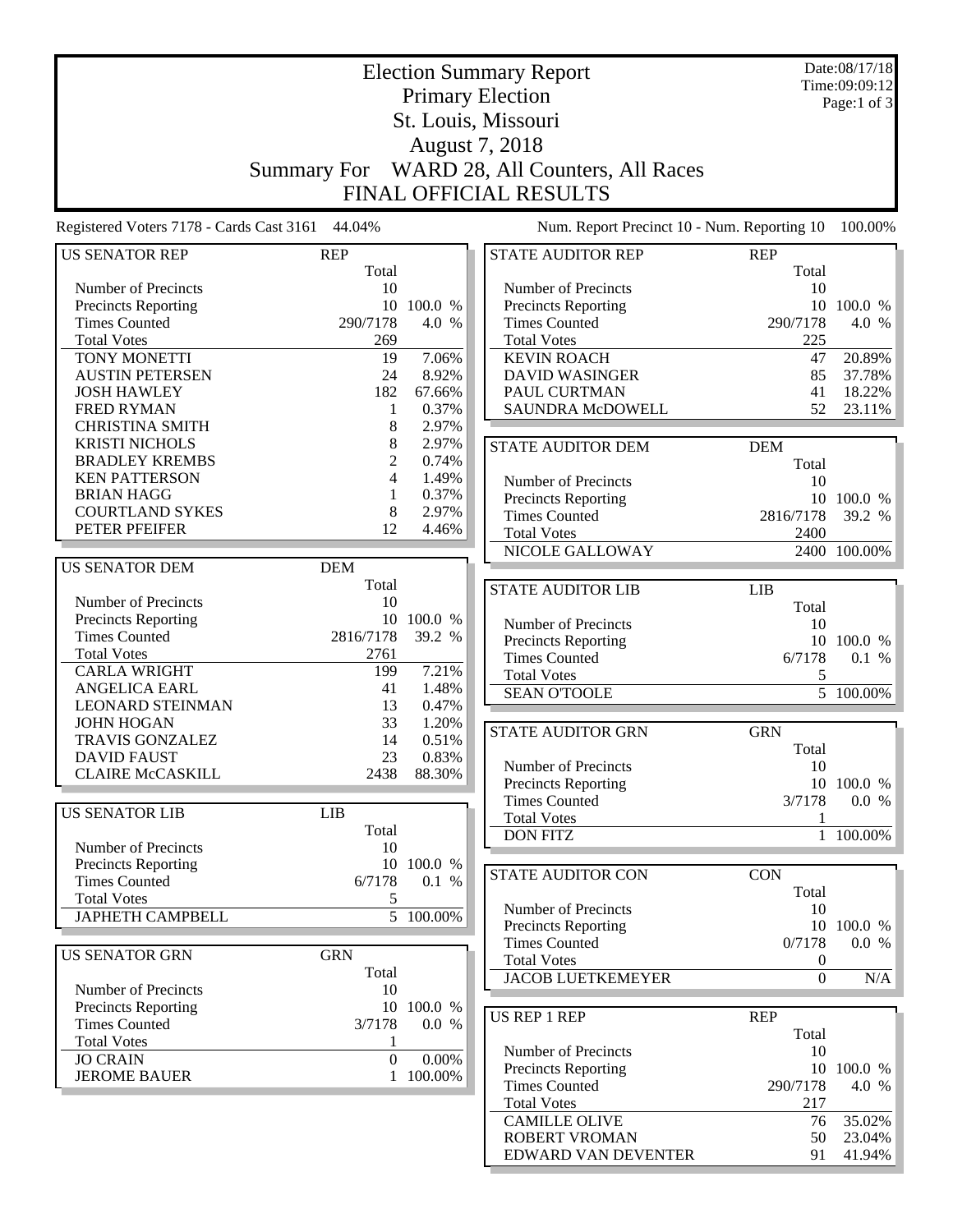| <b>Election Summary Report</b>                     |                         |                        |                                              |                   | Date:08/17/18<br>Time:09:09:12 |  |  |  |
|----------------------------------------------------|-------------------------|------------------------|----------------------------------------------|-------------------|--------------------------------|--|--|--|
|                                                    | <b>Primary Election</b> |                        |                                              |                   |                                |  |  |  |
|                                                    | St. Louis, Missouri     |                        |                                              |                   |                                |  |  |  |
|                                                    | August 7, 2018          |                        |                                              |                   |                                |  |  |  |
|                                                    |                         |                        | Summary For WARD 28, All Counters, All Races |                   |                                |  |  |  |
|                                                    |                         |                        | <b>FINAL OFFICIAL RESULTS</b>                |                   |                                |  |  |  |
| Registered Voters 7178 - Cards Cast 3161 44.04%    |                         |                        | Num. Report Precinct 10 - Num. Reporting 10  |                   | 100.00%                        |  |  |  |
| <b>US REP 1 DEM</b>                                | <b>DEM</b>              |                        | <b>STATE REP 84 DEM</b>                      | <b>DEM</b>        |                                |  |  |  |
|                                                    | Total                   |                        |                                              | Total             |                                |  |  |  |
| Number of Precincts                                | 10                      |                        | Number of Precincts                          | 6                 |                                |  |  |  |
| <b>Precincts Reporting</b><br><b>Times Counted</b> |                         | 10 100.0 %             | Precincts Reporting<br><b>Times Counted</b>  | 6                 | 100.0 %                        |  |  |  |
| <b>Total Votes</b>                                 | 2816/7178               | 39.2 %                 | <b>Total Votes</b>                           | 1896/4857         | 39.0 %                         |  |  |  |
| <b>CORI BUSH</b>                                   | 2713<br>1434            | 52.86%                 | <b>WILEY PRICE</b>                           | 1713<br>568       | 33.16%                         |  |  |  |
| <b>DeMARCO DAVIDSON</b>                            | 29                      | 1.07%                  | <b>BRAD BAKKER</b>                           | 1145              | 66.84%                         |  |  |  |
| <b>JOSHUA SHIPP</b>                                | 59                      | 2.17%                  |                                              |                   |                                |  |  |  |
| <b>LACY CLAY</b>                                   | 1191                    | 43.90%                 | <b>COLL OF REV DEM</b>                       | <b>DEM</b>        |                                |  |  |  |
|                                                    |                         |                        |                                              | Total             |                                |  |  |  |
| <b>US REP 1 LIB</b>                                | <b>LIB</b>              |                        | Number of Precincts                          | 10                |                                |  |  |  |
|                                                    | Total                   |                        | Precincts Reporting                          |                   | 10 100.0 %                     |  |  |  |
| Number of Precincts                                | 10                      |                        | <b>Times Counted</b>                         | 2816/7178         | 39.2 %                         |  |  |  |
| Precincts Reporting                                |                         | 10 100.0 %             | <b>Total Votes</b>                           | 2398              |                                |  |  |  |
| <b>Times Counted</b>                               | 6/7178                  | 0.1 %                  | <b>GREGORY DALY</b>                          |                   | 2398 100.00%                   |  |  |  |
| <b>Total Votes</b>                                 | 5                       |                        |                                              |                   |                                |  |  |  |
| ROBB CUNNINGHAM                                    |                         | $\overline{5}$ 100.00% | <b>LICENSE COLL REP</b>                      | <b>REP</b>        |                                |  |  |  |
|                                                    |                         |                        |                                              | Total             |                                |  |  |  |
| <b>STATE SEN 4 REP</b>                             | <b>REP</b>              |                        | Number of Precincts                          | 10                |                                |  |  |  |
|                                                    | Total                   |                        | <b>Precincts Reporting</b>                   | 10                | 100.0 %                        |  |  |  |
| Number of Precincts                                | 9                       |                        | <b>Times Counted</b>                         | 290/7178          | 4.0 %                          |  |  |  |
| Precincts Reporting                                | 9                       | 100.0 %                | <b>Total Votes</b>                           | 217               |                                |  |  |  |
| <b>Times Counted</b>                               | 263/6478                | 4.1 %                  | <b>ZACHARY SYBERG</b>                        |                   | 217 100.00%                    |  |  |  |
| <b>Total Votes</b>                                 | 199                     |                        |                                              |                   |                                |  |  |  |
| <b>ROBERT CRUMP</b>                                | 199                     | 100.00%                | <b>LICENSE COLL DEM</b>                      | <b>DEM</b>        |                                |  |  |  |
|                                                    |                         |                        |                                              | Total             |                                |  |  |  |
| <b>STATE SEN 4 DEM</b>                             | <b>DEM</b>              |                        | Number of Precincts                          | 10                |                                |  |  |  |
|                                                    | Total                   |                        | <b>Precincts Reporting</b>                   |                   | 10 100.0 %                     |  |  |  |
| Number of Precincts<br>Precincts Reporting         | 9                       | 9 100.0 %              | <b>Times Counted</b><br><b>Total Votes</b>   | 2816/7178<br>2332 | 39.2 %                         |  |  |  |
| <b>Times Counted</b>                               | 2528/6478               | 39.0 %                 | <b>MAVIS THOMPSON</b>                        | 1252              | 53.69%                         |  |  |  |
| <b>Total Votes</b>                                 | 2323                    |                        | <b>DANA KELLY-FRANKS</b>                     | 1080              | 46.31%                         |  |  |  |
| <b>KARLA MAY</b>                                   | 1520                    | 65.43%                 |                                              |                   |                                |  |  |  |
| <b>JACOB HUMMEL</b>                                | 803                     | 34.57%                 | <b>REC OF DEEDS DEM</b>                      | <b>DEM</b>        |                                |  |  |  |
|                                                    |                         |                        |                                              | Total             |                                |  |  |  |
| <b>STATE REP 77 DEM</b>                            | <b>DEM</b>              |                        | Number of Precincts                          | 10                |                                |  |  |  |
|                                                    | Total                   |                        | Precincts Reporting                          |                   | 10 100.0 %                     |  |  |  |
| Number of Precincts                                | 4                       |                        | <b>Times Counted</b>                         | 2816/7178         | 39.2 %                         |  |  |  |
| <b>Precincts Reporting</b>                         | $\overline{4}$          | 100.0 %                | <b>Total Votes</b>                           | 2413              |                                |  |  |  |
| <b>Times Counted</b>                               | 920/2321                | 39.6 %                 | <b>MICHAEL BUTLER</b>                        | 1274              | 52.80%                         |  |  |  |
| <b>Total Votes</b>                                 | 857                     |                        | <b>SHARON CARPENTER</b>                      | 1007              | 41.73%                         |  |  |  |
| <b>STEVE ROBERTS</b>                               | 417                     | 48.66%                 | <b>JIMMIE MATTHEWS</b>                       | 132               | 5.47%                          |  |  |  |
| <b>KIMBERLY COLLINS</b>                            | 440                     | 51.34%                 |                                              |                   |                                |  |  |  |
|                                                    |                         |                        | PROP A                                       |                   |                                |  |  |  |
|                                                    |                         |                        |                                              | Total             |                                |  |  |  |
|                                                    |                         |                        | Number of Precincts                          | 10                |                                |  |  |  |
|                                                    |                         |                        | Precincts Reporting                          |                   | 10 100.0 %                     |  |  |  |
|                                                    |                         |                        | <b>Times Counted</b>                         | 3161/7178         | 44.0 %                         |  |  |  |
|                                                    |                         |                        | <b>Total Votes</b>                           | 3108              |                                |  |  |  |
|                                                    |                         |                        | <b>YES</b>                                   | 582               | 18.73%                         |  |  |  |
|                                                    |                         |                        | NO                                           | 2526              | 81.27%                         |  |  |  |